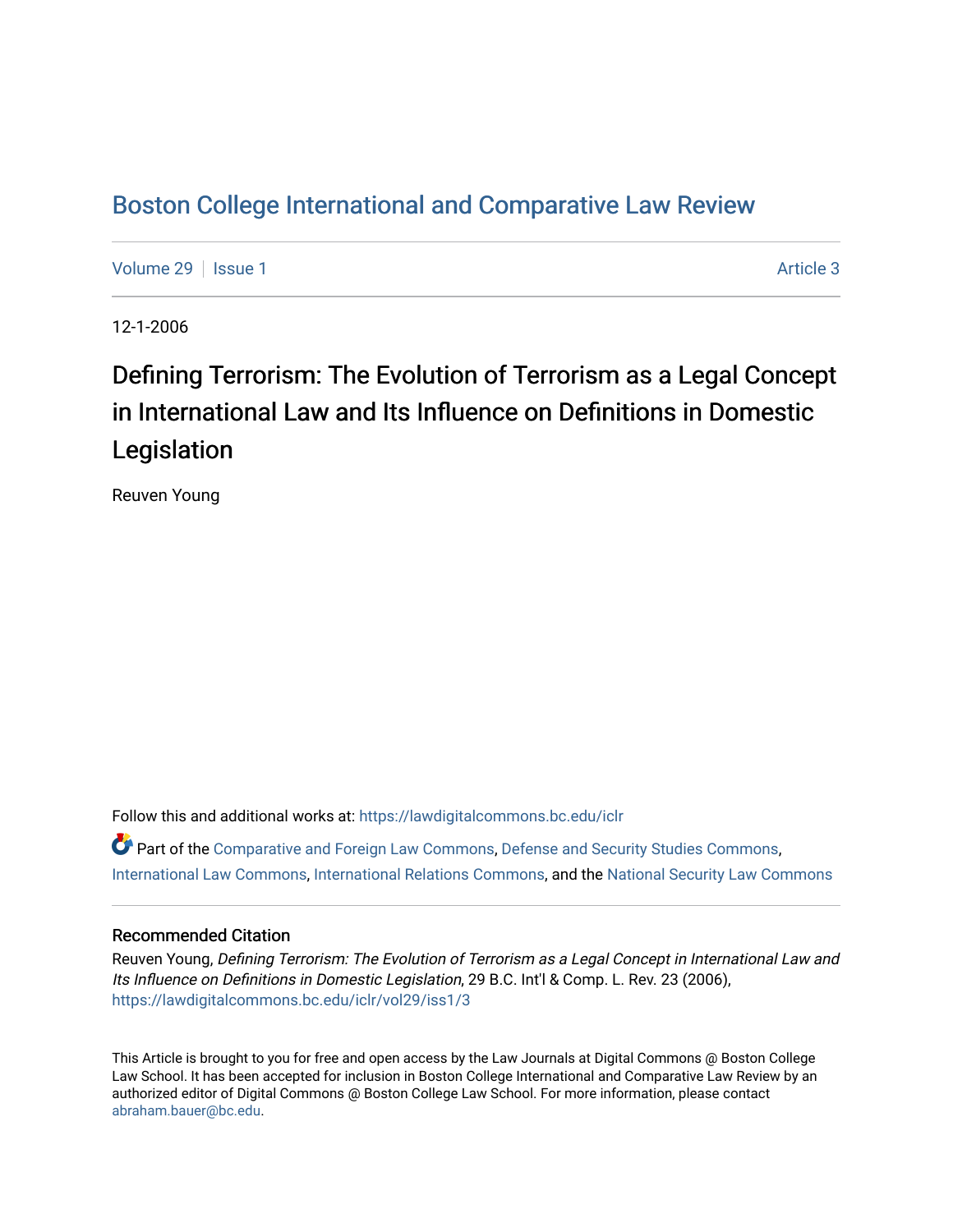### **DEFINING TERRORISM: THE EVOLUTION OF TERRORISM AS A LEGAL CONCEPT IN INTERNATIONAL LAW AND ITS INFLUENCE ON DEFINITIONS IN DOMESTIC LEGISLATION**

#### Reuven Young\*

**Abstract:** This Article examines the evolution of the definition of terrorism at international law and tests the widely held view that international law does not provide a definition of terrorism. It contends that by abstracting from the common elements and themes present in the United Nations General Assembly and Security Council resolutions concerning terrorism, and the multi-lateral anti-terrorism conventions, treaties, and protocols, one can discern a core international law definition of terrorism. The Article then compares this definition to those in the domestic legal systems of the United States, United Kingdom, India, and New Zealand to determine whether (1) international law was influential in the drafting of these definitions or in the anti-terrorism legislative process generally and (2) these definitions are consistent with the international law definition discerned from the existing sources of international law relating to terrorism. It concludes that until a customary international law rule prohibiting terrorism emerges or a comprehensive terrorism convention is concluded, states should draw on the international law definition of terrorism when drafting their domestic antiterrorism legislation for legal and policy reasons, including to enhance the protection of human rights. The Article also examines the history of the development of the international law anti-terrorism instruments and the development of a comprehensive terrorism convention and model domestic legislation, and serves as a study of the implementation or incorporation of international law treaty obligations into domestic law in the context of terrorism.

 $\overline{a}$ 

23

<sup>\*</sup> Associate, Davis Polk & Wardwell, New York. This Article is based on a paper that was a co-recipient of the Laylin Prize at Harvard Law School in 2004. The author thanks Professor Detlev Vagts for his advice and his comments on the draft of that paper, and Katie Young and Scott Sheeran for their comments and suggestions. The views expressed in this Article are those of the author and do not necessarily reflect the views or opinions of Davis Polk & Wardwell or those who commented on drafts of this Article.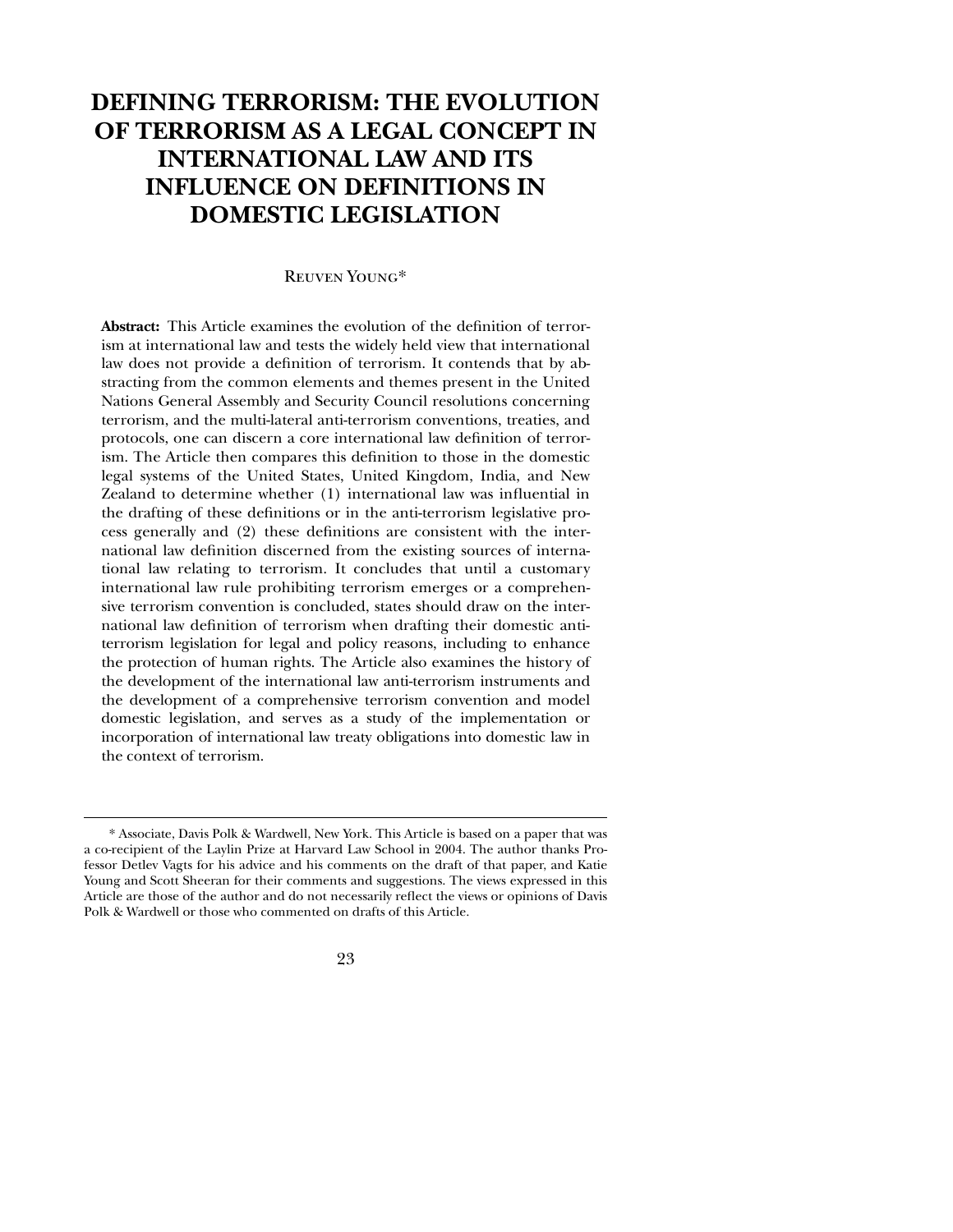$\overline{a}$ 

*The search for a legal definition of terrorism in some ways resembles the quest for the Holy Grail: periodically, eager souls set out, full of purpose,* energy and self-confidence, to succeed where so many others before have tried *and failed.*

—Geoffrey Levitt, *Is "Terrorism" Worth Defining?*, 13 OHIO N.U. L. Rev. 97, 97 (1986).

#### I. An Old Problem of Unsettled Scope

Opening his lectures at the Academy of International Law at The Hague in 1938, Antoine Sottile said of international terrorism: "The intensification of terrorist activity in the past few years has made terrorism one of today's most pressing problems."1

Such concerns have been frequently repeated over the last sixtyeight or so years. Terrorism's grave threat did not start with Al Qaeda. Writing in 1977, M.K. Nawaz and Gurdip Singh quoted Sottile and added that the "verdict is no less true in our contemporary times."2 Popular opinion in the West would endorse the statement's continuing cogency. Without being asked a question about terrorism, U.S. President George W. Bush referred to "terrorism" (or a variant of the word) twenty-two times in a 2004 televised interview.3 International terrorism is frequently cited by world leaders as the greatest threat to Western democracies, a claim made before4 and after September 11, 2001.5

Notwithstanding the great concern about terrorism, it is most often said that no universally (or even widely) accepted definition of terrorism exists at international law.6 Since at least the 1920s and

6 *See, e.g.,* Tel-Oren v. Libyan Arab Republic, 726 F.2d 774, 795 (D.C. Cir. 1984) (Edwards, J., concurring) ("[T]he nations of the world are so divisively split on the legitimacy [of terrorism] as to make it impossible to pinpoint an area of harmony or consensus."), cert. den'd, 470 U.S. 1003 (1985); Flatow v. Islamic Republic of Iran, 999 F. Supp. 1, 17

<sup>&</sup>lt;sup>1</sup> Antoine Sottile, *Le Terrorisme International, in* 65 RECUEIL DES COURS 89, 91 (1938).

<sup>&</sup>lt;sup>2</sup> M.K. Nawaz & Gurdip Singh, *Legal Control of International Terrorism*, 17 INDIAN J. INT'L L. 66, 66 (1977); *see also* Bogdan Zlataric, *History of International Terrorism and its Legal Control, in* International Terrorism and Political Crimes 474, 474 (M. Cherif Bassiouni ed., 1975).

<sup>&</sup>lt;sup>3</sup> John V. Whitbeck, *A World Ensnared by a Word; 'Terrorism*,' INT'L HERALD TRIB., Feb. 18, 2004, at 6.

<sup>4</sup> *See, e.g.*, Guy B. Roberts, *Self-Help in Combating State-Sponsored Terrorism: Self-Defense and Peacetime Reprisals*, 19 CASE W. RES. J. INT'L L. 243, 247 (1987).

<sup>5</sup> *See, e.g.,* Xavier Baron, *Newly-minted EU Anti-terror Unit to Study Casablanca Blasts,* Agence France-Presse, May 19, 2003, *available at* www.eubusiness.com/imported/2003/05/110512/ (quoting Spanish Interior Minister Interior Angel Acebes); Jim Garamone, *Iraq 'a Grave and Gathering Danger,' Bush Tells U.N.*, Am. Forces Press Service, Sept. 12, 2002, *available at* http://www.defenselink.mil/news/Sep2002/n09122002\_200209122.html.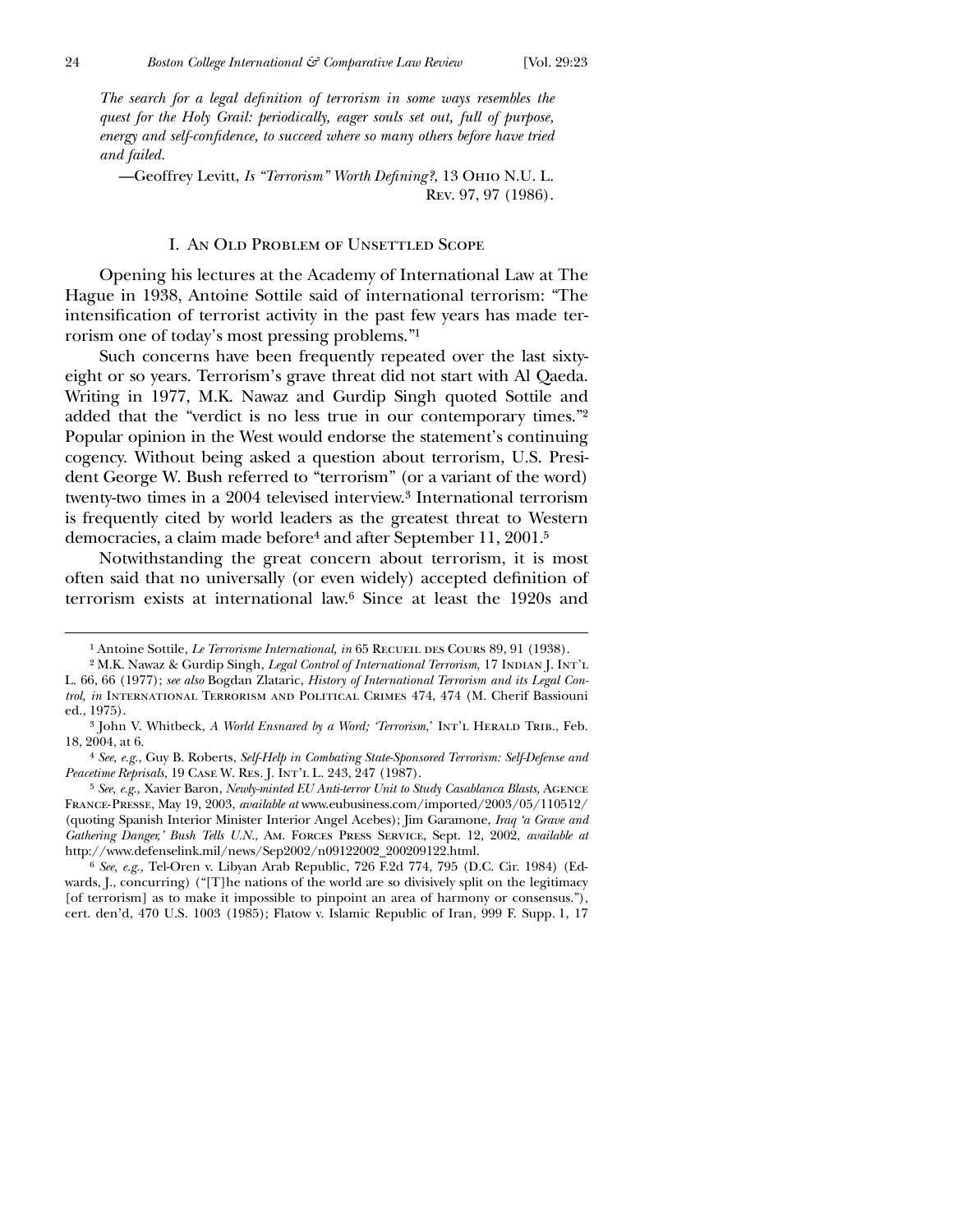1930s many states have recognized terrorism as a transnational problem requiring a solution originating at international law. This Article examines the evolution of terrorism as a legal concept at international law and challenges the commonly accepted view that international law does not contain a definition of terrorism.<sup>7</sup> This Article contends that "terrorism" has a core, objectively determinable meaning at international law, and that one can discern such a definition from the existing sources of international law relating to terrorism.

The Article is divided into two main sections: Part Two examines the development of the definition of terrorism at international law and Part Three examines four definitions of terrorism in domestic law and considers whether (1) international law was influential in their formation and (2) the domestic definitions are consistent with the international definitional jurisprudence. Through treaty law, the international community has required signatory states to criminalize certain acts of terrorism by enacting domestic legislation. This approach to counter-terrorism makes the definitions of terrorism in domestic counter-terrorism legislation crucial to the effectiveness of international law's response.

After contextualizing terrorism as a phenomenon, Part Two then examines the evolution of the definition of terrorism at international law. It first examines the failed efforts in the 1920s and 1930s to define terrorism and then considers the United Nations General Assembly's resolutions with respect to terrorism and, more importantly, the resolutions of the United Nations Security Council. There are thirteen multilateral terrorism conventions, which have attracted widespread support.8 This Article analyzes their prohibitions and argues that a core

7 See sources cited in *supra* note 6**.**

8 *See* Appendix 1.

<sup>(</sup>D.D.C. 1998) (citing U.S. Dep't. of State, Patterns of Global Terrorism, at vi, 1, 17 (2003), *available at* http://www.state.gov/s/ct/rls/pgtrpt/2002/html/19997.htm) ("Attempts to reach a fixed, universally accepted definition of international terrorism have been frustrated both by changes in terrorist methodology and the lack of any precise definition of the term 'terrorism.'"); M. Cherif Bassiouni, International Terrorism: Multilateral Conventions (1937–2001), at 15 (2001) [hereinafter Bassiouni, Multilateral Conventions]; R.R. Baxter, *A Skeptical Look at the Concept of Terrorism,* 7 Akron L. Rev. 380, 380 (1974); Kevin J. Greene, *Terrorism as Impermissible Political Violence: An International Law Framework,* 16 VT. L. Rev. 461, 462 (1992); Ileana M. Porras, *On Terrorism: Reflections on Violence and the Outlaw,* 1994 Utah L. Rev. 119, 125; Sami Zeidan*, Desperately Seeking Definition: The International Community's Quest for Identifying the Spectre of Terrorism,* 36 CORnell Int'l L.J. 491, 491 (2004); Kenneth Watkin, *Canada/United States Military Interoperability and Humanitarian Law Issues: Land Mines, Terrorism, Military Objectives and Targeted Killing*, 15 Duke J. Comp. & Int'l L. 281, 294 (2005).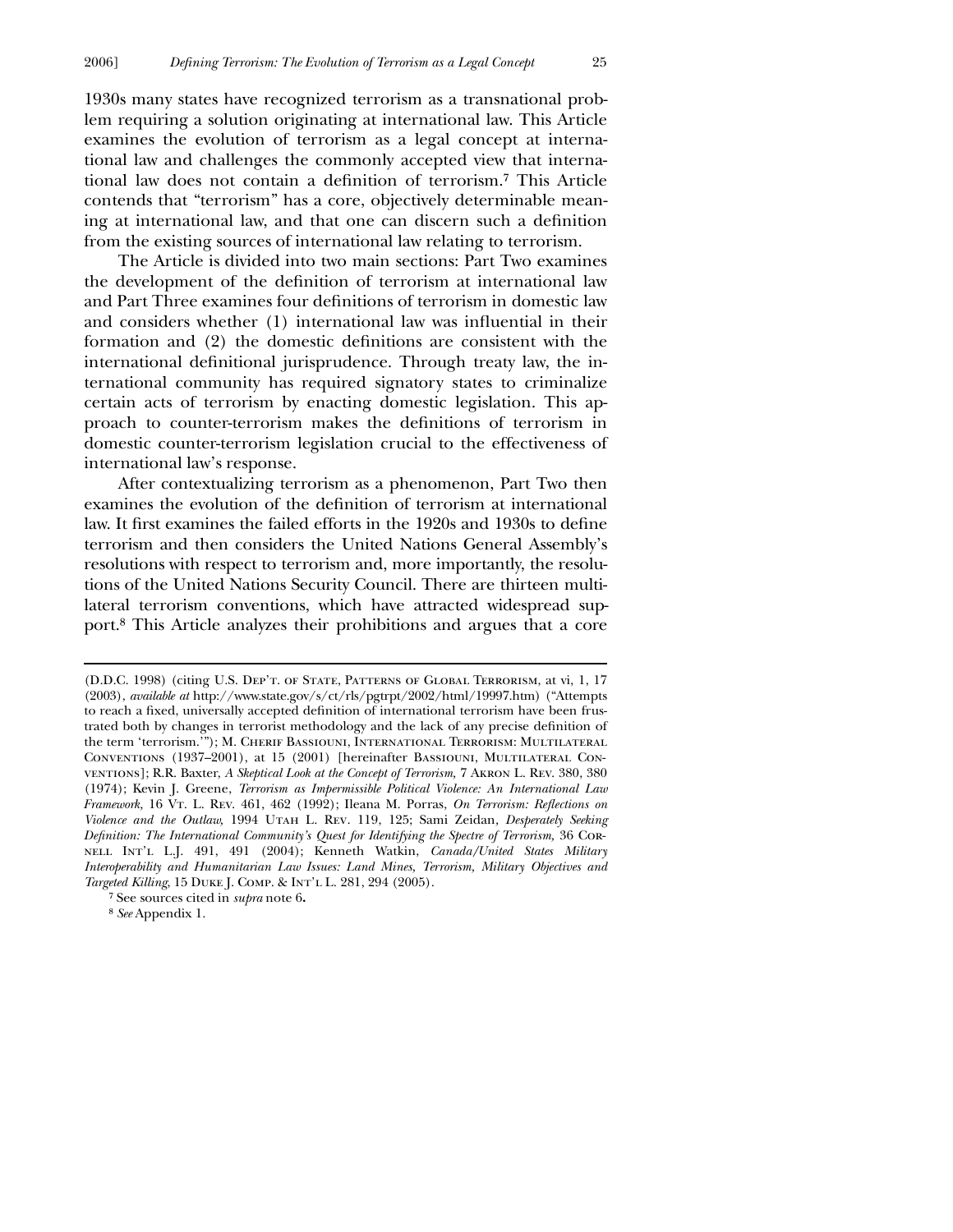definition of terrorism is discernable from the overlap of the conventions' prohibitions and the themes present in each of the conventions.9 This Article advances the proposition that states should draw on this core international definition of terrorism when enacting domestic definitions for both legal and pragmatic reasons, even though this minimum definition of terrorism has not attained customary international law status.

Part Three of the Article turns to the definitions of terrorism in domestic law. First, it considers the definitions in the United Kingdom, United States, India, and New Zealand (states that have experienced terrorism to varying degrees, but all of which enacted or significantly amended their counter-terrorism legislation after September 11), assessing whether international law influenced the formation of their definitions. Second, the substance of the four domestic definitions of terrorism is compared with the definition of terrorism at international law identified in Part Two.

The Article concludes that there is a core definition of terrorism at international law that provides guidance to states enacting terrorism legislation, but that to have an effect, states must look to international law and accept its guidance. Although the four domestic definitions are substantively similar to the international definition, all states should treat the international law definitional jurisprudence as setting a minimum level, not a maximum. The international definition of terrorism is destined to develop very slowly, and states need to tailor their legislation to specific national circumstances and respond to threats. The ease with which terrorists can cross borders means states cannot protect themselves simply by enacting and enforcing domestic legislation proscribing terrorism within their borders. Rather, every state must have legislation denying terrorists safe havens and safe places of operation. An established minimum international law definition of terrorism that informs states' domestic criminal law is required to ensure a baseline of consistency and to facilitate international cooperation. The core definition identified in this Article provides that minimum as well as a yardstick against which to measure states' legislation.

The existence of a definition of terrorism is important. It shapes states' understanding of the problem, delimits their responses to it, and helps to distinguish lawful from unlawful responses. The perceived absence of an accepted international law definition is said by

<sup>&</sup>lt;sup>9</sup> But see Jean-Marc Sorel, *Some Questions About the Definition of Terrorism and the Fight Against its Financing,* 14 Eur. J. Int'l L. 365, 365, 368 (2003).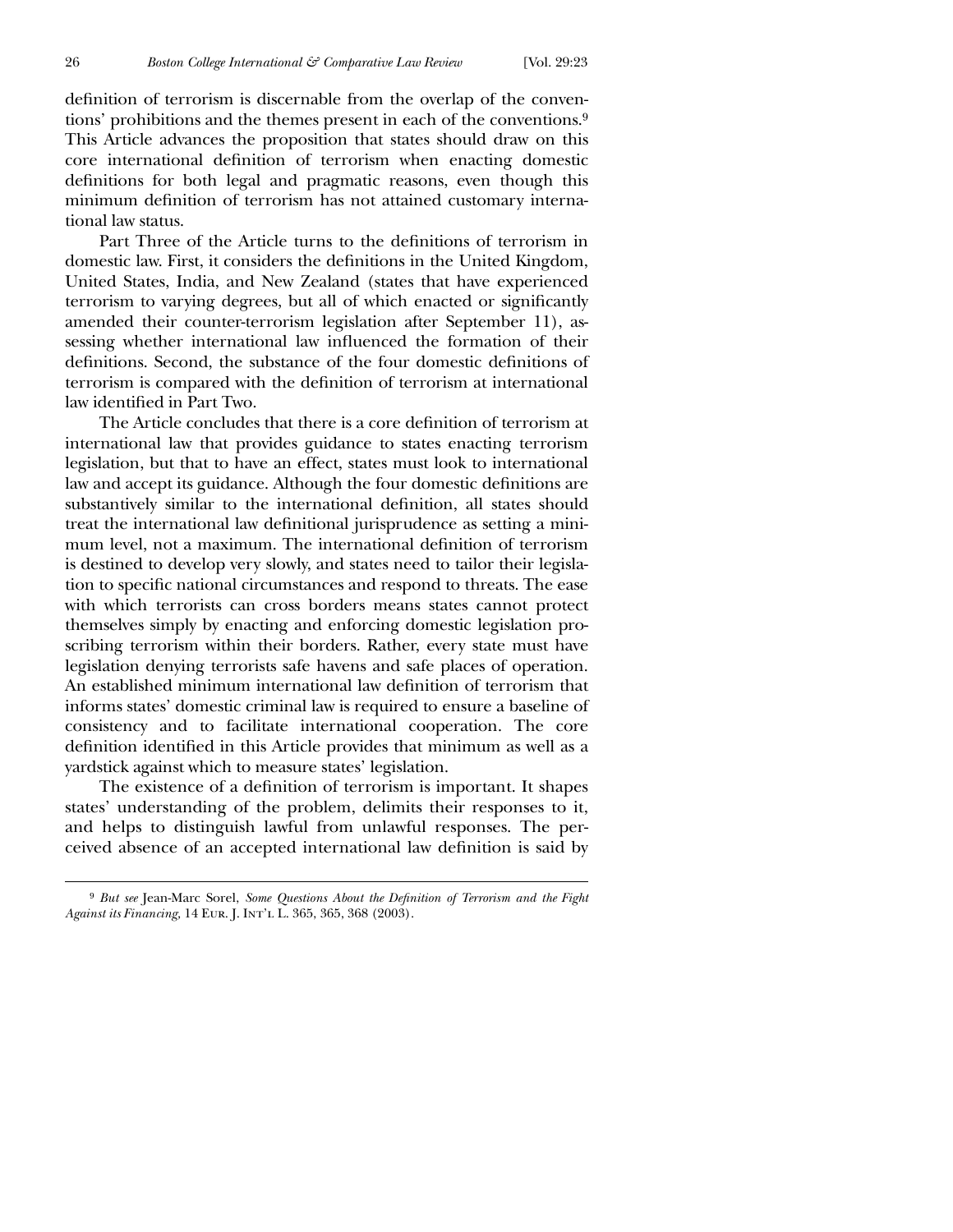some largely to explain the inadequacy of international law's ability to combat terrorism.<sup>10</sup> Do states share a common definition of international terrorism? Or at least, is there sufficient conceptual consensus to facilitate international cooperation in the "war on terrorism"? Is the enemy in the war sufficiently well defined to give "war" a real meaning?<sup>11</sup> Or is the enemy so broad to render speaking of "war" meaningless? Perhaps George Orwell's *Nineteen Eighty-Four* is prophetic?12 Furthermore, many international instruments require states to take steps to fight terrorism. Without a clear definition of what to fight, states can unduly curtail civil rights and suppress political opposition under the pretext of fighting terrorism.<sup>13</sup> The grant of police powers triggered by terrorism without defining terrorism is inconsistent with the rule of law.

#### A. *Brief History of Terrorism through Time*

Generally speaking, for hundreds of years "terrorism" has been used as a pejorative term, usually applied to "the other side." This is the word's political descriptor role; its significance as a legal term is more recent.14

The root word "terror" (from the Latin "*terrere*"—"to frighten") entered Western European languages' lexicons through French in the fourteenth century and was first used in English in 1528.<sup>15</sup> "Terror*ism*" gained its political connotations from its use during the French Revolution. The French legislature led by Maximilien Robespierre, concerned about the aristocratic threat to the revolutionary government, ordered the public execution of 17,000 people ("*regime de la terreur*") to educate the citizenry of the necessity of virtue.16 Robespierre's sup-

<sup>&</sup>lt;sup>10</sup> Ved Nanda, *The Role of International Law in Combatting Terrorism*, 10 MICH. ST. U. DCL J. Int'l L. 603, 604 (2001).

<sup>11</sup> *See* Joan Fitzpatrick, *Jurisdiction of Military Commissions and the Ambiguous War on Terrorism,* 96 Am. J. Int'l L. 345, 347–50 (2002).

<sup>&</sup>lt;sup>12</sup> See generally GEORGE ORWELL, NINETEEN EIGHTY-FOUR (1949) (describing a war of ambiguous scope and uncertain duration).

<sup>13</sup> *See*, *e.g.*, U.N. Human Rights Comm., *Consideration of Reports Submitted by States Parties under Article 40 of the Covenant, Concluding Observations of the Human Rights Committee, Egypt*, ¶ 16, U.N. Doc. CCPR/CO/76/EGY (Nov. 28, 2002).

<sup>14</sup> *See infra* Part II(B).

<sup>&</sup>lt;sup>15</sup> Alex P. Schmid, *The Problems of Defining Terrorism, in* ENCYCLOPEDIA OF WORLD TERrorism 12, 12 (Martha Crenshaw & John Pimlott eds., 1997).

<sup>16</sup> *Id.* at 12–13; *see also* Peter J. van Krieken, Terrorism and the International Legal Order with Special Reference to the UN, the EU and Cross-Border Aspects 13 (2002) (describing other instances of government-sponsored terrorism used to engender fear in the citizenry).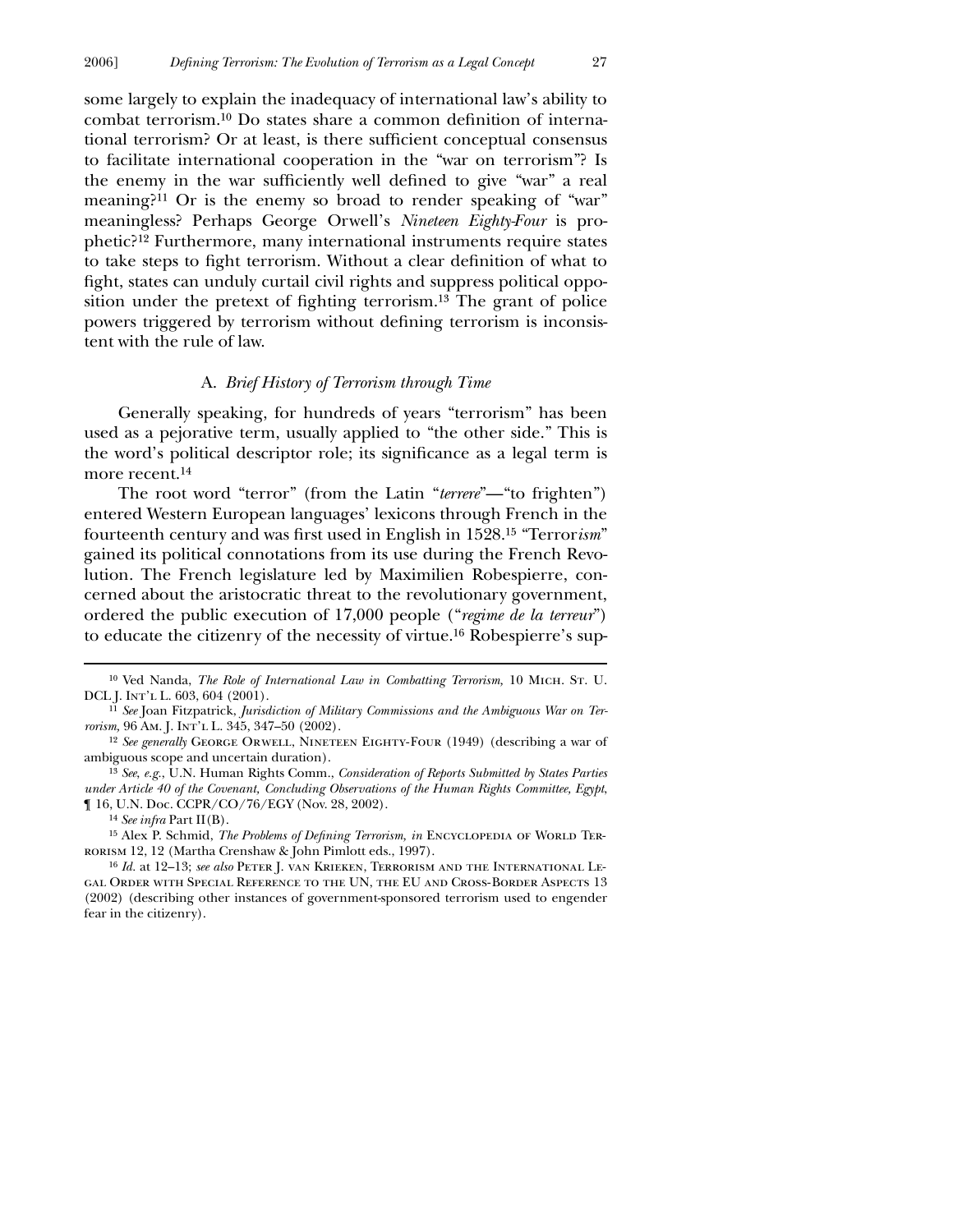porters who turned against him, having supported the use of terror in the first instance, accused him of using terrorism in an attempt to identify the illegitimate use of terror.17 Terrorism, initially associated with state-perpetrated violence, shifted to describing non-state actors following its application to the French and Russian anarchists of the 1880s and 1890s.18

Terrorism following World War II harnessed newly developed technology. Terrorist hijackings of civil aviation aircraft were a feared and relatively common occurrence.19 The international community responded with a series of treaties which, in tandem with increased airport security, successfully reduced the incidence of harm to aircraft and passengers. The United Nations' response to a series of terrorist attacks on diplomats and civilians in the 1970s was similarly reactionary.20 The International Convention Against the Taking of Hostages (Hostages Convention) followed in 1979, although it did not result in fewer hostage-taking incidents.<sup>21</sup> Of course, law alone is insufficient; it must be buttressed with faithful enforcement and effective prevention strategies.22

The terrorism that began in the early 1990s differs from that of the 1960s and 1970s23 (although terrorism motivated by the goal of decolonization still exists, *inter alia,* in the Middle East and around Kashmir).24 This modern variety of terrorism comes from a mix of religious affiliation intertwined with political ideology and geo-political goals.<sup>25</sup> It poses a greater threat to society, in part because modern terrorists are harder to deter than the terrorists of the 1960s who were concerned at least to a greater extent—with the harmful consequences of their

 $\overline{a}$ 

21 Bassiouni, Multilateral Conventions, *supra* note 6, at 48.

22 *See, e.g.,* Alberto R. Coll, Comment, *The Legal and Moral Adequacy of Military Responses to Terrorism,* 81 Am. Soc'y Int'l L. Proc. 297, 304 (1987) (noting that Egyptian President Mubarak sent the hijackers responsible for the murder of a U.S. citizen during the seizure of the Achille Lauro away from Egypt to avoid having to exercise Egypt's extradition jurisdiction under foreign pressure).

24 Ownership of provinces of Kashmir and Jammu is disputed by India and Pakistan.

25 *See* Bassiouni, Multilateral Conventions, *supra* note 6, at 46, 47, 52.

<sup>17</sup> Schmid, *supra* note 15, at 13.

<sup>18</sup> These groups sought to affect political change through violence against symbolic targets that would, they hoped, arouse the masses. *See id.* at 13–14. *See generally* Joseph CONRAD, THE SECRET AGENT (1907).

<sup>19</sup> *See* Alona E. Evans, *Aircraft Hijacking: Its Cause and Cure,* 63 Am. J. Int'l L. 695, 697– 98 (1969).

<sup>20</sup> *See* Caleb Pilgrim, *Terrorism in National and International Law,* 8 Dick. J. Int'l L. 147, 151 (1990).

<sup>23</sup> *See* Michael Whine, Antisemitism Worldwide 2000/1: The New Terrorism*,* http://www.tau.ac.il/Anti-Semitism/asw2000-1/whine.htm (last visited Oct. 21, 2005).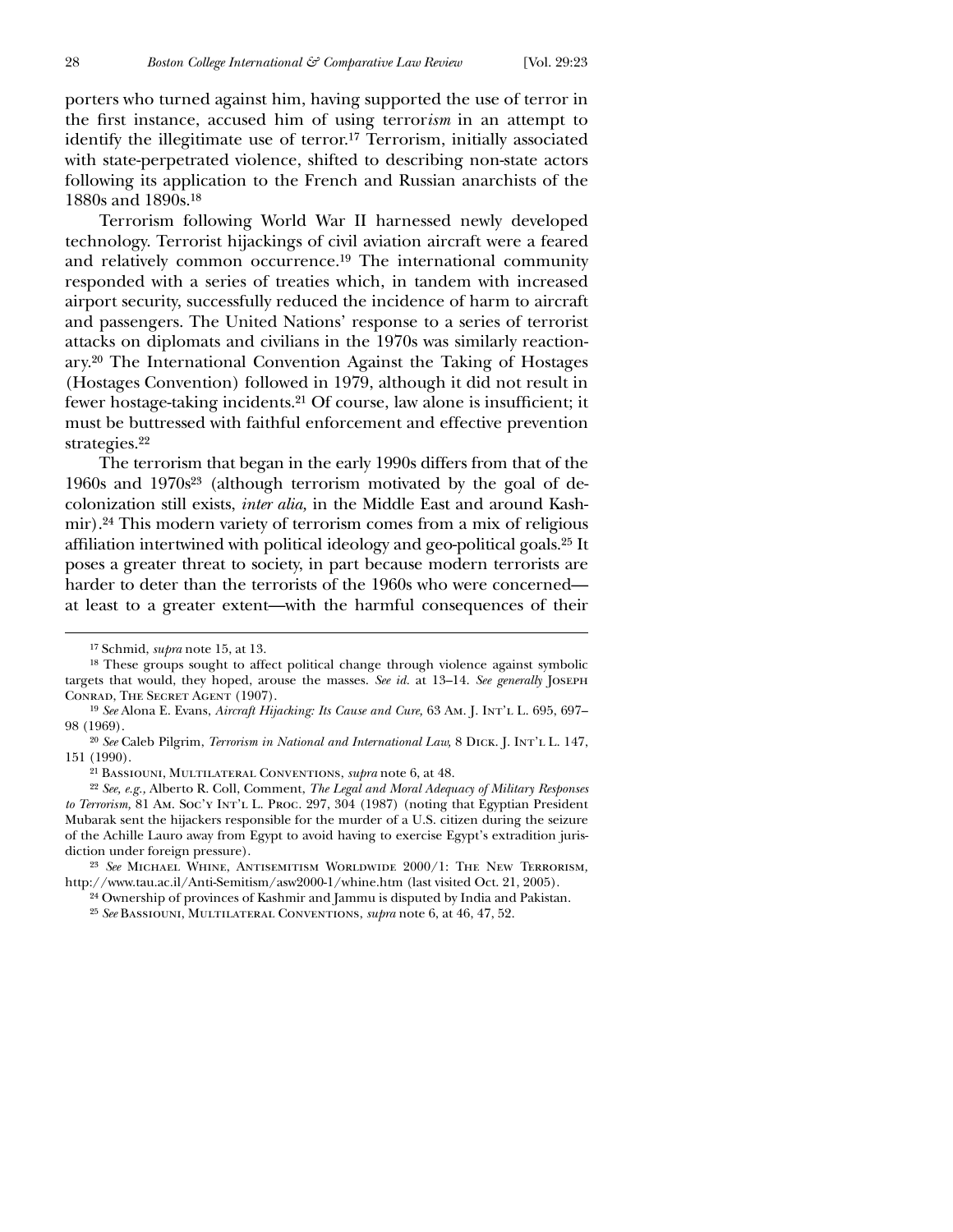actions.26 Furthermore, the relationship between the means employed and the terrorists' ends is more attenuated than in the past. Although the frequency of terrorist attacks has been relatively constant since 1989,27 the increasing scale of attacks (as September 11, the Bali and Madrid bombings, the siege at Beslan, and the London bombing tragically illustrate)28 is alarming. September 11, illustrating that terrorism crosses national and ethnic boundaries,29 changed the prevailing attitude to terrorism and certainly the attitude of the most influential states. The proliferation and greater availability of weapons of mass destruction,30 modern society's dependence on computer systems, and the emergence of cyber-terrorism<sup>31</sup> increases the likelihood of a largescale high-impact terrorist attack.

The use of civil aviation aircraft to destroy the World Trade Center towers in New York and part of the Pentagon building in Virginia on September 11 is perceived as highlighting deficiencies in international anti-terrorism law and enforcement: the lack of international police and intelligence coordination; the absence of a comprehensive definition of terrorism; and insufficient international criminal law infrastructure.32 The attacks' scale and principal victim jolted world opinion. Consequently, the Security Council issued an interventionist resolution, the U.N. General Assembly took up the terrorism debate with increased vigor, and, generally speaking, states and non-state entities reaffirmed the relevance of international law and cooperation in preventing and punishing terrorism.

 $\overline{a}$ 

29 Nicholas Rostow, *Before and After: The Changed U.N. Response to Terrorism Since September 11th,* 35 Cornell Int'l L.J. 475, 476 (2002).

30 *See* Non Proliferation of Weapons of Mass Destruction - A G8 Declaration ¶ 1 (2003), *available at* http://www.g8.fr/evian/english/navigation/2003\_g8\_summit/summit\_ documents/non\_proliferation\_of\_weapons\_of\_mass\_destruction\_-\_a\_g8\_declaration.html.

<sup>26</sup> *Id.* at 52–53.

<sup>27</sup> *See* U.S. Dep't of State, Patterns of Global Terrorism, *supra* note 6, app. H.

 $28$  On September 11, 2001, hijacked aircraft were flown into the two World Trade Center Towers in New York City and into the Pentagon Building in Virginia. Approximately 3000 people were killed. On October 12, 2002, 202 people were killed in a bombing of a nightclub district in Bali, Indonesia. On March 11, 2004, bombs exploded on commuter trains in Madrid, Spain killing approximately 200 people. On September 3, 2004, at least 339 people were killed in an attack on a school in Beslan, Russia. *See* Steven Lee Myers, *In Russia, Dissent Grows over Moves to Curb Regional Autonomy*, N.Y. Times, Oct. 4, 2004, at A8. On July 7, 2005, four explosions on London's public transport system killed fifty-two people.

<sup>31</sup> *See generally* Susan W. Brenner & Marc D. Goodman, *In Defense of Cyberterrorism: An Argument for Anticipating Cyber-Attacks,* 2002 U. ILL. J.L. TECH. & POL'Y 1, 12-24, 27.

<sup>32</sup> *See* Asli Bâli, *Stretching the Limits of International Law: The Challenge of Terrorism,* 8 ILSA J. Int'l & Comp. L. 403, 408 (2002).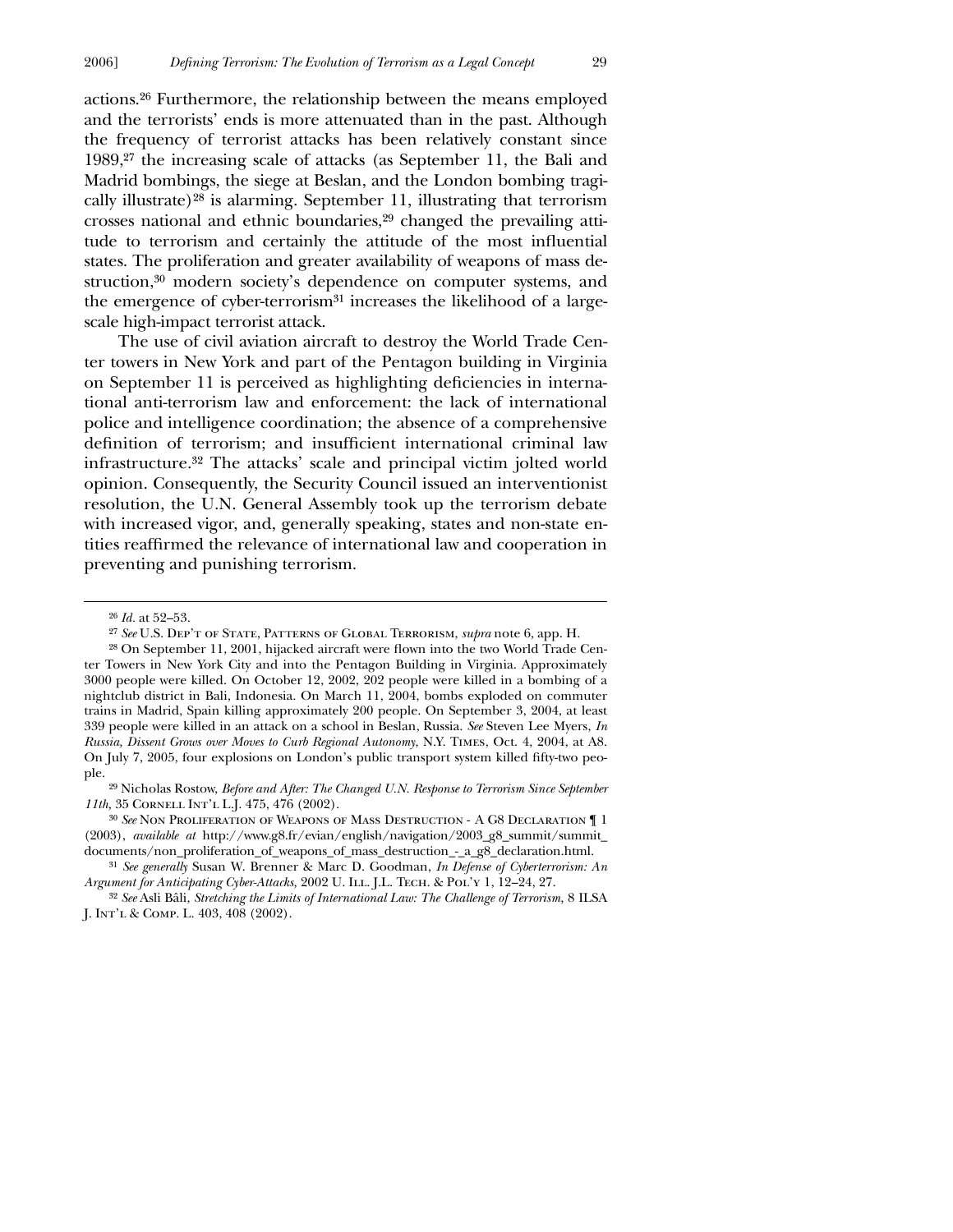$\overline{a}$ 

#### II. THE DEFINITION OF TERRORISM AT INTERNATIONAL LAW

Despite its prior exclusive use as a pejorative political term of stigmatization, "terrorism" is increasingly used as a legal term<sup>33</sup> and therefore should be accompanied by a discrete meaning. The definition certainly requires something more than "[w]hat looks, smells and kills like terrorism is terrorism."34

The seven sections in this Part of the Article examine the development of terrorism as a legal concept at international law. Section A considers the methodological issues with defining terrorism and outlines the importance of an agreed upon definition. Section B tracks the pre-United Nations development of the concept. Section C considers the debate in the U.N. General Assembly and its various resolutions and declarations with respect to terrorism. Section D addresses the role of the Security Council, with particular attention given to Resolutions 1373 of 2001 and 1566 of 2004. Section E examines the international anti-terrorism conventions and analyzes their contribution to establishing a definition of terrorism. Section F distills a definition of terrorism from the existing international anti-terrorism conventions and other sources by identifying the substantive overlap in the quasi-definitional statements and the common themes running through the conventions. Finally, Section G concludes that there is considerable agreement regarding the core meaning of terrorism and briefly notes the current definitional developments and those likely in the near future.

#### A. *It's a Question of Definition*

In 2001, following the September 11 attacks, the United Nations Security Council declared that "acts of international terrorism constitute one of the most serious threats to international peace and security in the twenty-first century," $35$  but exactly what constitutes this threat is subject to conjecture. Rather than define and prohibit terrorism *in toto,* international and domestic instruments frequently prohibit particular acts recognized as falling under the banner of terrorism. Such acts are often proscribed without expressly acknowledging

<sup>&</sup>lt;sup>33</sup> *Cf.* Christian Walter, *Defining Terrorism in National and International Law, in* TERRORism as a Challenge for National and International Law: Security Versus Liberty? 23–43 (Cristian Walter et al. eds., 2004).

<sup>34</sup> *See* Sir Jeremy Greenstock, KCMG Permanent Representative of the United Kingdom of Great Britain and Northern Ireland, General Assembly Debate on Terrorism, 1 October 2001, (2001), http://www.un.org/terrorism/statements/ukE.html.

<sup>35</sup> S.C. Res. 1377, Annex, U.N. Doc. S/RES/1377 (Nov. 12, 2001).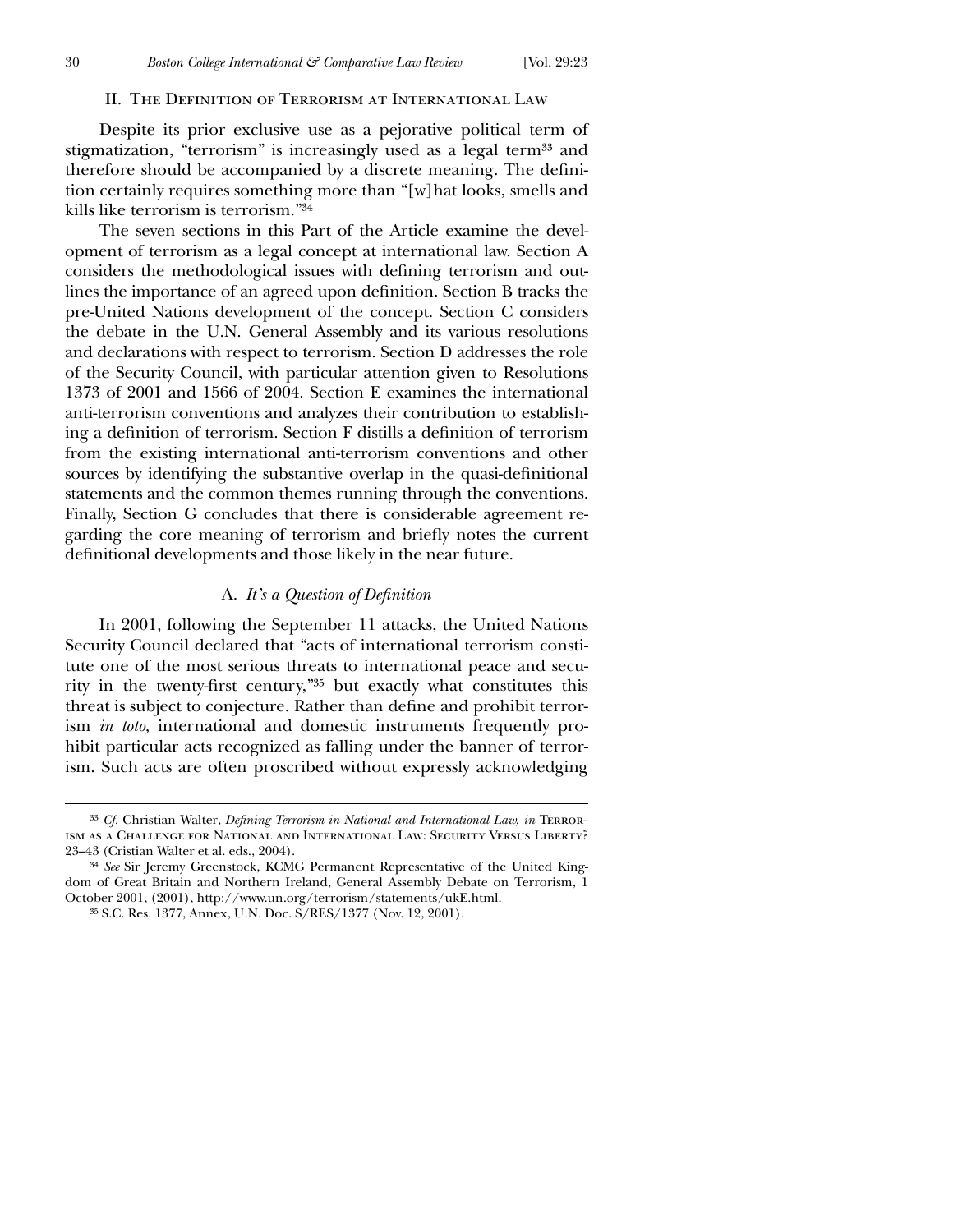that the acts are considered to be terrorism. Thus, when identifying the content of terrorism as a concept, the inquiry cannot be limited to international instruments that expressly mention terrorism. This Part of the Article, however, limits itself to international law at large (rather than regional international law, such as the law of the European Union or the Organization of African Unity). Part Three considers domestic law definitions.

#### 1. International Terrorism

 $\overline{a}$ 

Legal measures targeting terrorism operate on both the domestic and international planes. To engage the United Nations, as a political and legal matter, terrorism must have a significant international dimension.<sup>36</sup> Although a significant proportion of terrorism is intrastate, terrorism is frequently international in character: by crossing borders (as in Kashmir), by the nationality of participant and/or victim (as in September 11), or by target despite being geographically intra-state (for example, attacks on foreign visitors in Bali by Indonesia-based terrorists). Acts may also be considered international in character when they attempt to influence foreign governments and when they implicate the interests of more than one state.

#### 2. The Importance of an Accepted Definition

The exclusion of terrorism from the jurisdiction of the International Criminal Court<sup>37</sup> is consistent with the international community's approach of creating a web of overlapping national criminal jurisdictions to outlaw terrorist acts rather than creating a comprehensive international regime. Notwithstanding this approach, a universally accepted definition is crucial, as it harmonizes the operation and interaction of the overlapping domestic criminal jurisdictions (for example, facilitating extradition). An accepted definition would enhance intelli-

<sup>36</sup> The United Nations' mandate does not directly authorize addressing intra-state terrorism although this strict international-domestic distinction seems artificial given the pervasive influence of human rights. U.N. Charter art. 1. *Contra* Aaron J. Noteboom, *Terrorism: I Know It When I See It,* 81 Or. L. Rev. 553, 559 (2002).

<sup>37</sup> *See* Rome Statute of the International Criminal Court, July 17, 1998, 2187 U.N.T.S. 90 [hereinafter Rome Statute]. The exclusion of terrorism from the Court's jurisdiction largely resulted from an inability to define the elements of the crime. Richard J. Goldstone & Janine Simpson, *Evaluating the Role of the International Criminal Court as a Legal Response to Terrorism,* 16 HARV. HUM. RTS. J. 13, 14 (2003).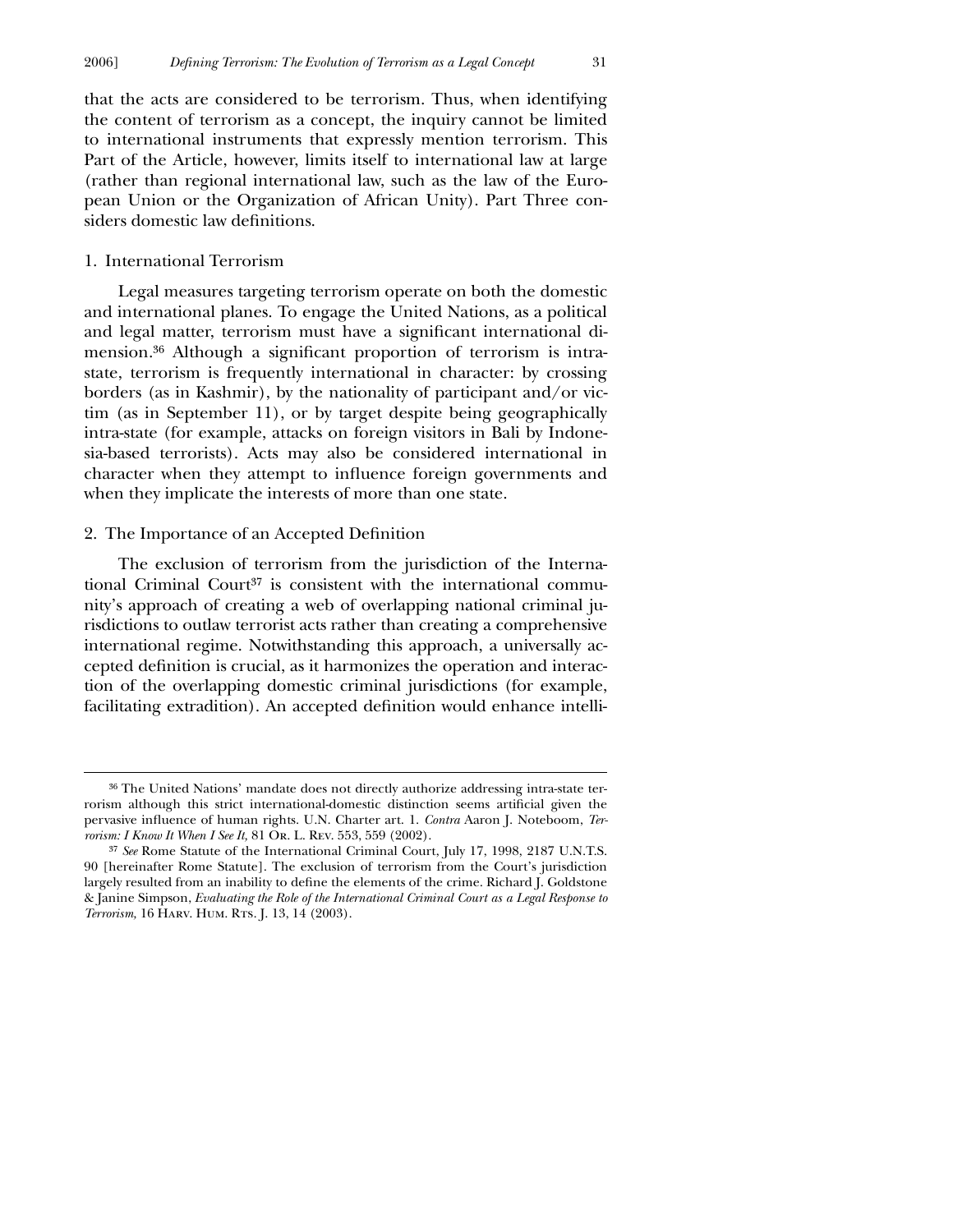gence sharing and international cooperation38 and permit tighter goal definition in the "war against terrorism," which might facilitate coalition building and strengthen the legitimacy of the "war." Imposing sanctions and criticizing states that support terrorism would attract broader support once a definition of terrorism is established.

In the United States, criminal prosecution of terrorists is a critical, if not the dominant, method of counter-terrorism.39 The effectiveness and fairness of such an approach turns on whether there is a clear definition of terrorism in the applicable laws.

The mobility of international terrorists allows them to select their place of operation and strike at targets beyond their home state's borders. Simply prohibiting terrorism in one state is not sufficient to stop terrorist attacks in all states. A common definition is needed to provide a sufficient "least common denominator" jurisdiction worldwide. Even if all acts done by terrorists—for example, murder, property damage, and kidnapping—*should* be crimes in all domestic jurisdictions notwithstanding the obligations under the various conventions,<sup>40</sup> the conventions focus international attention, voice the commitment of states to fight terrorism, and help to ensure consistent criminalization.<sup>41</sup>

Security Council Resolution 1373 of 2001 imposes significant obligations on states to fight terrorism.<sup>42</sup> Nevertheless, without a common understanding of against whom or what states should be fighting, counter-terrorism obligations can be avoided or used to mask human rights abuses. Human rights organizations have reported acts of repression against legitimate political opposition or dissidents under the pretext of fighting terrorism,<sup>43</sup> and, although not necessarily corrective, an accepted definition would make it harder to engage in such acts.

41 *See* J.G. Starke, *The Convention for the Prevention and Punishment of Terrorism,* 19 Brit. Y.B. INT'L L. 214, 215 (1938). Most terrorist acts (for example, murder) are illegal notwithstanding terrorism prohibitions. Some commentators thus question the need for specific terrorism crimes. *See, e.g.*, Matthew Palmer, *Counter-Terrorism Law,* 2002 N.Z. L.J. 456.

42 S.C. Res. 1373, U.N. Doc. S/RES/1373 (Sept. 28, 2001).

43 Russia and Egypt, for example, are alleged to have dismantled domestic political opposition under the pretext of fighting terrorism. See HUMAN RIGHTS WATCH, IN THE NAME OF Counter-Terrorism: Human Rights Abuses Worldwide (2003), *available at* http://www. hrw.org/un/chr59/counter-terrorism-bck.pdf.

<sup>&</sup>lt;sup>38</sup> See Jacqueline Ann Carberry, *Terrorism: A Global Phenomenon Mandating a Unified International Response*, 6 IND. J. GLOBAL LEGAL STUD. 685, 711 (1999).

<sup>&</sup>lt;sup>39</sup> See Jacques deLisle, The New Protracted Conflict: The Roles of Law in the Fight Against Ter*rorism,* 46 ORBIS 301, 306 (2002); Abraham Sofaer, *Playing Games with Terrorists,* 36 New Eng. L. Rev. 903, 903 (2002). *See generally* Ronald Sievert, *War of Terrorism or Global Law Enforcement Operation?*, 78 NOTRE DAME L. REV. 307 (2003).

<sup>40</sup> *See* Maurice Flory, *International Law: Instruments to Combat Terrorism*, *in* Terrorism and International Law 31, 31 (Rosalyn Higgins & Maurice Flory eds., 1997).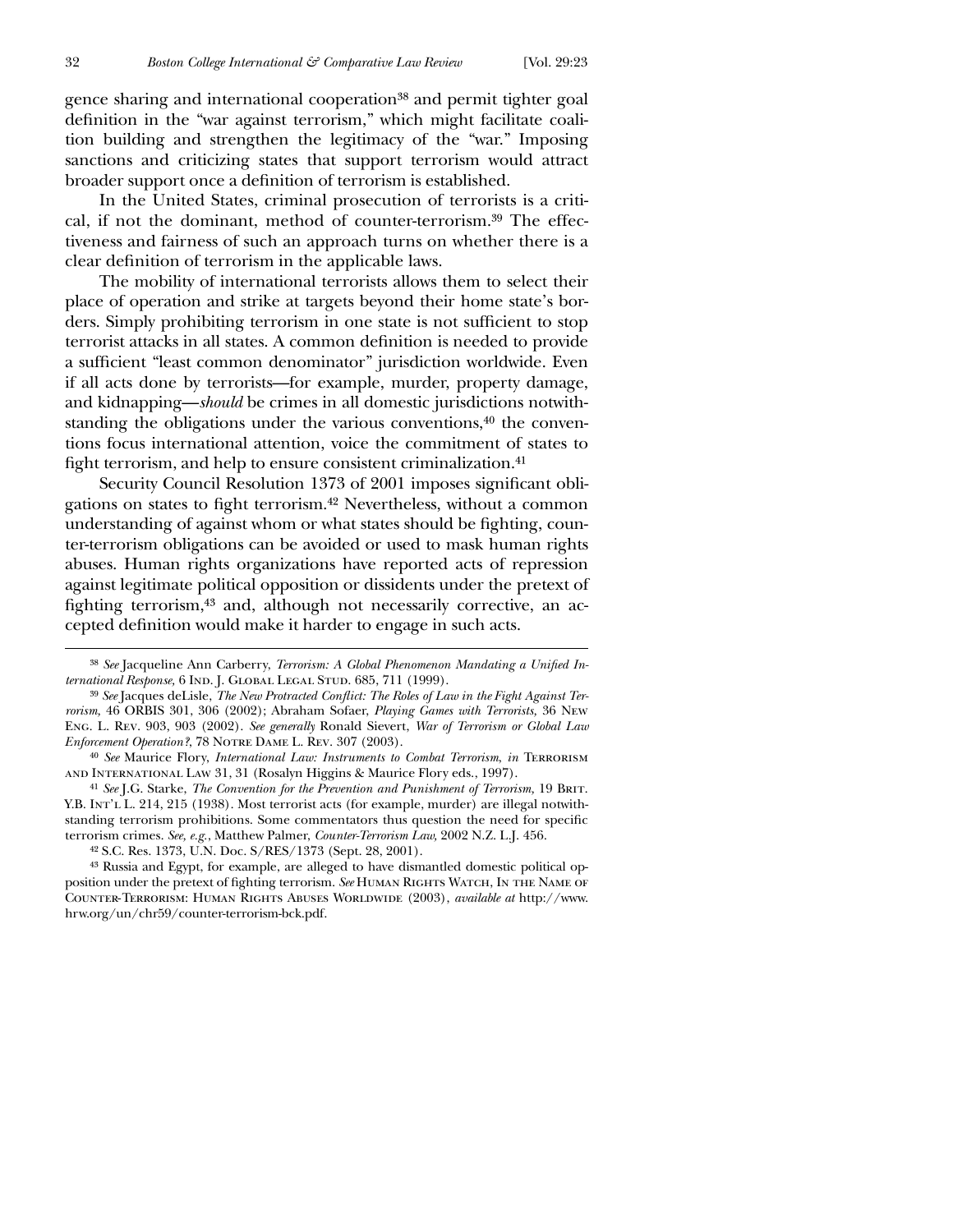This Article contends that there is a core meaning of terrorism that should be accepted as the minimum international definition. This core definition serves as a useful yardstick against which to measure domestic terrorism legislation. The balance of this Part of the Article argues that a definition emerges from the relevant conventions and resolutions. As Emanuel Gross said: "[T]he majority of the definitions have a common basis—terrorism is the use of violence and the imposition of fear to achieve a particular purpose."44

Similarly, Professor Oscar Schachter remarked that the absence of a comprehensive definition "does not mean that international terrorism is not identifiable. It has a core meaning that all definitions recognize."<sup>45</sup> Speaking more broadly than just the legal definition of terrorism, Brian Jenkins said in 1992 that "a rough consensus on the meaning of terrorism is emerging without any international agreement on the precise definition."<sup>46</sup> This Article identifies the parameters of this core definition by examining the overlap of existing prohibitions but, more importantly, by identifying recurrent themes present in statements at international law about terrorism. Although the conventions are more a product of political compromise than derived from principle, the extent of the overlap and common elements indicates a broad conceptual consensus regarding terrorism as a legal concept.

#### **B.** *Background to the International Law Definitions*

Putting aside the question of whether terrorism breaches customary international law,47 acts of terrorism by non-state actors generally do not constitute a breach of international law per se*.* Since the early twentieth century, the international community has, however, engaged with the non-state actor terrorism issue. The first U.N. General Assembly resolution concerning terrorism was passed in 1972.48 From this time onwards, the United Nations, principally the General Assembly, attempted to offer leadership towards eliminating international terror-

<sup>44</sup> Emanuel Gross, *Legal Aspects of Tackling Terrorism: The Balance Between the Right of a Democracy to Defend Itself and the Protection of Human Rights,* 6 UCLA J. Int'l. L. & FOREIGN Aff. 89, 97 (2001).

<sup>45</sup> Oscar Schachter, *The Extraterritorial Use of Force Against Terrorist Bases,* 11 Hous. J. Int'l L. 309, 309 (1989).

<sup>46</sup> Schmid, *supra* note 15, at 18.

<sup>47</sup> *See infra* Part II, Section G*; see also generally* Ross E. Schreiber, *Ascertaining Opinio Juris of States Concerning Norms Involving the Prevention of International Terrorism: A Focus on U.N. Process,* 16 B.U. INT'L L.J. 309 (1998).

<sup>48</sup> *See* G.A. Res. 3034 (XXVII), U.N. GAOR, 27th Sess., U.N. Doc. A/RES/3034(XXVII) (Dec. 18, 1972).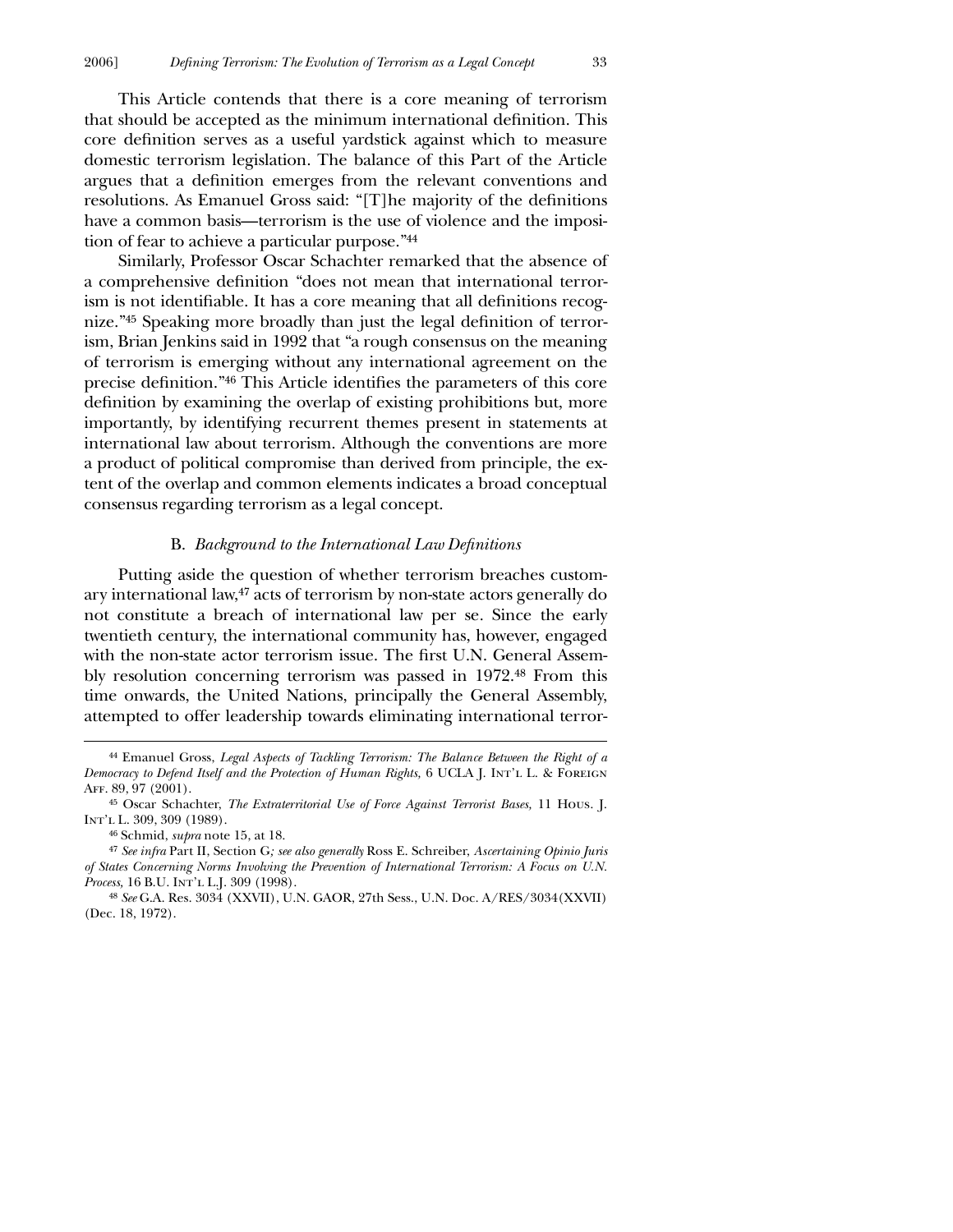$\overline{a}$ 

ism.49 Before the post-September 11 paradigm shift, however, the United Nations viewed terrorism as a social phenomenon and generally exhibited an ambivalent attitude towards it.50 Amongst other things, this manifested itself in a failure to agree to a comprehensive definition. September 11, however, converted terrorism from an "issue of ongoing concern" for the General Assembly to an issue sufficiently threatening to international peace and security to engage the Security Council.

Prior to the most recent terrorism convention being opened for signature,<sup>51</sup> the Secretary-General identified twenty-one global or regional treaties pertaining to international terrorism, twelve of which are global.52 Most do not refer to terrorism explicitly. In general terms, the international conventions seek to utilize domestic criminal law to eliminate international terrorism rather than to establish "in-

<sup>49</sup> *See, e.g.*, G.A. Res. 42/159, ¶ 17, U.N. Doc. A/RES/42/159 (Dec. 7, 1987) ("Recognizing that the effectiveness of the struggle against terrorism could be enhanced by the establishment of a generally agreed definition of international terrorism").

<sup>50</sup> Rostow, *supra* note 29, at 475.

<sup>51</sup> International Convention for the Suppression of Acts of Nuclear Terrorism (opened for signature Sept. 14, 2005), *available at* http://untreaty.un.org/English/notpubl/English\_18\_15.pdf [hereinafter Nuclear Terrorism Convention].

<sup>52</sup> International Convention for the Suppression of the Financing of Terrorism, Dec. 9, 1999, S. Treaty Doc. No. 106-49, G.A. Res. 54/109, U.N. GAOR, 54th Sess., Supp. No. 49, U.N. Doc. A/54/49 [hereinafter Financing Convention]; International Convention for the Suppression of Terrorist Bombings, Dec. 15, 1997, S. Treaty Doc. No. 106-6, 37 I.L.M. 249 [hereinafter Bombings Convention]; Convention on the Marking of Plastic Explosives for the Purpose of Detection, Mar. 1, 1991, U.S. Treaty Doc. No. 103–8, 2122 U.N.T.S. 359 [hereinafter Plastic Explosives Convention]; Protocol for the Suppression of Unlawful Acts Against the Safety of Fixed Platforms Located on the Continental Shelf, Mar. 10, 1988, 27 I.L.M. 685 [hereinafter Fixed Platforms Convention]; Convention for the Suppression of Unlawful Acts Against the Safety of Maritime Navigation, Mar. 10, 1988, S. Treaty Doc. No. 101-1, 27 I.L.M. 668 [hereinafter Maritime Convention]; Protocol for the Suppression of Unlawful Acts of Violence at Airports Serving International Civil Aviation [supplement to the Montreal Convention], Feb. 24, 1988, S. Treaty Doc. No. 100-19, 1589 U.N.T.S. 474 [hereinafter Montreal Airports Protocol]; Convention on the Physical Protection of Nuclear Material, Mar. 3, 1980, T.I.A.S. No. 11080, 1456 U.N.T.S. 101 [hereinafter Nuclear Materials Convention]; International Convention Against the Taking of Hostages, Dec. 17, 1979, T.I.A.S. No. 11081, 1316 U.N.T.S. 205 [hereinafter Hostages Convention]; Convention on the Prevention and Punishment of Crimes Against Internationally Protected Persons, Including Diplomatic Agents, Dec. 14, 1973, 28 U.S.T. 1975, 1035 U.N.T.S. 167 [hereinafter Internationally Protected Persons Convention]; Convention for the Suppression of Unlawful Acts Against the Safety of Civil Aviation, Sept. 23, 1971, 24 U.S.T. 546565, 974 U.N.T.S. 178 ( Jan. 26, 1973) [hereinafter Montreal Convention]; Convention for the Suppression of Unlawful Seizure of Aircraft, Dec. 16, 1970, 22 U.S.T. 1641, 860 U.N.T.S. 105 [hereinafter The Hague Convention]; Convention on Offences and Certain Other Acts Committed on Board Aircraft, Sept. 14, 1963, 20 U.S.T. 2941, 704 U.N.T.S. 219 [hereinafter Tokyo Convention].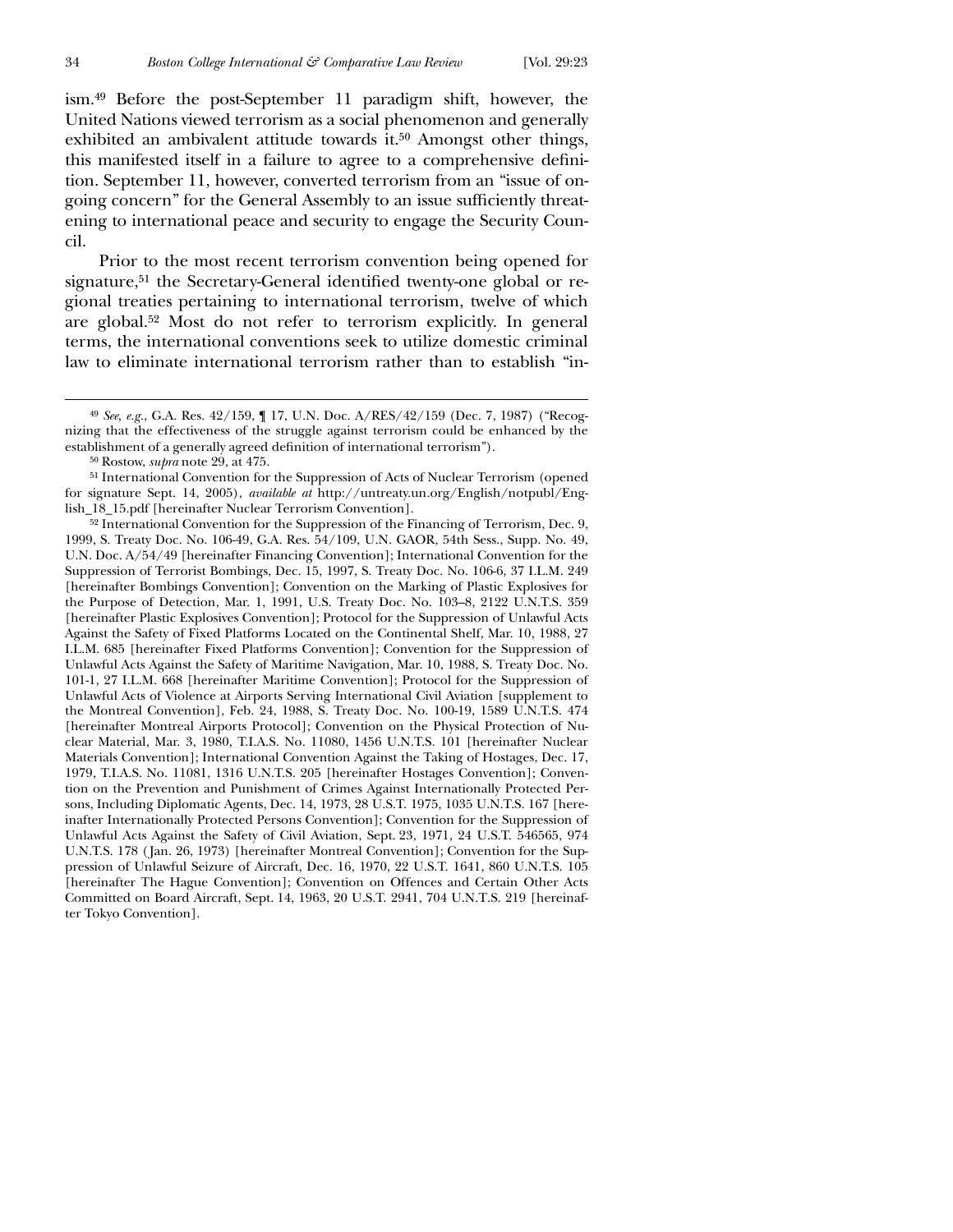ternational crimes." This makes domestic law definitions of terrorism crucial, as discussed in Part Three.

1. Early Definitions of Terrorism at International Law

"Terrorism" was probably first used as a legal term in international legal circles in 1931 at the Third Conference for the Unification of Penal Law at Brussels.<sup>53</sup> The proposed definition of an act of terrorism was:

[T]he intentional use of means capable of producing a common danger that represents an act of terrorism on the part of anyone making use of crimes against life, liberty or physical integrity of persons or directed against private or state property with the purpose of expressing or executing political or social ideas . . . .54

The Sixth Conference in Copenhagen in 1935 adopted a text that defined terrorism in Article 1 as:

International acts directed against the life, physical integrity, health or freedom of a head of state or his spouse, or any person holding the prerogatives of a head of state, as well as crown princes, members of governments, people enjoying diplomatic immunity, and members of the constitutional, legislative or judicial bodies [if the perpetrator creates] a common danger, or a state of terror that might incite a change or raise an obstacle to the functioning of public bodies or a disturbance to international relations.<sup>55</sup>

Certain other acts—for example, instigating a calamity—were considered under Article 2 to create a common danger or to provoke a state of terror. As today, in the 1930s there were concerns about the efficacy of international cooperation in combating terrorism.<sup>56</sup>

International efforts to curb terrorist acts first found expression in the League of Nations' Convention for the Prevention and Pun-

<sup>&</sup>lt;sup>53</sup> See V.S. Mani, *International Terrorism—Is a Definition Possible?*, 18 INDIAN J. INT'L L. 206, 207 (1978); Nawaz & Singh, *supra* note 2, at 66–67; Zlataric, *supra* note 2, at 479. 54 Zlataric, *supra* note 2, at 479.

<sup>55</sup> *Id.* at 481–82.

<sup>56</sup> *See Proceedings of the International Conference on the Repression of Terrorism,* League of Nations Doc. C.94M.47 1938 V (1938), at 49 [hereinafter *Proceedings of the International Conference].*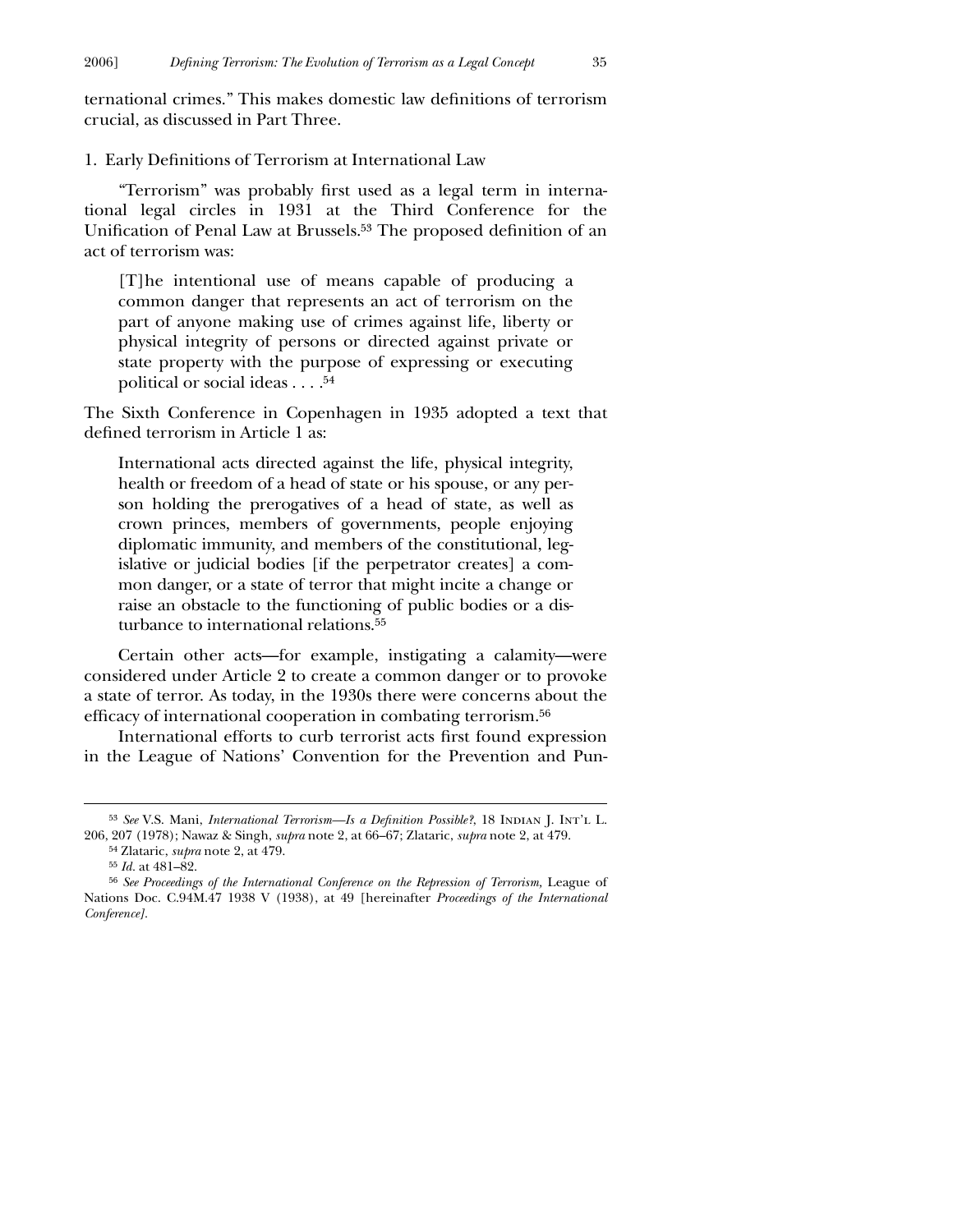ishment of Terrorism (1937 Terrorism Convention).<sup>57</sup> This followed a resolution stating "that the rules of international law concerning the repression of terrorist activity are not at present sufficiently precise to guarantee efficiently international co-operation  $\dots$ ."<sup>58</sup> Following the assassination of King Alexander I of Yugoslavia and the French Foreign Minister in October 1934 (and Italy's refusal to extradite the accused under the political crime exception),<sup>59</sup> France proposed that "international measures" be taken to address the problem. A panel of experts provided a draft of the convention, which was considered in 1937.60 The same conference considered a complementary convention creating an international criminal court exercising jurisdiction over the substantive convention.<sup>61</sup>

The substantive 1937 Terrorism Convention concerned only transnational terrorism<sup>62</sup> perpetrated by non-state actors thus avoiding the controversial issue of terrorism by state actors. $63$  It defined "acts of terrorism" in paragraph 1 as "[c]riminal acts directed against a State and intended or calculated to create a state of terror in the minds of particular persons, or a group of persons or the general public." States were required to enact legislation criminalizing terrorism and certain other acts.64

The 1937 Terrorism Convention was signed by twenty-four states<sup>65</sup> but was only ratified by India in January 1941.<sup>66</sup> Neither this nor the

58 Nawaz & Singh, *supra* note 2, at 67.

59 Mani, *supra* note 53, at 208.

60 The experts were appointed by Belgium, Chile, France, Hungary, Italy, Poland, Romania, Spain, Switzerland, U.K., and U.S.S.R. *Proceedings of the International Conference, supra* note 56, at 49.

61 Convention for the Creation of an International Criminal Court, Nov. 16, 1937, League of Nations Doc. C.547(1)M.384(1) (1937), *reprinted in* 7 International Legislation, *supra* note 57, at 878.

62 1937 Terrorism Convention, *supra* note 57, art. 2.

63 *See id.* art. 1(2).

64 *See id.* arts. 1(2), 2(1)–(5).

65 *Id.* The signatory states were: Albania, Argentina, Belgium, Great Britain, Bulgaria, Cuba, Dominican Republic, Egypt, Ecuador, Spain, Estonia, France, Greece, Haiti, Monaco, India, Norway, The Netherlands, Peru, Romania, Czechoslovakia, Turkey, U.S.S.R, Venezuela, and Yugoslavia. *Id.*

66 India's separate membership of the League of Nations entitled it to sign independently of Britain. This was the first multilateral diplomatic convention that India signed when no other commonwealth states did so. Starke, *supra* note 41, at 215. One author

<sup>57</sup> Convention for the Prevention and Punishment of Terrorism, Nov. 16, 1937, League of Nations Doc. C.546M.383 (1937), *reprinted in* 7 International Legislation 862 (Manley O. Hudson ed., 1941) [hereinafter 1937 Terrorism Convention]; Nawaz & Singh, *supra* note 2, at 67.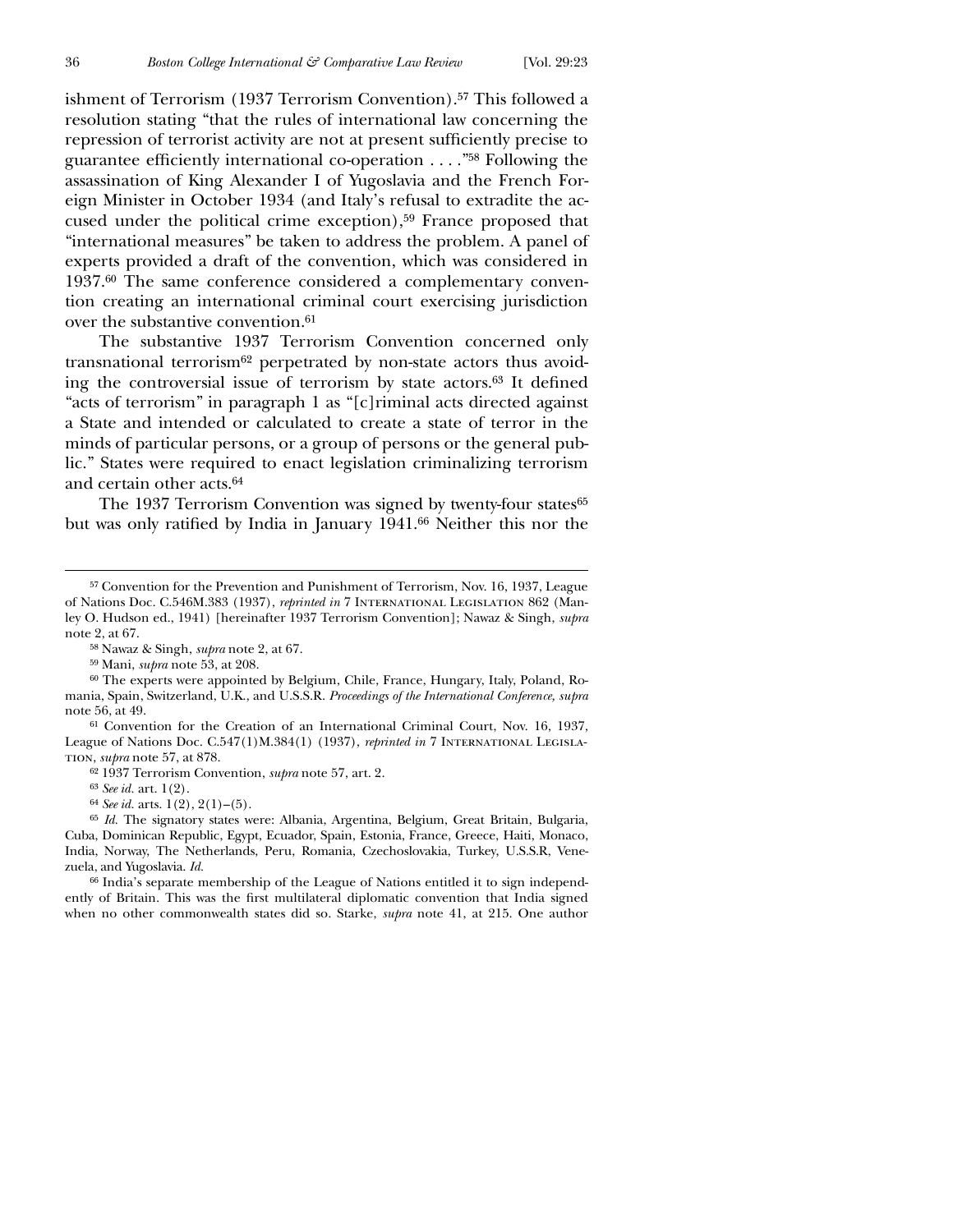complementary convention ever entered into force,<sup>67</sup> and they were overtaken by World War II.<sup>68</sup> The broad definition of terrorism contributed to the low number of signatures and ratifications. Britain, for example, did not ratify it because of foreseen difficulties with drawing up the required implementing domestic legislation.<sup>69</sup> Foreshadowing criticism of terrorism conventions generally, J.G. Starke said of the 1937 Terrorism Convention in 1938 that "there can be few, if any, civilised countries in which legislation of the type provided for is not in force" and "for the prevention of terrorist outrages . . . co-operation is likely to

#### C. *United Nations General Assembly*71

be far more effective than the stiffening of the law for the infliction of

The killing of twenty-eight people at Israel's Lod airport in May 1972 and of eleven Israeli athletes at the Munich Olympic Games in September 1972 forced the General Assembly to confront the issue of terrorism.<sup>72</sup> No consensus on definition was reached because, *inter alia,* some states supported the use of terrorism to advance political goals.73 Furthermore, the United Nations maintained an institutional commitment to self-determination that clouded its vision relating to terrorism.74 States directly interested in national liberation sought to exclude acts committed in such struggles from any definition of terrorism. The polarization of positions resulting from the division of the world into the West, the Soviet Bloc, and the Non-Aligned States exacerbated the division over terrorism.75

70 *Id.*

 $\overline{a}$ 

punishment."70

71 *See generally* M. Cherif Bassiouni, International Terrorism: A Compilation of U.N. Documents (1972–2001) (2002) (providing the text of the major U.N. resolutions related to terrorism).

72 John Norton Moore, *Towards Legal Restraints on International Terrorism,* 67 Am. Soc'y Int'l L. Proc. 88, 88 (1973).

73 *See* Abraham D. Sofaer, *Terrorism and the Law,* 64 Foreign Aff. 901, 903 (1986).

74 *See* U.N. Charter art. 1; José E. Alvarez, *The U.N.'s 'War' on Terrorism,* 31 Int'l J. Legal Info. 238, 238 (2003); *see also* Moore, *supra* note 72, at 88 (arguing that there is no necessary congruence between the pursuit of self-determination and terrorism).

75 *See* van Krieken, *supra* note 16, at tit. page, 114; G.A. Res. 3034, *supra* note 48 (an early resolution on terrorism which was a product of the Western states' view that all ter-

noted speculation that India's ratification was motivated by a desire to suppress nationalist movements within India. Mani, *supra* note 53, at 207 n.4.

<sup>67</sup> Responsibility for the treaty did not pass to the United Nations so it can be regarded as no longer valid. *See* Nawaz & Singh, *supra* note 2, at 67.

<sup>68</sup> *See* Thomas M. Franck & Bert B. Lockwood Jr., *Preliminary Thoughts Towards an International Convention on Terrorism,* 68 Am. J. Int'l L. 69, 70 (1974).

<sup>69</sup> Starke, *supra* note 41, at 215.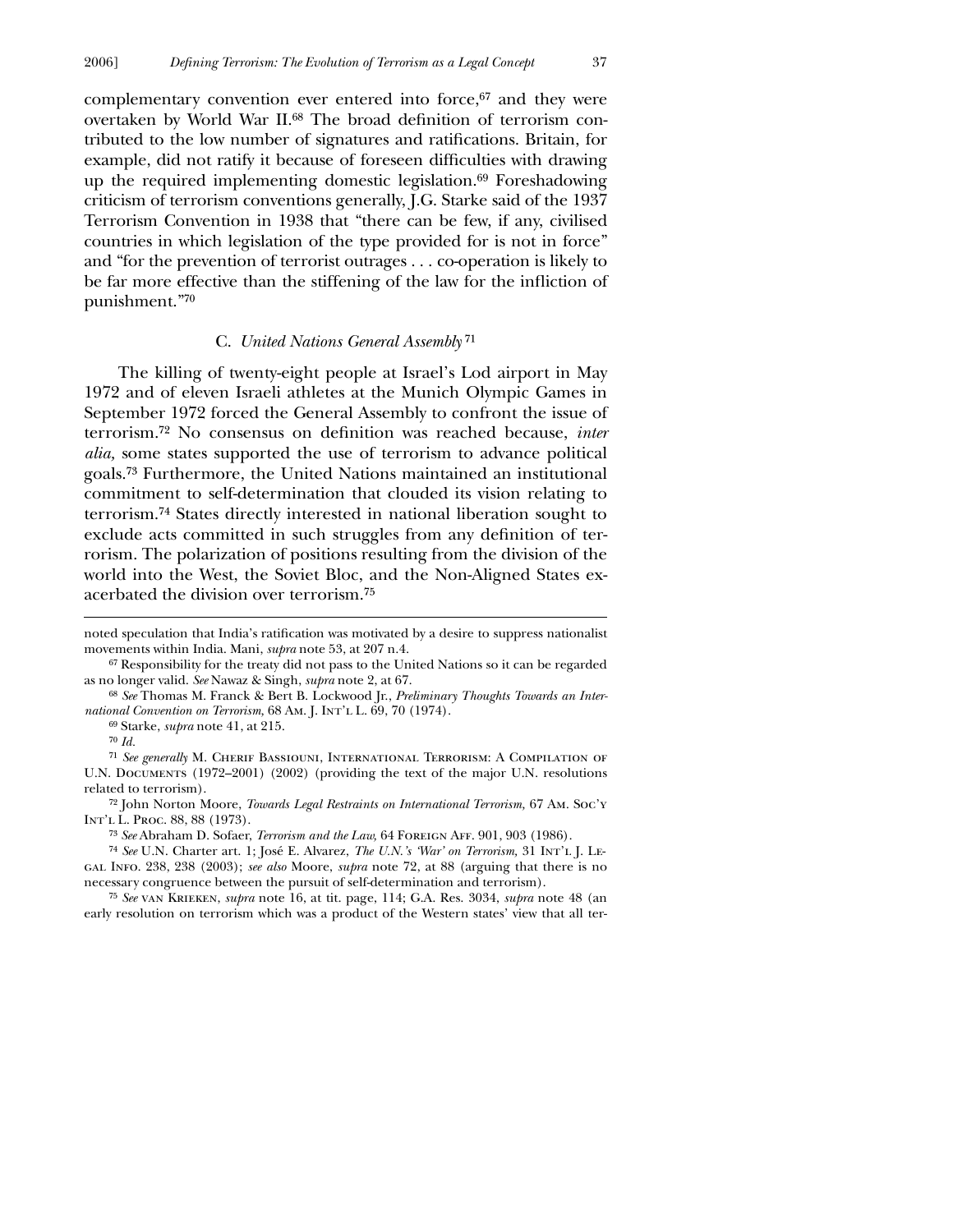Other attempts to find a comprehensive approach to international terrorism also achieved little. The General Assembly established an ad hoc committee on terrorism in 1972, but its inconclusive debate failed to make any significant progress.<sup>76</sup> The committee was suspended from 1973 until 1976, during which time responsibility for the terrorism issue fell to the General Assembly's Sixth Legal Committee.77

There was no shortage of draft conventions at the United Nations. For example, the United States tabled a draft Convention for the Prevention and Punishment of Certain Acts of International Terrorism78 that did not define terrorism but instead instructed states to criminalize offenses of "international significance." These were defined as (1) acts performed with intent to "damage the interests of or obtain concessions from a State or an international organization," (2) involving the unlawful killing, the causing of serious bodily harm, or the kidnapping of another person, (3) that are "committed neither by nor against a member of the armed forces of a state in the course of military hostilities," and (4) are international in character.

The strength of national liberation movements and the solidarity of recently liberated states with people under foreign rule affected the conclusion of multilateral conventions as well. In 1979, Algeria and Libya sought to create an exception to the Hostages Convention that would allow hostage taking in the context of national liberation.79 Similarly, Syria argued that individual terrorism was only an international concern when employed solely for personal gain.80 The debate over the legitimacy of terrorism hampered the progress towards a definition,<sup>81</sup> although the end of the decolonization period largely

 $\overline{a}$ 

81 *See, e.g.*, Press Release, Hasmy Agam (Malaysia), General Assembly, Speakers Call for Comprehensive International Convention on Terrorism in General Assembly Debate, U.N. Doc. GA/9922 (Oct. 2, 2001) ("Acts of pure terrorism, involving attacks against innocent

rorism should be universally condemned, the Soviet states' desire to establish a center for terrorism studies within the U.N. Secretariat, and the Non-Aligned states' wish to include a reference to the legitimacy of struggles in pursuit of the right to self-determination against racist, foreign, and colonial regimes).

<sup>76</sup> *See* Nawaz & Singh, *supra* note 2, at 69.

<sup>&</sup>lt;sup>77</sup> Surya P. Sharma, *International Law: Consensus Still Elusive*, VII(2) WORLD FOCUS, (2000), *reprinted in* Encyclopaedia of International Terrorism: Terrorism: History and Development 100–01 (Verinder Grover ed., 2002).

<sup>78</sup> Draft Convention for the Prevention and Punishment of Certain Acts of International Terrorism, Sept. 25, 1972, U.N. Doc. A/C.6/L.850.

<sup>&</sup>lt;sup>79</sup> Suan Tiefenbrun, *A Semiotic Approach to a Legal Definition of Terrorism*, 9 ILSA J. INT'L & Comp. L. 357, 388 (2003).

<sup>80</sup> *See* Ad. Hoc. Comm. on Int'l Terrorism, General Assembly, *Observations of States Submitted in Accordance with General Assembly Resolution 3034 (XXVII)*, at 37, U.N. Doc. A/AC.160/ 1/Add. 1 (May 16, 1973) [hereinafter *Observations of States*].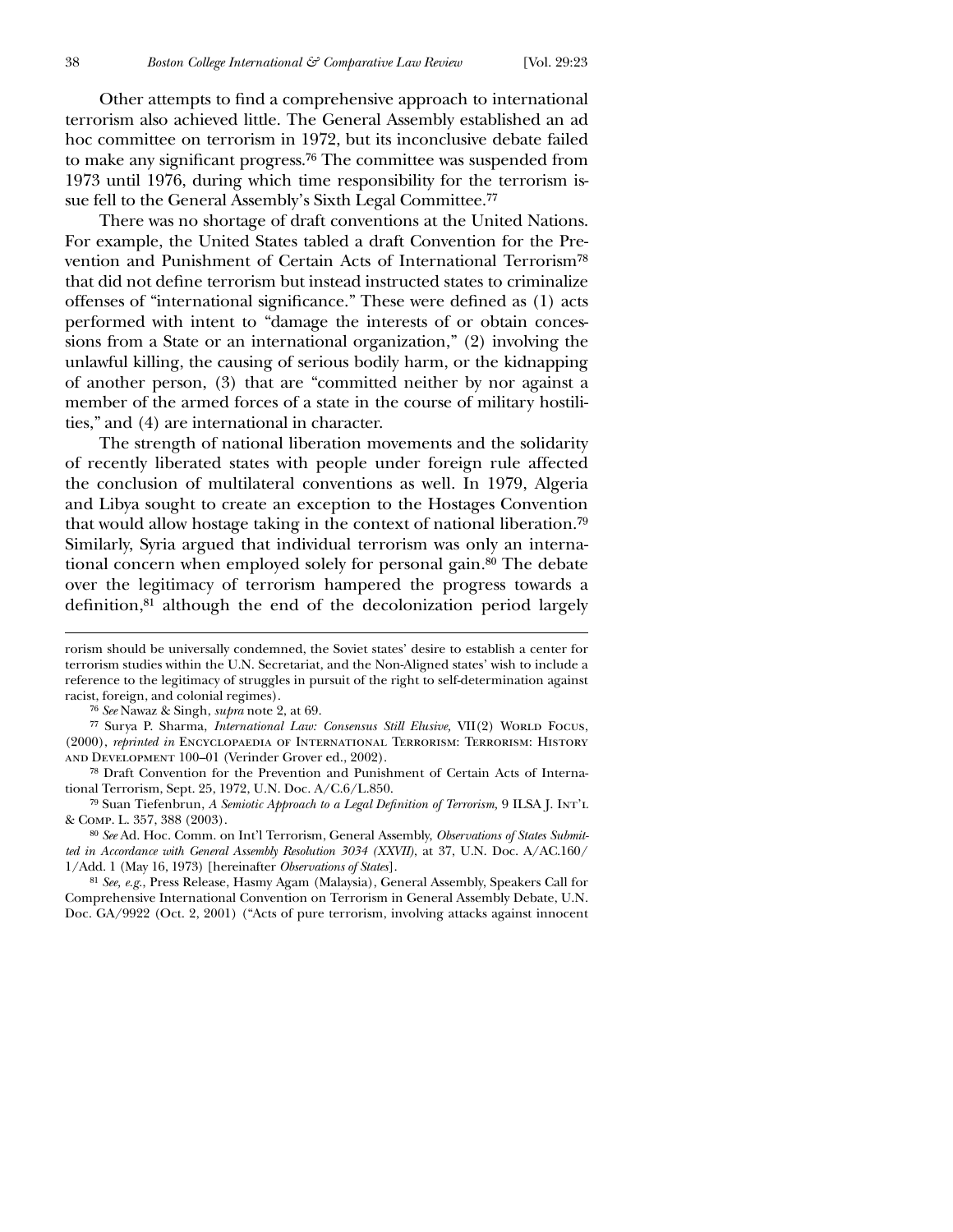settled the legitimacy issue.<sup>82</sup> Others attribute the slow forming consensus to states that support terrorism preferring to leave the definition vague.<sup>83</sup> The U.N. efforts to fight terrorism have been described as "almost totally useless."<sup>84</sup> Although this assessment overstates the position, even within U.N. circles it is acknowledged that the "lack of agreement on a clear and well-known definition undermines the normative and moral stance [of the U.N. General Assembly] against terrorism and has stained the United Nations image."85

The end of the Cold War—and more significantly, the withdrawal of Soviet support for radical groups in the Middle East—allowed the General Assembly to more categorically declare the illegitimacy of terrorism in all circumstances.86 The decoupling of the right to selfdetermination and terrorism was a significant step forward.<sup>87</sup> In contrast to the earlier conventions dealing with specific targets (for example aircraft, marine vessels, and diplomats), the "second generation" agreements<sup>88</sup> contain wider prohibitions and were concluded under the United Nations' auspices.89 Resolutions were unequivocal in their condemnation.90 Another ad hoc committee was established

85 The Secretary General, *Report of the Secretary General's High-Level Panel on Threats, Challenges and Change*, ¶ 159, *delivered to the General Assembly*, U.N. Doc. A/59/565 (Dec. 2, 2004) [hereinafter *U.N. High-Level Panel*].

86 Flory, *supra* note 40, at 18.

 $\overline{a}$ 

87 *See* G.A. Res. 44/29, at 301-02, U.N. Doc. A/RES/44/29 (Dec. 4, 1989) (referring to the right to self-determination, yet offering an unqualified condemnation of terrorism).

88 *See* José E. Alvarez, *Hegemonic International Law Revisited,* 97 Am. J. Int'l L. 873, 876 (2003) [hereinafter *Hegemonic International Law Revisited*].

89 This is distinguished from other terrorism conventions, for example, which are deposited with the International Civil Aviation Organization*. See* Montreal Convention, *supra* note 52; Montreal Airports Protocol, *supra* note 52.

90 *See, e.g.,* G.A. Res. 49/60, U.N. Doc. A/RES/49/60 (Dec. 9, 1994). While in 1991, U.N. resolutions still included references to national liberation movements (*see, e.g.,* G.A. Res. 46/51, ¶ 15, U.N. Doc. A/RES/46/51 (Dec. 9, 1991)) by 1994, these references were no longer included. *See, e.g., id.*; *see also* G.A. Res. 55/158, U.N. Doc. A/RES/55/158 (Jan. 30,

civilian populations should be differentiated from legitimate struggles of peoples under colonial, alien or foreign domination for self-determination and national liberation . . . ."); Press Release, General Assembly, Calls for Resolute Action Against Terrorism Tempered in Assembly by Appeals for Caution in Identifying 'Enemy,' U.N. Doc. GA/9962 (Nov. 12, 2001) ("It was unacceptable to label as terrorism the struggle of peoples to protect themselves or to attain their independence . . . .").

<sup>82</sup> Decolonization struggles still exist. The Israel-Palestinian dispute is often portrayed in this way.

<sup>83</sup> *See* Tiefenbrun, *supra* note 79, at 378.

<sup>84</sup> Richard Clutterbuck, *International Co-operation Against Terrorism—Treaties, Conventions and Bilateral Agreements, in* International Terrorism: Report from a Seminar Arranged by the European Law Students' Association 39, 45 (Magnus Sandbu & Peter Nordbak eds., 1987).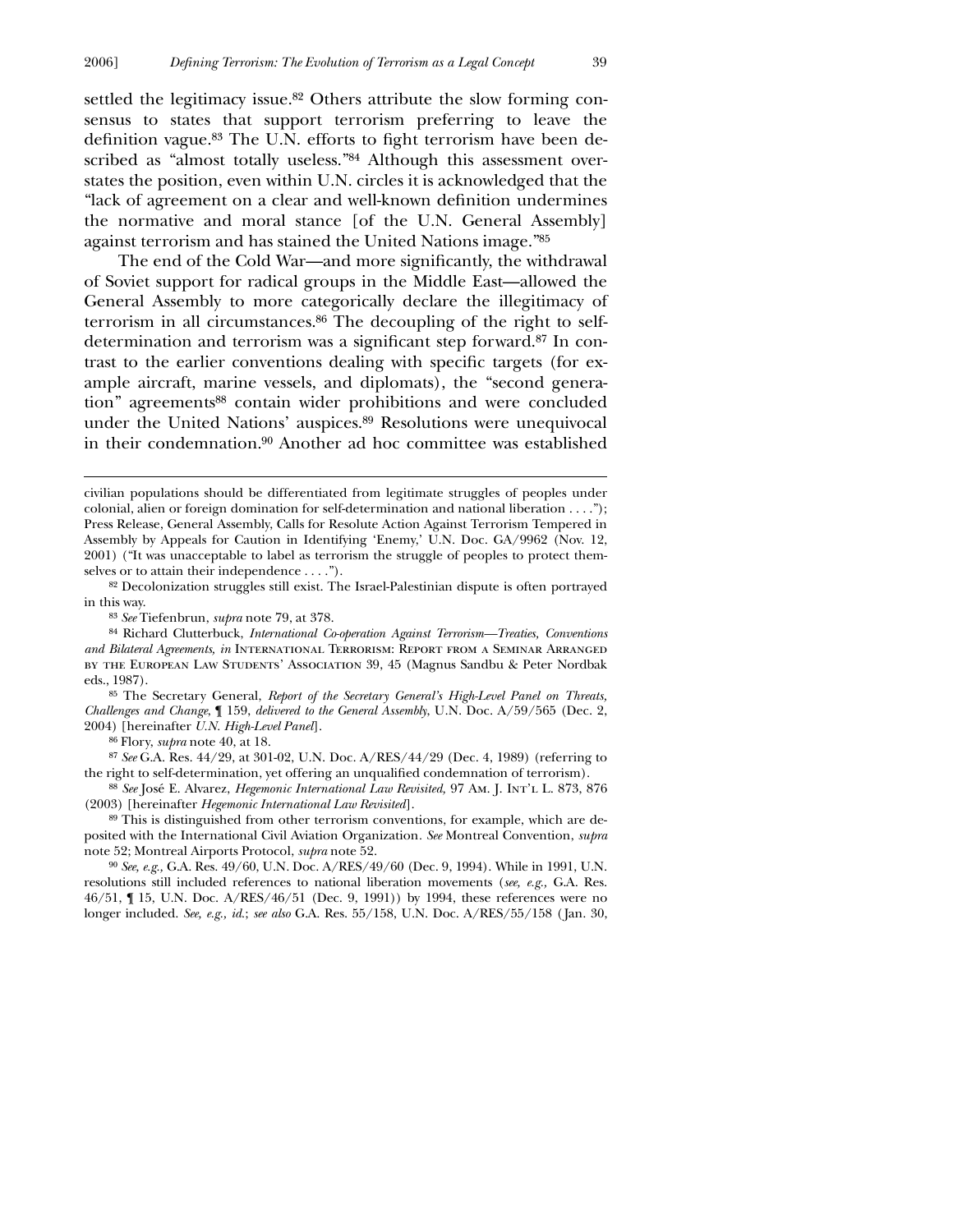$\overline{a}$ 

in 199691 to continue developing treaties criminalizing terrorismrelated acts. The General Assembly's most significant resolution to date, the Declaration on Measures to Eliminate International Terrorism of 1994 (Elimination Declaration), states that:

2. Acts, methods and practices of terrorism constitute a grave violation of the purposes and principles of the United Nations, which may pose a threat to international peace and security, jeopardize friendly relations among States, hinder international cooperation and aim at the destruction of human rights, fundamental freedoms and the democratic bases of society;

3. Criminal acts intended or calculated to provoke a state of terror in the general public, a group of persons or particular persons for political purposes are in any circumstance unjustifiable, whatever the considerations of a political, philosophical, ideological, racial, ethnic, religious or any other nature that may be invoked to justify them  $\dots$ . 92

Paragraph 3 repeats but augments the definition in the 1937 Terrorism Convention that was drafted under the auspices of the League of Nations. The Elimination Declaration was endorsed annually in subsequent resolutions.93 The context indicates that paragraph 3 of the Elimination Declaration expands on paragraph 2. Under the approach adopted by the Elimination Declaration and the conventions, the label of terrorism provides an additional "layer of criminality"94 and signals greater moral culpability. This definitional statement requires mens rea with respect to the criminal act's consequences and excludes any possible justification for the act. Resolutions of the Gen-

92 G.A. Res. 49/60, *supra* note 90.

94 Noteboom, *supra* note 36, at 564.

<sup>2001);</sup> G.A. Res. 54/110, U.N. Doc. A/RES/54/110 (Feb. 2, 2000); G.A. Res. 53/108, U.N. Doc. A/RES/53/108 ( Jan. 26, 1999); G.A. Res. 52/165, U.N. Doc. A/RES/52/165 ( Jan. 19, 1998).

<sup>91</sup> *See* G.A. Res. 56/88, ¶ 16, U.N. Doc. A/RES/56/88 (Jan 24, 2002) (continuing the mandate provided in Resolution 51/210); G.A. Res. 51/210, ¶ 9, U.N. Doc. A/RES/51/210 (Dec. 17, 1996).

<sup>93</sup> G.A. Res. 57/27, ¶ 10, U.N. Doc. A/RES/57/27 ( Jan. 15, 2003); G.A. Res. 56/88, *supra* note 91, ¶ 10; G.A. Res. 55/158, *supra* note 90, ¶ 9; G.A. Res. 54/110, *supra* note 90, ¶ 7; G.A. Res. 53/108, *supra* note 90, ¶ 8; G.A. Res. 52/165, *supra* note 90, ¶ 7; G.A. Res. 51/210, *supra* note 91, ¶¶ 7–8, Annex; G.A. Res. 50/53, ¶ 2, U.N. Doc. A/RES/50/53 ( Jan. 29, 1996).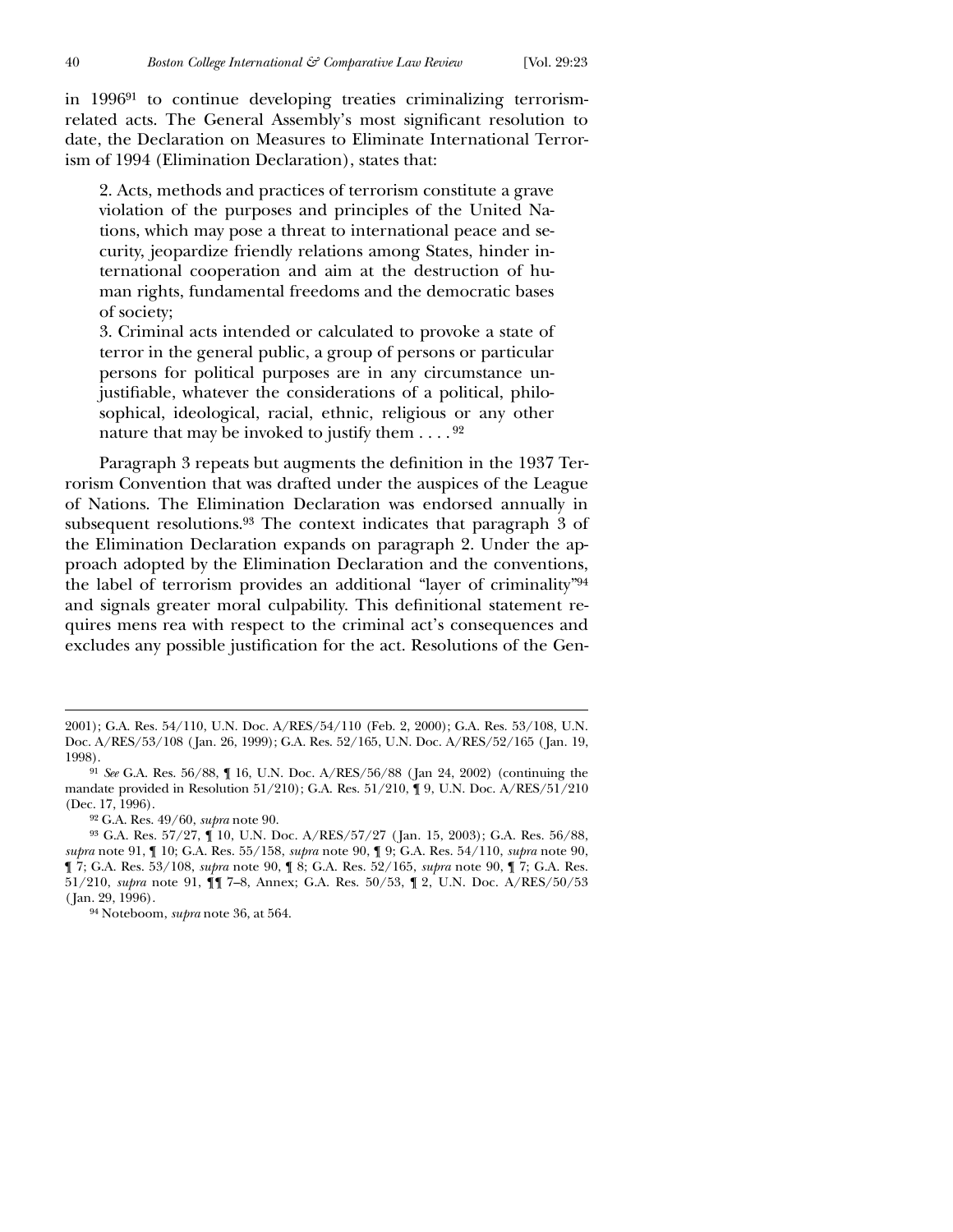eral Assembly do not make law per se, although they can evidence the opinions of states and be declarative of law.95

Following the increased Security Council management of the United Nations' anti-terrorism strategy after September 11, the General Assembly continued to adopt resolutions calling on states to eliminate international terrorism.96 The Sixth Legal Committee did not incorporate the obligations arising from Resolution 1373 into its recent draft Comprehensive Terrorism Convention.97 Although duplicating Resolution 1373's provisions is arguably unnecessary, the exclusion of them may indicate some tension between the General Assembly and the Security Council concerning the United Nations' management of its antiterrorism efforts. The General Assembly's composition makes it unsurprising that even in the wake of September 11 it failed to achieve clarity of vision sufficient to produce anything new and constructive.<sup>98</sup> Illustrating the vexed nature of defining terrorism, the Council of Europe a more homogenous and harmonious congress than the General Assembly—also failed to reach a definitional consensus in the context of European Convention for the Suppression of Terrorism.99

In late 2004, the Secretary-General of the United Nations presented the report of the High-level Panel on Threats, Challenges and Change to the General Assembly, which was compiled by a panel of experts appointed by the Secretary-General.100 Amongst a wide range of other topics, the report recommended that the General Assembly should complete negotiations on a comprehensive convention on terrorism.101 In addition to this direction, however, the report recommended that the definition (1) restate that the acts proscribed by the twelve global terrorism conventions constitute acts of terrorism and declare that such acts are crimes at international law and (2) refer to the definitions in the Financing Convention and Resolution 1566.<sup>102</sup> Noteworthy is the conclusion implicit in the report that the Financing

<sup>95</sup> Military and Paramilitary Activities (Nicar. v. U.S.), 1986 I.C.J. 14, ¶¶ 187–95, 203–05 ( June 27); Ian Brownlie, Principles of Public International Law 14 (5th ed. 1998).

<sup>96</sup> *See, e.g.,* G.A. Res. 56/88, *supra* note 91.

<sup>97</sup> *Infra* note 184.

<sup>&</sup>lt;sup>98</sup> *Contra* van KRIEKEN, *supra* note 16, at 119 (expressing surprise that so little was achieved).

<sup>99</sup> Eur. Consult., *European Convention for the Suppression of Terrorism Explanatory Report*, ETS No. 090, ¶ 14 (1977), *available at* http://conventions.coe.int/Treaty/EN/Reports/ HTML/090.htm.

<sup>100</sup> *U.N. High-Level Panel*, *supra* note 85, ¶ 2.

<sup>101</sup> *Id.* ¶ 159.

<sup>102</sup> *Id.* ¶ 164.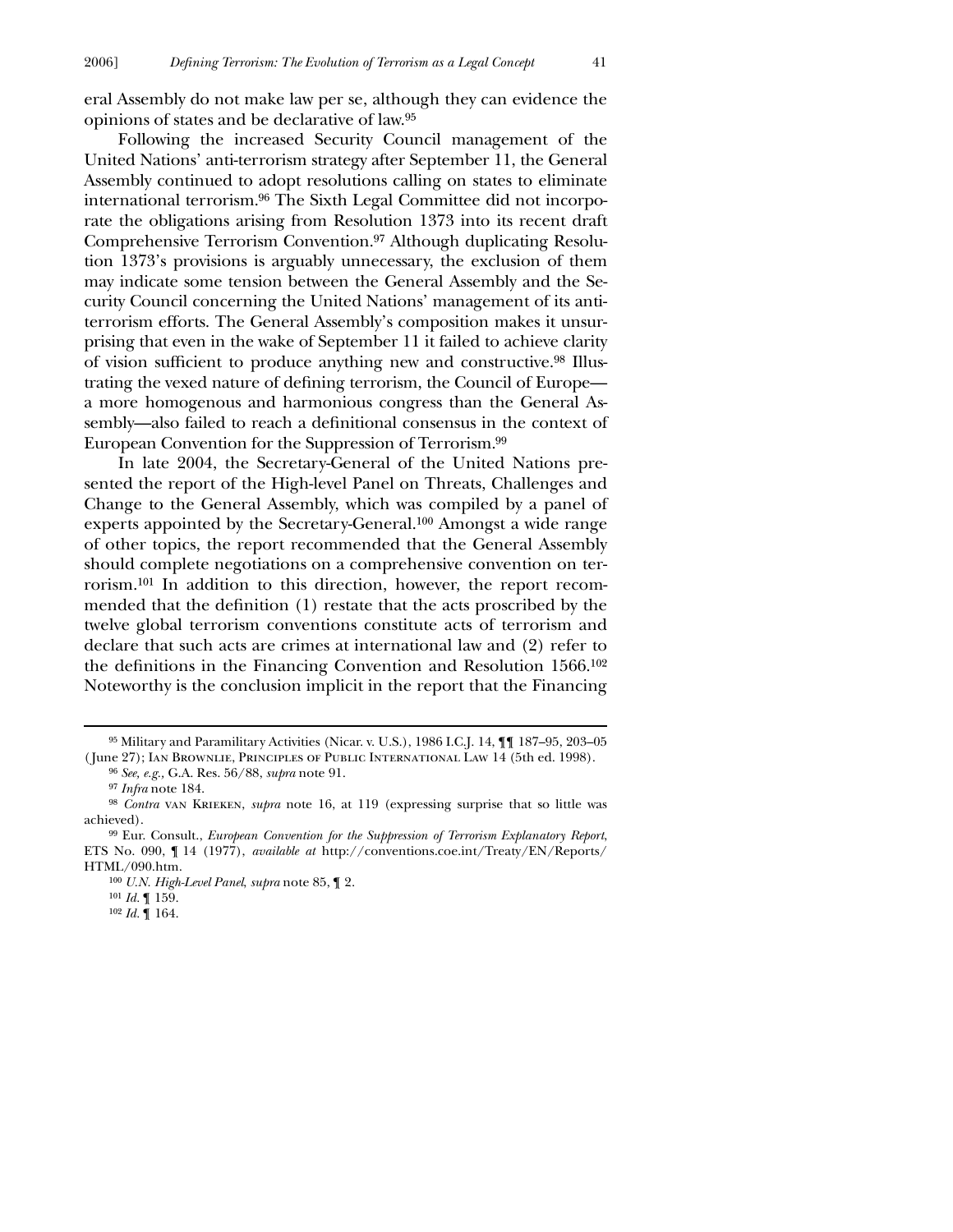Convention and Resolution 1566 provide definitions of terrorism.<sup>103</sup> More important, however, is the suggestion that acts of terrorism (however defined) should be illegal at international law. This appears to advocate for a change in direction from the current approach of using international law to declare that certain acts should be criminalized in the domestic law of each signatory state.104 Whether this approach will be given serious consideration is unclear at present.

#### D. *United Nations Security Council*

The Security Council is authorized by Articles 25 and 48 of the U.N. Charter to adopt resolutions that bind U.N. member states. Terrorism is almost certainly within the Security Council's province and the Council proclaimed it one of the "most serious threats to peace and security,"<sup>105</sup> thereby invoking its powers under Chapter VII of the Charter.106 Following September 11, the Security Council focused on terrorism's domestic and international manifestations.107 Resolution 1368 condemned the terrorist attacks and, foreshadowing Resolution 1373, called on the international community to "redouble their efforts to prevent and suppress terrorist acts including by increased cooperation and full implementation of the relevant international anti-terrorism conventions."108

Resolution 1373, adopted on September 28, 2001, is the first use of Chapter VII powers to order states to take or refrain from specific actions other than when disciplining a specific country.<sup>109</sup> For Resolution 1373, the Security Council largely adopted existing obligations from the Convention for the Suppression of the Financing of Terrorism (Financing Convention) and the General Assembly's Elimination

 $\overline{a}$ 

106 *See* U.N. Charter arts. 39–42.

107 This was not the first time the Security Council had considered the issue of terrorism. *See, e.g.,* S.C. Res. 1363, U.N. Doc. S/RES/1363 ( July 30, 2001) (dealing with Afganistan); S.C. Res. 1333, U.N. Doc. S/RES/1333 (Dec. 19, 2000); S.C. Res. 1214, U.N. Doc. S/RES/1214 (Dec. 8, 1998) (dealing with Afghanistan); S.C. Res. 1054, U.N. Doc. S/RES/ 1054 (Apr. 26, 1996) (imposing sanctions against Sudan); S.C. Res. 748, U.N. Doc. S/RES/ 748 (Mar. 31, 1992) (dealing with Libya following the Pan Am bombing).

<sup>103</sup> *See id.*

 $104$  *Id.*  $\llbracket 164(b) \rrbracket$ .

<sup>105</sup> S.C. Res. 1566, pmbl., U.N. Doc. S/RES/1566 (Oct. 8, 2004) (stating international terrorism "constitutes one of the most serious threats to peace and security"); *see also* S.C. Res. 1373, pmbl., *supra* note 42 (stating international terrorism "constitute[s] a threat to international peace and security").

<sup>108</sup> S.C. Res. 1368, ¶ 4, U.N. Doc. S/RES/1368 (Sept. 12, 2001).

<sup>109</sup> Paul C. Szasz, *The Security Council Starts Legislating,* 96 Am. J. Int'l L. 901, 901 (2002).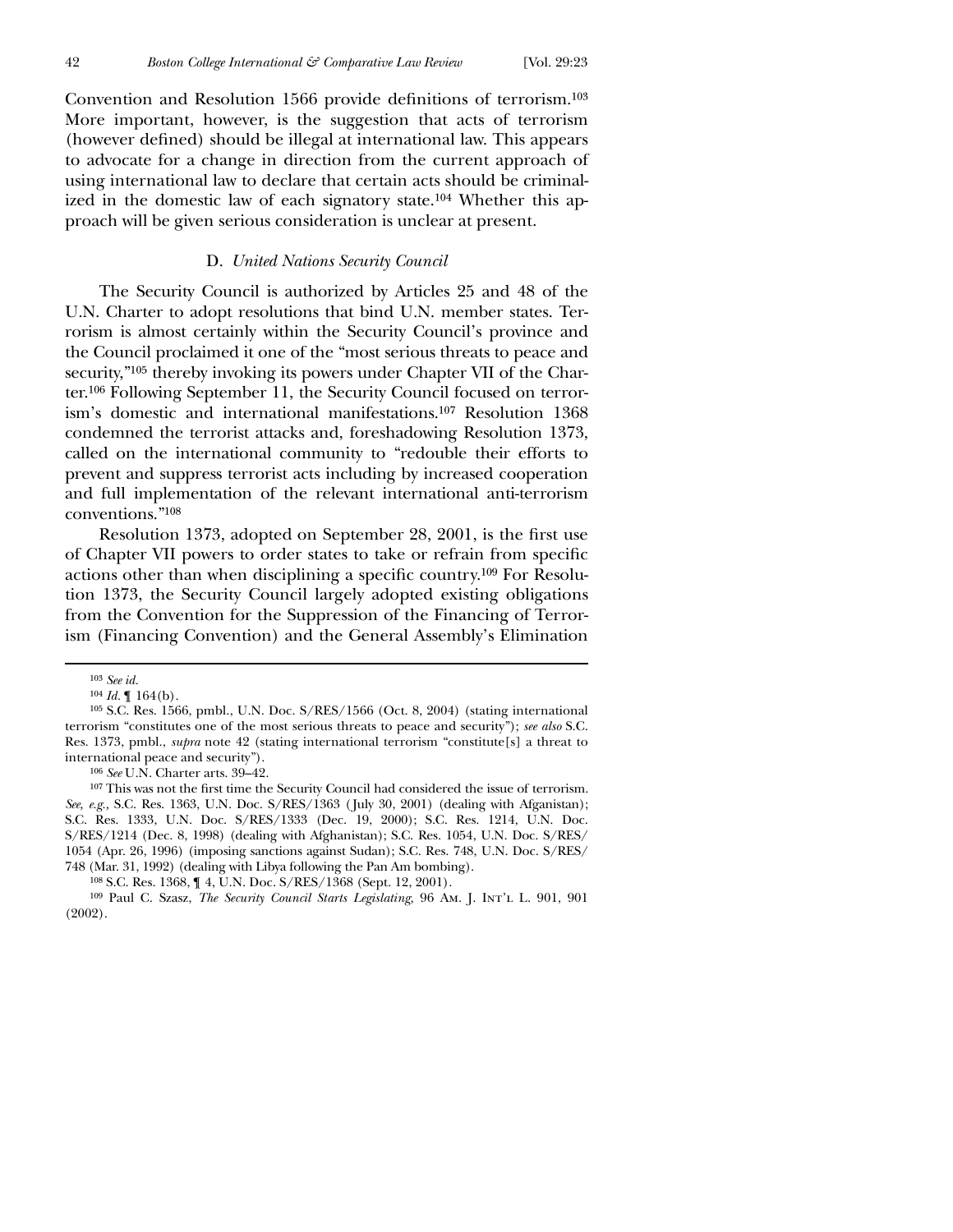Declaration of 1994.110 Indeed, working from a blank slate would have been slower and would have denied the Security Council the advantage of capturing the legitimacy of obligations that many states had already accepted by signing the Financing Convention.

Resolution 1373 seeks to encourage governments to take action against terrorists by, *inter alia*, imposing significant obligations on states to enact domestic legislation. Paragraph 1(b) declares that "all States shall  $\ldots$  [c] riminalize" the raising of funds and financing of terrorist acts.111 It requires tightened border controls, mutual assistance in criminal investigations or proceedings, and the denial of safe haven. Furthermore, it calls upon states to exchange information, to cooperate on prevention, and to become party to relevant conventions and protocols and implement them. Pursuant to paragraph 2, states are also required to "[r]efrain from providing any form of support, active or passive, to entities or persons involved in terrorist acts, including suppressing recruitment of members of terrorist groups and eliminating the supply of weapons to terrorists." Significantly, states are also required to "[e]nsure that any person who participates in the financing, planning, preparation or perpetration of terrorist acts or in supporting terrorist acts is brought to justice and ensure that, in addition to any other measures against them, such terrorist acts are established as serious criminal offences in domestic laws . . . ."112

Resolution 1373 established the Counter-Terrorism Committee (C.T.C.),113 which monitors the implementation of the obligations under Resolution 1373 and provides assistance to states as required. The onerous obligations imposed by Resolution 1373 and monitored by the C.T.C. are of the variety "usually contained only in treaties developed through the normal treaty-making process."114 Resolution 1373 departs from the normal language of "calls upon" and "urges" and instead issues mandatory directions in a style characteristic of legislation, such as "all States shall . . . ."115 Classical international law, built on state sovereignty and its corollary of state consent,116 denied

 $\overline{a}$ 

115 S.C. Res. 1373, *supra* note 42, ¶¶ 1–3; *see* Szasz, *supra* note 109, at 901–02; *Hegemonic International Law Revisited*, *supra* note 88, at 874. *See generally* Eric Rosard, *The Security Council As "Global Legislator": Ultra Vires or Ultra Innovative?,* 28 Fordham Int'l L.J. 542 (2005). 116 *See* S.S. Lotus (Fr. v. Turk.), 1927 P.C.I.J. (ser. A) No. 10, at 18-19 (Sept. 7).

<sup>110</sup> G.A. Res. 49/60, *supra* note 90.

<sup>111</sup> S.C. Res. 1373, *supra* note 42, ¶ 1(b).

 $112$  *Id.*  $\llbracket 2(e)$ .

<sup>113</sup> *Id.* ¶ 6. *See generally* Eric Rosand, *Security Council Resolution 1373, Counter-Terrorism Committee, and the Fight Against Terrorism,* 97 Am. J. Int'l L. 333 (2003).

<sup>114</sup> Rostow, *supra* note 29, at 482.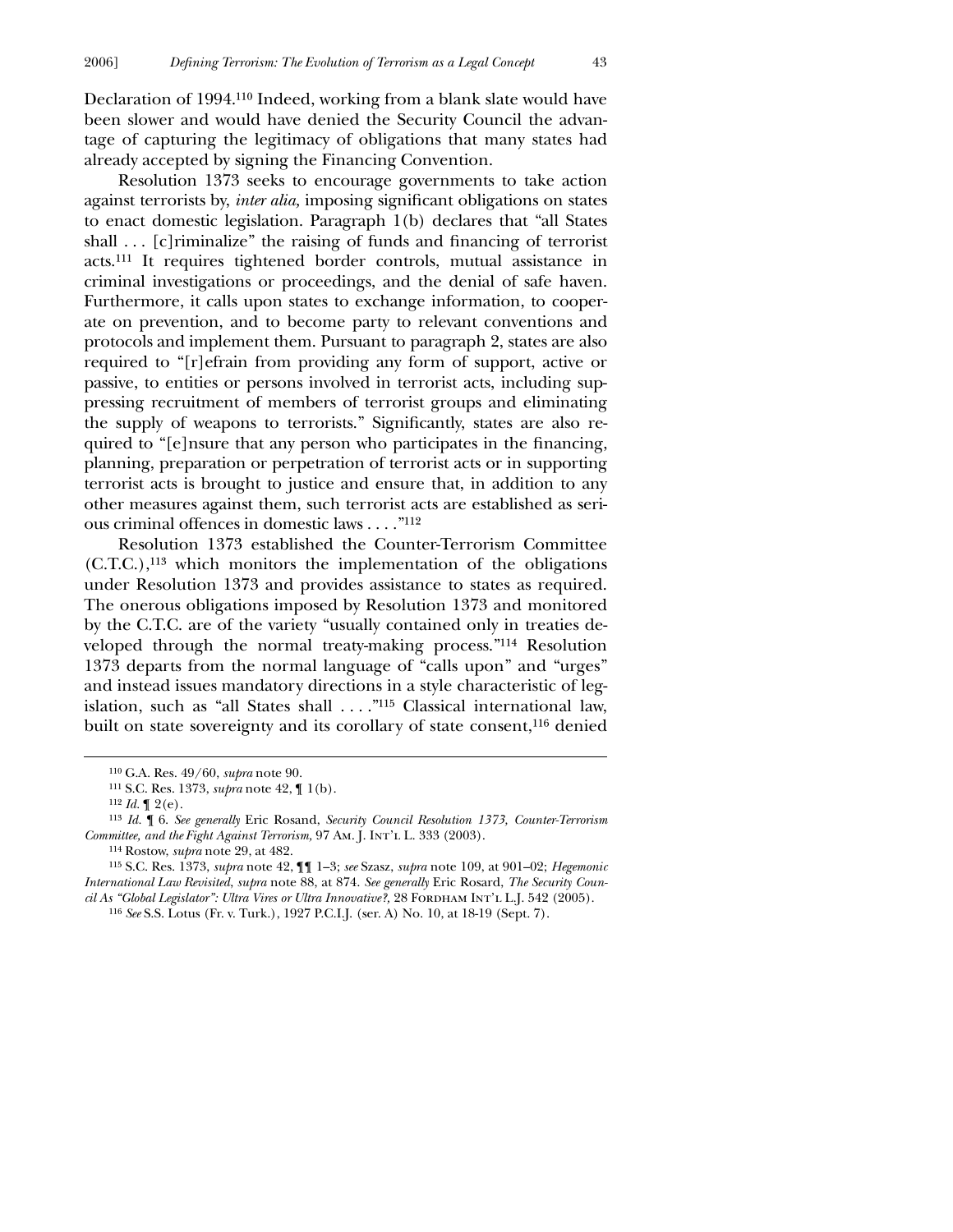all entities the power to legislate for states.117 Professor Jose Alvarez argues that Resolution 1373 illustrates the hegemonic nature of contemporary international law.118

Resolution 1373, despite forty references to terrorism or terrorists (including twenty-nine in operative paragraphs) and their invasive and instructive nature, does not define either term. Significantly, in selecting certain parts of the Financing Convention to make mandatory, the Security Council chose not to replicate the Financing Convention's definition of terrorist act. The C.T.C. has said that it will not attempt to define the term<sup>119</sup> and thus Resolution 1373 has left states free to define "terrorism" as each regards appropriate. This omission permits divergent implementation of Resolution 1373's many obligations that turn on how terrorism is defined. Not until October of 2004—three years after Resolution 1373 imposed its mandatory obligations—did the Security Council give a clear indication of how it considers terrorism should be defined.

In this respect, Resolution 1373 represents a lost opportunity. Resolution 1373 could have comprehensively defined terrorism or at least codified the existing meaning of terrorism found in international law. Instead the Resolution's important obligations remained (and possibly still remain) subject to interpretative conjecture and vulnerable to opportunistic and bad faith implementation. States with dubious human rights records actively suppress political opposition, curtail civil and political rights, or simply continue human rights abuses under the new pretext of taking the required steps to fight terrorism.<sup>120</sup> Reports to the C.T.C. confirm this disturbing trend.<sup>121</sup> Whether the United States' political capital post-September 11 was sufficient for it to press for a definition—no doubt styled with its own pen—is unclear. The absence of an articulated definition in Resolution 1373 does not, however, completely undermine the operation of the obligations if this Article's

<sup>117</sup> *See* Szasz, *supra* note 109, at 901.

<sup>118</sup> *Hegemonic International Law Revisited*, *supra* note 88, at 875 (developing on Detlev F. Vagts, *Hegemonic International Law*, 95 Am. J. INT'L L. 843 (2001)).

<sup>119</sup> Jeremy Greenstock, Chairman, Counter-Terrorism Comm. of the Sec. Council, Presentation at the U.N. Symposium: Combating international Terrorism: The Contribution of the United Nations ( June 3, 2002), *available at* http://www.un.org/ Docs/sc/committees/1373/ViennaNotes.htm.

<sup>120</sup> *See* Human Rights Watch, *Opportunism in the Face of Tragedy: Repression in the Name of Anti-Terrorism*, http://hrw.org/campaigns/september11/opportunismwatch.htm (last visited Oct. 18, 2005).

<sup>121</sup> *See, e.g.,* S.C. Letter, Report of the Republic of Cuba Submitted Pursuant to Paragraph 6 of Security Council Resolution 1373 (2001), Annex 1, U.N. Doc. S/2002/15 ( Jan. 9, 2002) (reporting Cuba's response)*.*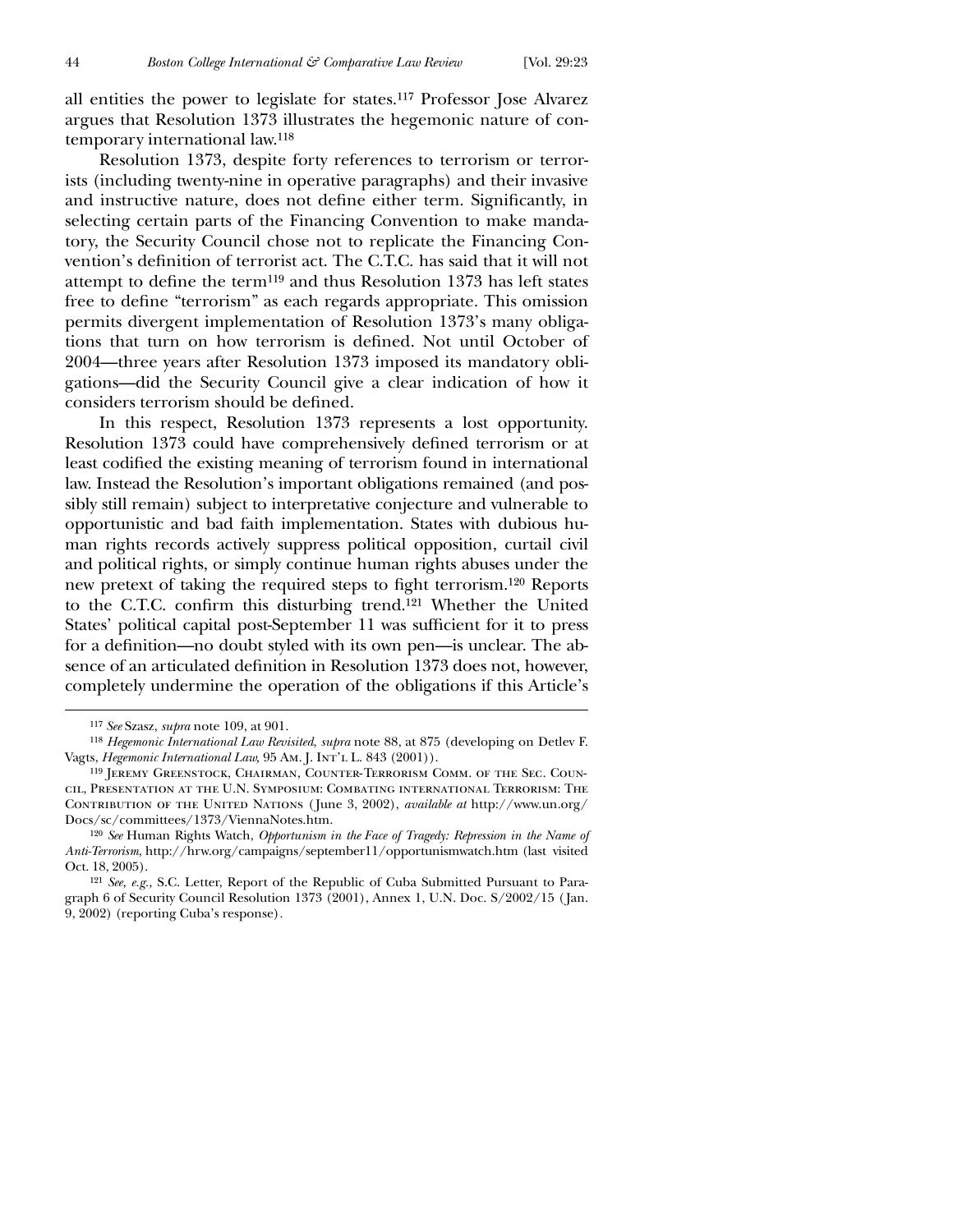thesis is accepted. The core definition of terrorism provides human rights advocacy groups, governments, and other international actors with a widely accepted yardstick to use in determining the legitimacy of governments fighting what is said to be terrorism.

Resolution 1566, unanimously approved by the Security Council in October 2004, remedies the absence of a definition in Resolution 1373 to some extent. Like previous Security Council and General Assembly Resolutions, Resolution 1566 condemns terrorism in all its forms, irrespective of its motivation, and urges states to cooperate fully in the "fight against terrorism." But paragraph 3 of Resolution 1566:

*Recalls* that criminal acts, including against civilians, committed with the intent to cause death or serious bodily injury, or taking of hostages, with the purpose to provoke a state of terror in the general public or in a group of persons or particular persons, intimidate a population or compel a government or an international organization to do or to abstain from doing any act, which constitute offences within the scope of and as defined in the international conventions and protocols relating to terrorism, are under no circumstances justifiable by considerations of a political, philosophical, ideological, racial, ethnic, religious or other similar nature . . . .122

On its face, this appears to be a definition of terrorism. According to a Security Council press release, Ambassador Ronaldo Mota Sardenberg of Brazil stated to the Security Council during its debate of Resolution 1566 that operative paragraph 3 was not an attempt to define the concept of terrorism but rather a compromise among the Member States that contained a clear political message.123 But over time, paragraph 3 is likely to be recognized as the Security Council's definition of terrorism, de facto, if not de jure. It is important to note, however, that the definition is qualified by the phrase "which constitute offenses within the scope of and as defined in the international conventions and protocols relating to terrorism." Thus, the most significant of the Security Council statements on terrorism can be read to support the notion that terrorism is the aggregate of the existing definitions of terrorism in the conventions.

<sup>122</sup> S.C. Res. 1566, *supra* note 105, ¶ 3.

<sup>123</sup> Press Release, Security Council, Security Council Acts Unanimously to Adopt Resolution Strongly Condemning Terrorism as One of Most Serious Threats to Peace, U.N. Doc. SC/8214 (Oct. 8, 2004), *available at* http://www.un.org/News/Press/docs/2004/ sc8214.doc.htm.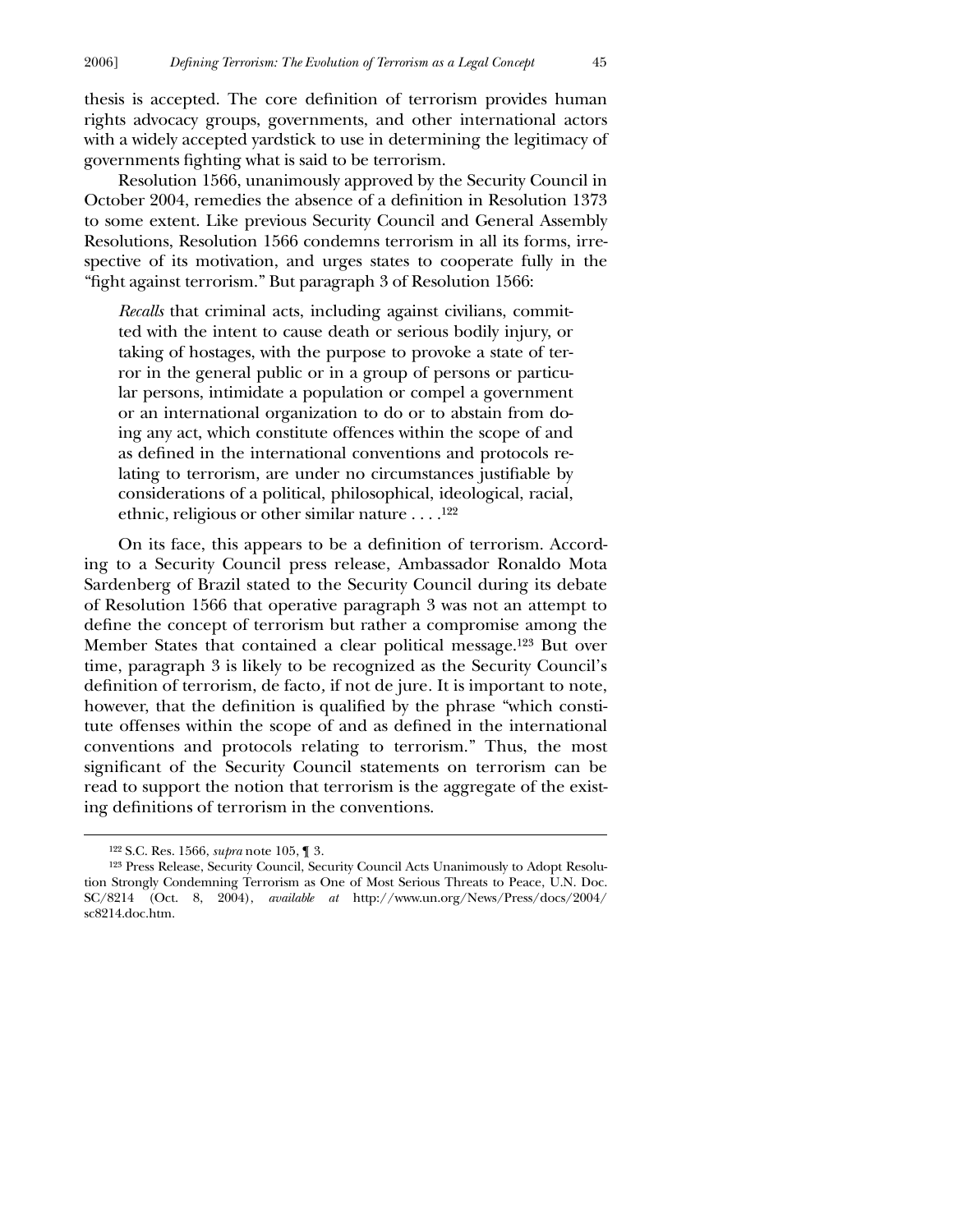It is not clear from what point in its history this definition is recalled. Previous Security Council resolutions, as discussed above, have not come close to a definition exhibiting such specificity. Resolution 1566 avoids the contentious issue of whether military targets can be the subject of terrorist attacks by defining the class of victims as "including . . . civilians," thereby implying further targets fall within the definition. Such targets might include political and state leaders, depending on who is regarded as a civilian, but most likely provides plausible grounds for arguing that the definition includes attacks on military targets as acts of terrorism. Ambassador Jack Danforth of the United States, in his statement to the Security Council, strongly implied that the paragraph 3 definition is not exhaustive, that other terrorists acts occur, and that nothing in paragraph 3 should be read as indicating anything to the contrary.124

Irrespective of the intention of the Security Council and whether the definition is exhaustive or otherwise, Resolution 1566's definition is an important pronouncement and should be read as partially filling the gap in Resolution 1373. The pronouncement, however, remains subject to the legitimate criticism that because it endorses a definition of terrorism ascertainable from the conventions, it adds little new to the development of terrorism as a legal concept. Nevertheless, Resolution 1566, although not of law-making force,125 goes some way to clarifying the extent of the obligations in Resolution 1373, and, for this reason, it is significant. The three year delay in imposing various anti-terrorism obligations on states and providing what states might well come to regard as the Security Council's definition of terrorism is unfortunate to the extent that most states have discharged their obligations and have already delineated what each considers terrorism to be.

#### E. *Multilateral Anti-Terrorism Conventions and Protocols*126

Prior to September 11, the General Assembly had effectively delegated its terrorism responsibilities to the Sixth Legal Committee. The Committee (as well as international organizations such as the Interna-

<sup>124</sup> *Id.*

<sup>125</sup> *See, e.g., id.*

<sup>126</sup> United Nations, International Instruments related to the Prevention and Suppression of International Terrorism (2001); Bassiouni, Multilateral Conventions, *supra* note 6 (containing conventions and protocols). International law refers to binding international agreements by a variety of names: conventions, charters, treaties, and covenants. Jan Klabbers, The Concept of Treaty in International Law 42–44 (1996). This Article refers to treaties and conventions interchangeably.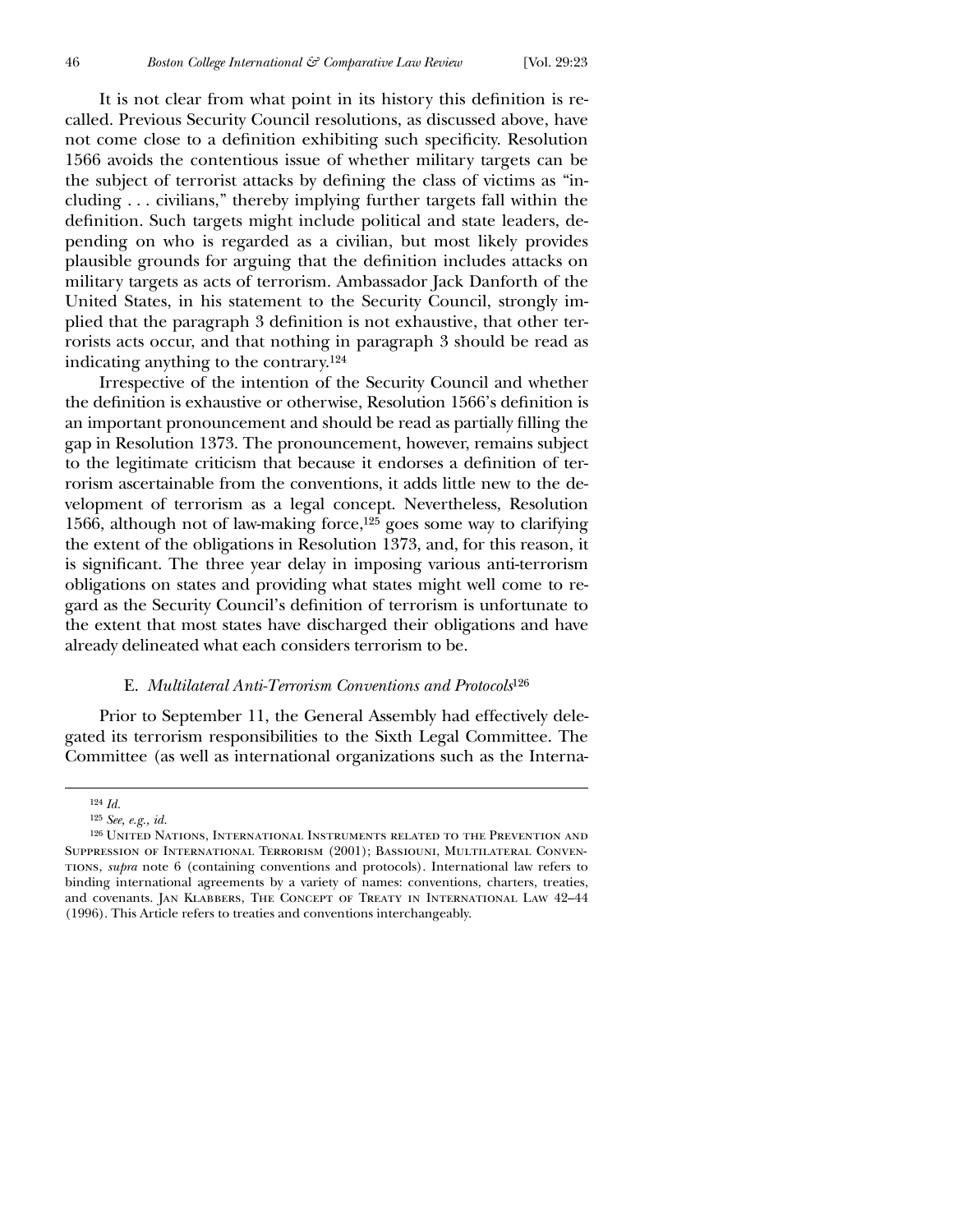tional Civil Aviation Organization) developed treaties that encouraged states to criminalize some of those acts commonly carried out by terrorists (such as airplane hijackings) and provided for comprehensive jurisdiction combined with a duty to prosecute or extradite.127 Other conventions seek to restrict terrorists' access to resources. The thirteen multilateral conventions deal with both punishment and prevention across disparate subject areas. Technological advancement necessitated "prevention conventions" that curb the availability of weapons of mass destruction and unmarked plastic explosives.128

The punishment conventions proscribe conduct and, broadly speaking, define the following crimes: physical attacks on internationally protected persons and their (and their government's) property;129 the seizure of hostages to compel third parties to act in a certain way;130 the use of explosive or other lethal devices against public targets with the intention to cause death, serious injury, or major economic loss;131 the unlawful possession of radioactive material with the intention to cause death or serious injury or the unlawful use of such material with the intention to cause death, serious bodily injury, substantial property or environmental damage, or to compel a person, organization, or state to do or not do something;132 jeopardizing the safety of a civil aviation aircraft or persons or property onboard;<sup>133</sup> gaining control of a civil aviation aircraft by use or threat of force or intimidation;134 doing things that endanger the safety of a civil aviation aircraft;135 acts of violence that cause serious injury or death or endanger safety at a civil aviation airport;<sup>136</sup> the threat or use of nuclear material that causes or is likely to cause serious injury, death, or property damage;<sup>137</sup> and gaining control over a vessel or fixed mari-

<sup>127</sup> *But see e.g*., John F. Murphy, *Civil Liability for the Commission of International Crimes as an Alternative to Criminal Prosecution,* 12 Harv. Hum. Rts. J. 1 (1999) (citing an example of an alternative approach).

<sup>128</sup> The one reported deadly use of weapons of mass destruction by terrorists is the release of sarin gas in the subway in Tokyo, Japan, in 1995. It caused twelve deaths and many people were injured. *See* Joby Warrick, *An Easier, but Less Deadly Recipe for Terror*, Wash. Post, Dec. 31, 2004.

<sup>129</sup> Internationally Protected Persons Convention, *supra* note 52, art. 2(1)(a), (b).

<sup>130</sup> Hostages Convention, *supra* note 52, art. 1(1).

<sup>131</sup> Bombings Convention, *supra* note 52, art. 2(1).

<sup>132</sup> Nuclear Terrorism Convention, *supra* note 51, art. 2(1)(a), (b).

<sup>133</sup> Tokyo Convention, *supra* note 52, art. 1(1)(b).

<sup>134</sup> The Hague Convention, *supra* note 52, art. 1(a).

<sup>135</sup> Montreal Convention, *supra* note 52, art. 1(1).

<sup>136</sup> Montreal Airports Protocol, *supra* note 52, art. II(1).

<sup>137</sup> Nuclear Materials Convention, *supra* note 52, art. 7(1).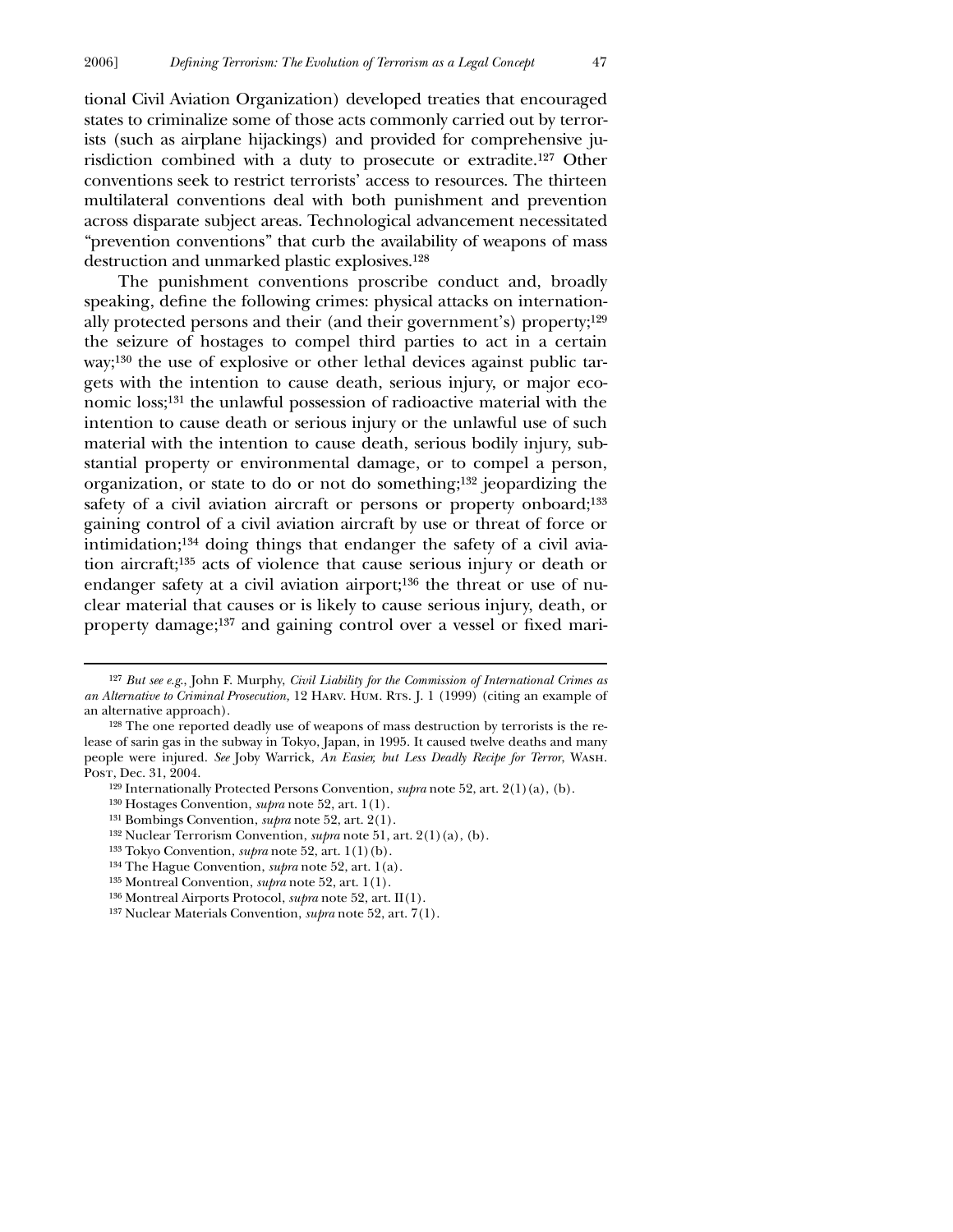$\overline{a}$ 

time platform by threat, force, or intimidation or endangering the safe navigation of the vessel or fixed maritime platform.<sup>138</sup>

Despite not necessarily referring to terrorism expressly, these conventions139 and their prohibitions are intended to address terrorism. International politics necessitates the incremental criminalization of acts of terrorism, and some agreement on which acts should be proscribed was better than no progress. The Financing Convention, and General Assembly and Security Council resolutions, and statements by other international law actors<sup>140</sup> make a sufficient link between the conventions and the goal of addressing terrorism such that the conventions are very relevant to determining the definition of terrorism at international law.

#### 1. The Punishment Conventions

The international anti-terrorism instruments tend to require specific prohibitions in domestic law but leave states significant latitude in implementing their international obligations. The conventions generally follow a basic model: a type of terrorist activity of particular concern at the time is identified; states are obliged to criminalize this conduct and impose penalties proportional to the act; and states are required to establish jurisdiction at least based on territory, nationality, and place of registration (and in some cases more exten-

<sup>138</sup> Maritime Convention, *supra* note 52, art. 3(1) (vessels); Fixed Platforms Convention, *supra* note 52, art. 2(1).

<sup>139</sup> Other relevant international instruments also play a role in international counterterrorism efforts, although are not exclusively focused on terrorist acts; *see* Convention on the Prohibition of the Development, Production, Stockpiling and Use of Chemical Weapons and on Their Destruction, Jan. 13, 1993, S. Treaty Doc. No. 103-21, 1974 U.N.T.S. 45; Convention on the High Seas, Apr. 29, 1958, 13 U.S.T. 2312, 450 U.N.T.S. 11; Convention on the Safety of United Nations and Associated Personnel, Dec. 9, 1994, S. Treaty Doc. No. 107-1, 34 I.L.M. 482; Convention on the Prohibition of the Development, Production and Stockpiling of Bacteriological (Biological) and Toxin Weapons and on Their Destruction, Dec. 16, 1971, 26 U.S.T. 583, 11 I.L.M. 309; Treaty on the Non-Proliferation of Nuclear Weapons, Jul. 1, 1968, 21 U.S.T. 483, 729 U.N.T.S. 161 [hereinafter Non-Proliferation Treaty]. *See also* General Assembly, *Report of the Ad-Hoc Committee Established by General Assembly Resolution 51/210 of 17 December 1996*, 6th Sess., U.N. Doc. A/57/37 (Jan. 28- Feb. 1, 2002), *available at* http:// daccessdds.un.org/doc/UNDOC/GEN/N02/248/17/PDF/N0224817.pdf?OpenElement. [hereinafter *Draft Comprehensive Terrorism Convention*].

<sup>140</sup> *See, e.g.*, G.A. Res. 44/29, *supra* note 87 (evidencing the link between the listed conventions and terrorism by referring to the "existing international conventions relating to various aspects of the problem of international terrorism, viz . . . ." naming all those Convention mentioned in, *supra* note 52 passed before 1989). *See also* G.A. Res. 46/51, *supra* note 90; S.C. Res. 1373, *supra* note 42, pmbl.; Financing Convention, *supra* note 52, art.  $2(1)(a)$ , Annex.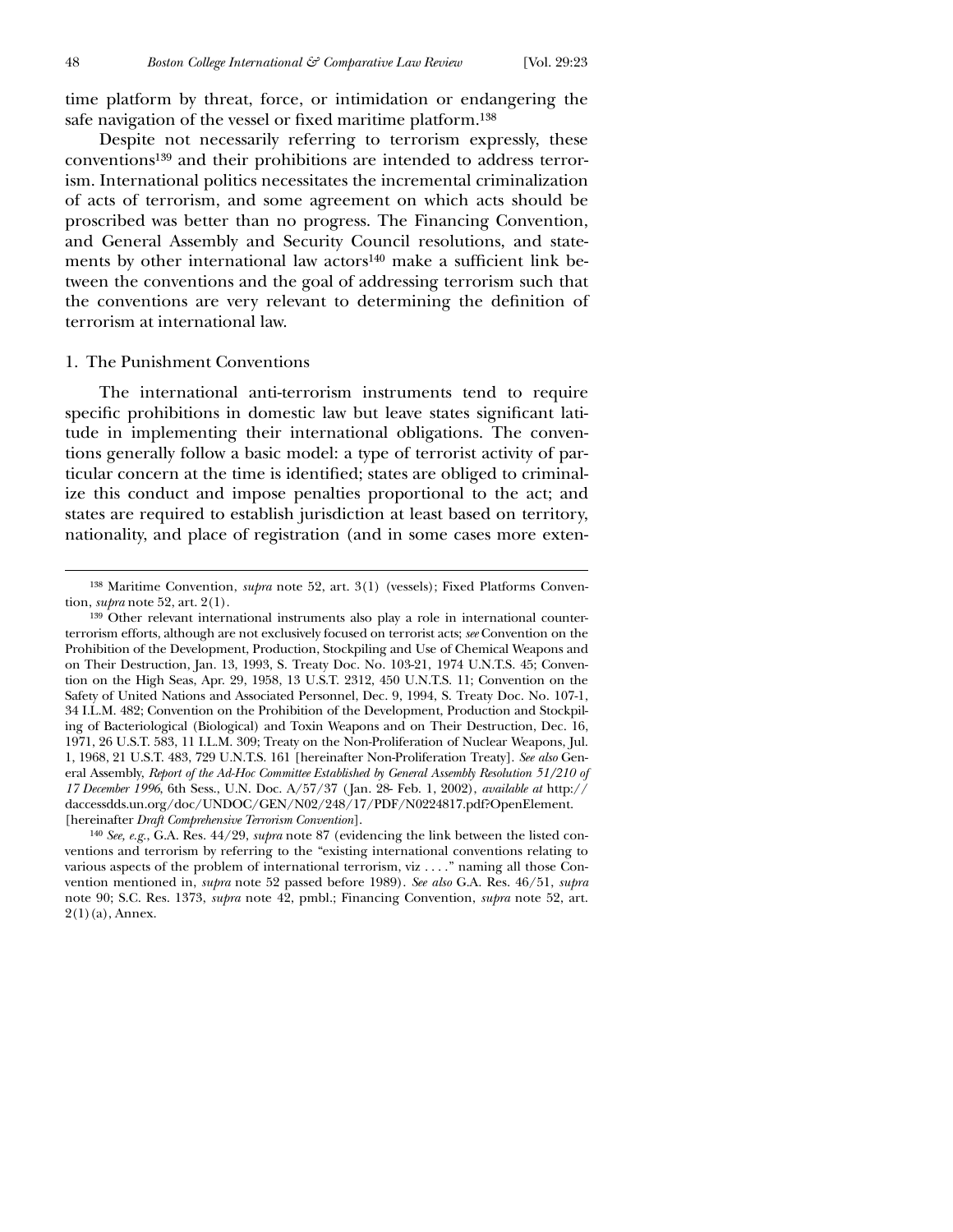sively). The following brief survey pays particular attention to how the conventions' prohibitions and other features relate to the content of the definition of terrorism.

Following the frequent hijackings of the 1960s, the Convention on Offences and Certain Other Acts Committed on Board Aircraft (Tokyo Convention) (1963), the Convention for the Suppression of the Unlawful Seizure of Aircraft (The Hague Convention) (1970), and the Convention for the Suppression of Unlawful Acts Against the Safety of Civil Aviation (Montreal Convention) (1971) were adopted under pressure from the International Civil Aviation Organization to attempt to secure the safety of civil aviation.141

The Tokyo Convention establishes a system for allocating jurisdiction over offenses concerning aircraft, rather than defining particular offenses.<sup>142</sup> "Offenses" are not defined. By contrast, The Hague Convention makes it an offense to "unlawfully, by force or threat thereof, or by any form of intimidation, seize[], or exercise[] control" of a civilian aircraft.143 The Montreal Convention provides for further offenses, including acts of violence against persons, damaging aircraft, placing substances likely to destroy or seriously damage aircraft, and damaging or interfering with navigational facilities in a way likely to endanger the safety of an aircraft.144 States have a duty under each of these conventions to criminalize the conventions' specified conduct.<sup>145</sup> A protocol to the Montreal Convention requires states to criminalize acts of violence or destruction of property committed at international airports serving civil aviation.146

The Internationally Protected Persons Convention (1973) is structurally similar to The Hague and Montreal Conventions.<sup>147</sup> It defines an "internationally protected person" as a head of state functionary, head of government, Minister of Foreign Affairs, their families, and other representatives of states and international organizations.148 It requires states parties to criminalize murder, kidnapping, and other attacks on

- 146 Montreal Airports Protocol, *supra* note 52, art. II.
- 147 Internationally Protected Persons Convention, *supra* note 52.

<sup>141</sup> *See* Montreal Convention, *supra* note 52; The Hague Convention, *supra* note 52; Tokyo Convention, *supra* note 52.

<sup>142</sup> Tokyo Convention, *supra* note 52.

<sup>143</sup> The Hague Convention, *supra* note 52, art. 1(a).

<sup>144</sup> Montreal Convention, *supra* note 52, art. 1.

<sup>145</sup> *Id.* arts.1, 3; The Hague Convention, *supra* note 52, arts. 2, 4.

<sup>148</sup> *Id.* art. 1.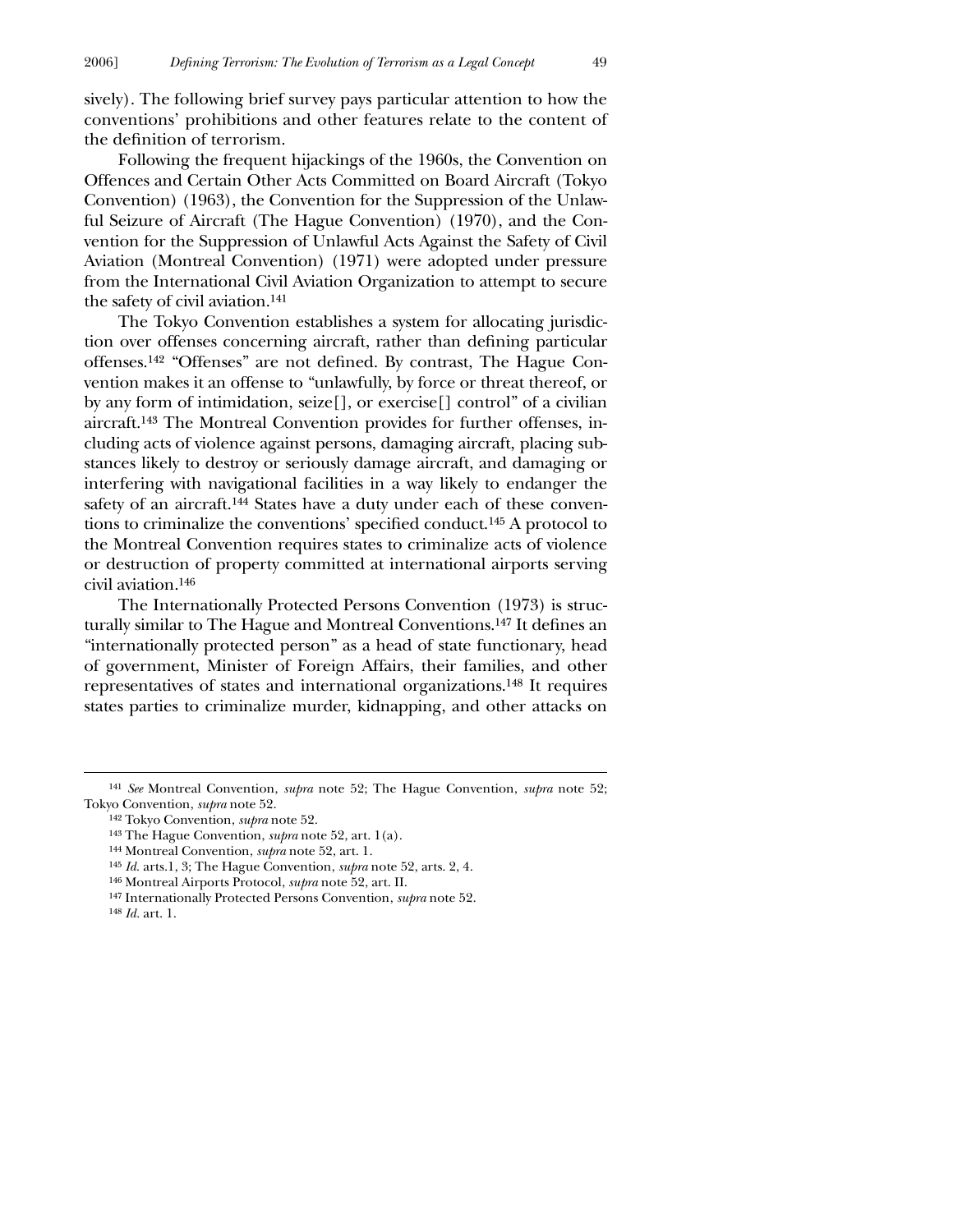the liberty of such persons, as well as attacks upon their residences, transport, and official premises.<sup>149</sup>

The International Convention Against the Taking of Hostages (Hostages Convention) (1979)150 requires states to make a provision in their domestic law for the crime of seizing, detaining, or threatening to kill, injure, or continue to detain another person in order to compel a state, international intergovernmental organization, person, juridical person, or group of persons to do or abstain from doing an act explicitly or implicitly conditioned on release of the hostage.151

Offenses similar to those required under The Hague and Montreal Conventions are also required with respect to ships (other than police or war ships)152 by the Convention for the Suppression of Unlawful Acts Against the Safety of Maritime Navigation (Maritime Convention) (1988). States are required to criminalize the seizing of, or the exercising of control over, a ship using force or intimidation; performing acts of violence on a ship or causing damage that is likely to endanger the safe navigation of the ship; placing devices or substances on board a ship that are likely to destroy the ship, damage it or its cargo, or endanger its safe navigation; and destroying or seriously damaging maritime navigational facilities.153 A protocol effectively extends the Maritime Convention to apply to fixed platforms on the continental shelf.154

In 1998, the U.N. General Assembly adopted the International Convention for the Suppression of Terrorist Bombings (Bombing Convention).<sup>155</sup> This convention specifically acknowledges that the existing multilateral conventions are insufficient to address terrorism.<sup>156</sup> In 2002 bombings accounted for 70% of the world's terrorist attacks.157 The

 $149$  *Id.* art.  $2(1)(a)$ , (b).

<sup>150</sup> Hostage taking is a crime under international humanitarian law during armed conflict not of an international character. Geneva Convention Relative to the Protection of Civilian Persons in Time of War, art. 34, Aug. 12, 1949, 6 U.S.T. 3516, 75 U.N.T.S. 287 [hereinafter Fourth Geneva Convention].

<sup>151</sup> Hostages Convention, *supra* note 52, arts. 1, 2.

<sup>152</sup> Maritime Convention, *supra* note 52, arts. 1, 2.

<sup>153</sup> *Id.* arts. 3(1), 5.

<sup>154</sup> *See id.*

<sup>155</sup> *See* G.A. Res. 52/164, ¶ 1, U.N. Doc. A/RES/52/164 ( Jan. 9, 1998). The United States initiated negotiations leading to the Convention in July 1996 following the bombings of U.S. Embassies in Kenya and Tanzania and of the Khober Towers in Saudi Arabia. Bassiouni, Multilateral Conventions*, supra* note 6, at 173.

<sup>156</sup> Bombings Convention, *supra* note 52, Annex ("Noting also that existing multilateral legal provisions do not adequately address these attacks . . . .").

<sup>157</sup> *See* U.S. Dep't of State, *supra* note 6, at intro.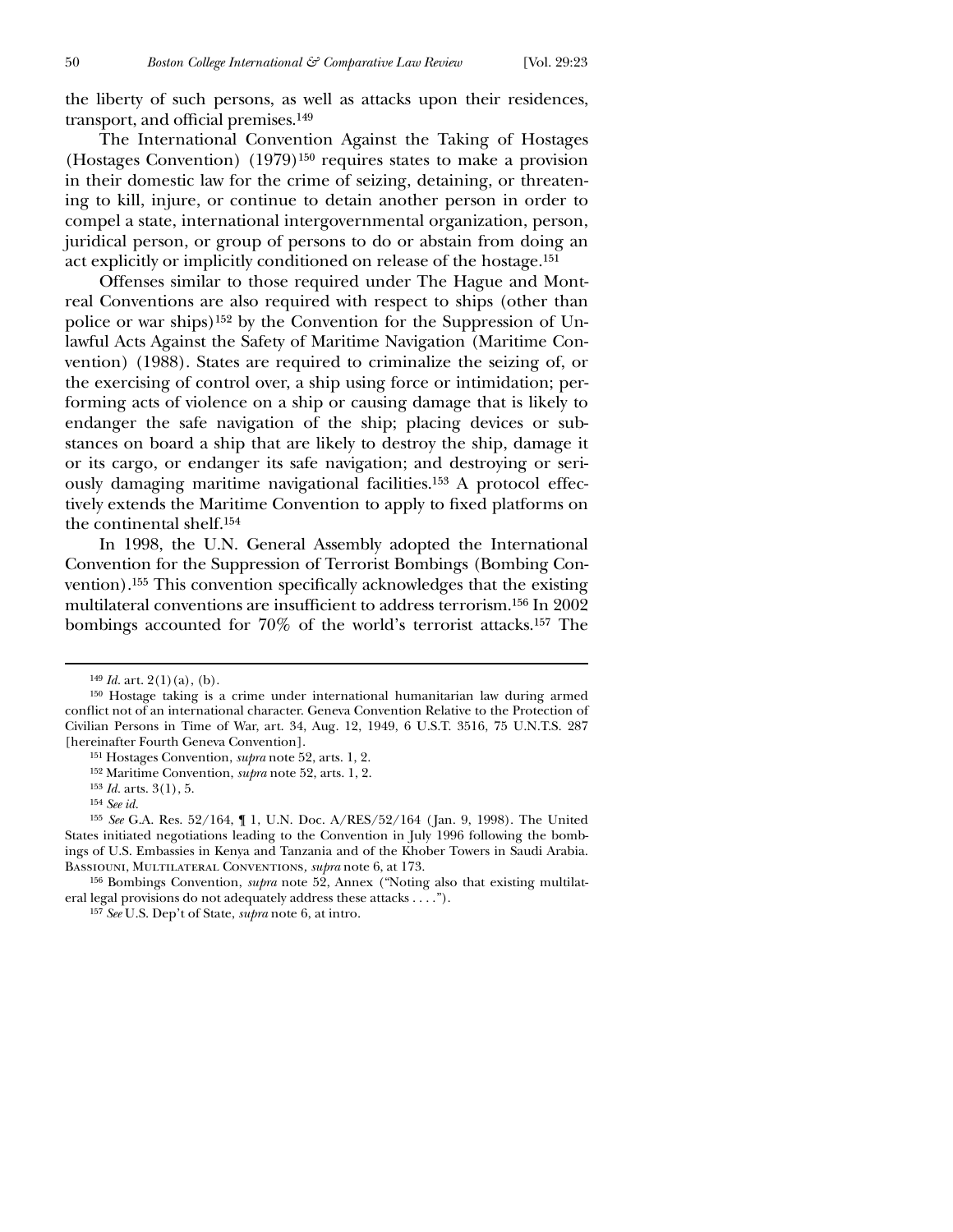Bombings Convention broadly prohibits the use of explosives and other lethal weapons. States must provide for the offenses listed in the Bombings Convention in domestic law.158 The ease of manufacturing destructive devices and their frequent use by terrorists explains the Bombings Convention's far-reaching requirements. Application of this convention's prohibitions to armed forces during armed conflict is expressly excluded.159 Article 2(1), the principal offense provision, reads:

Any person commits an offence . . . if that person unlawfully and intentionally delivers, places, discharges or detonates an explosive or other lethal device in, into or against a place of public use, a State or government facility, a public transportation system or an infrastructure facility:

(a) With the intent to cause death or serious bodily injury; or

(b) With the intent to cause extensive destruction of such a place, facility or system, where such destruction results in or is likely to result in major economic loss.160

And by Article 5, mirroring the General Assembly's Elimination Declaration of 1994 quoted above, the Bombings Convention states:

Each State Party shall adopt such measures as may be necessary, including, where appropriate, domestic legislation, to ensure that criminal acts within the scope of this Convention, in particular where they are intended or calculated to provoke a state of terror in the general public or in a group of persons or particular persons, are under no circumstances justifiable by considerations of a political, philosophical, ideological, racial, ethnic, religious or other similar nature and are punished by penalties consistent with their grave nature.161

On September 14, 2005 the International Convention for the Suppression of Acts of Nuclear Terrorism (Nuclear Terrorism Convention) was opened for signature. This convention requires states to criminalize162 the unlawful and intentional possession of radioactive material or devices (both as defined) and the making of such devices

<sup>158</sup> Bombings Convention, *supra* note 52, art. 4(a); *see also* Nuclear Terrorism Convention, *supra* note 51, at pmbl.

<sup>159</sup> *Id*. art. 19(2).

<sup>160</sup> Bombings Convention, *supra* note 52, art. (2)(1).

<sup>161</sup> *Id.* art. 5.

<sup>162</sup> Nuclear Terrorism Convention, *supra* note 51, art. 2(l)(a)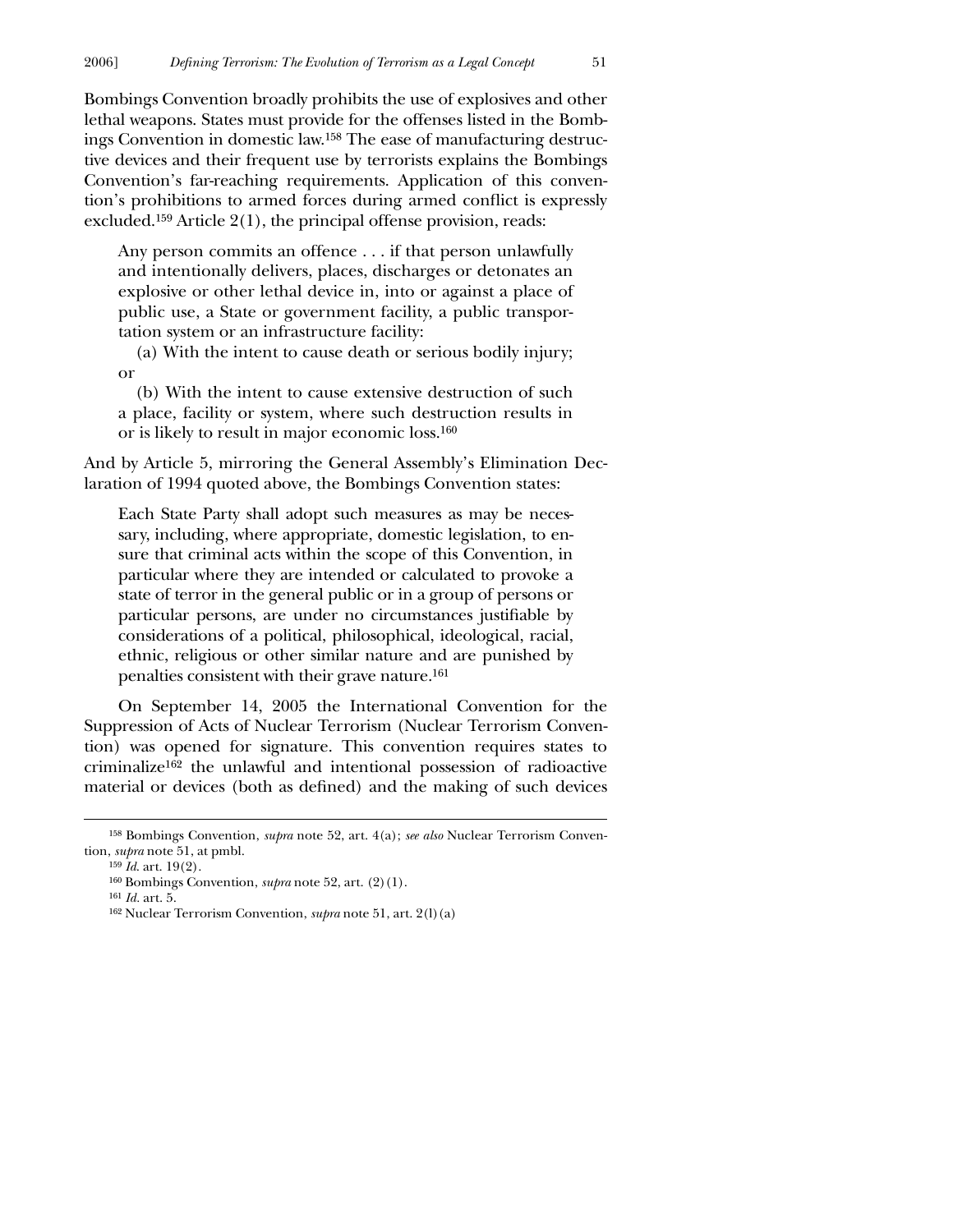with the intent to cause death or serious bodily harm or substantial damage to property or the environment.163 It also requires criminalization of the use of radioactive material or devices or the use of or damage to a nuclear facility which releases or risks the release of radioactive material with the intent to cause death, serious bodily injury, substantial damage to property or the environment, or to compel a person, international organization, or state to do or refrain from doing an act. Although similar to other punishment conventions, the Nuclear Terrorism Convention refers to environmental damage as well as to humans and property.

### 2. The Prevention Conventions

A second class of conventions seeks to prevent terrorism, or at least to mitigate its impact, by denying terrorists materials, finance, support, and equipment. The Convention on the Physical Protection of Nuclear Material (Nuclear Materials Convention) (1980)164 relates to the international transportation and storage of nuclear material.165 For the purposes of this Article, however, the Nuclear Materials Convention contributes little to the definitional debate, as it applies to all entities handling such materials and not specifically to terrorism.<sup>166</sup> The Convention on the Marking of Plastic Explosives for the Purpose of Detection (1991), the first of the conventions to use the word "terrorism,"167 also seeks to limit the availability of materials to terrorists by requiring states to prohibit and prevent the manufacture of unmarked explosives.168

The Financing Convention, adopted by General Assembly resolution in 1999,169 seeks to eliminate terrorism by cutting off funding streams, noting that the "number and seriousness of acts of international terrorism depend on the financing that terrorists may obtain."170 It builds on obligations in previous General Assembly state-

<sup>163</sup> *Id.* art. 5(a).

<sup>164</sup> Nuclear Materials Convention, *supra* note 52, art. 2.

<sup>165</sup> *See* Non-Proliferation Treaty, *supra* note 139, (limiting the availability of nuclear material and facilitating the application of the International Atomic Energy Agency's standards and guidelines for the safe handling of nuclear material).

<sup>166</sup> *See* Nuclear Materials Convention, *supra* note 52, art. 7(1).

<sup>167</sup> Plastic Explosives Convention, *supra* note 52, pmbl. ("Conscious of the implications of acts of terrorism for international security . . . .").

<sup>168</sup> *Id*. art. II.

<sup>169</sup> G.A. Res. 54/109, ¶ 1, U.N. Doc. A/RES/54/109 (Feb. 25, 2000).

<sup>170</sup> Financing Convention, *supra* note 52, art. 1.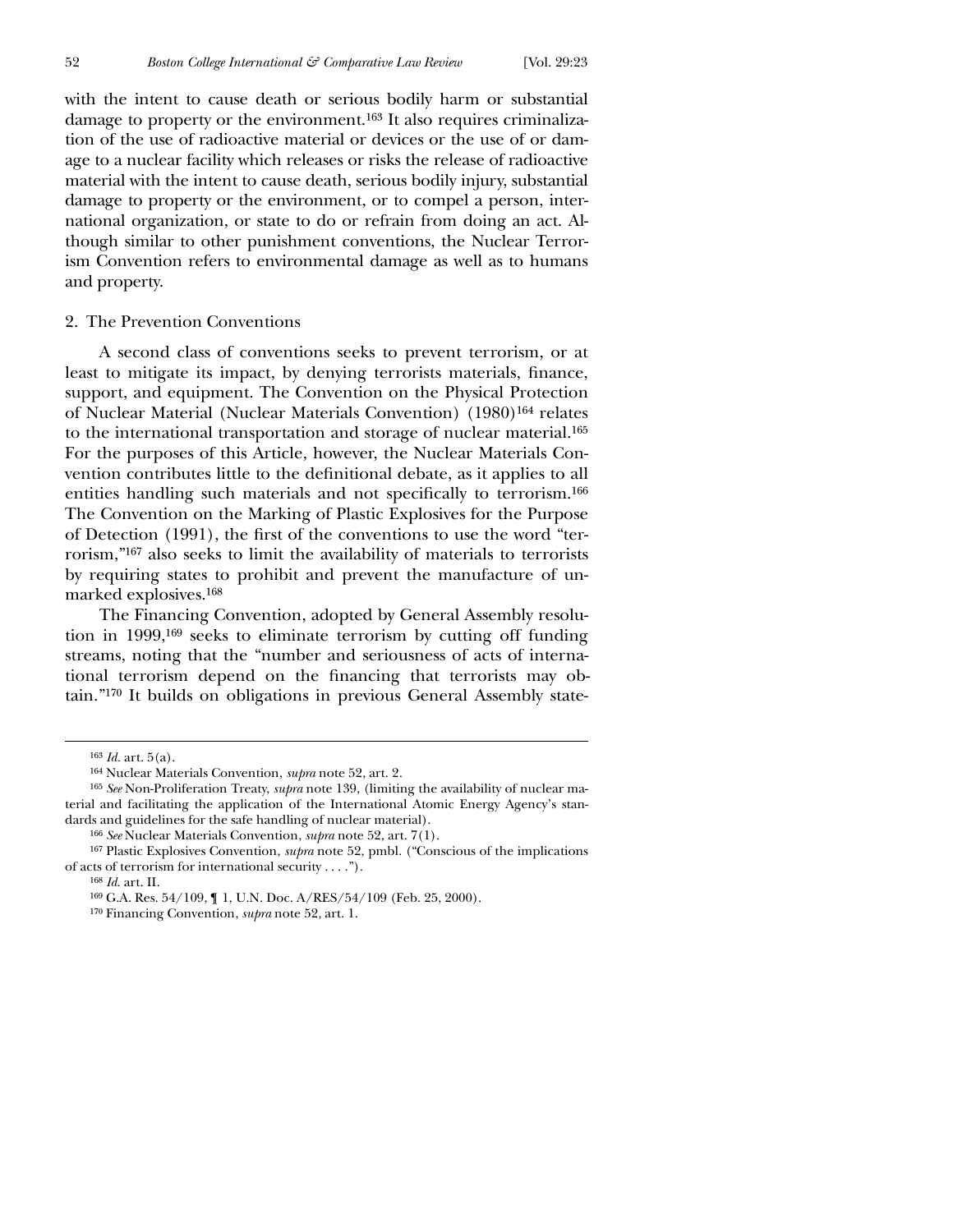ments.<sup>171</sup> It is the first international convention since 1937, however, to attempt to define terrorism in the abstract. Its offense provision implies this definition: $172$ 

1. Any person commits an offence . . . if that person by any means, directly or indirectly, unlawfully and willfully, provides or collects funds with the intention that they should be used or in the knowledge that they are to be used, in full or in part, in order to carry out:

(a) An act which constitutes an offence within the scope of and as defined in one of the treaties listed in the annex;[173] or

(b) Any other act intended to cause death or serious bodily injury to a civilian, or to any other person not taking an active part in the hostilities in a situation of armed conflict, when the purpose of such act, by its nature or context, is to intimidate a population, or to compel a government or an international organization to do or to abstain from doing any act.

#### F. *Thematic Content of the Concept of Terrorism at International Law*

This section examines the themes and common elements present in the terrorism conventions and the overlap of their prohibitions. Stating these themes abstractly identifies the constituent parts of terrorism as a legal concept at international law and helps to establish the parameters of the definition of terrorism. Nine themes are examined below.

#### 1. The Harm Caused

 $\overline{a}$ 

Causing the death of or serious bodily injury to non-combatant civilians is a proscribed outcome under the Bombings, Financing, and

<sup>171</sup> *See generally* G.A. Res. 51/210, *supra* note 91, ¶ 3(f); *see also* G.A. Res. 52/165, *supra* note 90.

<sup>&</sup>lt;sup>172</sup> Financing Convention, *supra* note 52, art. 2; *see also id.* art. 1 (defining various terms in the Convention).

<sup>173</sup> *Id*. at Annex (listing the Bombings Convention, *supra* note 52; Maritime Convention, *supra* note 52; Fixed Platforms Convention, *supra* note 52; Montreal Airports Protocol, *supra* note 52; Nuclear Materials Convention, *supra* note 52; Hostages Convention, *supra* note 52; Internationally Protected Persons Convention, *supra* note 52; Montreal Convention, *supra* note 52; The Hague Convention, *supra* note 52; *see also id.* art. 23 (stating that the list may be amended).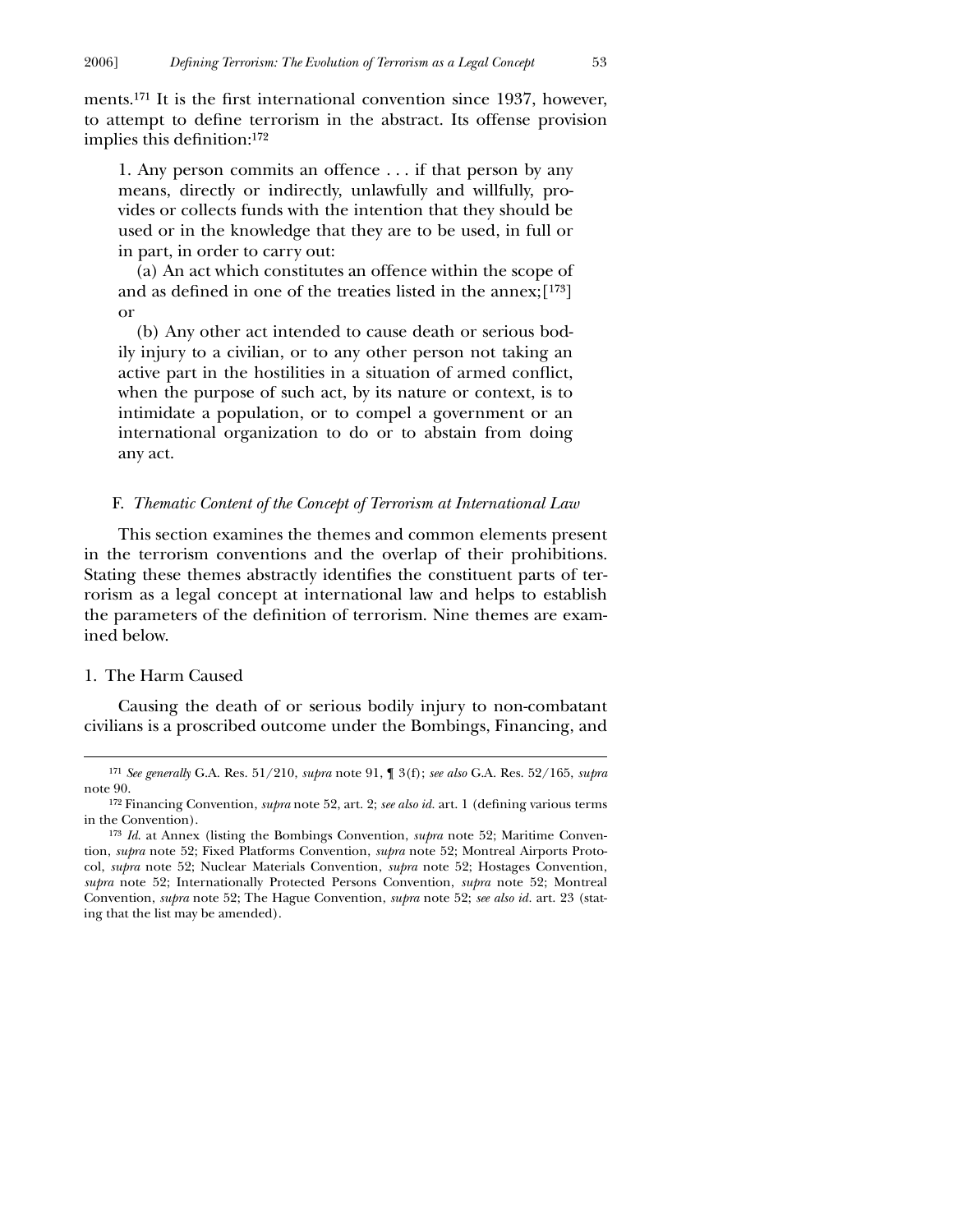$\overline{a}$ 

Nuclear Terrorism Conventions. The other conventions' prohibitions support the principle that killing or harming civilians is terrorism, though their prohibitions apply only in certain contexts (for example, in civil aviation airports or on ships).174 Causing death or serious bodily injuries is also encompassed by the definition in paragraph 3 of Security Council Resolution 1566,<sup>175</sup> although not only civilians may be the target of terrorists' attacks under this definition.

The standard appears to be "serious bodily injury," a term used in the Financing Convention,176 Bombings Convention,177 Nuclear Terrorism Convention,178 Montreal Airports Protocol,179 and Security Council Resolution 1566.180 Although the Maritime Convention and Fixed Platforms Protocol refer simply to "injuries," and the Montreal Convention refers only to "violence against persons," the protection of civilians is not the principal aim of these conventions. Rather, injury or death is only prohibited under these conventions if it is likely to endanger safe navigation, or if the injuries or deaths occur while a prohibited act (such as seizing control of a ship or airplane) is being performed. In contrast, the Bombings Convention, Nuclear Terrorism Convention, Resolution 1566, and (to a lesser extent) the Financing Convention are, *inter alia*, directly concerned with harm to civilians. Any injuries caused in the commission of an otherwise prohibited act suffices as an additional illegal act. Injuries generally must be serious in nature to independently constitute terrorism. Although of less direct relevance, the current draft Comprehensive Convention on Interna- tional Terrorism181 refers to serious bodily injury. Injuries must be physical; mental harm is insufficient.

- 179 Montreal Airports Protocol, *supra* note 52, art. II(1).
- 180 S.C. Res. 1566, *supra* note 105, ¶ 3.

181 *Draft Comprehensive Terrorism Convention, supra* note 139, Annex II, cl. 2(1)(a). The definition of terrorism in clause  $(2)(1)$  of the Draft Comprehensive Terrorism Convention is:

Any person commits an offence within the meaning of this Convention if that person, by any means, unlawfully and intentionally, causes:

(a) Death or serious bodily injury to any person; or

(b) Serious damage to public or private property, including a place of public use, a State or government facility, a public transportation system, an infrastructure facility or the environment; or

<sup>174</sup> Maritime Convention, *supra* note 52, art. 3(1); Montreal Airports Protocol, *supra* note 52, art. II.

<sup>175</sup> S.C. Res. 1566, *supra* note 105.

<sup>176</sup> Bombings Convention, *supra* note 52, art. 2(1)(a).

<sup>177</sup> Financing Convention, *supra* note 52, art. 2(1)(b).

<sup>178</sup> Nuclear Terrorism Convention, *supra* note 51, art. 2(1)(a)(i), (1)(b)(i).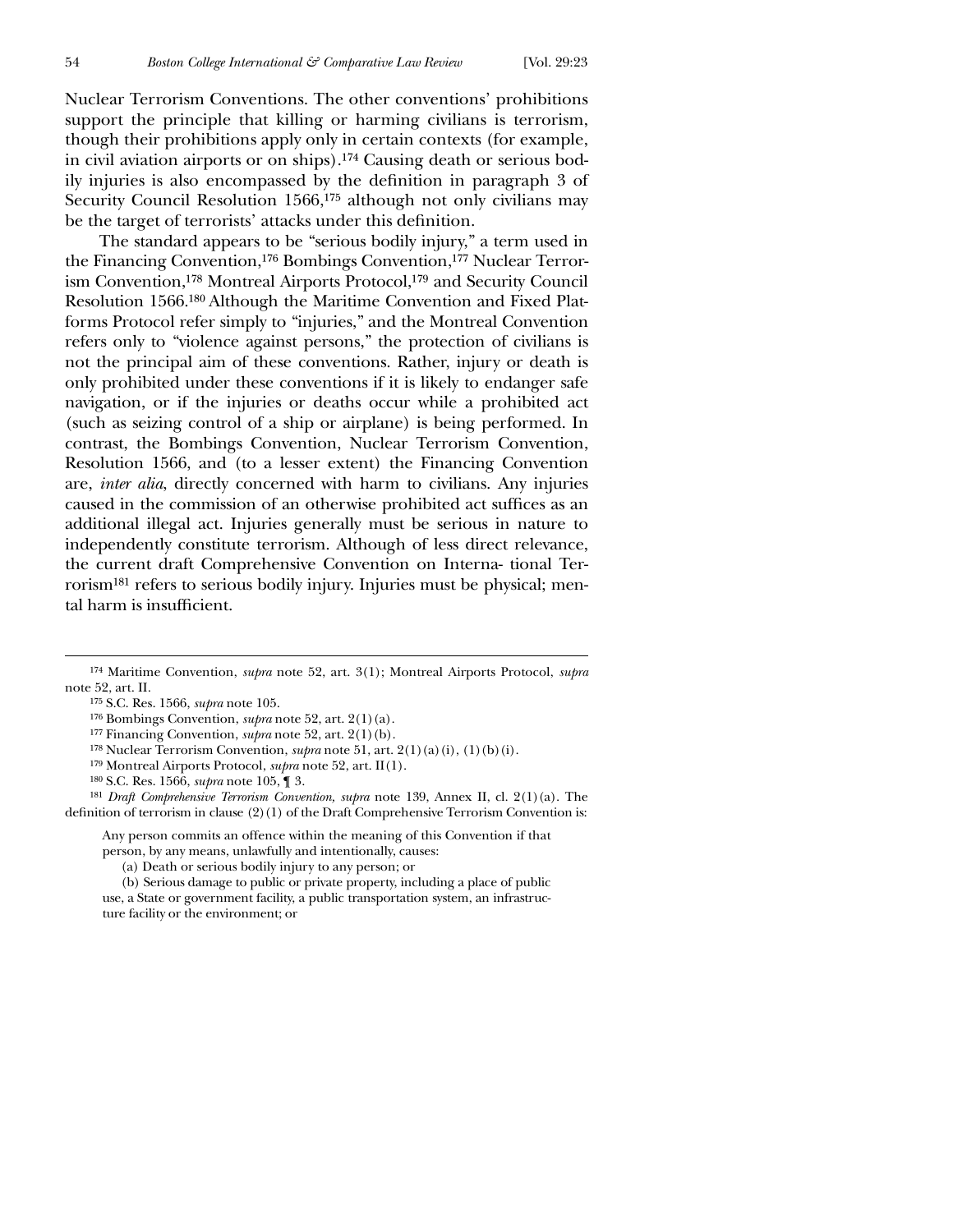Unlike in previous conventions and the more recent Nuclear Terrorism Convention, damage to property is not a proscribed harm under the Financing Convention. Nor did the Security Council include such damage in its recent effort to define terrorism in Resolution 1566. Statistically, attacks on private property are significant. On average 298 business facilities were struck annually between 1997 and 2002, compared with thirty-one diplomatic facilities, sixteen governmental, fortythree military, and ninety other facilities.182 The Bombings Convention contemplates damage to places of public use, state facilities, and public transport systems or infrastructure where it causes or is likely to cause economic harm. Damage to property with respect to ships and airplanes is covered by the maritime and the civil aviation conventions, which evince a concern for the consequences of the prohibited acts beyond their harm to private property. Whether property is privately or publicly owned is not determinative; the criterion is public use, not ownership. The Nuclear Terrorism Convention is broader again and refers only to "substantial damage to property or to the environment."183 Although the aviation and maritime conventions do not expressly condition property damage on detrimental economic consequences, the aviation conventions in particular grew out of a concern for confidence in safe air travel. Economic consequences were, at minimum, a relevant consideration indicating that harm to property is only considered sufficiently worrisome if it causes major economic damage.

Pure economic loss (such as a depreciation in share value following a terrorist attack) does not suffice under any convention. In the 1970s, property damage was excluded, for example, from the U.S. draft, as a concession to the Non-Aligned States that were wary of protecting foreign owned property abroad.184 Western states, however, argued strongly for the inclusion of property damage, especially to transportation systems,185 and this argument has won out, though not to the extent of pure economic loss.

*Id*.

 <sup>(</sup>c) Damage to property, places, facilities, or systems referred to in paragraph 1 (b) of this article, resulting or likely to result in major economic loss, when the purpose of the conduct, by its nature or context, is to intimidate a population, or to compel a Government or an international organization to do or abstain from doing any act.

<sup>182</sup> *See* U.S. Dep't of State, *supra* note 6, app. H.

<sup>183</sup> Nuclear Terrorism Convention, *supra* note 51, art. 2(1)(a)(ii).

<sup>184</sup> Franck & Lockwood, *supra* note 68, at 76.

<sup>185</sup> *Id.* (citing *Observations of States* , *supra* note 80, at 17).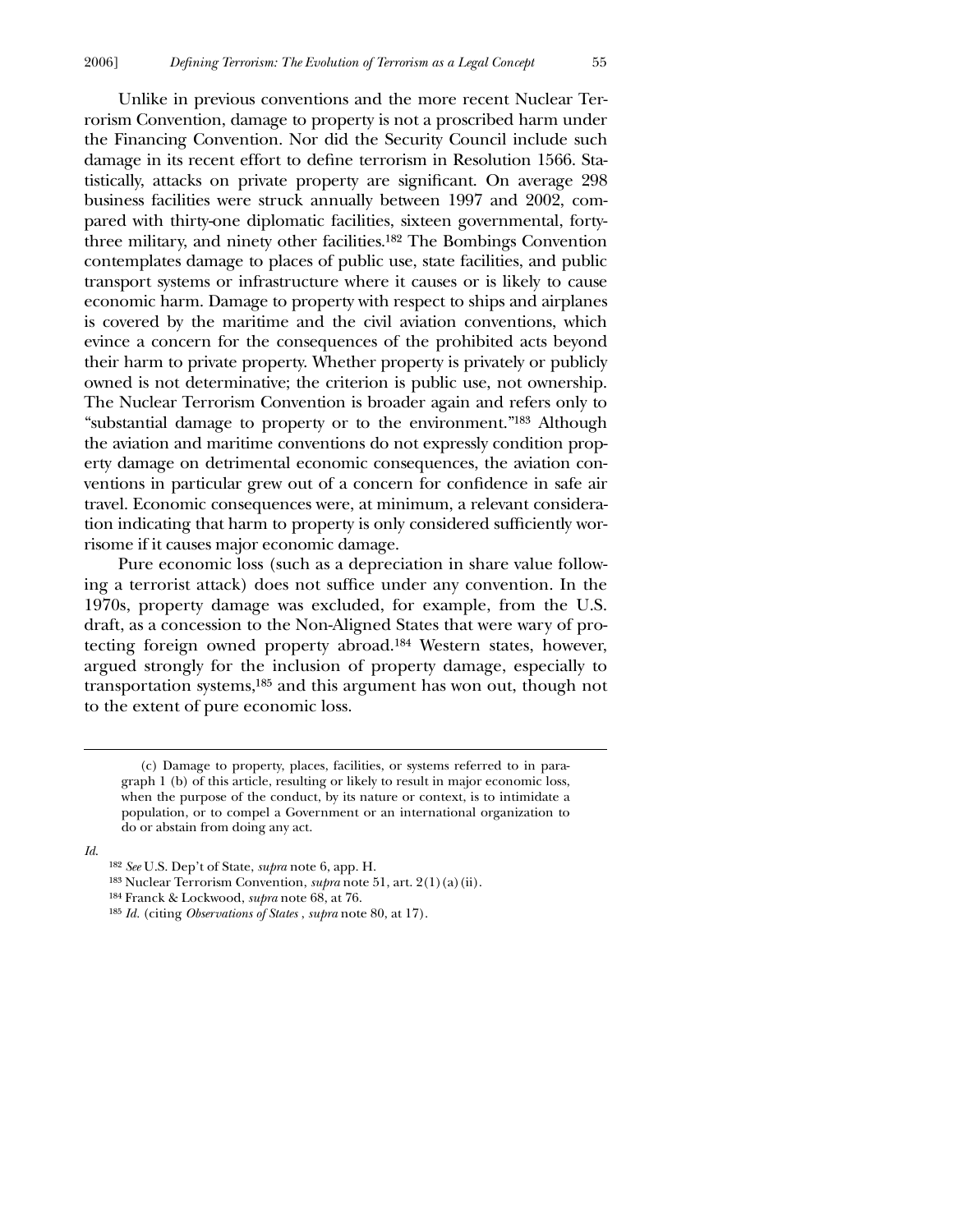#### 2. The Criminal Status of the Act Causing Harm

A number of the conventions require acts to be independently "unlawful" to contravene their provisions (see the Bombings, Financing, Nuclear Terrorism, The Hague, Montreal, and Maritime Conventions and the Fixed Platforms Protocol).186 Independent unlawfulness, presumably a reference to applicable domestic law, is implicit in the other conventions too. For example, the deprivation of liberty of an internationally protected person, prohibited by the Internationally Protected Persons Convention, must be restricted to *unlawful* detention to render results that are not absurd. Some circumstances might warrant detention of such persons. "Unlawful acts" is a broader standard than that used in Resolution 1566, the Elimination Declaration, and Article 5 of the Bombings Convention (and the 1937 Terrorism Convention) which refer to "criminal acts."<sup>187</sup> The "unlawful" standard is appropriate for the core international definition, as the conventions are more specific than the Elimination Declaration (which is largely aspirational) and the repeat of the Elimination Declaration's wording in Article 5 of the Bombings Convention.188 Furthermore, the conventions are much more persuasive as a source of law than the Elimination Declaration, which is soft law, and the Security Council's Resolution 1566, which is not stated as a binding definition.

#### 3. Intimidation or Coercion

Subclause  $2(1)(b)$  of the Financing Convention requires that the harm be done "when the purpose of such [an] act, by its nature or context" is to intimidate a population or coerce a government or international organization.189 Intimidation or coercion of some description, also expressly required by the Hostages and Nuclear Materials Conventions and Resolution 1566, is implicit in the other conventions and inherent in the concept of terrorism. For example, the protection of governmental and international organizations' staff190 derives partly from the need to protect their principals' freedom of action. Similarly, the civil aviation—and probably the maritime—conventions are underpinned by a concern for the coercion and intimidation of states and groups of persons.

<sup>186</sup> *See also Draft Comprehensive Terrorism Convention*, *supra* note 139, cl. 2(1).

<sup>187</sup> *See* S.C. Res. 1566, *supra* note 105, ¶ 3.

<sup>188</sup> *See* Bombings Convention, *supra* note 52, art. 5.

<sup>189</sup> *See* Financing Convention, *supra* note 52.

<sup>190</sup> Internationally Protected Persons Convention, *supra* note 52.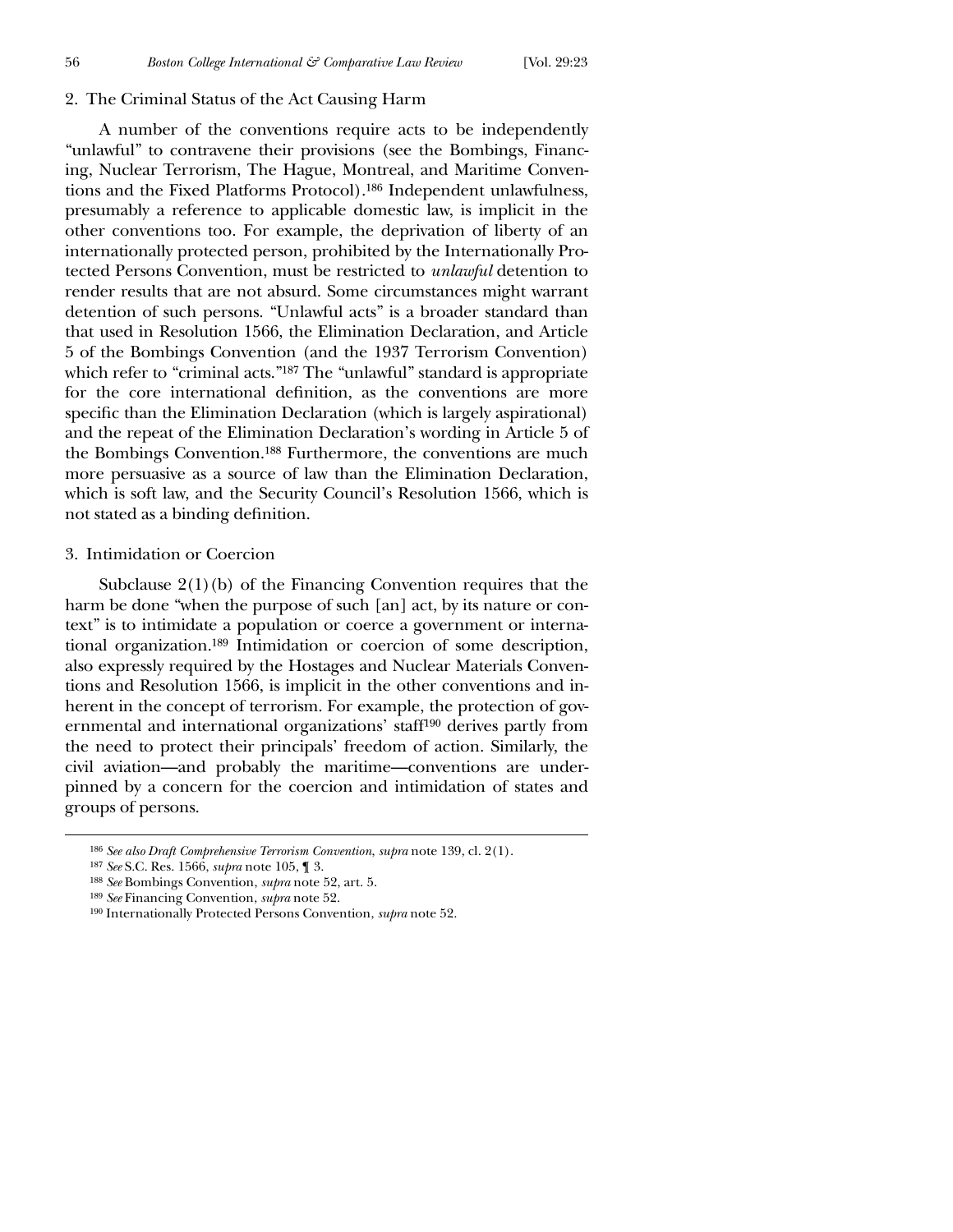Although not required by the Bombings Convention's principal prohibition in Article 2, Article 5 requires states to adopt measures to ensure criminal acts contrary to the Bombings Convention are not justifiable, "in particular where they are intended or calculated to provoke a state of terror." Despite this, which might indicate a modification of the general prohibition, intimidation or coercion is not a requirement of the Bombings Convention. The case for excluding intimidation and coercion from the international definition is bol-stered by the Nuclear Terrorism Convention, which provides that intending to compel an act using radioactive material is an alternative to, for example, causing death. As an implicit requirement of the earlier conventions and prominent feature of the Financing Convention, however, intimidation or coercion should be regarded as a necessary element of terrorism as a legal concept at international law.

The use of the indefinite article preceding population<sup>191</sup> indicates that intimidation of any state's population or a part thereof is sufficient. The Hostages Convention's wide class of entities that must not be made the subject of compulsion ("a State, an international intergovernmental organization, a natural or juridical person, or a group of persons") is much broader than the other conventions, which are restricted to governments or international organizations, thereby excluding, for example, coercion of multinational corporations.

#### 4. The Range of Victims Generally Includes Persons and Property

Over time this issue has become more, not less, complicated. In 1973, there was general consensus that only innocent persons could be victims of terrorism, which Thomas M. Franck and Bert B. Lockwood defined as persons unconnected with the terrorist's struggle.<sup>192</sup> The present position is that persons and property involved in armed conflict are excluded from the conventions, and thus they cannot be the subject of terrorist attacks under international law.193 The aviation, Maritime, and Financing Conventions expressly exclude military and police aircraft and ships. Other conventions refer to doing the proscribed acts "without lawful excuse" or "unlawfully." Placing a bomb in a situation of

<sup>191</sup> *See, e.g.*, Financing Convention, *supra* note 52, art. 2(1)(b) ("Any other act . . . is to intimidate a population.").

<sup>192</sup> Franck & Lockwood, *supra* note 68, at 80. *See generally Observations of States*, *supra* note 80.

<sup>193</sup> There is academic support for requiring that the victims of terrorism be innocents. See, e.g., Benjamin Netanyahu, *Defining Terrorism, in* TERRORISM: HOW THE WEST CAN WIN 7, 9 (Benjamin Netanyahu ed., 1986).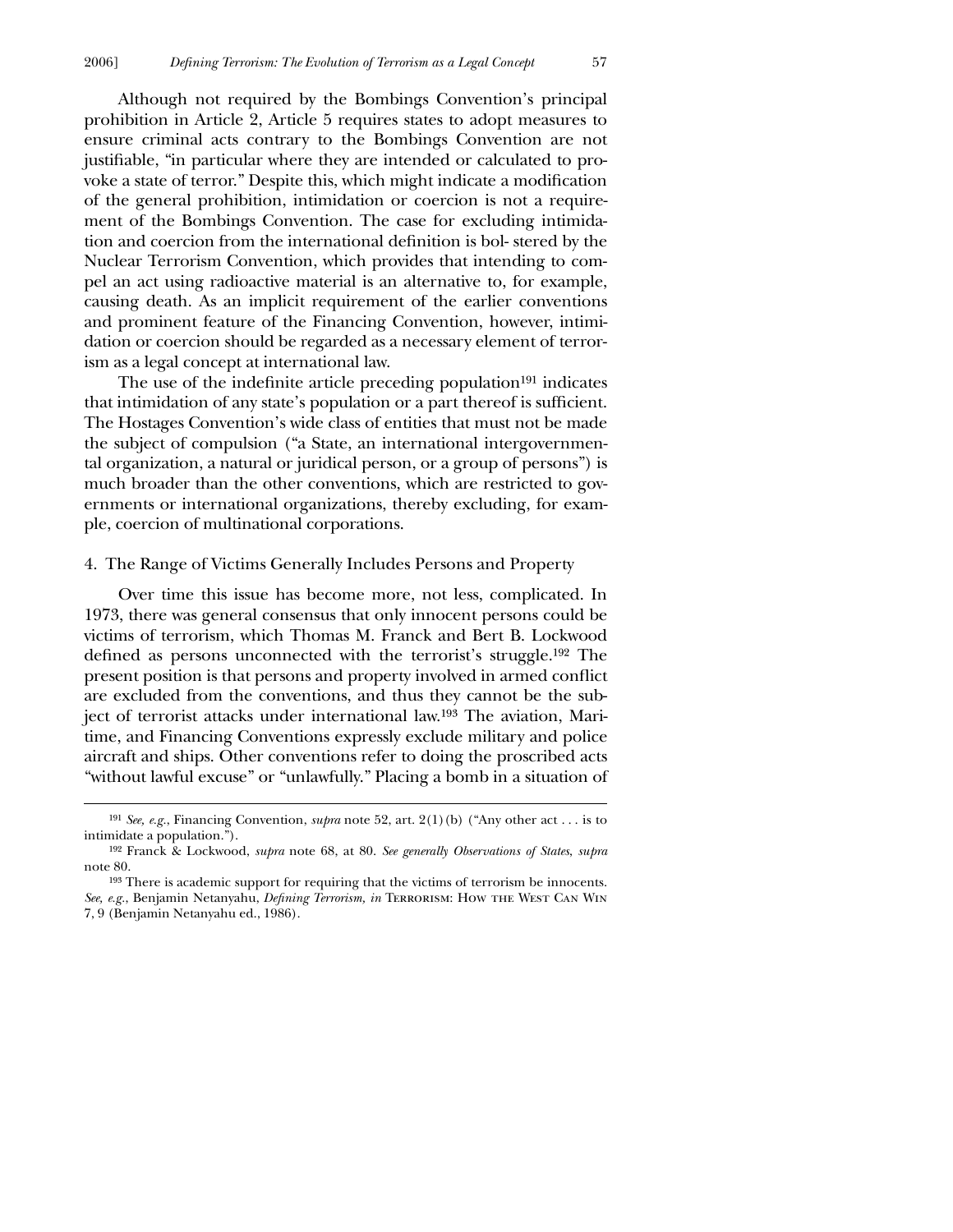armed conflict would not constitute an offense against the Bombings Convention if the circumstances of an armed conflict would make the placement "lawful."194 Thus, one can conclude that terrorist acts directed towards combatants do not fit within the core definition of terrorism at international law. It is notable that the definition in Resolution 1566 refers to the range of victims of terrorism as including civilians, thereby avoiding the debate on terrorism directed against military targets.

There is pressure from the United States to regard off-duty and unarmed service personnel as non-combatants under the Draft Comprehensive Terrorism Convention that is currently being debated.195 Notwithstanding this debate, the scope of "non-combatant" is unclear. Certain governmental officials are expressly protected when overseas.<sup>196</sup> Whether military leaders, businesses that manufacture weapons, civilians employed in military enterprises, and so forth are protected is unclear. It is relatively clear, however, that only non-combatants may be the subject of terrorism attacks at international law.

### 5. Motivation of the Attacker

The conventions are not limited by the attacker's motivation. For example, neither the Nuclear Terrorism Convention nor the Financing Convention definition require a religious, political, or ideological motive, nor does Resolution 1566.197 Similarly, the Internationally Protected Persons Convention, which criminalizes intentional attacks against certain persons, does not expressly require knowledge of the person's status. Although some states' domestic law may imply this additional mens rea element,198 it is not a requirement at international law199 (although there is academic support for this being a necessary

<sup>194</sup> At the very least, there is a strong inference of the legality of killing combatants under certain conditions arising from the Geneva Conventions, *infra* note 221. Whether criminal law defenses (such as necessity) constitute lawful authorization of killings for the purposes of the conventions, as implemented, is unclear.

<sup>195</sup> *See* U.S. Department of Defense, *Military Commission Instruction No. 2* (2003), *available at* http://www.dtic.mil/whs/directives/corres/mco/mci2.pdf. The definition is asserted to be a "distillation  $\ldots$  of customary international law." Eugene R. Fidell & Michael F. Noone *in* Military Commission Instructions Sourcebook 95 (2003).

<sup>196</sup> *See* Internationally Protected Persons Convention, *supra* note 52, arts. 1, 2.

<sup>197</sup> Financing Convention, *supra* note 52, art. 2.

<sup>198</sup> *Contra* Internationally Protected Persons and Hostages Act, No. 6, § 7(a) (1982) (Cook Islands).

<sup>199</sup>*See generally* Convention of the Organisation of the Islamic Conference on Combating International Terrorism, July 1, 1999, http://www.oic-un.org/26icfm/c.html [herein-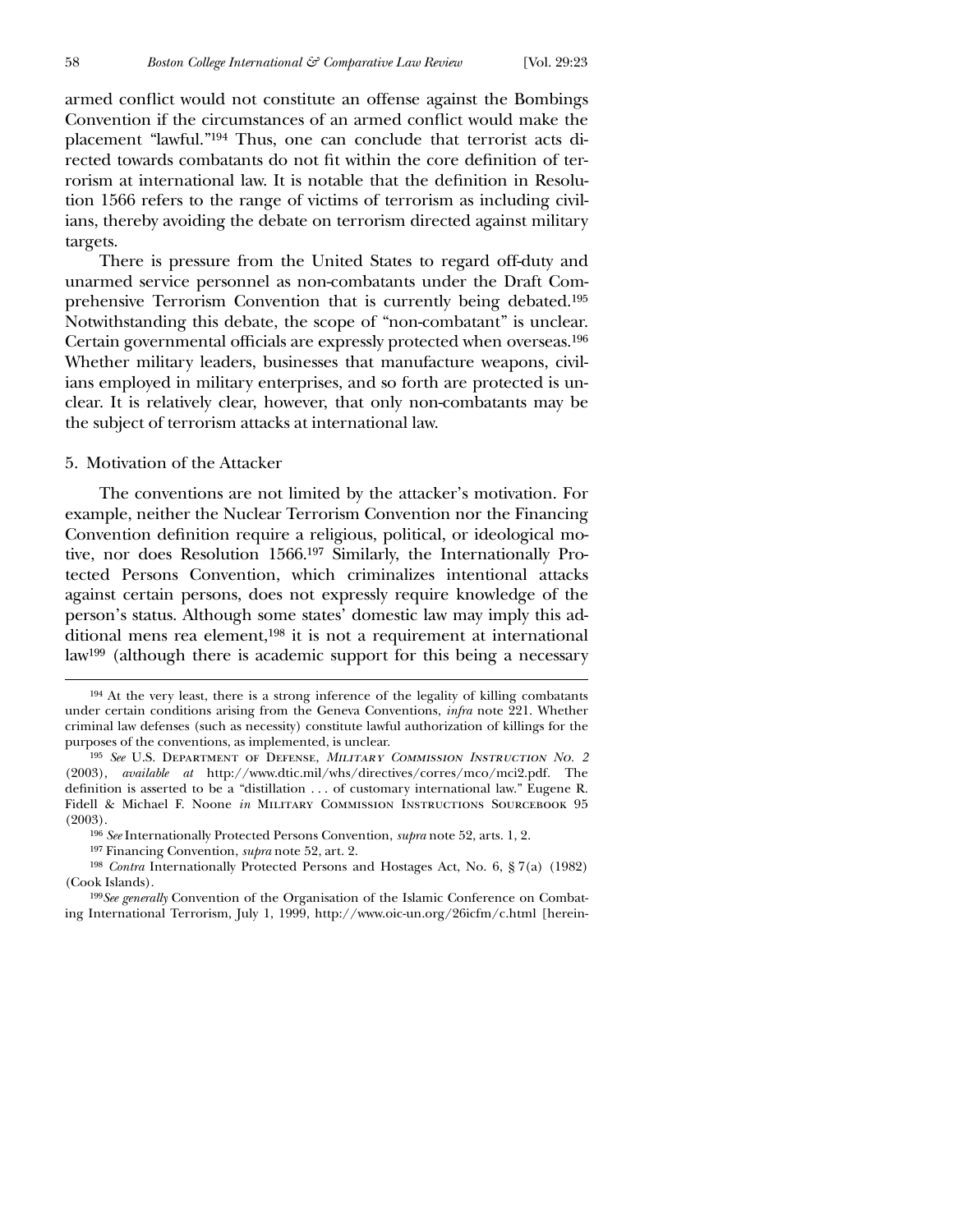element of terrorism).200 Such a motivation usefully separates terrorist groups from organized crime and limits the parameters of the concept of terrorism thereby reducing the potential for abuse by governments.201 Proving a higher motivation (such as political, ideological, or religious) may make prosecutions unduly difficult. Once the act and the purpose elements are proven, the motivation is arguably irrelevant.202 Furthermore, incorporating motivation opens the vexing issues of moral and political legitimacy that have severely hampered the definitional debate in the past. $203$ 

# 6. Mens Rea Elements Are Relevant to Both the Commission of the Act Itself and the Creation of the Intimidatory or Coercive Consequences

Each act proscribed in the conventions requires some form of mens rea, usually intent. For example, the Bombings Convention's prohibition in Article 2 refers to "intentionally" and the Financing Convention to "willfully" and "intentionally" doing certain acts.204 The Nuclear Terrorism, Internationally Protected Persons, Montreal, Nuclear Materials, and Maritime Conventions, the two Protocols, and Resolution 1566 require the act of terrorism specified to be an intended act.205

The Financing Convention also requires a form of desired foresight with respect to the consequences of the act, stating "when the purpose of [the proscribed act], by its nature or context, is to intimidate . . . ."206 Similarly, Resolution 1566 refers to acts done "with the

after OIC]. Furthermore, in the debate concerning the Draft Comprehensive Terrorism Convention, the OIC argued for the exclusion of acts done in the pursuance of liberation struggles and proposed the following paragraphs to be included in the Draft Convention: "Peoples' struggle including armed struggle against foreign occupation, aggression, colonialism, and hegemony, aimed at liberation and self-determination in accordance with the principles of international law shall not be considered a terrorist crime." *Id*.

<sup>200</sup> *See* Tiefenbrun, *supra* note 79, at 362 ("The overriding purpose is a necessary element of the definition").

<sup>201</sup> Commonwealth Secretariat, Draft Model Legislation on Measures to Combat Terrorism 42 (2002).

<sup>202</sup> *Id.*

<sup>203</sup> Franck & Lockwood, *supra* note 68, at 78.

<sup>204</sup> Bombings Convention, *supra* note 52; Financing Convention, *supra* note 52.

<sup>205</sup> Fixed Platforms Convention, *supra* note 52; Maritime Convention, *supra* note 52; Montreal Airports Protocol, *supra* note 52; Nuclear Materials Convention, *supra* note 52; Internationally Protected Persons Convention, *supra* note 52; Montreal Convention, *supra* note 52; S.C. Res. 1566, *supra* note 105.

<sup>206</sup> Financing Convention, *supra* note 52, art. 2(1)(b).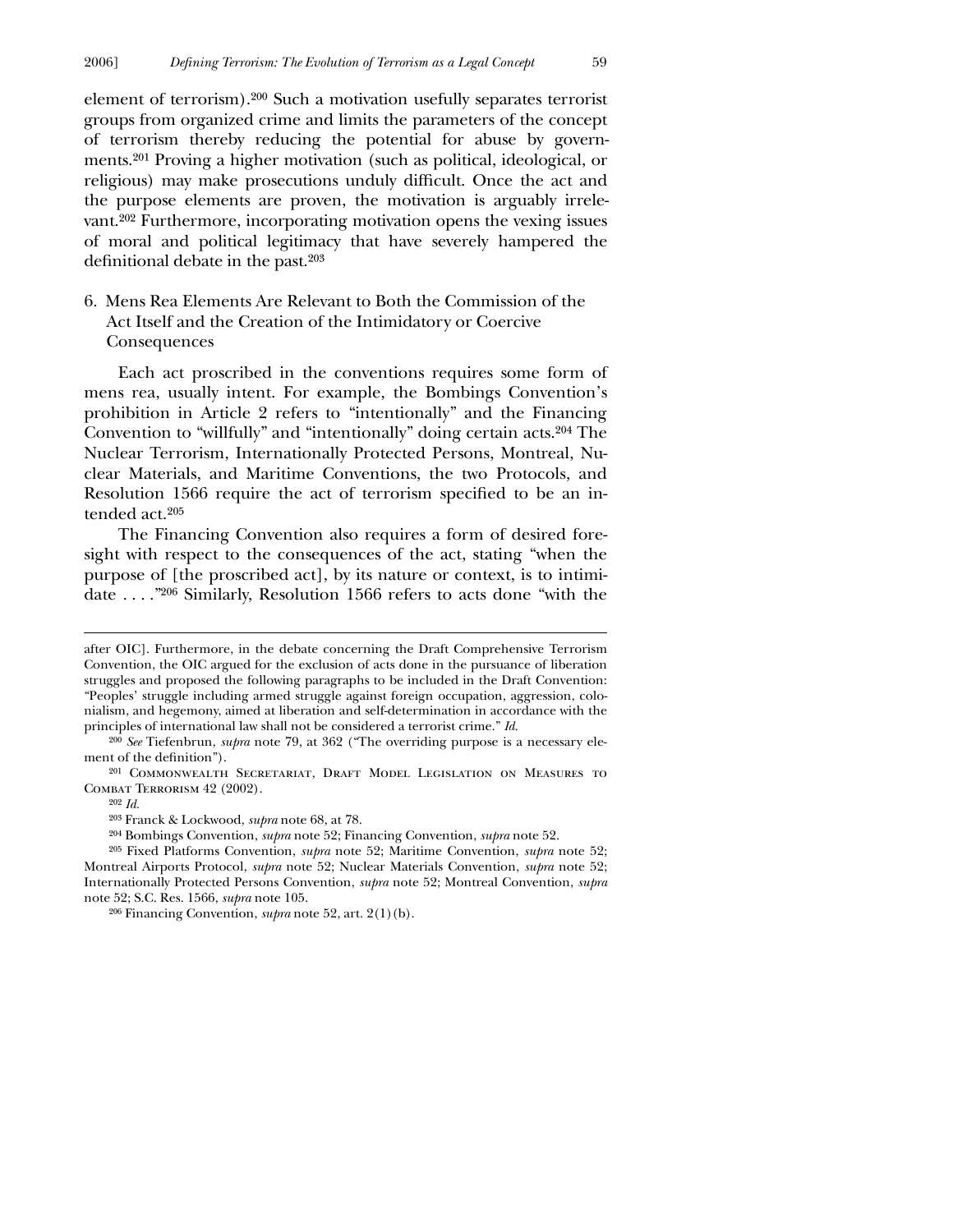purpose to provoke a state of terror . . . [or] intimidate . . . ."207 Yet the General Assembly's Elimination Declaration and Article 5 of the Bombings Convention refer to the "intended or calculated" formulation, which first appeared in the 1937 Terrorism Convention.<sup>208</sup> Construed contextually, the mens rea of "calculated" must be a standard below intention. This broader formulation is attached to the creation of terror (i.e. the consequences) not the commission of the act itself. In this way, it is an additional mental element relating to the creation of some special state of affairs. This is what differentiates terrorism from everyday crimes. Hence, the international definition requires first that the act is intended and second that the consequences are either intended or perhaps calculated.

# 7. The Conventions Are Primarily Concerned with International Terrorism209

International efforts to eliminate terrorism largely relate to preserving peace and security, and the friendly relations of states. Therefore, bombings to intimidate one's own citizenry might not come under an international definition of terrorism, however worthy they may be of condemnation. An increased international commitment to human rights, however, might provide a foundation for extending the prohibition against intra-state targets. The need for protection of a state's population against its own state is pressing. Sources estimate that more than 70 million people died during the twentieth century from "state-sponsored terror-violence," whereas 100,000 causalities resulted from terror attacks by small groups or individuals.210 In the future, human rights norms may serve as the "internationalizing element."211 Presently, such attacks do not come within the core definition.

Daniel Partan has argued that the aircraft hijacking and hostagetaking prohibitions in the conventions relate more strongly to protecting civilians than government.212 The protection of civilian popula-

<sup>207</sup> S.C. Res. 1566, *supra* note 105, art. 3.

<sup>208</sup> Bombings Convention, *supra* note 52, art. 5; 1937 Terrorism Convention, *supra* note 57; G.A. Res. 49/60, *supra* note 90, Annex (I)(3).

<sup>209</sup> Nuclear Terrorism Convention, *supra* note 51, art. 3; Bombings Convention, *supra* note 52, art. 3; Maritime Convention, *supra* note 52, art. 4(1); Montreal Convention, *supra* note 52, art. 4(2). *But see id.* art. 4 (listing limited exceptions to the general rule that the convention is only concerned with international terrorism).

<sup>210</sup> Bassiouni, Multilateral Conventions, *supra* note 6, at 46 (citations omitted). 211 *See* Daniel G. Partan, *Terrorism: An International Law Offense,* 19 Conn. L. Rev. 751, 763 (1987).

<sup>212</sup> *Id.*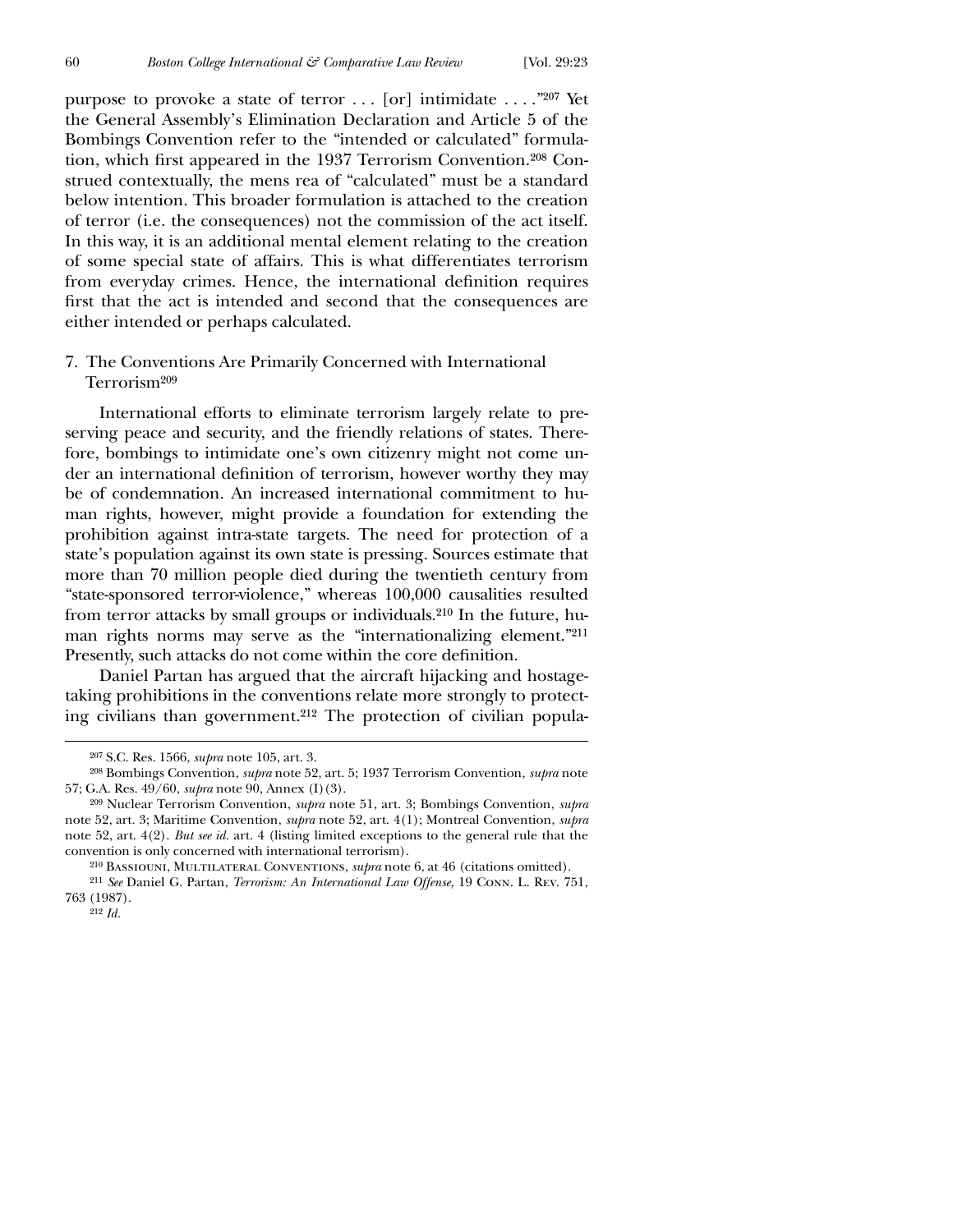tions, however, is more recent. Early hijackings and hostage-takings were performed to compel governments, principally democratic ones, to act in a certain way.213 Harm to civilians is the means not the end, as recognized by, for example, the Financing Convention making harm to civilians contingent on some intimidatory or coercive purpose.214 The Bombings Convention does not condition harm to civilians by means of bombings on intimidation but these attacks on civilians are performed to pressure governments.215 Civil unrest and/or the democratic process translate intimidation of the populous into compelled governmental action. Because civilians are a sufficiently important means to coercing government (particularly in democracies), the conventions protect them. Furthermore, under most, if not all, legal systems, attacks on civilians are illegal whether or not they are intended to compel a government to act. The conventions are not needed to cement adherence to the prohibition against civilian murder. Rather, the conventions exist to protect governments.216

#### 8. All Multilateral Conventions Concern Terrorist Acts by Individuals

The conventions speak to individual, not state or group, conduct. The Nuclear Terrorism, Financing, Maritime, The Hague, and Hostages Conventions speak of "person," and clearly individuals may perform acts of terrorism. Whether state actors can commit acts of terrorism has been, and remains, a contentious issue.217 Interestingly, Resolution 1566 avoids specifying what type of entities may engage in terrorism, whereas the Nuclear Terrorism Convention expressly provides that the activities

 $\overline{a}$ 

217 Walter, *supra* note 33, at 35. Certainly there is not universal agreement on excluding state acts from what constitutes terrorism. *See*, *e.g.,* Zeidan, *supra* note 6, at 492–96. Zeidan, at the time, was a Lebanese Diplomat at the Permanent Mission of Lebanon to the United Nations.

<sup>213</sup> The Internationally Protected Persons Convention, *supra* note 52, art. 3, was also designed to protect the governments for whom such protected persons worked.

<sup>214</sup> Financing Convention, *supra* note 52, art. 2(1)(b).

<sup>215</sup> The timing of the bombing in Madrid, which preceded the Spanish general elections, appears to have been planned to influence the election, particularly the position of the then incumbent government, which supported the military measures against Iraq. Tony Karon, *Did Al-Qaeda Change Spain's Regime?*, Time, Mar. 15, 2004, *available at* www. time.com/time/world/article/0,8599,601306,00.html.

<sup>216</sup> *See, e.g.,* Internationally Protected Persons Convention, *supra* note 52, pmbl. ("Having in mind the purposes and principles of the Charter of the United Nations concerning the maintenance of international peace and security and the promotion of friendly relations and co-operation among States . . . .")*; see also* Financing Conventions, *supra* note 52, pmbl.; Bombings Convention, *supra* note 52, pmbl.; Maritime Convention, *supra* note 52, pmbl.; Hostages Convention, *supra* note 52, pmbl. (starting with similar language).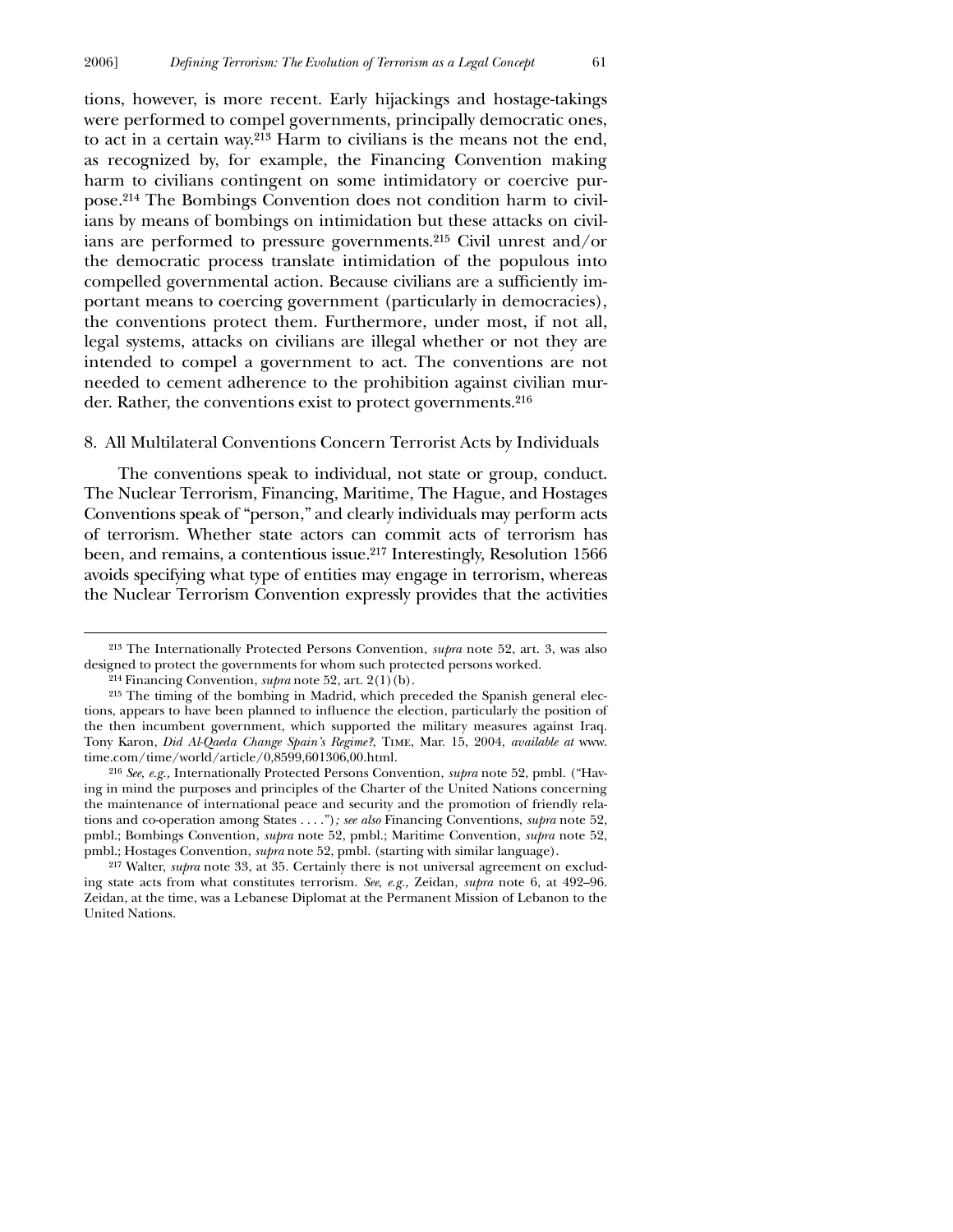of armed forces during an armed conflict are not governed by the convention.218 The reference to "person"219 in the conventions might be thought to bind state officials, and the conventions do not textually exclude application to states. Nevertheless, given that self-enforcement is unlikely,220 the conventions would have explicitly bound states if that was intended.

Furthermore, application is unnecessary for two reasons. First, state action is already restricted by, *inter alia,* the U.N. Charter, the Geneva Conventions,221 the Genocide Convention,222 customary and conventional rules against torture,<sup>223</sup> human rights obligations, international humanitarian law, and, in time, perhaps the emerging principle of civilian inviolability.224 Thus, gross human rights violations, war crimes,225 and like acts are already breaches of international law. Second, acts done by individuals sufficiently connected to a state engage state responsibility for breaches of the above rules.226 State involvement in terrorism can be usefully categorized as (1) states supporting terrorism (provision of ideological, logistical, financial, military, or operational support to a terrorist entity); (2) states operating terrorism (initiating and directing terrorism through non-state agents); and (3) states performing terrorist acts (acts of terrorism performed by state

222 Convention on the Prevention and Punishment of the Crime of Genocide, Dec. 9, 1948, S. Exec. Doc. O, 81-1, 78 U.N.T.S. 277 (entered into force for U.S. Feb. 23, 1989). The text of S. Exec. Doc. O, 81-1, may be found in S. Ex. Rep. 98-51 (1984).

223 *See* Filartiga v. Pena-Irala, 630 F.2d 876 (2d Cir. 1980); Convention Against Torture and Other Cruel, Inhuman and Degrading Treatment or Punishment, Dec. 10, 1984, S. Treaty Doc. No. 100-20, 1465 U.N.T.S. 85.

224 *See generally* Anne-Marie Slaughter & William Burke-White, *An International Constitutional Moment,* 43 Harv. Int'l L.J. 1 (2002).

226 International Law Commission, Articles on State Responsibility, arts. 4–11, http://daccessdds.un.org/doc/UNDOC/GEN/N01/557/81/IMG/N0155781.pdf?OpenE lement; *see* G.A. Res. 56/83, Annex, arts. 4-11, U.N. Doc. A/RES/56/83 ( Jan. 28, 2002) (citing and welcoming the International Law Commission's Draft Articles on Responsibility of States for Internationally Wrongful Acts); *see, e.g.*, Military and Paramilitary Activities (Nicar. v. U.S.), 1986 I.C.J. at 14.

<sup>218</sup> Nuclear Terrorism Convention, *supra* note 51, art. 4(2).

<sup>219</sup> *E.g.,* Financing Convention, *supra* note 52, art. 2(1).

<sup>220</sup> *See* Walter, *supra* note 33, at 37, for a similar conclusion.

<sup>221</sup> Geneva Convention for the Amelioration of the Condition of the Wounded and Sick in Armed Forces in the Field, Aug. 12, 1949, 6 U.S.T. 3114, 75 U.N.T.S. 31; Geneva Convention for the Amelioration of the Condition of Wounded, Sick and Shipwrecked Members of Armed Forces at Sea, Aug. 12, 1949, 6 U.S.T. 3217, 75 U.N.T.S. 85; Fourth Geneva Convention, *supra* note 150; Convention (IV) Respecting the Laws and Customs of War on Land, Oct. 18, 1907, 36 Stat. 2277, T.S. No. 539.

<sup>225</sup> *See, e.g.,* Rome Statute, *supra* note 37, art. 8.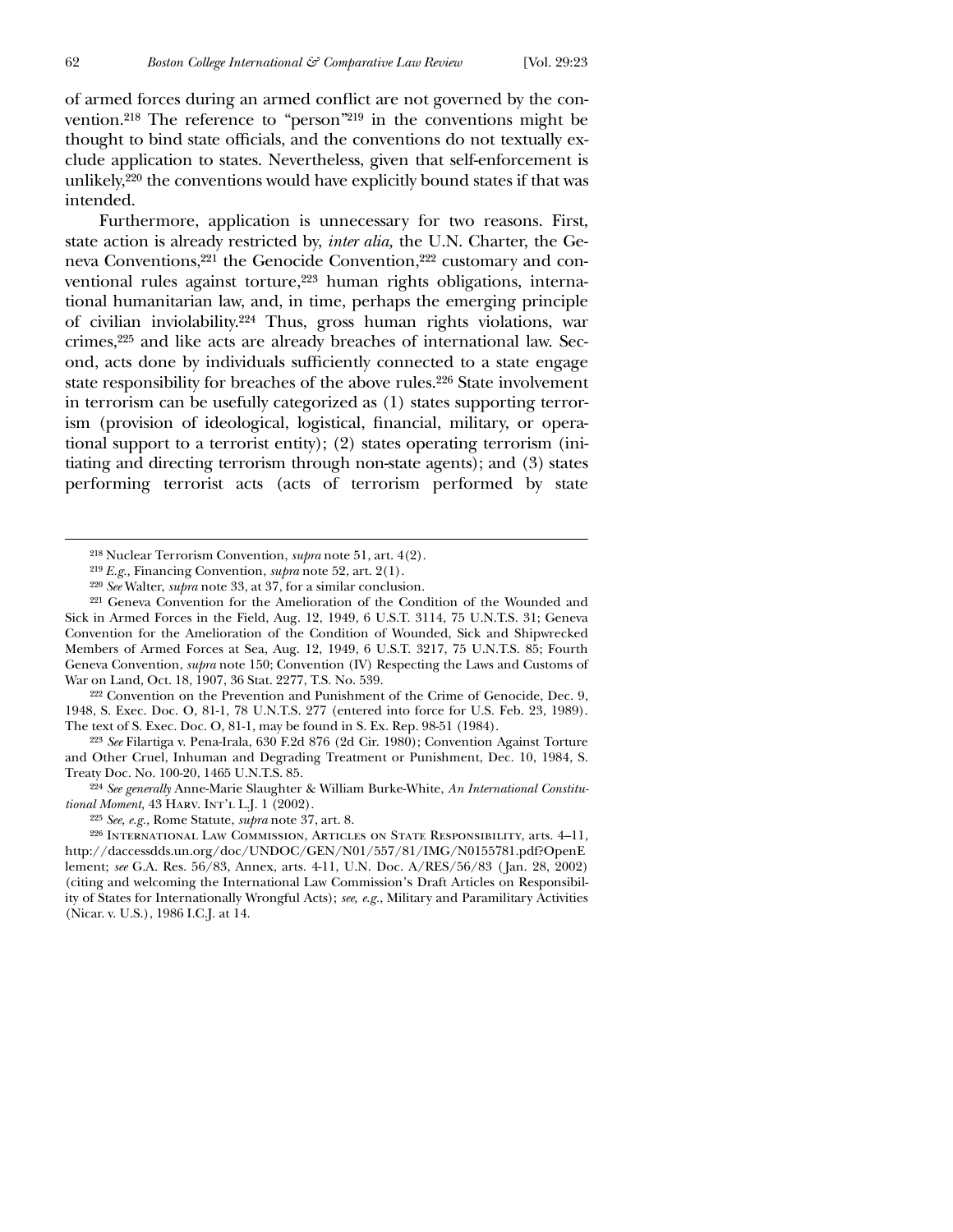agents).227 Inter-state or other transborder acts of terrorism performed by the state that would otherwise constitute terrorism under the international definition, as distilled by this Article, would constitute a transborder use of force and are prima facie illegal. States that operate terrorism through intermediaries will breach the clear obligation not to support terrorism, directly or indirectly,<sup>228</sup> and may also result in the use of force itself if being attributed to the state that supported the act of terrorism. To a large extent, the difficult question is of evidence, not of principle, when establishing state responsibility for engaging in terrorist acts through supporting non-state actors. Thus, states do not escape responsibility for terrorism. Rather, conduct that constitutes terrorism by an individual breaches the states' international obligations. Intra-state violence is significantly less regulated, although the prohibition against genocide and human rights norms constrain state behavior.229

Finally, agreement on "state-perpetrated terrorism" will be hard to achieve. Intra-state acts of violence usually attract less pressure from other countries than those with cross-border effects, which explains the current consensus. Whether for the pragmatic considerations of obtaining state consent, or on conceptual grounds, excluding state action from the definition of terrorism is desirable. Presently, the Draft Comprehensive Terrorism Convention excludes acts by armed forces despite some states' contrary urgings (such as those of Iraq).230

### 9. Political Exceptions

 $\overline{a}$ 

The first convention, signed in Tokyo in 1963, did not require the application of criminal law with respect to offenses of a political nature, thereby recognizing the political exception that motivated France to push for a comprehensive approach to terrorism in the 1930s. A political exception was not included in either the Montreal or The Hague

<sup>227</sup> *See* Boaz Ganor, *Countering State-Sponsored Terrorism* (Apr. 25, 1998), http://www. ict.org.il/articles/counter.htm.

<sup>228</sup> *See, e.g.*, S.C. Res. 1373, *supra* note 42; G.A. Res. 2625, U.N. Doc. A/RES/2625 (Oct. 24, 1970).

<sup>229</sup> *See, e.g., generally* David Vesel, *The Lonely Pragmatist: Humanitarian Intervention in an Imperfect World,* 18 BYU J. PUB. L. 1 (2003) (discussing the possibility of humanitarian intervention).

<sup>230</sup> Center for Nonproliferation Studies, Draft Convention on International Terrorism 3 (2002).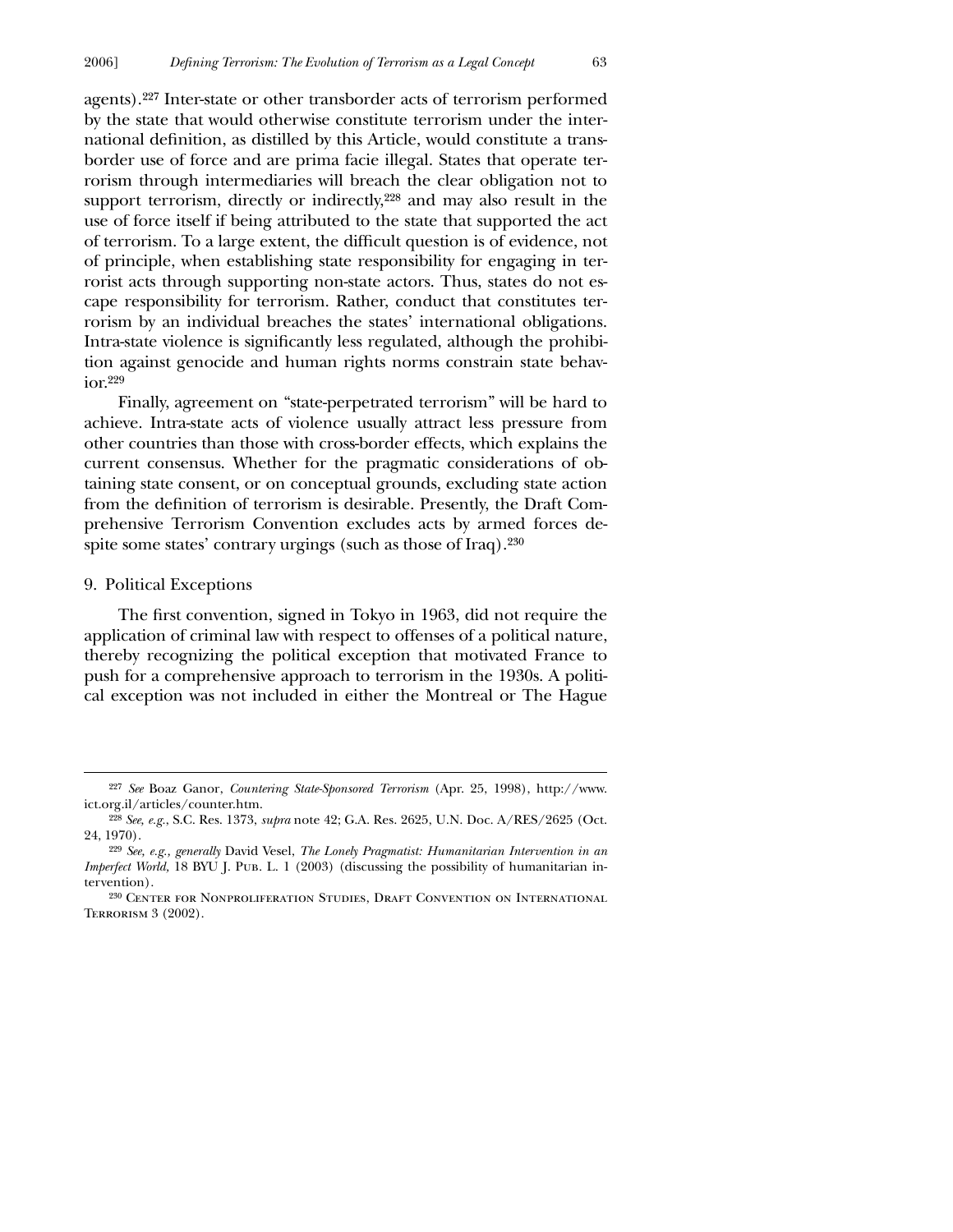Conventions of the early 1970s and is expressly excluded in the modern conventions231 and Resolution 1566.

#### G. *A Core Definition of Terrorism at International Law*

The conventions exhibit high levels of ratifications, signaling their widespread acceptance.232 This is illustrated in Appendix 1.233

There is striking consistency in the form, themes, and philosophy of the various conventional statements on terrorism. Abstracting from their particular prohibitions (or viewing the prohibitions more broadly than in the narrow context in which they appear and considering their underlying policy goals) illustrates that terrorism as a legal concept at international law has a core content. The serious harming or killing of non-combatant civilians and the damaging of property with a public use causing economic harm done for the purpose of intimidating a group of people or a population or to coerce a government or international organization are proscribed outcomes. The act, which must be independently unlawful, must be intentional, and its consequences must at least be foreseen and desired. No particular motivation need explain the act and none can justify it. Group action or involvement is not a requirement, but the act must be perpetrated by a sub-state actor. The act and/or its effects must be international in character. States ought to ensure that the definition of terrorism in their domestic legal systems is consistent with this minimum definition of terrorism at international law. Although the case can be made for a broader definition based on recent and more expansive conventions, such as the Nuclear Terrorism Convention, it is unrealistic to think the definition may be extended by one convention, particularly one relating to a narrow set of circumstances. Rather, the approach of this Article is to look at the recurrence of themes over time in determining the parameters of the core definition of terrorism at international law.

Signature to and/or ratification of the conventions has been particularly rapid following September 11.234 Although the conventions received widespread approval in their own terms, abstracting from the specific prohibitions to analyze the emerging trends and themes is a

<sup>231</sup> *See, e.g.*, Financing Convention, *supra* note 52, art. 14; Bombings Convention, *supra* note 52, art. 5.

<sup>232</sup> *See* United Nations Treaty Collection, Conventions on Terrorism, Oct. 20, 2003, http://untreaty.un.org./english/terrorism.asp (offering signature and ratification status information).

<sup>233</sup> *See* Appendix 1.

<sup>234</sup> *See* Rosard, *supra* note 115, at 337–38.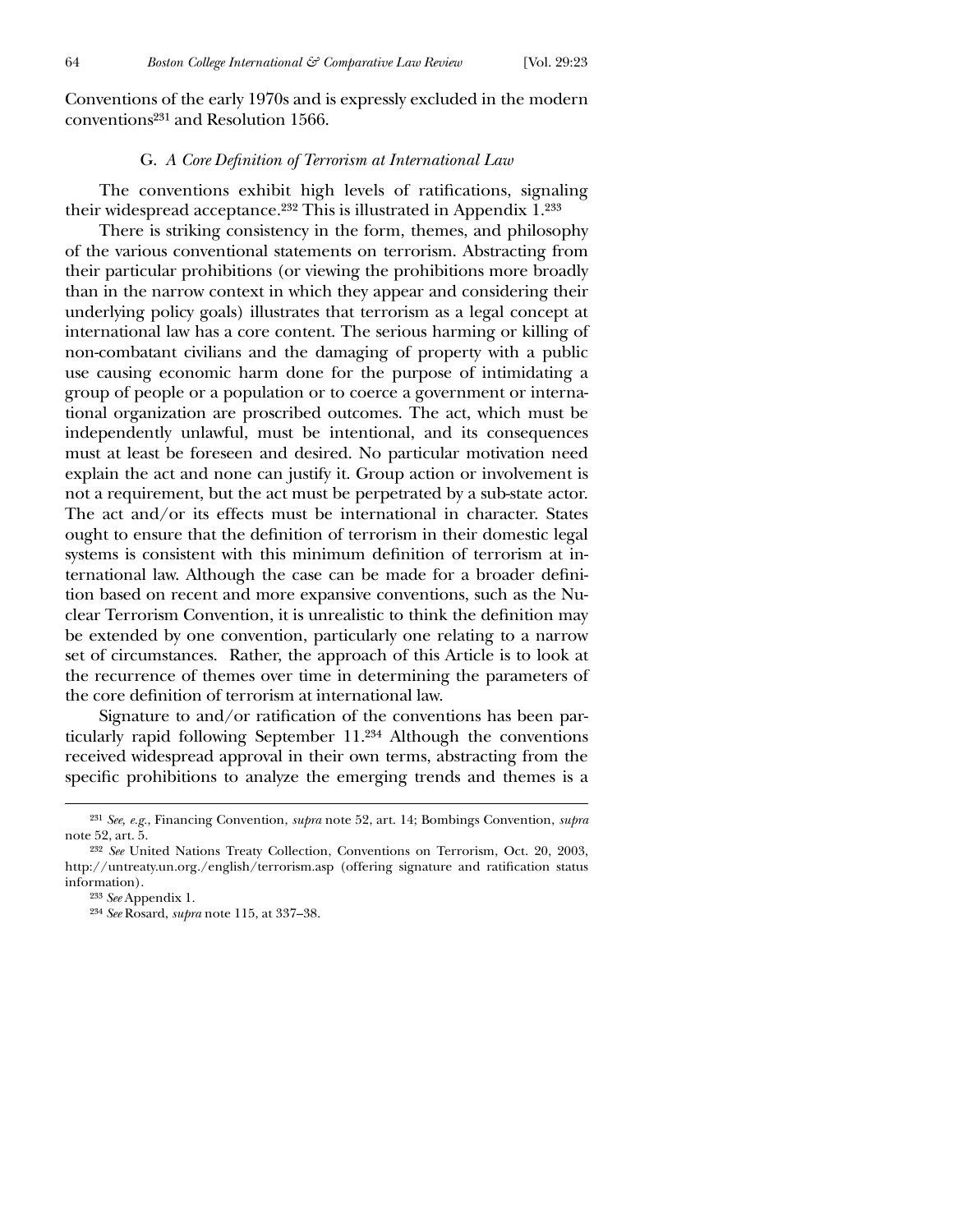valid analytical technique because states neither consider nor sign conventions relating to terrorism in isolation. Although states' anti-terrorism commitments are made in a specific context, there is little reason to restrict this view to that particular context, especially when the view is expressed in multiple contexts and given the trend of the conventions towards less context-specific prohibitions (for example, compare the Montreal Convention with the Bombings Convention).235

This Article does not argue that the elements of the definition of terrorism as identified above form a customary rule. The formation of customary international law requires the coexistence of general and settled state practice and *opinio juris*.236 The evident willingness of states to rapidly assume binding treaty obligations illustrates the momentum and extent of state practice and the emerging *opinio juris*. Treaty behavior can establish the dual elements of custom.237 Although the potential for "instant custom" was recognized in the *North Sea Continental Shelf* case, it requires extensive and virtually uniform state practice, including that by particularly affected states.238 The terrorism conventions are certainly norm-creating239 but are unlikely to satisfy this heightened state practice requirement. Furthermore, debate persists in key areas (such as military targets). In time, a customary prohibition may crystallize, but its existence is very doubtful at present.

Given the broad support, considerable overlap in obligations, recurring themes in the conventions, and the endorsement of the definition of terrorism in Resolution 1566 by the Security Council, a powerful definitional jurisprudence exists in international law sufficient for states to draw on in forming their own definition of terrorism in domestic law.240 Because international and domestic

 $\overline{a}$ 

 $[A]$ ny action, in addition to actions already specified by the existing conventions on aspects of terrorism, the Geneva Conventions and Security Council resolution 1566 (2004), that is intended to cause death or serious bodily harm to civilians or non-combatants, when the purpose of such act, by its nature or context, is to intimidate a population, or to compel a Government or an international organization to do or to abstain from doing any act.

<sup>235</sup> *See generally* Bombings Conventions, *supra* note 52; Montreal Convention, *supra* note 52.

<sup>236</sup> Military and Paramilitary Activities (Nicar. v. U.S.), 1986 I.C.J. at 98-103; North Sea Continental Shelf (F.R.G. v. Den.; F.R.G. v. Neth.), 1969 I.C.J. 3 (Feb. 20).

<sup>237</sup> N. Sea Cont'l Shelf, 1969 I.C.J. at 3.

<sup>238</sup> *Id.* at 43, ¶¶ 73–74.

<sup>239</sup> *Id.* at 41, ¶ 71.

 $240$  Note too the similarity of the core definition of terrorism at international law distilled by this Article and the recommended "description" of terrorism in the report of the High-level Panel on Threats, Challenges and Change: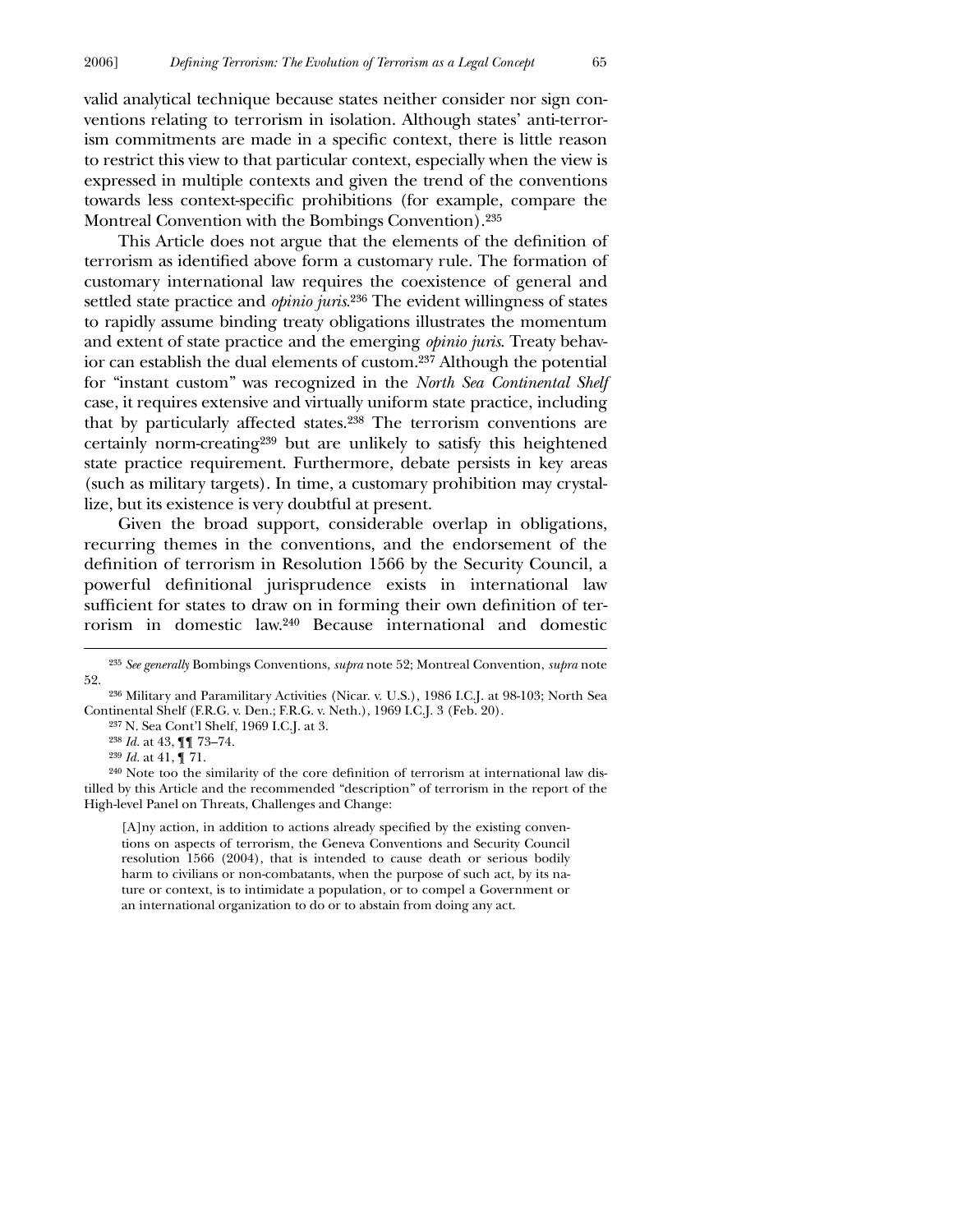definitions exist due to the dangers posed by terrorism, the definitions in the two systems should be substantively similar, $241$  although the needs and constraints of domestic legal systems may necessitate particular drafting. Domestic definitions, to be consistent with the international obligations arising under the various conventions and Resolution 1373, should meet this standard.<sup>242</sup> The international definition offers a useful standard against which to measure the domestic definitions.

# H. *Current Developments*

States may receive legislative guidance on defining terrorism from sources other than just the conventions and resolutions. International organizations are presently advancing model definitions of terrorism (often as part of model terrorism legislation), the development of which is influenced by the existing terrorism conventions. The United Nations Office on Drugs and Crime produced a guide to implementing the terrorism conventions that provides model domestic legislation for states to consider and notes the desirability of consistent implementation of the conventional obligations for procedural reasons.243 The Commonwealth Secretariat—an organization representing the fifty-three member states of the British Commonwealth—has also produced model legislation,<sup>244</sup> which provides a definition of "terrorist act"<sup>245</sup> based on the conventions, resolutions, and national defini-

 $\overline{a}$ 

<sup>243</sup> U.N. OFFICE ON DRUGS AND CRIME, LEGISLATIVE GUIDE TO THE UNIVERSAL ANTI-Terrorism Conventions and Protocols ¶ 18 (2003).

244 *See* Commonwealth Secretariat, *supra* note 201.

245 *See id.* The text of the Commonwealth Secreteriat's draft legislation states:

(1) [A]n act or omission in or outside [country name] which constitutes an

offence within the scope of a counter terrorism convention; or

(2) [A]n act or threat of action in or outside [country name] which—

(a) involves serious bodily harm to a person;

(b) involves serious damage to property;

(c) endangers a person's life;

(d) creates a serious risk to the health or safety of the public or a section of the public;

(e) involves the use of firearms or explosives;

(f) involves releasing into the environment or any part thereof or distributing or exposing the public or any part thereof to—

(i) any dangerous, hazardous, radioactive or harmful substance;

(ii) any toxic chemical;

*U.N. High-Level Panel*, *supra* note 85, ¶ 44.

<sup>241</sup> *Cf.*, Walter, *supra* note 33, at 31-32.

<sup>242</sup> *Cf., id.* at 13.

<sup>(</sup>iii) any microbial or other biological agent or toxin;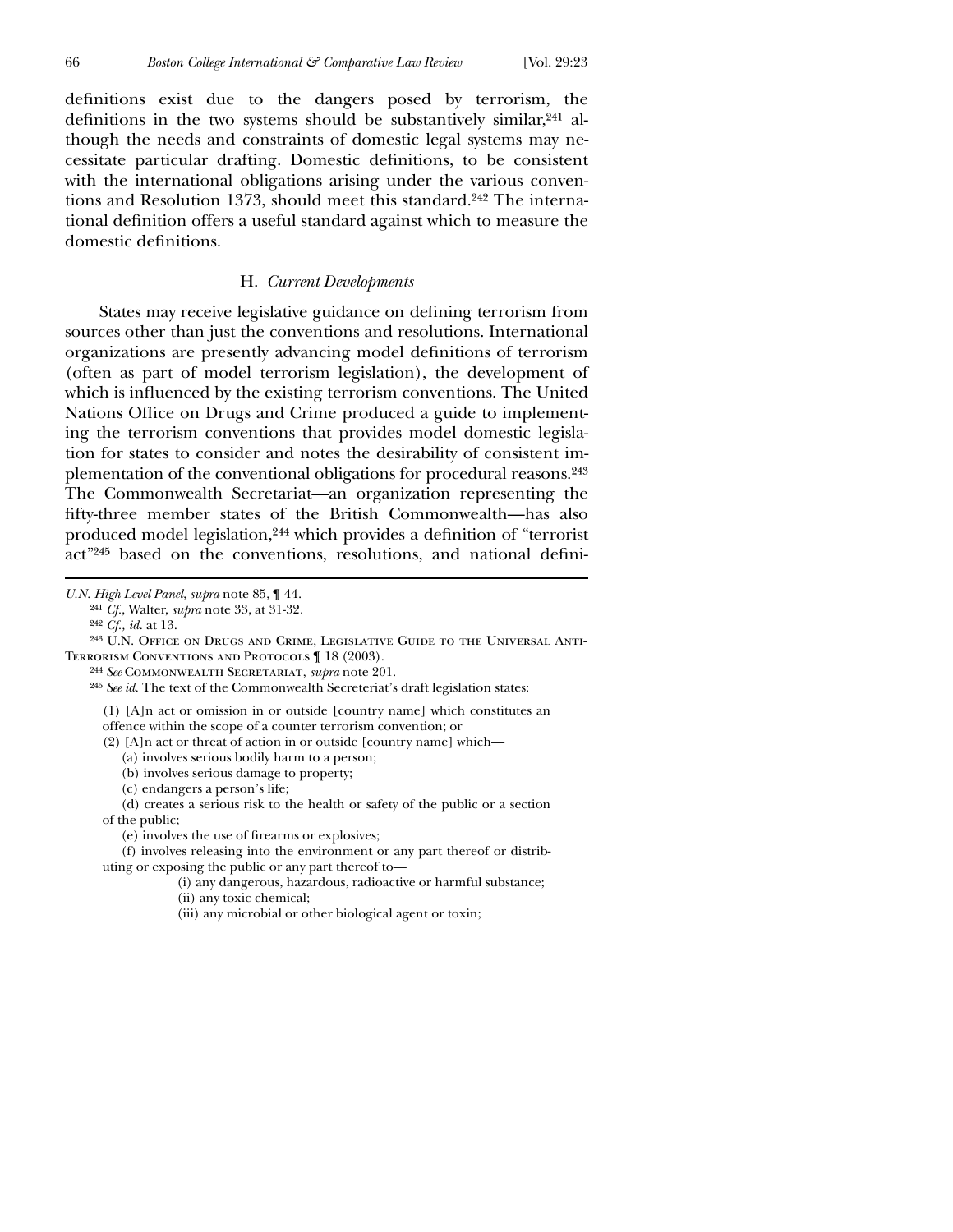tions. $246$  The definition is not limited to the acts proscribed by the conventions and provides an abstract definition principally based on the Financing Convention. Unlike the international approach to defining terrorism, however, the model legislation narrows its definition by expressly excluding labor strikes and protests. Notably, the Secretariat suggests the *possibility* of requiring a political, ideological, or religious motivation but does not give a recommendation either way. This, like the express exclusion of protestors, is a suggestion rooted in domestic rather than international law. In addition, the C.T.C. was reported to be developing model anti-terrorism legislation,<sup>247</sup> most likely heavily influenced by the United States.<sup>248</sup>

A parallel development is the possibility of a Comprehensive Terrorism Convention that provides a definition of terrorism.<sup>249</sup> The cur-

(h) is designed or intended to disrupt the provision of essential emergency services such as police, civil defence or medical services;

(i) involves prejudice to national security or public safety; and is intended, or by its nature and context, may reasonably be regarded as being intended to:

(i) intimidate the public or a section of the public; or

(ii) compel a government or an international organization to do, or refrain from doing, any act [and

(iii) is made for the purpose of advancing a political, ideological, or religious cause.]

(3) [A]n act which—

(a) disrupts any services; and

(b) is committed in pursuance of a protest, demonstration or stoppage of work, shall be deemed not to be a terrorist act within the meaning of this definition, so long and so long only as the act is not intended to result in any harm referred to in paragraphs, (a), (b), (c) or (d) of subsection (2).

*Id.* at 4–6. The Commonwealth Secreteriat reccommends two alternative definitions. The bracketed text in clause  $2(i)(iii)$  is the only difference between the two definitions. 246 *Id.* at 41.

247 *See* John D. Negroponte, U.S. Permanent Representative to the U.N., Statement at U.N. Headquarters on the Release of the U.S. Report on Counter--Terrorism, (Dec. 19, 2001), *available at* http://www.un.int/usa/01\_195.htm.

<sup>248</sup> *Hegemonic International Law Revisited, supra* note 88, at 875. American officials are also reported as saying at the C.T.C.'s inception that it would export U.S. anti-terrorism legislation around the world. *See* Serge Schmemann, *United Nations to Get a U.S. Antiterror*

*Guide, N.Y. TIMES, Dec.* 19, 2001, at B4.<br><sup>249</sup> Under G.A. Res. 51/210 (1996), *supra* note 91, art. 3, ¶ 9, the Ad Hoc Committee established by that resolution, is tasked with, inter alia, drafting a comprehensive legal framework of conventions dealing with international terrorism. *See also* G.A. Res. 54/110, *supra* note 91, ¶ 12 (calling upon the Ad Hoc Committee to begin work on a comprehensive convention.)

 <sup>(</sup>g) is designed or intended to disrupt any computer system or the provision of services directly related to communications infrastructure, banking or financial services, utilities, transportation or other essential infrastructure;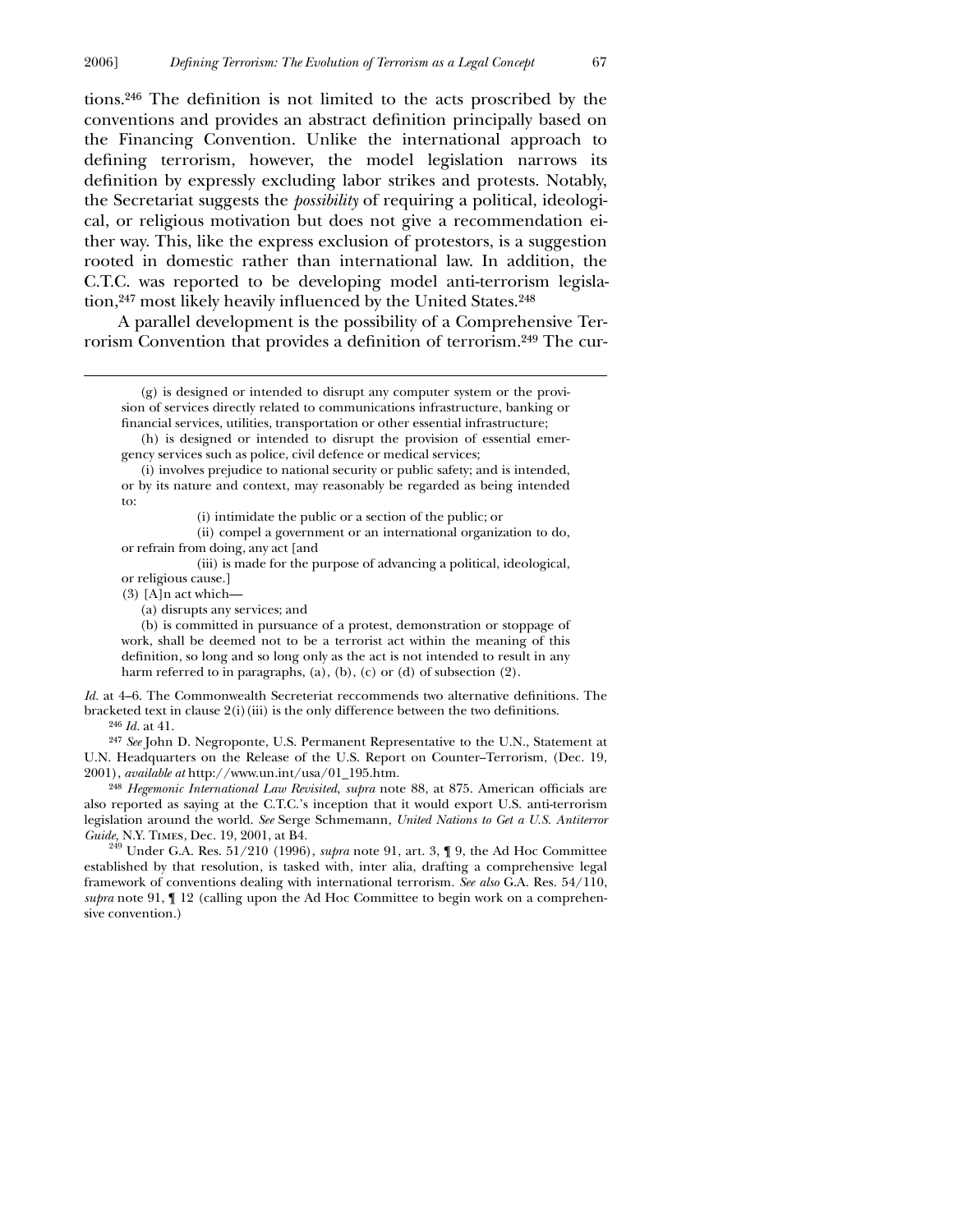rent sectoral approach of the conventions is recognized as undesirable.250 Although negotiations are still in progress, the current draft251 seeks to fill in the gaps left by the sectoral conventions.<sup>252</sup> Like the existing conventions, Article 2 lists offenses, and states are obliged to provide for these offenses in their domestic legal systems.253 It comprehensively (not limited by means or target) defines the scope of terrorist acts in terms very similar to the core definition distilled from the existing terrorism conventions,254 although the draft is subject to criticism.<sup>255</sup> Notably, the draft defines "terrorist act" and does not provide a conceptual definition of "terrorism."256

# **III. DOMESTIC LAW DEFINITIONS OF TERRORISM**

## A. *Introduction*

As outlined above, international law seeks to work through domestic law to eliminate terrorism. Unlike international law where the lack of a comprehensive and clear definition is not fatal, a domestic antiterrorism statute must provide a precise definition of terrorism. Although not all jurisdictions have a void for vagueness doctrine, all the jurisdictions in this study require that criminal laws be sufficiently knowable.257 For example, the United States Constitution precludes punishment pursuant to a vague criminal provision.258 Such restrictions protect against the arbitrary application of the laws. This protection is

256 *Id.* at 272.

<sup>250</sup> *See, e.g.,* Bassiouni, Multilateral Conventions, *supra* note 6, at 6.

<sup>251</sup> *See Draft Comprehensive Terrorism Convention, supra* note 139, Annex I.

<sup>252</sup> *See Report of the Ad Hoc Committee Established by General Assembly Resolution 51/210 of 17 December, 1996*, 7th Session, U.N. Doc. A/58/37 (Mar. 31-Apr. 2, 2003).

<sup>253</sup> *Draft Comprehensive Terrorism Convention*, *supra* note 139, cls. 4, 5.

<sup>&</sup>lt;sup>254</sup> For the text of the definition, see *Draft Comprehensive Terrorism Convention*, *supra* note 139.

<sup>255</sup> *See* Alexandra V. Orlova & James W. Moore, *"Umbrellas" or "Building Blocks"?: Defining International Terrorism and Transnational Organized Crime in International Law*, 27 Hous. J. Int'l L. 267, 273-76 (2005).

<sup>257</sup> *See* Kokkinakis v. Greece, 17 Eur. Ct. H.R. 397, 423 (1994); Andrew Ashworth, Principles of Criminal Law 67 (2d ed. 1995); A.P. Simester & W. J. Brookbanks, Principles of Criminal Law ¶ 2.1.3 (2d ed. 2002); *see also* Raz, The Authority of Law: Essays on Law and Morality 214–15 (1979).

<sup>258</sup> *See* U.S. Const. amends. V, VI, XIV; (providing, respectively, the modern basis for the federal void for vagueness doctrine, the early foundation of the void for vagueness doctrine, and applying the doctrine to the states). In fact, early common law practice was for courts to refuse to enforce legislation deemed too uncertain to be applied. Ralph W. Aigler, *Legislation in Vague or General Terms,* 21 Mich. L. Rev. 831, 836 (1923).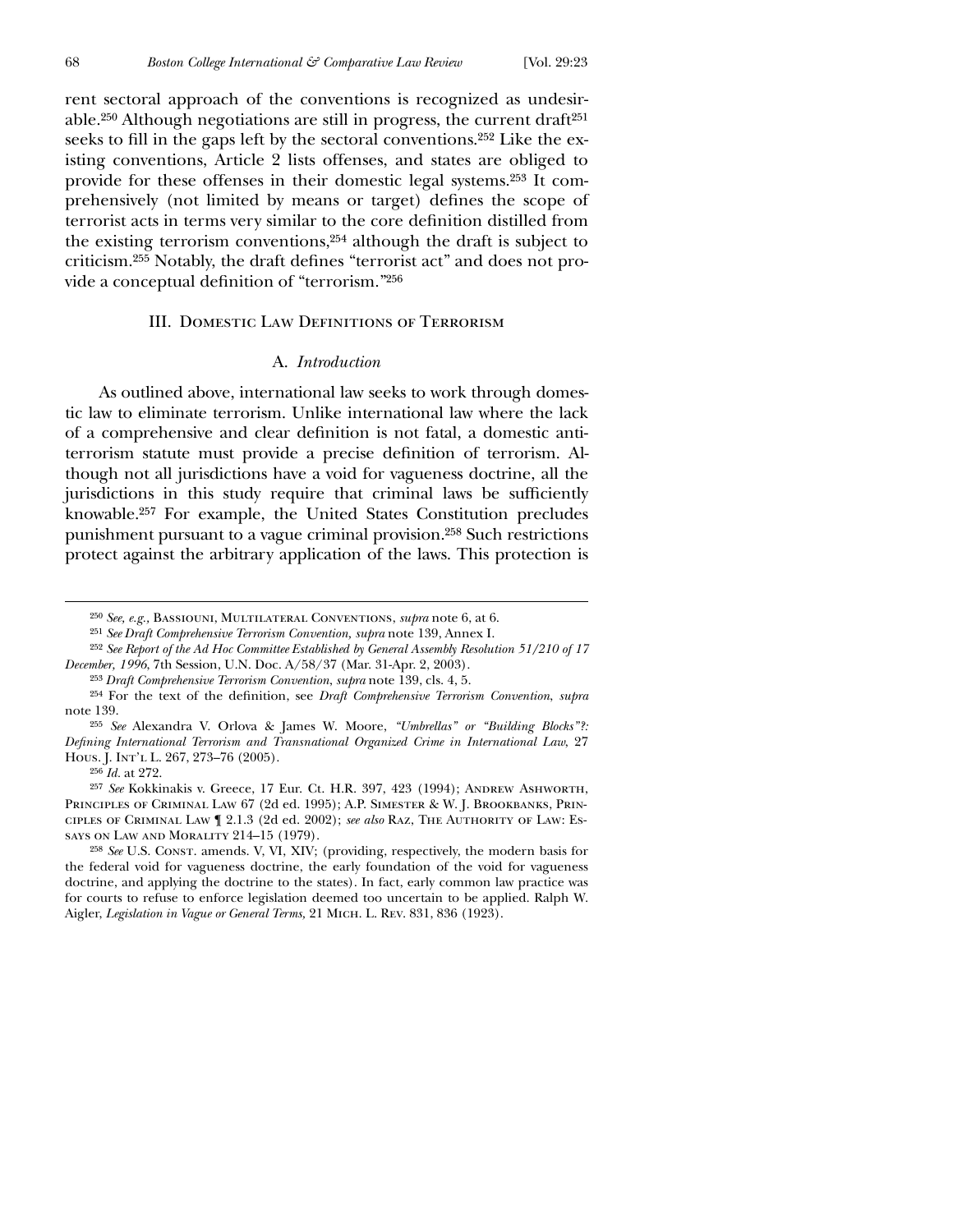particularly important with respect to politically motivated crimes.259 The requirement that the laws be sufficiently knowable also ensures satisfaction of the fair notice requirement implicit in the rule of law.

A domestic law definition of terrorism has four major functions. First, most domestic regimes provide for a designation process whereby persons or entities are certified as a "terrorist" or a "terrorist organization." Such a designation often permits asset seizure or freezing, heightened monitoring, questioning, and detention. The definition determines who may be designated. Second, the definition forms an element of many terrorism-related offenses.260 Third, it allocates responsibility within government. In the United States, for example, a crime of terrorism is primarily investigated by the Federal Bureau of Investigations (F.B.I.) and the Department of Justice rather than local police261 and may permit intelligence agencies to become involved. Fourth, the definition of terrorism is crucial for delimiting responses to the problem.<sup>262</sup> Particularly because of the first and second functions, the definition must be precise in order to provide adequate notice of what constitutes unlawful conduct.263 Given the invasive police investigative and detention powers conferred specifically for countering terrorism,264 clear parameters of terrorism as a concept protect the public as well as facilitate the apprehension and punishment of terrorists. Clear parameters also serve to distinguish organized and other crime from terrorism.

<sup>259</sup> *See generally* Giaccio v. Pennsylvania, 382 U.S. 399 (1966). *But see* Interstate Circuit, Inc. v. City of Dallas, 390 U.S. 676 (1968); Wayne R. LaFave, Criminal Law ¶ 2.3(c) (4th ed. 2003) (suggesting that language that is so vague that it makes detection of arbitrary enforcement very difficult is problematic).

<sup>260</sup> *See, e.g.*, Terrorism Act 2000, 2000, c. 11, § 15 (U.K.) (criminalizing the funding of terrorism), *available at* http://www.opsi.gov.uk/acts/acts2000/20000011.htm (last visited Oct. 19, 2005).

<sup>261</sup> Philip B. Heymann, Terrorism and America: A Common Sense Strategy for a DEMOCRATIC SOCIETY 4-5 (1998).

<sup>262</sup> W. Michael Reisman, *International Legal Responses to Terrorism,* 22 Hous. J. Int'l L. 3, 9 (1999).

<sup>263</sup> *See generally* Crandon v. United Sates, 494 U.S. 152, 158 (1990); McBoyle v. United States, 283 U.S. 25, 27 (1931).

<sup>264</sup> *See, e.g.*, The Prevention of Terrorism Act, 2002, No. 15, §§ 52(4), 62, Acts of Parliament, 2002, (India), *available at* http://mha.nic.in/poto-02.htm#pnm(preventing an accused's lawyer from being present throughout interrogation and providing for administrative detentions in various jurisdictions); Bassiouni, Multilateral Conventions, *supra* note 6, at 20 (stating that "[n]early every proposed or enacted piece of legislation in the world that purports to prevent and control individual terrorism exists in the nature of repressive penal and administrative measures").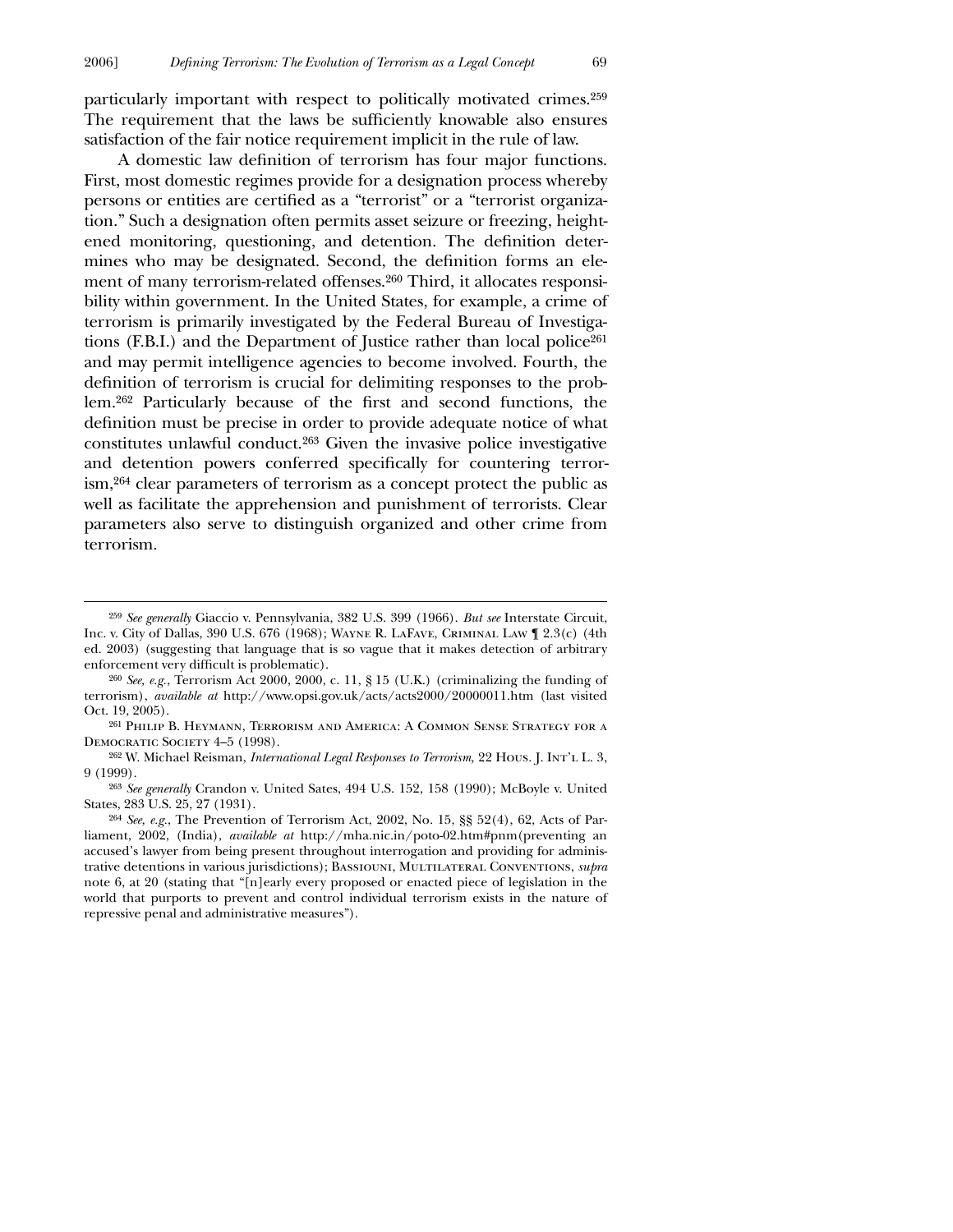Most states adopted or amended their anti-terrorism laws following September 11 or are currently doing so. The purpose of this Part is to assess the extent to which international obligations and the international jurisprudence on the definition question are influential in domestic law by (1) considering the drafting history of domestic definitions of terrorism with respect to the role played by international law and (2) comparing the domestic definitions with the core international definition to assess the degree of substantive similarity. The former task is made more difficult by legislative drafters' reports, which tend not to be particularly detailed. To make the inquiry manageable, this Article considers the position of four common law jurisdictions that actively participate in international law but in which international law does not have automatic authority.265 The United States, United Kingdom, New Zealand, and India, all liberal democracies, are currently threatened by terrorism and have experienced terrorism over the last 100 years to quite different extents. This Part of the Article argues that, given the high degree of similarity between the domestic and international definitions, one can infer that international law, through its obligations and definitional jurisprudence, has been influential.

Although the four jurisdictions examined in this Article exhibit a relatively strong commitment to the rule of law, doubts are frequently expressed (to varying degrees) about the propriety of each state's anti-terrorism legislation. Some criticism is leveled directly at the definition of terrorism.<sup>266</sup> For example, Amnesty International has expressed concerns that the vagueness of the Indian definition might permit the government to silence legitimate political dissent.267 Many of the recently created police powers and criminal offenses are triggered by, or require a determination of, terrorist activity. Thus, the definition acts as a gatekeeper to invasive police powers and criminal liability. A broad and open definition has the effect of conferring greater powers on the police than a narrow definition does.

<sup>265</sup> Each of the United States, United Kingdom, New Zealand, and India follow the common law approach to the relationship between domestic and international law whereby each legal system is viewed as a separate sphere (a "dualist" conception). The Netherlands and Greece, for example, use a different approach. *See* Antonio Cassese, INTERNATIONAL LAW 179 (2002).

<sup>266</sup> *See, e.g.,* Nanda, *supra* note 10, at 604.

<sup>267</sup> *See* SA Law Commission Project 105 Review of Security Legislation (Aug. 2002) 316.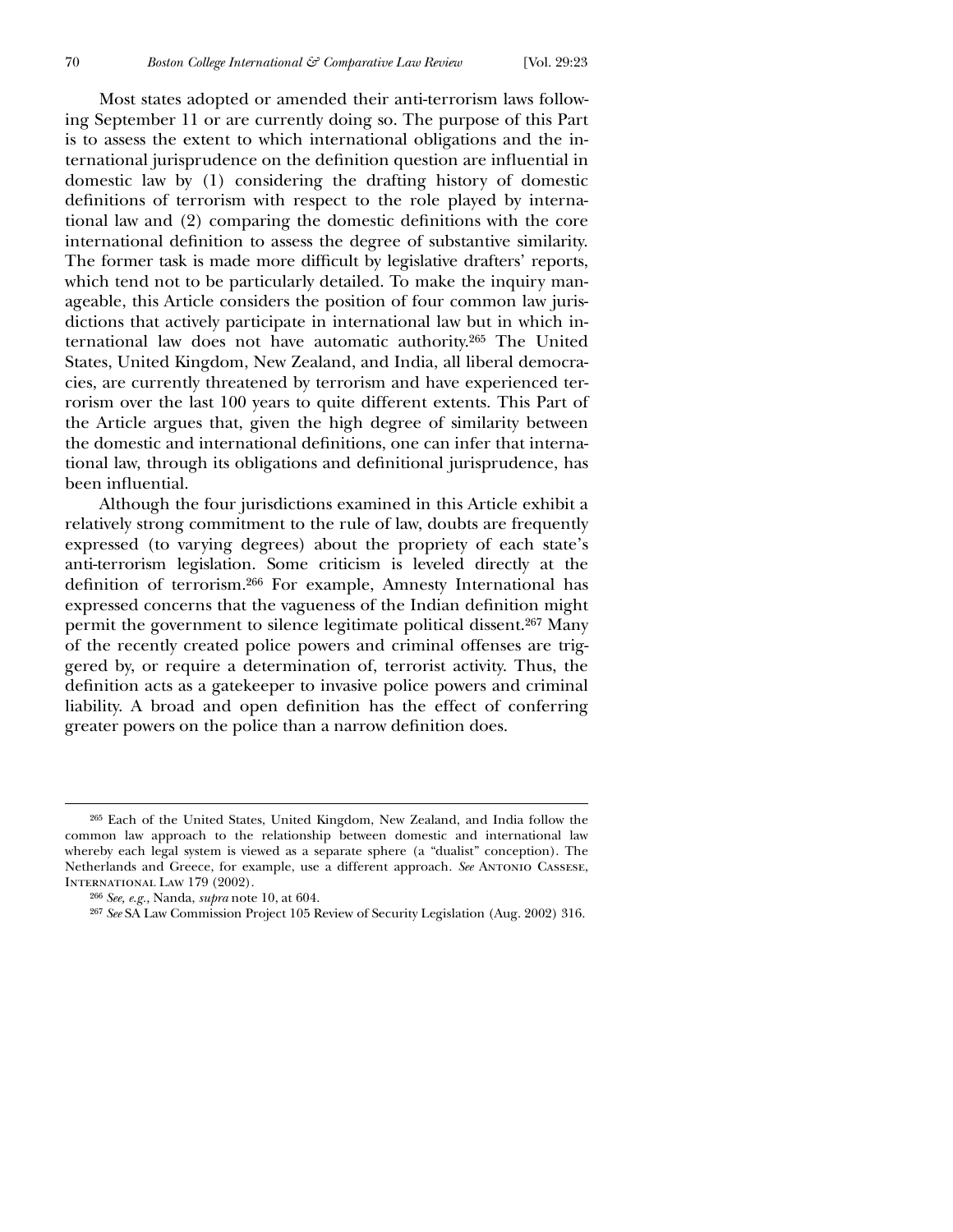### B. *The Relationship of International Law and Domestic Law*

Modern international law has a significant impact on states' domestic legal systems, often requiring states to enact domestic legislation in order to achieve objectives mandated by international law. Treaties binding international agreements between states governed by international law268 and a source of public international law269—increasingly shape the international regulatory system. Significantly, the anti-terrorism conventions require signatory states to implement domestic legislation criminalizing certain acts that the international community has declared to be acts of terrorism.

Broadly speaking, in both monist and dualist legal systems,270 treaties require some form of national approval before becoming part of domestic law. Professor Antonio Cassese believes that "international law cannot work without the constant help, co-operation, and support of national legal systems."<sup>271</sup> The influence that international law has on domestic law depends almost completely on domestic law rules and political will. International law is relatively silent on this matter.272 It simply asks for the good faith implementation of its treaties.<sup>273</sup>

In those states closely following the British common law tradition (including the United Kingdom, New Zealand, and India), international obligations accepted by the executive by exercise of its prerogative must be transformed into domestic law by the legislature before such international obligations affect private rights or liabilities, mod-

<sup>268</sup> Klabbers, *supra* note 126, at 37–38; *see also* Vienna Convention on the Law of Treaties, art. II  $(1)(a)$ , May 23, 1969, 1155 U.N.T.S. 331 (providing a definition of the term "treaty") [hereinafter Vienna Convention]. This definition has been largely accepted as declarative of custom. *See, e.g.,* Qatar v. Bahrain, 1994 I.C.J. 112, 137 (Oda, J., dissenting).

<sup>269</sup> Statute of the International Court of Justice, art. 38, 3 Bevans 1179; 59 Stat. 1031; T.S. No. 993. (1945).

<sup>270</sup> *See* Brownlie, *supra* note 95, at 32–34 (providing a discussion of dualist and monist theories of international law).

<sup>271</sup> Antonio Cassese, International Law in a Divided World 15 (1986) [hereinafter Cassese, Divided World].

<sup>272</sup> *See* Francis G. Jacobs, *Introduction*, *in* The Effect of Treaties in Domestic Law, at xxiii, xxiv (Francis G. Jacobs & Shelley Roberts eds., 1987).

<sup>273</sup> Vienna Convention, *supra* note 268, art. 26 ("Every treaty in force is binding upon the parties to it and must be performed by them in good faith"); *see* Cassese, Divided WORLD, *supra* note 271, at 169 (noting the "wish of sovereign States to regulate international relations as they thought best, without any obligation being imposed from outside"); *see also* Stefan Kadelbach, *International Law and the Incorporation of Treaties into Domestic Law,* 42 Ger. Y.B. Int'l L. 66, 67 (1999) (noting that deep—or often any—analysis of implementation is also absent from most textbooks on international law).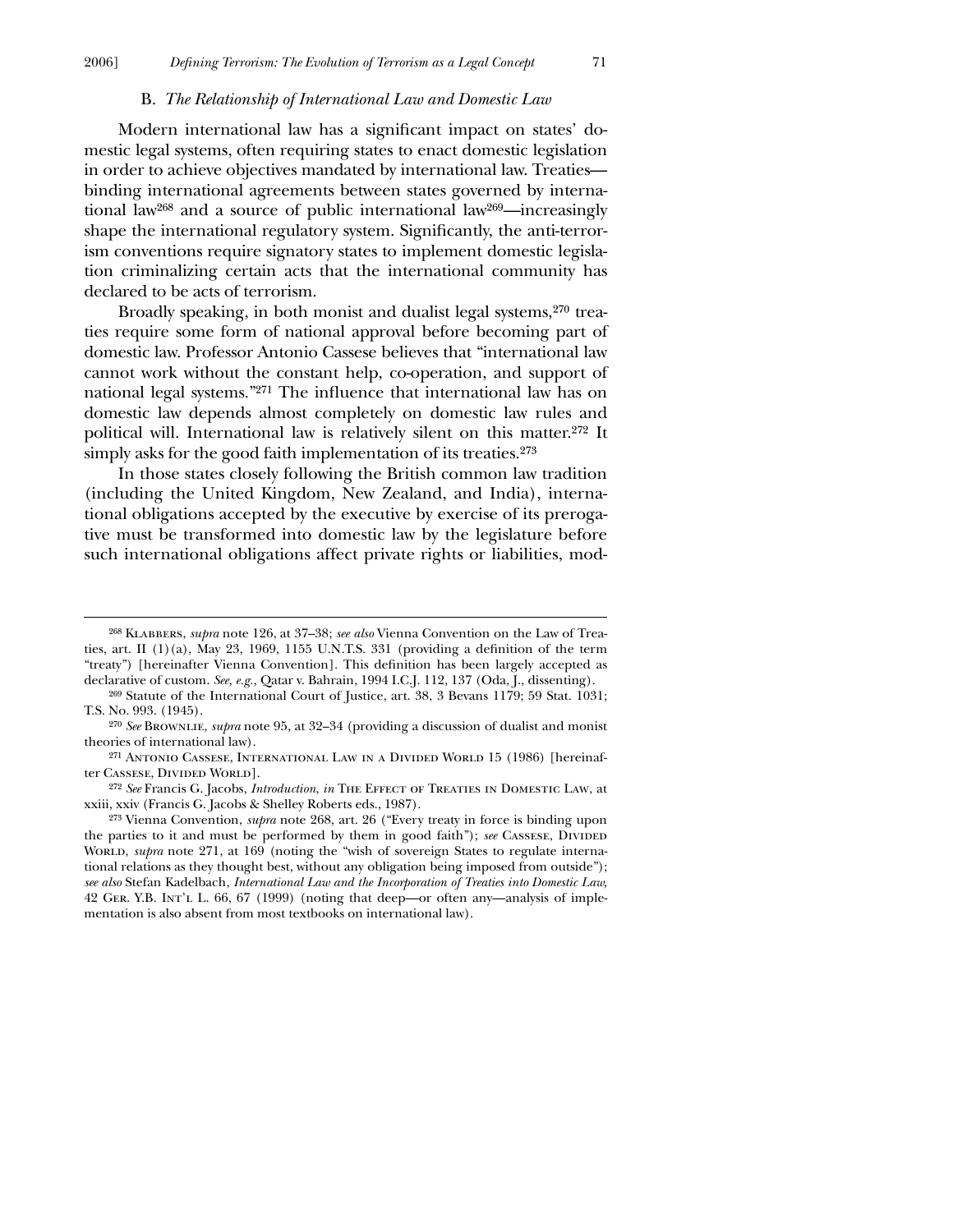ify the existing law, or require public funds.274 Broadly speaking, this common law division of powers still persists despite minor deviations<sup>275</sup> and codifications.<sup>276</sup> In the United States, the treaty-making power is vested in the President acting with the advice and consent of the Senate.277 Once a treaty is adopted by the Senate, it becomes part of the "supreme Law of the Land."278 The terrorism conventions cannot be regarded as self-executing279 because they create crimes and confer jurisdiction. Thus, in each of the four states, implementing legislation is required to give effect to the treaty obligations.

Some courts and commentators, most notably Professor Ian Brownlie, posit a general duty to bring national law into conformity with international law,<sup>280</sup> arising from the "nature of treaty obligations" and from customary law."281 A survey of contemporary state practice powerfully questions the existence of such a norm.282 Irrespective of this duty, failure to enact the appropriate implementing legislation would put the state in breach of its international treaty obligations as well as those obligations under Security Council Resolution 1373. The conventions' benefits are maximized by consistent and widespread implementation of their prohibitions and provisions, *inter alia,* because terrorists can select a home base jurisdiction but strike other states utilizing modern transborder transportation and communication systems.

### **C.** Domestic Law Definitions

This section very briefly considers the definitions of terrorism in the four domestic jurisdictions with a particular view as to the influence international law has had on the definitions' development. As illus-

278 *Id.* art. VI.

 $\overline{a}$ 

279 *See* Foster v. Neilson, 27 U.S. 253 (1829); United States v. Noriega, 808 F. Supp. 791 (S.D. Fla. 1992); Restatement (Third) of the Foreign Relations Law of the United STATES § 111(1) (1986).

280 Exchange of Greek and Turkish Populations, Advisory Opinion, 1925 P.C.I.J. (ser. B) No. 10, at 20 (Feb. 21); Brownlie, *supra* note 95, at 35; Peter Malanczuk, Akehurst's Modern Introduction to International Law 64 (7th ed. 1997).

281 Brownlie, *supra* note 95, at 36.

<sup>282</sup> *Cf.* CASSESE, DIVIDED WORLD, *supra* note 271, at 167-99.

<sup>274</sup> Brownlie, *supra* note 95, at 47–48; Attorney Gen. for Canada v. Attorney Gen. for Ontario*,* [1937] A.C. 326, 347.

<sup>275</sup> *See, e.g.*, *generally* Mai Chen, *A Constitutional Revolution? The Role of the New Zealand Parliament in Treaty-Making,* 19 N.Z.U.L. Rev. 448 (2001) (noting the increased role of Parliament in approving treaties in New Zealand).

<sup>&</sup>lt;sup>276</sup> See, e.g., INDIA CONST. art. 253: amended by the Constitution (Eighty-sixth Amendment) Act, 2002 (providing the legislature's power to implement treaty obligations).

<sup>277</sup> U.S. Const. art. II, § 2, cl. 2.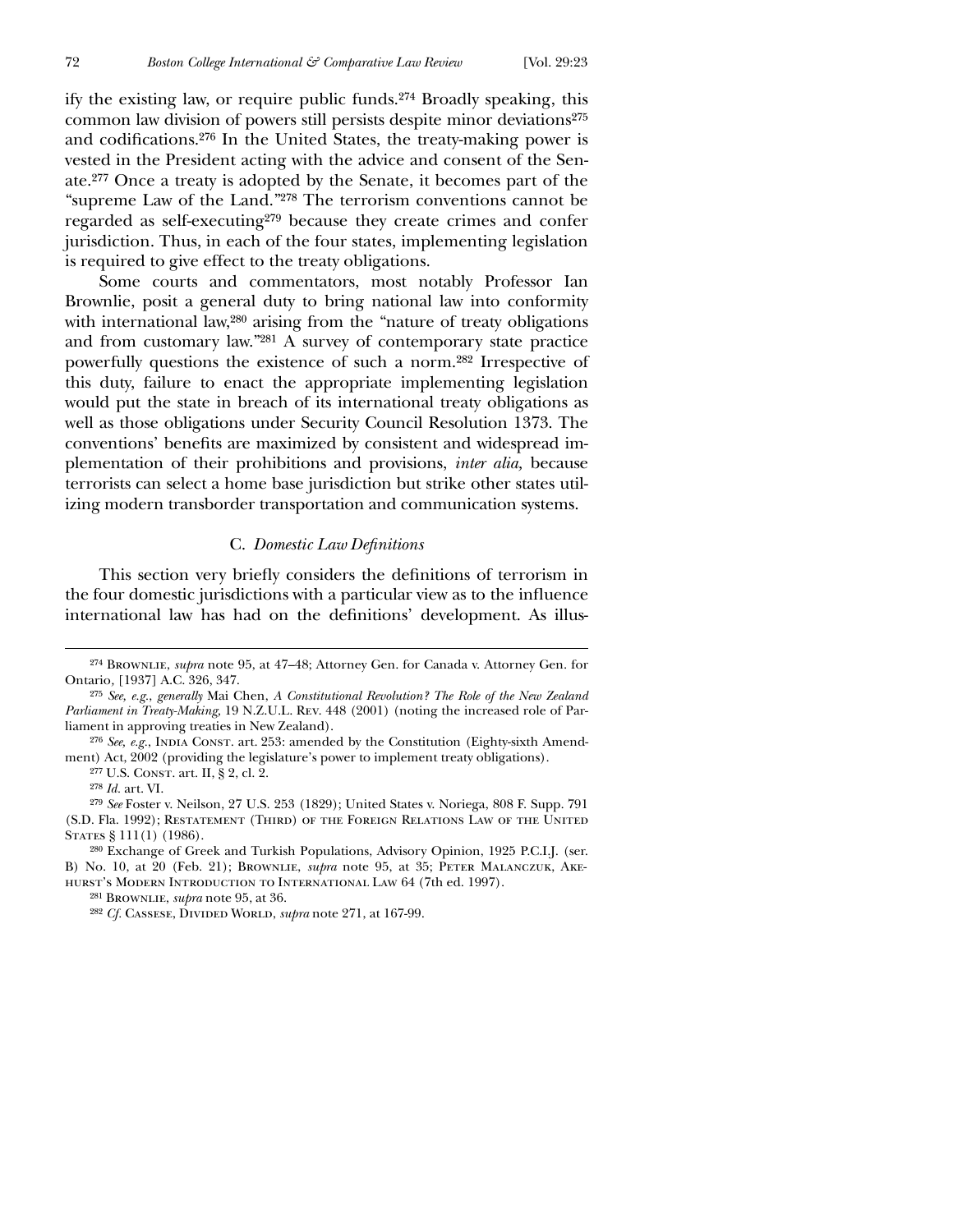trated below, international law influenced some states but appears not to have played even an indirect role in others. Examining the domestic definitions is an important precondition to assessing their substantive similarity with the international definition, which follows this section.

### 1. United Kingdom

Between 1969 and the 1998 "Good Friday" peace accord in Northern Ireland, 3289 people were killed by terrorism in Northern Ireland.283 Between 1976 and 1998, there were ninety-four incidents of international terrorism in the United Kingdom (including over Lockerbie).284

The United Kingdom was one of the first states to specifically criminalize terrorism.285 Parliament responded to bombings by the Irish Republican Army with the Prevention of Violence (Temporary Provisions) Act 1939.286 Although temporary in title, it was extended annually until 1954. Frequent bombings in mid-1974 prompted passage of the Prevention of Terrorism (Temporary Provisions) Act 1974, which followed the 1939 model.<sup>287</sup> This Act, of six months temporary duration, was temporary in name only; it remained on the books (as amended) until 2000. It very broadly defined terrorism as "the use of violence for political ends, and includes any use of violence for the purpose of putting the public, or any section of the public in fear."288

Following an official inquiry,<sup>289</sup> the Terrorism Act 2000 was passed as a permanent statute.290 In response to September 11, the Anti-Terrorism, Crime and Security Act 2001 was hurriedly passed,<sup>291</sup> con-

285 *See generally* Clive Walker, The Prevention of Terrorism in British Law (2nd. ed. 1992) (discussing the history of terrorism).

286 *Id.* at 31.

 $\overline{a}$ 

287 *Id.* at 31, 40.

<sup>288</sup> This definition is also used in the Prevention of Terrorism (Temporary Provisions) Act, 1989, c. 4, § 20(1) (U.K.).

289 Lloyd, *supra* note 283.

<sup>290</sup> David Williams, *The United Kingdom's Response to International Terrorism*, 13 IND. INT'L & Comp. L. Rev. 683, 689–90 nn.37–41 (2003) (citing the numerous times the Terrorism Act has been used).

291 It has been subject to criticism including being labeled "the most draconian legislation Parliament . . . passed in peacetime in over a century." Adam Tomkins, *Legislating*

<sup>283</sup> Secretary of State for the Home Department & the Secretary of State for Northern Ireland, Legislation Against Terrorism, A Consultation Paper, 1998, Cm. 4178, at ch. 2.3 [hereinafter Legislation Against Terrorism, A Consultation Paper], *available at* http://www.archive.official-documents.co.uk/document/cm41/4178/ 4178.htm. *See generally* Lord Lloyd of Berwick, Inquiry into Legislation Against Terrorism, 1996, Cm. 3420, vol. 1, ch. 1, vol. 2. app. F.

<sup>284</sup> Legislation Against Terrorism, A Consultation Paper, *supra* note 283.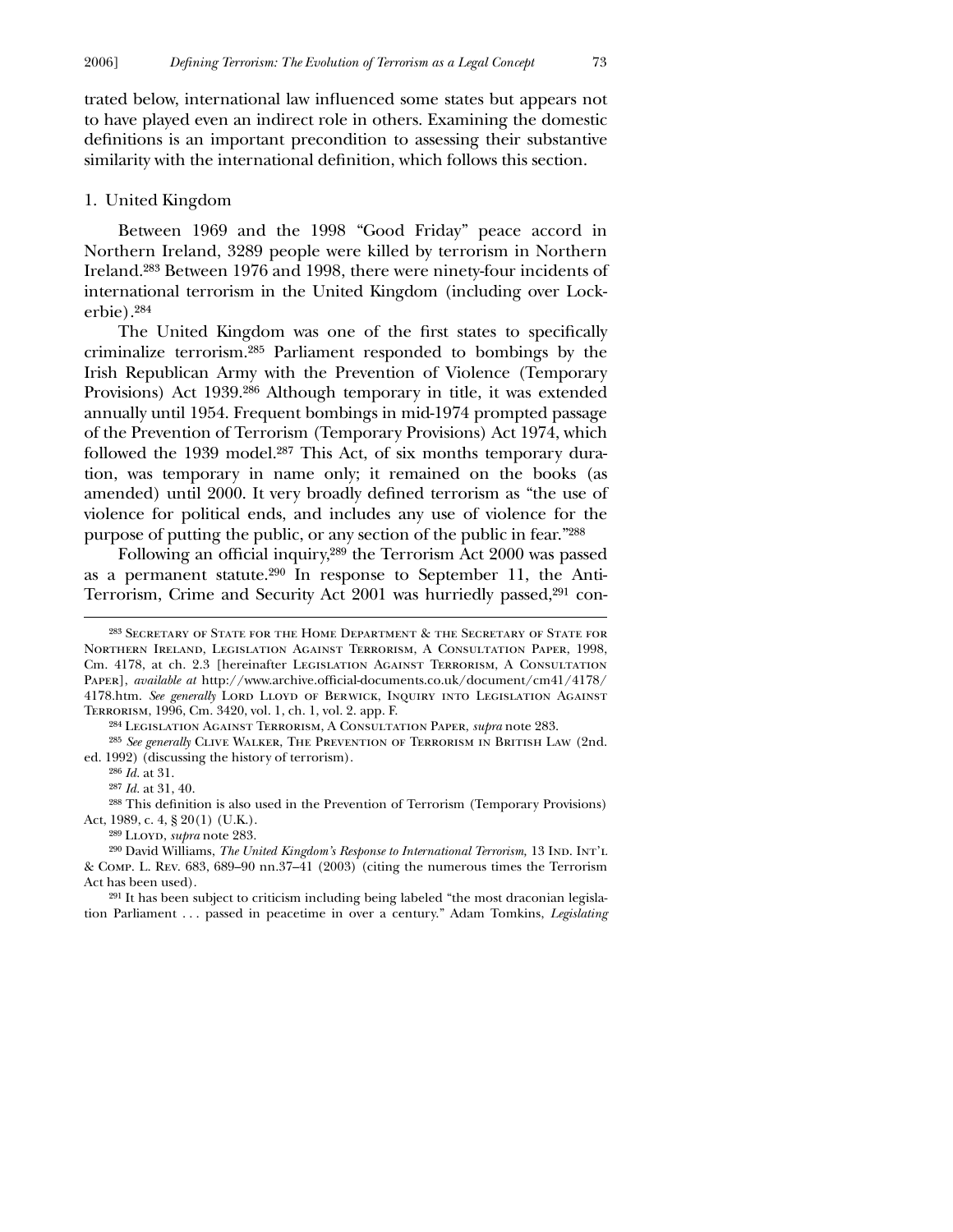ferring new powers and creating new offenses. The Terrorism Act 2000 introduced a general definition of terrorism not limited by geography.292 "Terrorism" is an act or threat thereof that is designed to influence the United Kingdom (or a foreign government) or to intimidate a population that is done for the purpose of advancing a political, religious, or ideological cause that brings about a prohibited outcome. The listed prohibited outcomes are: endangering another person's life or creating a serious risk to the public's health or safety; acts designed to interfere seriously with or to disrupt an electronic system; and acts

*Against Terror: the Anti-terrorism, Crime and Security Act 2001* Pub. L. 205, 205 (2002); *see also* Helen Fenwick, *The Anti-Terrorism, Crime and Security Act 2001: A Proportionate Response to 11* September?, 65 Mod. L. Rev. 724, 724 (2002).

<sup>292</sup> Terrorism Act 2000, c. 11, § 1 (U.K.). See the definition in the Reinsurance (Acts of Terrorism) Act, 1993, c. 18, § 2(2) (U.K.) ("In this section 'acts of terrorism' means acts of persons acting on behalf of, or in connection with, any organisation which carries out activities directed towards the overthrowing or influencing, by force or violence, of Her Majesty's government in the United Kingdom or any other government de jure or de facto"). This definition, based on the Association of British Reinsurers' wording may be more concerned with business than terrorism. CLIVE WALKER, BLACKSTONE'S GUIDE TO the Anti-terrorism Legislation (2002) [hereinafter Blackstone's Guide]. In the Terrorism Act 2000, c. 11,  $\S$  1 (U.K.), the definition of terrorism is:

(1) In this Act "terrorism" means the use or threat of action where-

(a) the action falls within subsection (2),

(b) the use or threat is designed to influence the government or to intimidate the public or a section of the public, and

(c) the use or threat is made for the purpose of advancing a political, religious or ideological cause.

(2) Action falls within this subsection if it-

(a) involves serious violence against a person,

(b) involves serious damage to property,

(c) endangers a person's life, other than that of the person committing the action,

(d) creates a serious risk to the health or safety of the public or a section of the public, or

(e) is designed seriously to interfere with or seriously to disrupt an electronic system.

(3) The use or threat of action falling within subsection (2) which involves the use of firearms or explosives is terrorism whether or not subsection  $(1)(b)$  is satisfied.

(4) In this section—

(a) "action" includes action outside the United Kingdom,

(b) a reference to any person or to property is a reference to any person, or to property, wherever situated,

(c) a reference to the public includes a reference to the public of a country other than the United Kingdom, and

(d) "the government" means the government of the United Kingdom, of a part of the United Kingdom or of a country other than the United Kingdom.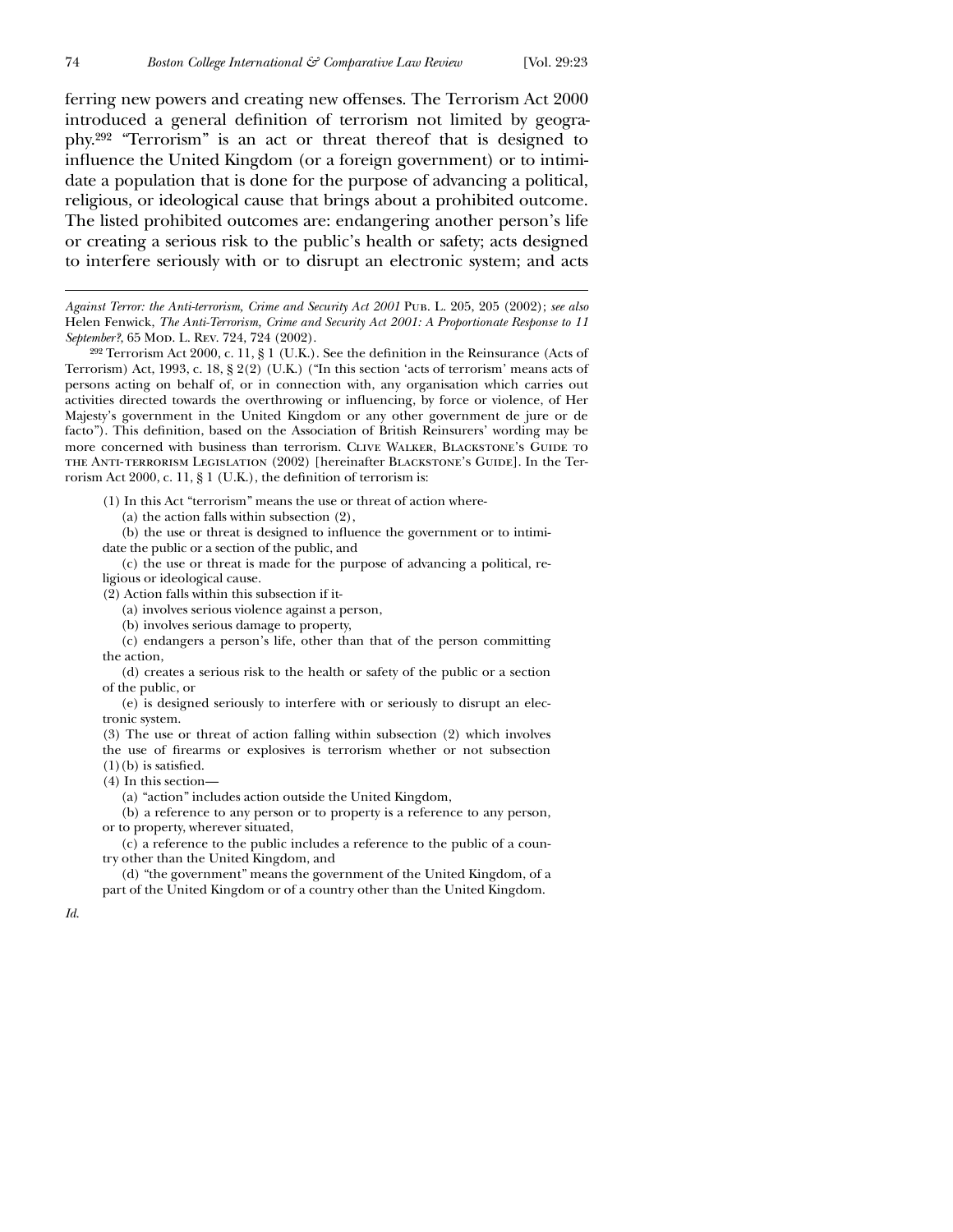involving serious violence to or death of another person or serious property damage.

The new definition is significantly broader in scope but is more tightly framed than the definition in the 1974 and 1989 Acts. The preparatory work evidences little direct influence of international law. Rather, the definition's roots are in the Lloyd Report's recommended adoption of the F.B.I. working definition.<sup>293</sup> A later report, however, doubted that the F.B.I. definition was sufficiently comprehensive and voiced concern regarding property otherwise not protected (for example, harm to computer systems and data).<sup>294</sup> How the definition's substance compares to international law is examined in Section D below.

# 2. United States

The creatively titled Uniting and Strengthening America by Providing Appropriate Tools Required to Intercept and Obstruct Terrorism (USA PATRIOT Act) Act of 2001 is the most recent U.S. legislative measure dealing with terrorism.295 Its forerunners include the Act to Combat International Terrorism of 1984 (which established a system of rewards for information regarding terrorism);296 the Diplomatic Security and Antiterrorism Act of 1986 (which facilitated sanctions against states that sponsored terrorism and criminalized murder or the causing of serious harm to Americans abroad if the Attorney General judged that the act was "intended to coerce, intimidate or retaliate against a government or civilian population");297 the Antiterrorism Act of 1990 (defining terrorism and providing for civil remedies); $298$  and the Vio-

294 *Id.* at 11.

<sup>293</sup> According to Legislation Against Terrorism, A Consultation Paper, Lord Loyd recommended the UK government adopt the F.B.I.'s working definition of terrorism, which is stated to be: "[T]he use of serious violence against persons or property, or the threat to use such violence, to intimidate or coerce a government, the public, or any section of the public in order to promote political, social, or ideological objectives." LLOYD, *supra* note 283, at ¶ 3.14–.15.

<sup>295</sup> For a full discussion of the legislation enacted immediately following September 11, see Joshua D. Zelman, *Recent Developments in International Law: Anti-Terrorism Legislation—* Part One: An Overview, 11 J. TRANSNAT'L L. & POL'Y 183, 183-93 (2001). For an overview of U.S. antiterrorism and a brief summary of the major acts, see Norman Abrams, Anti-Terrorism and Criminal Enforcement 5–20 (2003).

<sup>&</sup>lt;sup>296</sup> Pub. L. No. 98–533, 98 Stat. 2706 (codified as amended at 18 U.S.C.A. § 3071 (1984)).

 $297$  Pub. L. No. 99-399, § 1202(e), 100 Stat. 853 (codified as amended at 18 U.S.C.A. 2331 (1986)).

<sup>&</sup>lt;sup>298</sup> Pub. L. No. 101-519, § 132, 104 Stat. 2240 (codified as amended at 18 U.S.C.A. 2331–38 (1990)).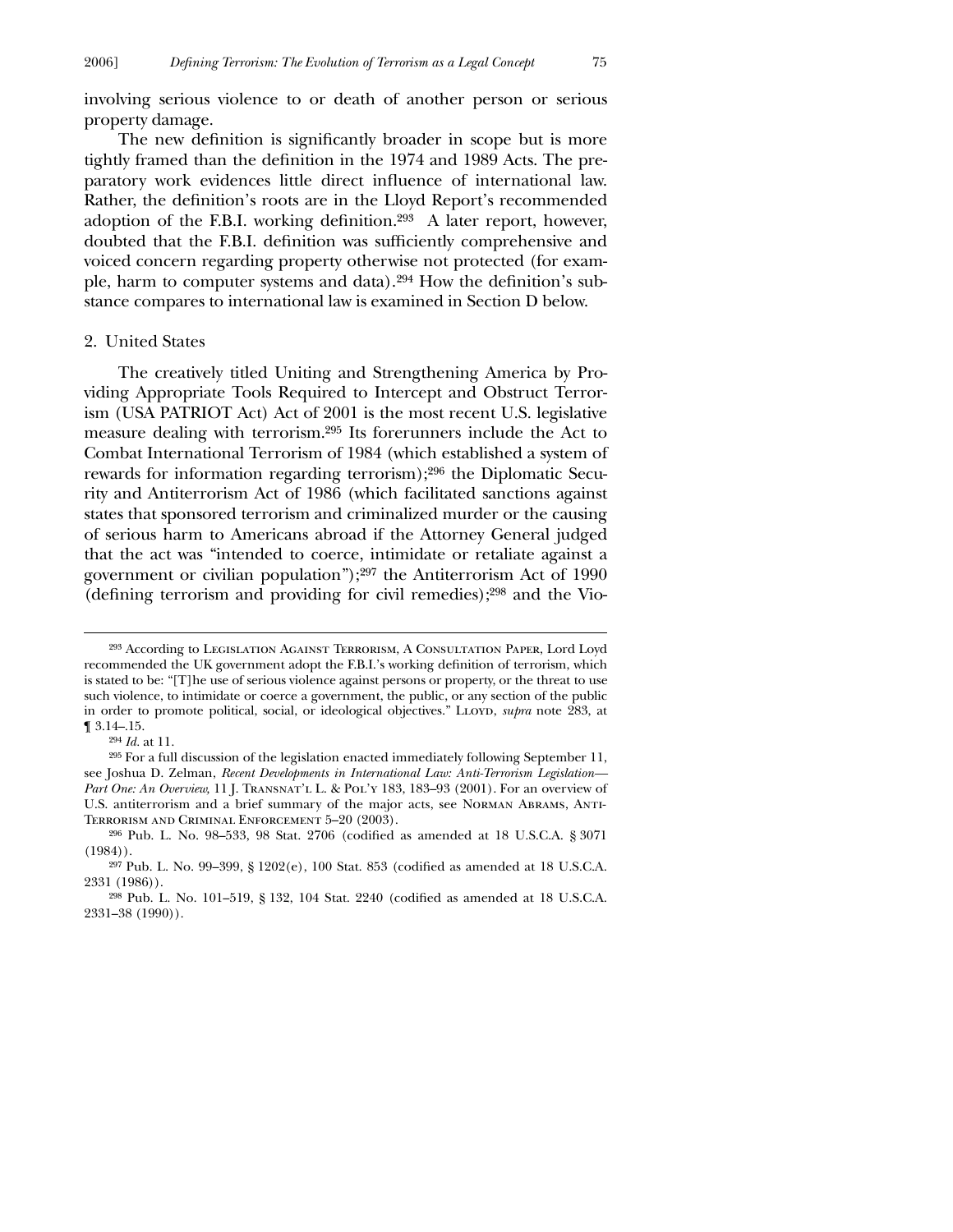lent Crime Control and Law Enforcement Act of 1994 (which criminalized providing material support to terrorists).299 Following the Oklahoma City bombing in 1995, Congress passed the Anti-Terrorism and Effective Death Penalty Act of 1996 that provided, *inter alia,* for the designation of foreign organizations, the consequential freezing of assets, and the extraterritorial extension of jurisdiction over terrorist acts.300

Also noteworthy is an exception to the Foreign Sovereign Immunities Act. It carves out an exception to the broad grant of immunity for foreign states in federal and state courts by permitting certain suits for money damages against foreign states that sponsor terrorism.301

Following September 11, there was a widely perceived need to enact legislation that would protect the United States from international terrorism.302 The response—the Patriot Act—was passed at recordbreaking speed303 and signed by President George W. Bush on October 26, 2001. It is comprehensive (342 pages covering 350 subject areas),304 and it expands the powers of the federal government to combat terrorism in the areas of surveillance and interception of communications. It provides for greater information sharing, greater inter-agency coordination, and closer policing of financial transactions. It also strengthens the anti-money-laundering regulations with a view to disrupting terrorists' resource flows, tightens immigration laws and enhances their enforcement, creates new crimes connected to terrorist acts, and expands existing crimes. The Patriot Act also authorizes administrative detentions.<sup>305</sup>

United States federal law contains nineteen definitions or descriptions of terrorism.<sup>306</sup> Although many of the definitions are simi-

 $299$  Pub. L. No. 103–322, § 120005, 108 Stat. 1796 (codified as amended at 18 U.S.C.A. 2339A (1994)).

<sup>300</sup> Pub. L. No. 104-132, §§ 301-03, 321-30, 110 Stat. 1214, (codified as amended in scattered sections of 18 U.S.C.A. 2339B (1996)).

<sup>301</sup> 28 U.S.C.A. § 1605(a) (2002); *see, e.g.*, Weinstein v. Islamic Republic of Iran, 184 F. Supp. 2d 13 (D.D.C. 2002).

<sup>302</sup> Zelman, *supra* note 295, at 183. *See generally* Charles Doyle, *The USA PATRIOT Act: A* Legal Analysis, in THE USA PATRIOT Act (Aphonse Ewing ed., 2002).

<sup>303</sup> Phillip A. Thomas, *Emergency and Anti-Terrorist Powers 9/11: USA and UK*, 26 Fordham Int'l L. Rev. 1193, 1210 (2003).

<sup>304</sup> *Id.* at 1209.

 $305$  Pub. L. No. 107-56, § 412, 115 Stat. 272 (codified as amended at 8 U.S.C.A. § 1226(a) (2001)).

<sup>&</sup>lt;sup>306</sup> Nicholas J. Perry, *The Numerous Federal Legal Definitions of Terrorism: The Problem of Too Many Grails,* 30 J. Legis. 249, 255 (2004).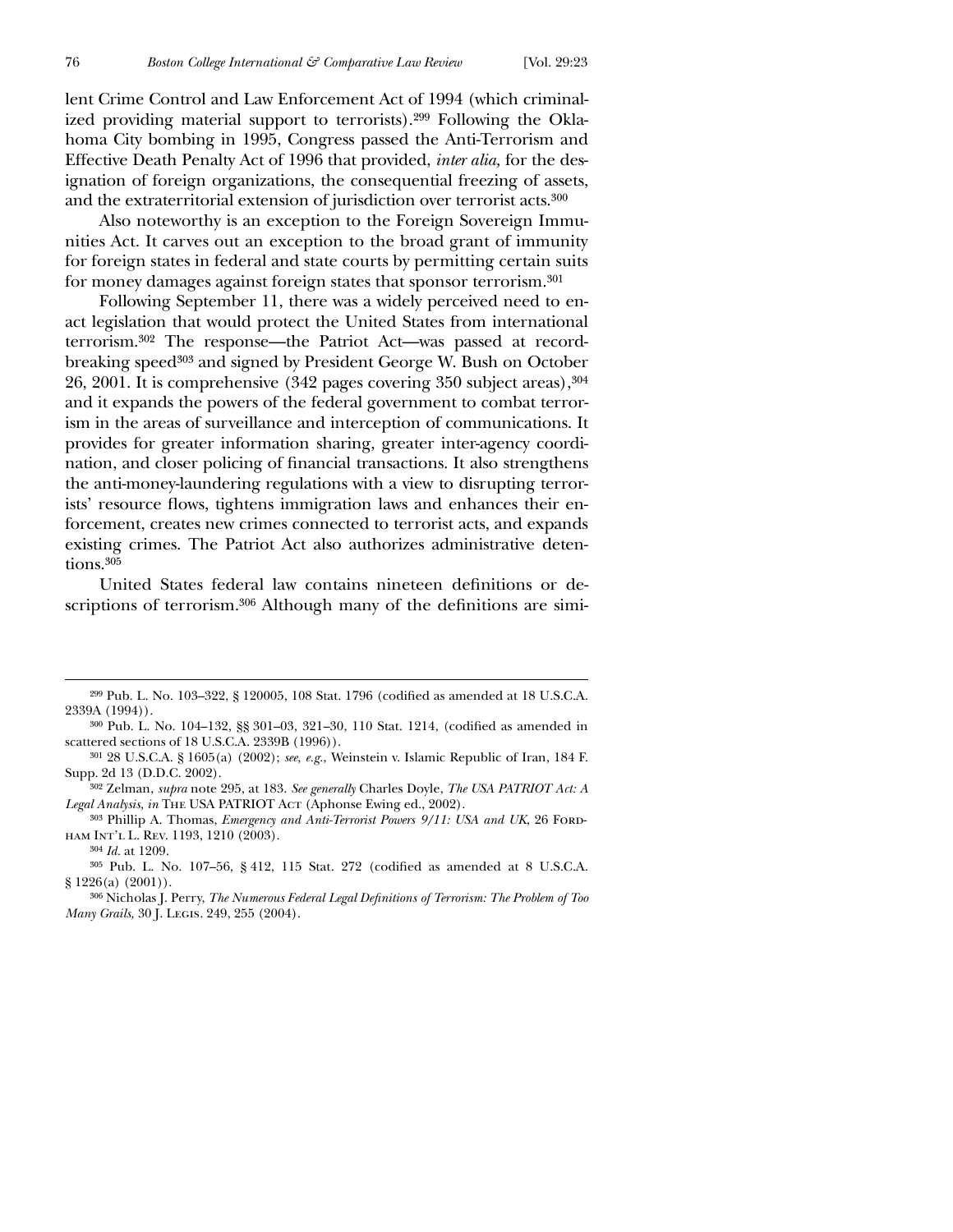lar, they vary considerably with respect to material matters.<sup>307</sup> This fact demonstrates that different circumstances and departmental functions are best served by tailored definitions.<sup>308</sup> Courts have said that the United States "characterizes rather than enumerates acts [of terrorism] for the purposes of designating foreign state sponsors of terrorism and defining criminal terrorist offenses under federal law" because of the uncertainty with respect to what constitutes terrorism.309 The United States may suffer from a lack of consistent conceptual  $clarity<sup>310</sup>$  due to many and differing definitions of terrorism.<sup>311</sup> A Congressional subcommittee found that "practically every agency of the United States Government . . . with a counterterrorism mission uses a different definition of terrorism [and that all such agencies] should agree on a single definition, so that it would be clear what activity constitutes terrorism and who should be designated as a terrorist."312 In addition, each U.S. state has its own criminal law definition of ter-

309 *Flatow*, 999 F. Supp. at 17.

 $\overline{a}$ 

<sup>310</sup> Yonah Alexander, *Terrorism: A Definitional Focus, in* TERRORISM AND THE LAW 3 (Yonah Alexander & Edgar H Brenner eds., 2001).

311 *See* Levitt, *supra* introductory quote, at 103–08 (considering the U.S. attempts to define terrorism in legislation in the 1970s and early 1980s).

312 *See* Staff of H. Subcomm. on Terrorism and Homeland Security, House Permanent Select Comm. on Intelligence, 107th Cong., Report on Counterterrorism Capabilities and Performance Prior to 9–11, ( July 2002), *available at* http://www.fas. org/irp/congress/2002\_rpt/hpsci\_ths0702.html (recommending that the "standard definition" of terrorism is, "the illegitimate, premeditated use of politically motivated violence or the threat of violence by a sub-national group against persons or property with the intent to coerce a government by instilling fear amongst the populace").

 $307$  Although a full review of all the federal definitions of terrorism is beyond the scope of this Article, a helpful collection of the federal definitions together with analysis may be found in Perry, *supra* note 306, at 254–69.

<sup>308</sup> Different agencies and other parts of government have different definitions suiting their own needs. For example, the definition used by the Department of State to prepare its annual report on terrorism states that terrorism means "premeditated, politically motivated violence perpetrated against non-combatant targets by sub-national groups or clandestine agents" 22 U.S.C.  $\S 2656f(d)(2)$  (2004). The current F.B.I. definition of terrorism is "the unlawful use of force and violation against persons or property to intimidate or coerce government, the civilian population, or any segment thereof, in furtherance of political or social objectives." 28 C.F.R. § 0.85(l) (2004); *see* Federal Bureau of Investi-GATIONS, TERRORISM IN THE UNTIED STATES, at ii (1999). Noteworthy too is the definition of terrorism in Executive Order 13224 issued by President George W. Bush on Sept. 23, 2001 which defines terrorism as "an activity that (i) involves a violent act or an act dangerous to human life, property, or infrastructure; and (ii) appears to be intended (A) to intimidate or coerce a civilian population ;  $(B)$  to influence the policy of a government by intimidation or coercion; or (C) to affect the conduct of a government by mass destruction, assassination, kidnapping, or hostage-taking." Blocking Property and Prohibiting Transactions With Persons Who Commit, Threaten To Commit, or Support Terrorism 66 Fed. Reg. 49,079, 49,080 (Sept. 23, 2001).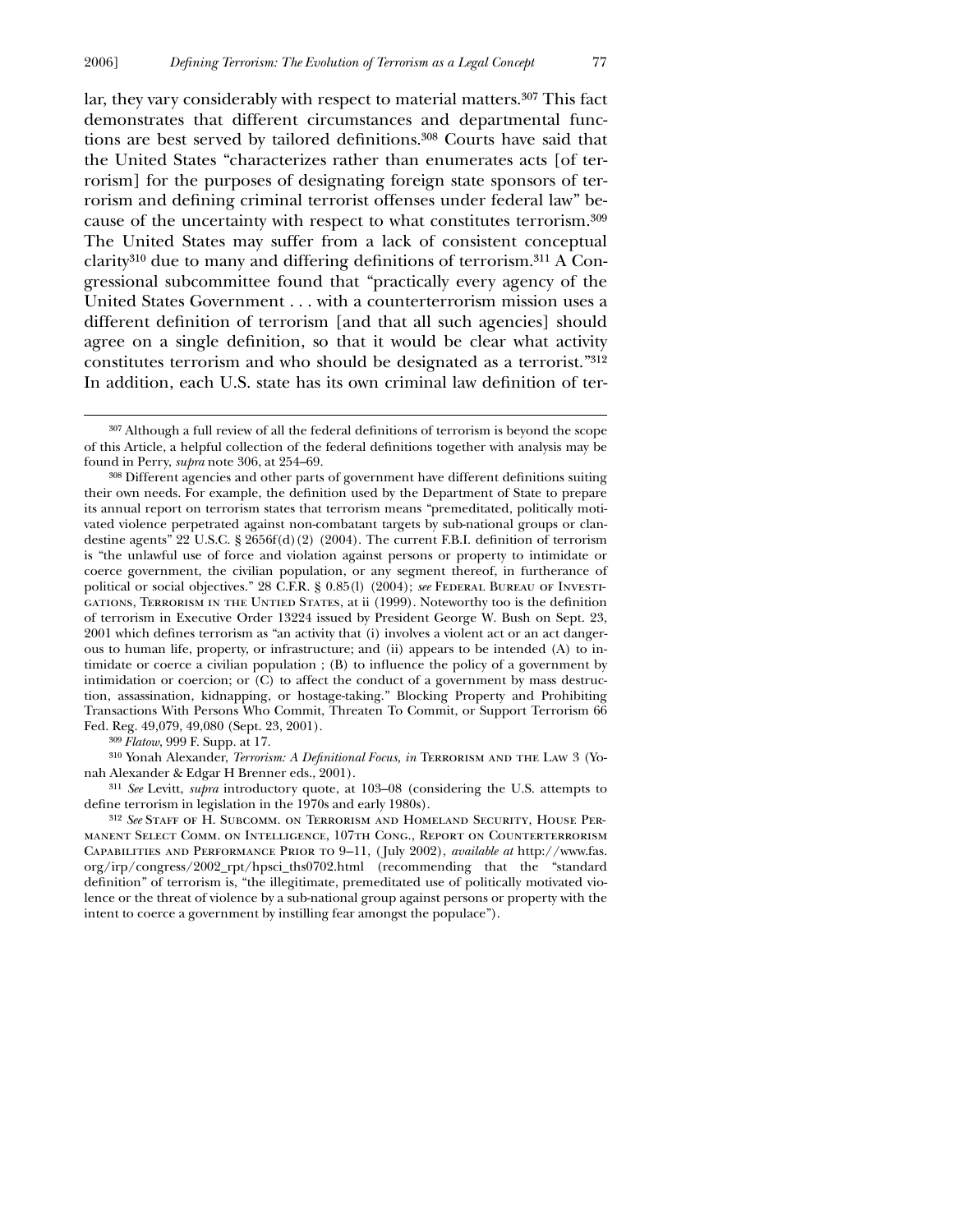rorism.<sup>313</sup> Significantly for the purposes of this study, the U.S. implementation of the Financing Convention contains a carbon copy of the Convention's definition, which is used only for the purposes of the implementing act.314

Chapter 113B of Title 18 deals with terrorism. Sections 802 and 808 of the Patriot Act amended two of the existing criminal law definitions of terrorism. One of the most significant definitions, 18 U.S.C.A.  $\S 2331(1)$  (inserted in 1992)<sup>315</sup> presently defines international terrorism as activities involving violent acts (or those acts dangerous to human life) that constitute crimes in the United States (or would do so if committed within U.S. jurisdiction) that appear to be intended "(i) to intimidate or coerce a civilian population; (ii) to influence the policy of a government by intimidation or coercion; or (iii) to affect the conduct of a government by mass destruction, assassination, or kidnapping" and that occur primarily outside U.S. territorial jurisdiction or transcend boundaries in some way.<sup>316</sup> This definition, however, does not form part

(1) [T]he term "international terrorism" means activities that—

(A) involve violent acts or acts dangerous to human life that are a violation of the criminal laws of the United States or of any State, or that would be a criminal violation if committed within the jurisdiction of the United States or of any State;

(B) appear to be intended—

(i) to intimidate or coerce a civilian population;

(ii) to influence the policy of a government by intimidation or co-

ercion; or

(iii) to affect the conduct of a government by mass destruction, assassination, or kidnapping; and

(C) occur primarily outside the territorial jurisdiction of the United States, or transcend national boundaries in terms of the means by which they are accomplished, the persons they appear intended to intimidate or coerce, or the locale in which their perpetrators operate or seek asylum.

#### *Id*.

315 *See* Federal Courts Administration Act of 1992 § 1003.

 $316$  It is noteworthy that the definition of terrorism in the Homeland Security Act of 2002 is substantially similar to the § 2331 definition. Pub. L. No.  $107-296$ , §  $2(15)$ , 116 Stat 2135, 2141 (codified as amended at 6 U.S.C.A § 101 (2002)); Perry, *supra* note 306, at 256– 57. Another definition—relating to using and possessing anti-terrorism technology—is provided in the Homeland Security Act, *supra*, § 865(2)(B).

<sup>313</sup> *E.g.*, Ala. Code § 13A-10–151(1) (1975).

<sup>314</sup> *See* Federal Courts Administration Act of 1992, Pub. L. No. 102–572, tit. X, § 1003(a)(3) 106 Stat. 4506 (1992) (codified at 18 U.S.C.A. § 2331, *amended by* Uniting and Strengthening America by Providing Appropriate Tools Required to Intercept and Obstruct Terrorism (USA Patriot Act) Act of 2001, Pub. L. No. 107-56, § 802(a)(1), 115 Stat. 272 (2001)); *see also* Antiterrorism Act of 1990, Pub. L. No. 101–519, § 132(b)(3), 104 Stat. 2240 (1990) (*repealed by* Act of Apr. 10, 1991, Pub. L. No. 102- 27, tit. IV, § 402, 105 Stat. 130 (1991)). Under § 2331, the definition of terrorism is: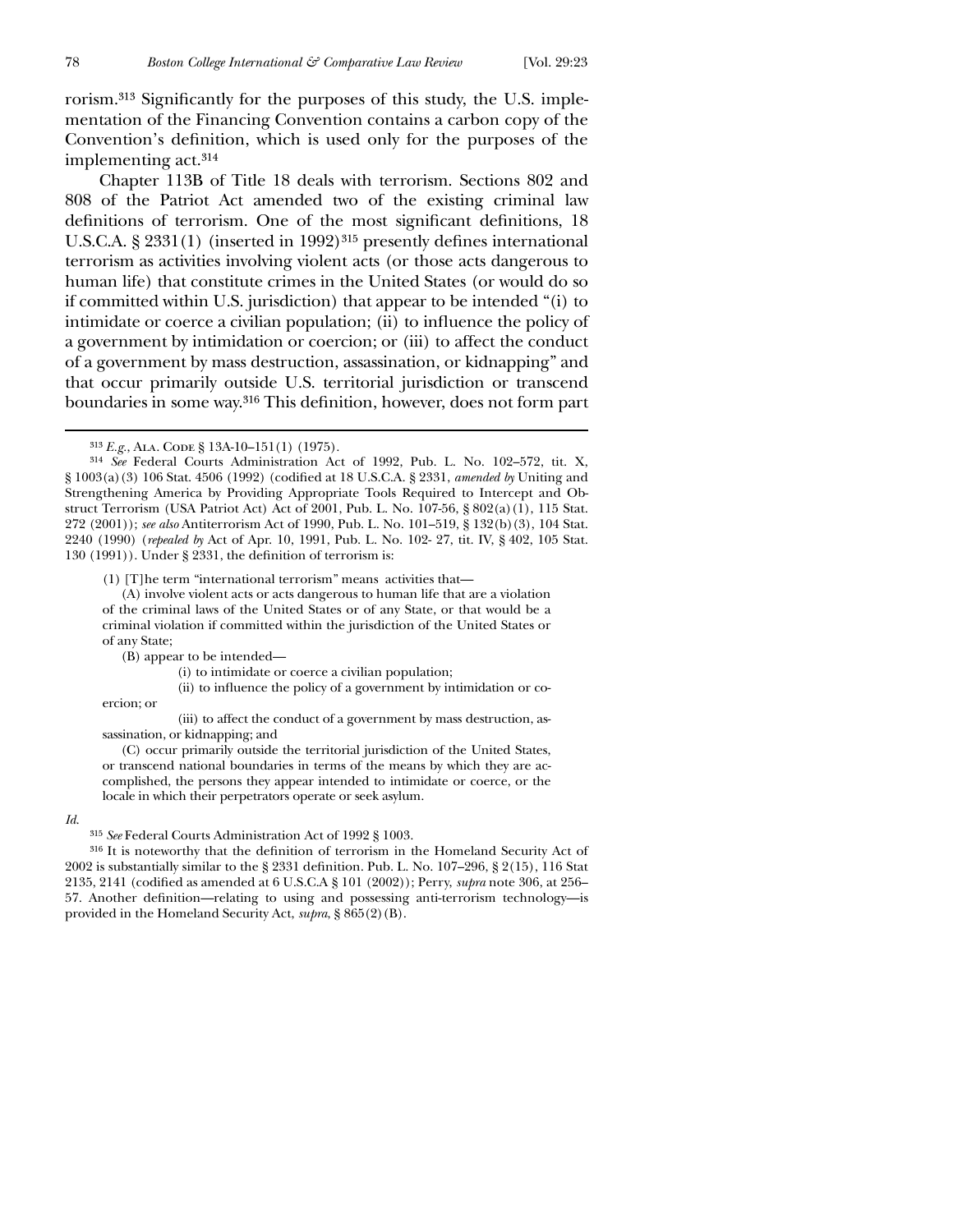of a criminal offense. Rather, it functions in a variety of contexts including allowing the disclosure of tax information during investigations,317 granting warrants for investigations relating to terrorism,318 and allowing financial information disclosure rules.<sup>319</sup> Second, 18 U.S.C.A. § 2332b, inserted by the Anti-terrorism Act of 1996, concerns acts of terrorism that transcend national boundaries.<sup>320</sup> It defines the "federal crime of terrorism" in  $(g)(5)$  as a breach of a listed provision of U.S. criminal law that is "calculated to influence or affect the conduct of government by intimidation or coercion, or to retaliate against government conduct."321 The long list of offenses includes a range of

 $\overline{a}$ 

<sup>320</sup> *See* Pub. L. No. 104-132, tit. VII, § 702(a), 110 Stat. 1291 (1996) (codified as amended at 18 U.S.C.A  $\S$  2332b (2001)). This definition is closely modeled on the definition that appeared in the Foreign Intelligence Immunity Act which was enacted in 1978. 50 U.S.C. § 1801 (2000).

<sup>321</sup> The term "Federal crime of terrorism" in 18 U.S.C.A. §  $2332b(g)(5)$  mean an offense that:

(A) is calculated to influence or affect the conduct of government by intimidation or coercion, or to retaliate against government conduct; and (B) is a violation of—

(i) section 32 (relating to destruction of aircraft or aircraft facilities),  $37$ (relating to violence at international airports), 81 (relating to arson within special maritime and territorial jurisdiction), 175 or 175b (relating to biological weapons), 229 (relating to chemical weapons), subsection (a), (b), (c), or (d) of section 351 (relating to congressional, cabinet, and Supreme Court assassination and kidnapping), 831 (relating to nuclear materials),  $842(m)$  or (n) (relating to plastic explosives),  $844(f)(2)$  or (3) (relating to arson and bombing of Government property risking or causing death), 844(i) (relating to arson and bombing of property used in interstate commerce), 930(c) (relating to killing or attempted killing during an attack on a Federal facility with a dangerous weapon),  $956(a)(1)$  (relating to conspiracy to murder, kidnap, or maim persons abroad), 1030(a)(1) (relating to protection of computers),  $1030(a)(5)(A)(i)$  resulting in damage as defined in  $1030(a)(5)(B)(ii)$  through (v) (relating to protection of computers), 1114 (relating to killing or attempted killing of officers and employees of the United States), 1116 (relating to murder or manslaughter of foreign officials, official guests, or internationally protected persons), 1203 (relating to hostage taking), 1362 (relating to destruction of communication lines, stations, or systems), 1363 (relating to injury to buildings or property within special maritime and territorial jurisdiction of the United States), 1366(a) (relating to destruction of an energy facility), 1751(a), (b), (c), or (d) (relating to Presidential and Presidential staff assassination and kidnapping), 1992 (relating to wrecking trains), 1993 (relating to terrorist attacks and other acts of violence against mass transportation systems), 2155 (relating to destruction of national defense materials, premises, or utilities), 2280 (relating to violence against maritime navigation), 2281 (relating to violence against maritime fixed platforms), 2332 (relating to certain homicides

<sup>317</sup> 26 U.S.C.A. § 6103(b)(11) (2002).

<sup>318</sup> Fed. R. Crim. P. 41(b)(3).

<sup>319</sup> 31 C.F.R. § 103.90(b) (2002).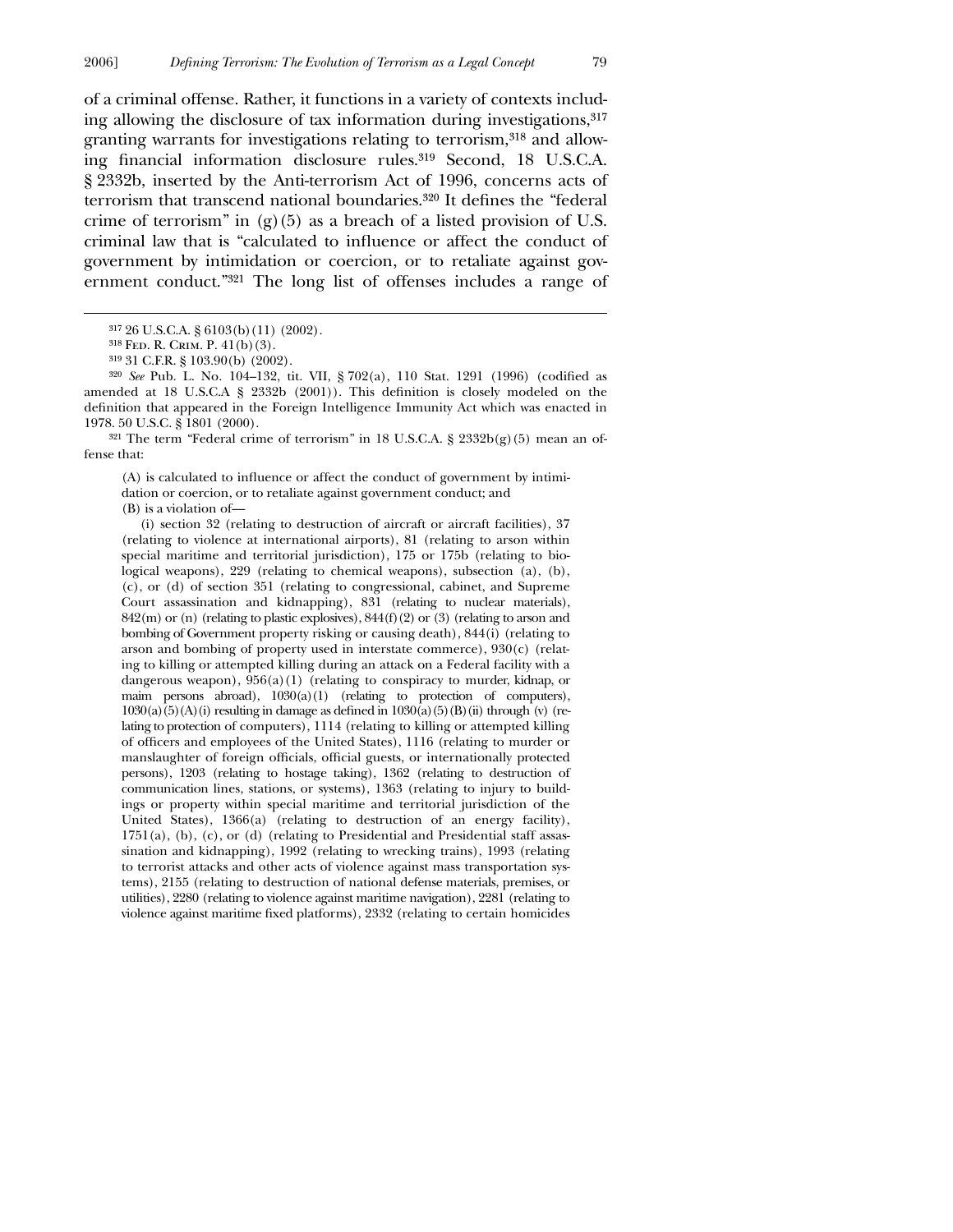crimes against persons and property and does not necessarily involve transnational acts.

Historically, the United States has not taken a completely isolationalist approach to the definition question. Legislation enacted in 1985 that prohibited foreign assistance to countries shielding persons guilty of international terrorism<sup>322</sup> chose not to define the term and preferred that its definition be the product of international negotiations in which the President was called upon to engage.323 There is no evidence, however, that international law was an important consideration when drafting the criminal law definitions considered above.

## 3. India

On October 16, 2001, the President of India promulgated The Prevention of Terrorism Ordinance 2001 (Terrorism Ordinance) which remained in effect for six weeks.324 Despite India's history of terrorism, there was significant opposition in Parliament to the legislation in bill form partly because it replicated the Terrorism Ordinance's provisions. Between 1988 and 1999, Indian authorities estimate that 20,506 people

 and other violence against United States nationals occurring outside of the United States), 2332a (relating to use of weapons of mass destruction), 2332b (relating to acts of terrorism transcending national boundaries), 2332f (relating to bombing of public places and facilities), 2339 (relating to harboring terrorists), 2339A (relating to providing material support to terrorists), 2339B (relating to providing material support to terrorist organizations), 2339C (relating to financing of terrorism $[$ )], or 2340A (relating to torture) of this title;

(ii) section 236 (relating to sabotage of nuclear facilities or fuel) of the Atomic Energy Act of 1954 (42 U.S.C. 2284); or

(iii) section 46502 (relating to aircraft piracy), the second sentence of section 46504 (relating to assault on a flight crew with a dangerous weapon), section 46505(b)(3) or (c) (relating to explosive or incendiary devices, or endangerment of human life by means of weapons, on aircraft), section 46506 if homicide or attempted homicide is involved (relating to application of certain criminal laws to acts on aircraft), or section 60123(b) (relating to destruction of interstate gas or hazardous liquid pipeline facility) of title 49.

#### *Id*.

322 International Security and Development Cooperation Act of 1985, Pub. L. No. 99– 83, § 503, 99 Stat. 190 (1985) (codified as amended at 22 U.S.C.A. § 2371 (2004)).

323 *Id.* § 507 (noting that the treaty was to be concluded between "those democratic nations . . . most victimized by terrorism" and "should incorporate an operative definition of terrorism").

324 Prevention of Terrorism Ordinance, 2001, No. 9, Acts of Parliament, 2001, *available at* http://www.indianembassy.org/policy/Terrorism/poto\_2001.htm; *see* India Const. art. 3, § 123, cls. 1, 2. Ordinances have the same force of law as statutes but are of limited duration and automatically expire unless approved by the legislature.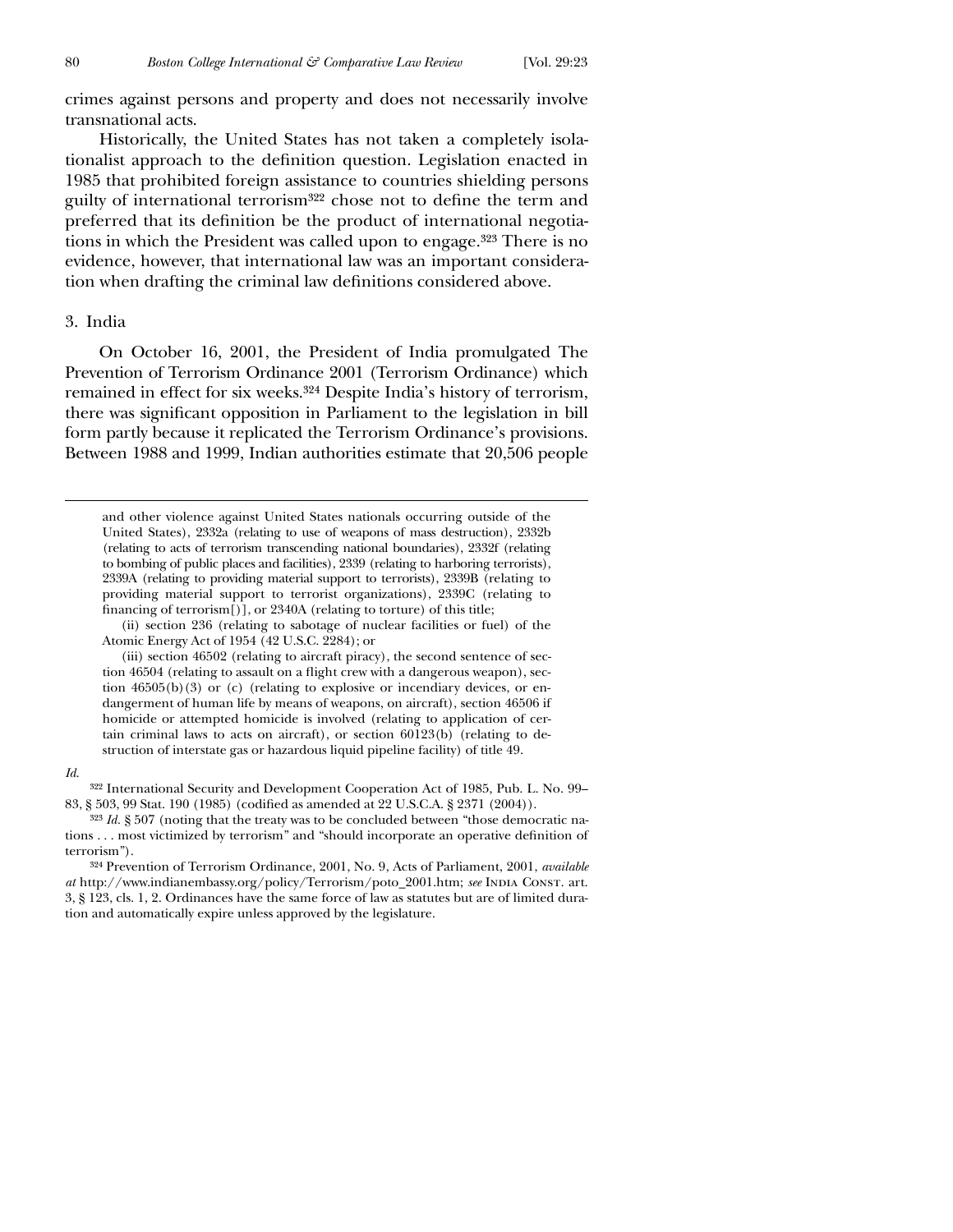were killed in Jammu and Kashmir provinces alone,325 mostly in attacks of an international character. Although the Indian Parliament itself was attacked by terrorists on December 13, 2001,326 the legislation was not passed until March 28, 2002.327 Opposition parties complained that the government was using September 11 to push through legislation reenacting the draconian Terrorist and Disruptive Activities (Prevention) Act 1985 (TADA), which had lapsed in 1995.<sup>328</sup> The government responded by claiming that the measures were required by Resolution 1373,329 although amendments were made that softened the bill.330 International comparisons were drawn to justify the need for the legislation.331 The Prevention of Terrorism Act 2002 criminalizes various acts,332 including terrorist acts and fundraising for the purposes of terrorism. Membership in terrorist organizations is also prohibited as is providing support and funds to such organizations.333

Much of the criticism of the legislation comes from India's experiences with TADA. Of the 75,000 arrests made under the Act, only 1–2% resulted in convictions,334 leading to widespread criticism of the Act.335

327 Prevention of Terrorism Act 2002, (India).

329 *See* Prasad, *supra* note 328.

 $\overline{a}$ 

330 *E.g.*, clause 3(8) of the Prevention of Terrorism Ordinance 2001, *supra* note 324, which compels disclosure of information known to be of material assistance in preventing terrorist offences unless reasonable to do otherwise, was excluded.

331 *See* Law Commission Report, *supra* note 325, § VI(b) (putting forward the case for permanent anti-terrorism legislation by arguing that if the United Kingdom needs it, India definitely does).

332 Prevention of Terrorism Act 2002, § 3 (India).

333*Id.* §§ 21, 22.

334 *See* Prasad, *supra* note 328.

335*See* Amnesty Int'l, *Submission to the Human Rights Committee Concerning the Application of the International Covenant on Civil and Political Rights*, AI Index ASA 20/027/1997, July 1, 1997, http://web.amnesty.org/library/Index/ENGASA200271997?open&of=ENG-IND.

<sup>325</sup> *See* Law Commission of India, 173rd Report on Prevention of Terrorism Bill, 2000, § II 1.3 (2000), *available at* http://www.lawcommissionofindia.nic.in/tada.htm [hereinafter Law Commission report].

<sup>&</sup>lt;sup>326</sup> Amy Waldman, *India-Pakistan Talks Make No Specific Gains on Kashmir*, N.Y. TIMES, June 29, 2004 at A8.

<sup>328</sup> *See* Krisna Prasad, *Everything You Wanted to Know About POTO*, Nov. 11, 2001, http:// www.rediff.com/news/2001/nov/19spec.htm; interview by Kota Neelima with Justice Ranganath Misra, former Chief Justice of India and Chairperson of the National Human Rights Commission, *POTO Is an Easy Way out for Govt, There Should Be No Shortcuts for Human Rights*, The Indian Express, Nov. 2, 2001, *available at* http://www.indian-express.com/ ie20011102/op4.html. Justice Misra said the Ordinance was an easy way out for lawenforcement. Another repressive act was the Rowlatt Act of 1919, which was a British statute enacted to entrench colonial rule and suppress dissidents in India. C. Raj Kumar, *Human Rights Implications of National Security Laws in India: Combatting Terrorism While Preserving Civil Liberties*, 33 Denv. J. Int'l L. & Pol'y 195, 199 (2005).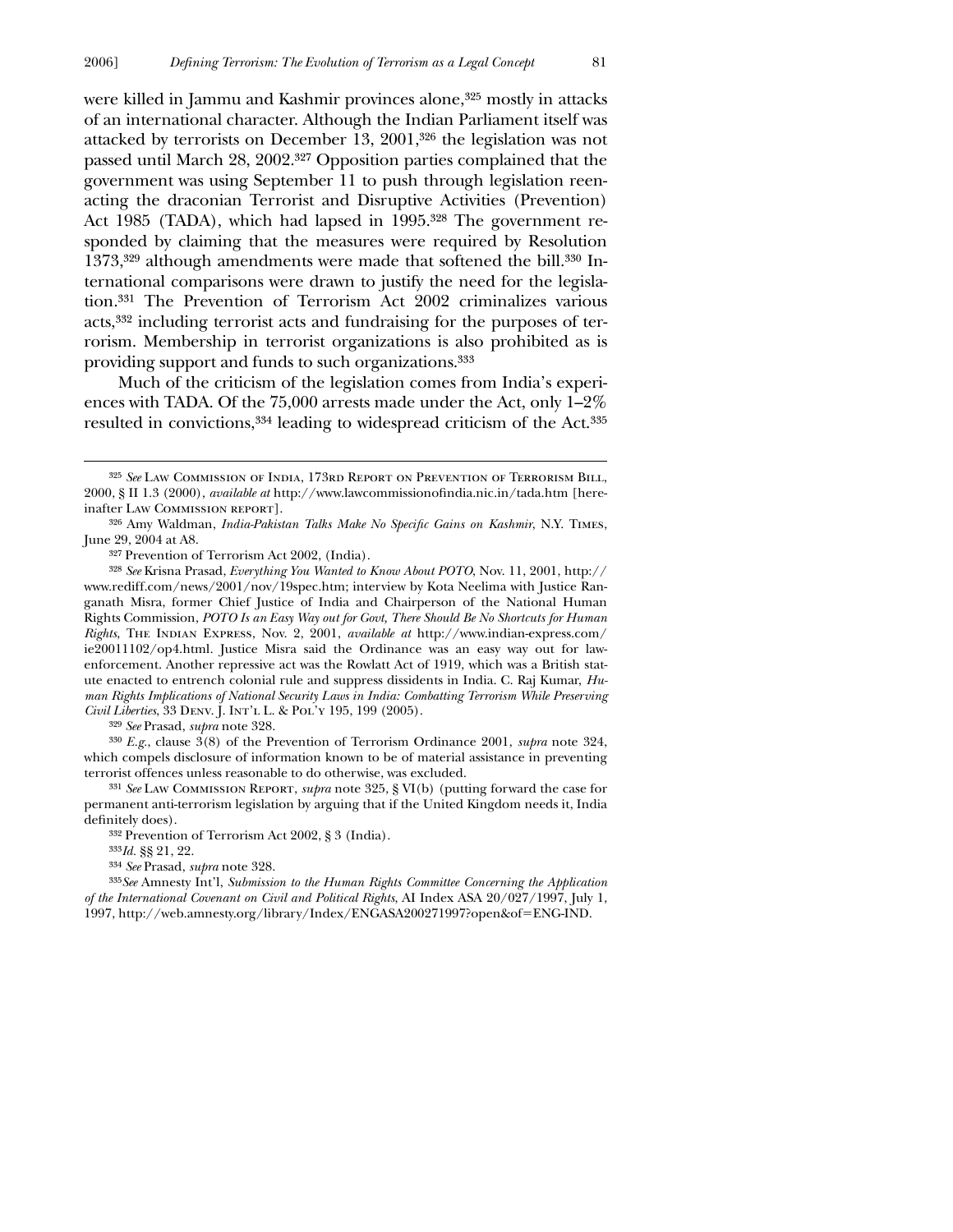The following frequent objection has been leveled against counterterrorism legislation more generally:336

[E]very criminal act defined in  $[the 2002 \text{ Act}]$  is already contained in the Indian Penal Code. . . . What [the Act] does is to merely criminalise the intent i.e. intention to cause terror, threaten the unity, integrity and sovereignty of the country, supporting terrorists, being a member of a terrorist organisation, etc [sic].

The Law Commission of India (Law Commission), which was responsible for drafting the legislation, considered the U.S. Antiterrorism Act 1996 and the U.K. Prevention of Terrorism Act 1989 in its preparatory work337 and noted that Security Council Resolution 1269 called upon all states to implement their international obligations under the international terrorism conventions. Thus, both comparative law analysis and India's international obligations were relevant to the Law Commission's thinking. Although intended to introduce a new definition of terrorism less open to government abuse than that in TADA,<sup>338</sup> the Law Commission's proposed definition was similar to that in TADA.<sup>339</sup> It exhibits the influence of the U.S. and U.K. definitions, not of international law.340

The definition of terrorist in the Prevention of Terrorism Act is to be inferred<sup>341</sup> from the definition of "terrorist act" in section  $3(1),^{342}$ 

338 Asia Pacific Human Rights Network, *Submission to the Advisory Council of Jurists*, Jan. 2004, http://www.asiapacificforum.net/jurists/terrorism/aphrn\_india.pdf.

340 *See generally id.* at Part 2.

<sup>341</sup> The Prevention of Terrorism Act 2002,  $\S 2(1)(g)$  (India).

<sup>342</sup> *Id.* § 3(1) (India), defined terrorism as:

[W]ith intent to threaten the unity, integrity, security or sovereignty of India or to strike terror in the people or any section of the people does any act or thing by using bombs, dynamite or other explosive substances or inflammable substances or firearms or other lethal weapons or poisons or noxious gases or other chemicals or by any other substances (whether biological or otherwise) of a hazardous nature or by any other means whatsoever, in such a manner as to cause, or likely to cause, death of, or injuries to any person or persons or loss of, or damage to, or destruction of, property or disruption of any supplies or services essential to the life of the community or causes damage or destruction of any property or equipment used or intended to be used for the

<sup>336</sup> Vijay Nagaraj, *India: The Politics of Anti-Terrorism Legislation*, Commonwealth Human Rights Initiative Seminar 4 ( June 5–6, 2003).

<sup>337</sup> Law Commission of India, *Working Paper on Legislation to Combat Terrorism in* Law Commission Report, *supra* note 325, Annex. I.

<sup>339</sup> Law Commission Report, *supra* note 325, § II, 1.16.1 (noting that the proposed bill is basically modeled on the TADA (Prevention) Act 1987").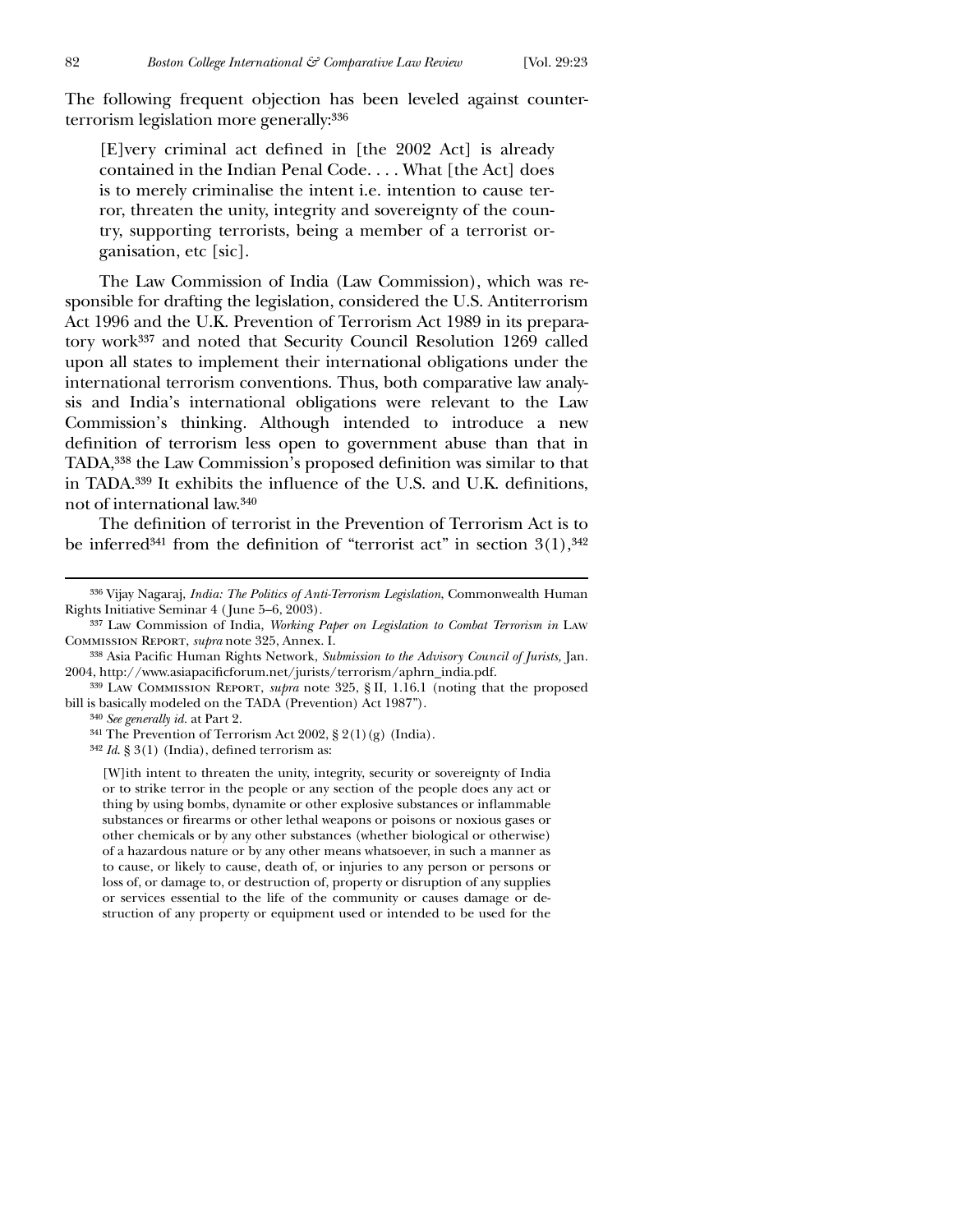which is ambiguous, poorly drafted, and confusing. Section 3(1) states that a terrorist act is committed by someone who intends to "threaten the unity, integrity, security or sovereignty of India" or terrorize the population by use of explosives, firearms, or other lethal weapons; poisons, toxins, or other chemicals; or by "any other means whatsoever" to kill or injure persons, damage or destroy property, disrupt essential supplies or services, damage or destroy national defense or other government property, or detain a person to compel the government or another person to act in a certain way.

Substantively, this definition bears some similarity to those in international law. Its phrasing, however, offers no indication that international law's various definitions have been influential. Parts of the Indian definition are inconsistent with the core international law definition, as discussed below.

### 4. New Zealand

New Zealand's principal anti-terrorism statute is the Terrorism Suppression Act 2002 (Terrorism Suppression Act), as supplemented by the Counter-Terrorism Act 2003.343 Both evidence international law's role as the statutes' guiding force. As a liberal Western democracy, the threat highlighted by the September 11 attacks resonated with New Zealand, despite its limited experiences with terrorism. 344

When considering the Terrorism Suppression Act in bill form, which was amended following September 11 to comply with New Zealand's international obligations, a Parliamentary review committee specifically noted the obligations incumbent on New Zealand under Resolution 1373 and their binding nature under Article 41 of the U.N. Charter.345 New Zealand was anxious to be "seen to be playing its part"

 defense of India or in connection with any other purposes of the Government of India, any State Government or any of their agencies, or detains any person and threatens to kill or injure such person in order to compel the Government or any other person to do or abstain from doing any act[.]

#### *Id*.

<sup>343</sup> Terrorism Suppression Act 2002, §§ 3-4 (N.Z.), *available at* http://rangi.knowledgebasket.co.nz/gpacts/public/text/2002/an/034.html.

<sup>344</sup> In July 1985, agents of the Government of France detonated a bomb on board of a Greenpeace ship docked in Auckland harbor, killing two people. As a state perpetrated act, however, it does not constitute terrorism.

<sup>345</sup> Foreign Affairs, Defence and Trade Comm., Interim Report on the Terrorism (Bombings and Financing) Bill 5 (2001) (N.Z.), http://www.clerk.parliament.govt. nz//content/91/fd121int.pdf.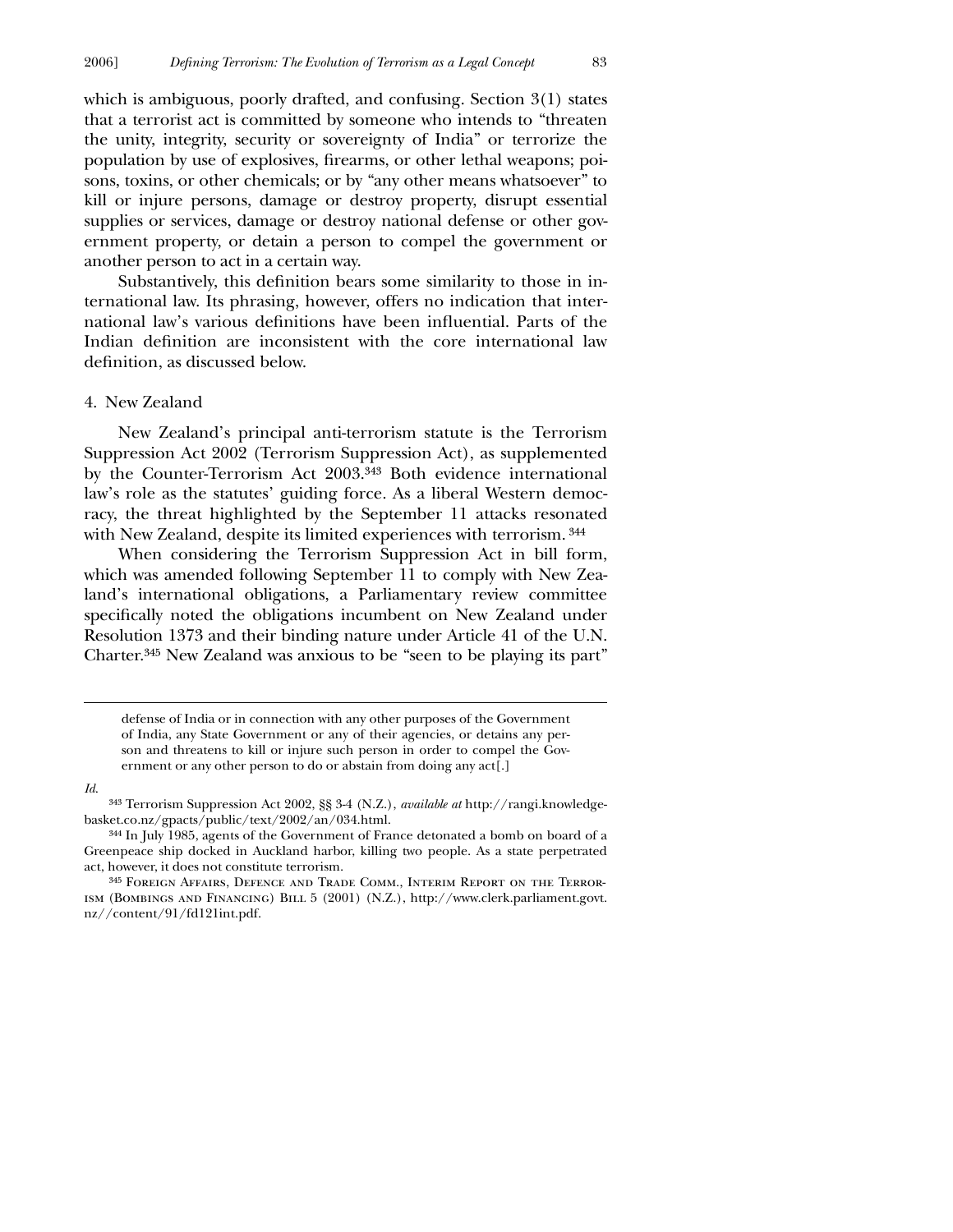in addressing international terrorism.346 The House of Representatives, sitting under urgency, passed the bill. After the law received royal assent but before the Terrorism Suppression Act came into force, the bombing in Bali, Indonesia occurred, killing three New Zealanders and thus bringing the specter of international terrorism closer to home.

The Terrorism Suppression Act refers to New Zealand's international law obligations in framing its purpose as to "make provision to implement New Zealand's obligations under—(i) the Bombings Convention; (ii) the Financing Convention and (iii) [Resolution 1373],"347 each of which are appended as schedules to the Terrorism Suppression Act. Like other acts, it defines "terrorist act" and criminalizes causing a terrorist bombing<sup>348</sup> and financing terrorism.<sup>349</sup> It establishes a procedure for the designation<sup>350</sup> of "terrorists" and associated entities.<sup>351</sup>

The manifest intention to discharge the country's international obligations, combined with the lack of immediate terrorist threats (which can distort a legislature's vision), explains New Zealand's close attention to international law. Although Resolution 1373 did not provide a definition, the Parliamentary committee reviewing the draft legislation speculated about the Security Council's intentions when recommending changes to the proposed definition.<sup>352</sup> New Zealand's request of the C.T.C. underlines the shortcoming of the United Nations in regards to the definition of terrorism: "Given the complexity of some of the issues that arise in defining terrorist acts, the New Zealand Government would welcome guidance from the Security Council on what conduct it aims to cover by the term 'terrorist acts'" in resolution 1373 . . . ."353

<sup>346</sup> *Id.*

<sup>347</sup> Terrorism Suppression Act 2002, §§ 3-4 (N.Z.). "Anti-Terrorism Resolution" is defined in § 4 to mean S.C. Res. 1373, *supra* note 42.

 $348$  *Id.* § 7(1).

<sup>&</sup>lt;sup>349</sup> *Id.* § 8(1). Section 8(2) subjects § 8(1) to a specific exemption for collecting and providing funds intended to be used for advocating democratic government or the protection of human rights. *Id.*

<sup>&</sup>lt;sup>350</sup> *Id.* §§ 20–21 (interim designation), 22–23 (final designation).

<sup>351</sup> *Id*. §§ 26–29. The act also states that decisions are reviewable (§ 33), revocable (§ 34) and self terminating (§ 35). *Id.* §§ 36–41 (outlining procedure).

<sup>352</sup> *See* Foreign Affairs, Defence and Trade Comm., Select Committee Report on the Terrorism (Bombing and Financing (Suppression)) Bill 3 (Mar. 22, 2002) (N.Z.) [hereinafter SELECT COMMITTEE REPORT], http://www.clerk.parliament.govt.nz//content/667/121bar2.pdf.

<sup>353</sup> *See* Letter from Permanent Representative of N.Z. to the U.N. to the Chairman of the C.T.C. (Dec. 24, 2001) *annexed to* Letter from the Chairman of the C.T.C. Concerning Counter-Terrorism Addressed to the President of the Security Council (Dec. 27, 2001), S/2001/1269, 6 [hereinafter Letter to the Counter-Terrorism Committee].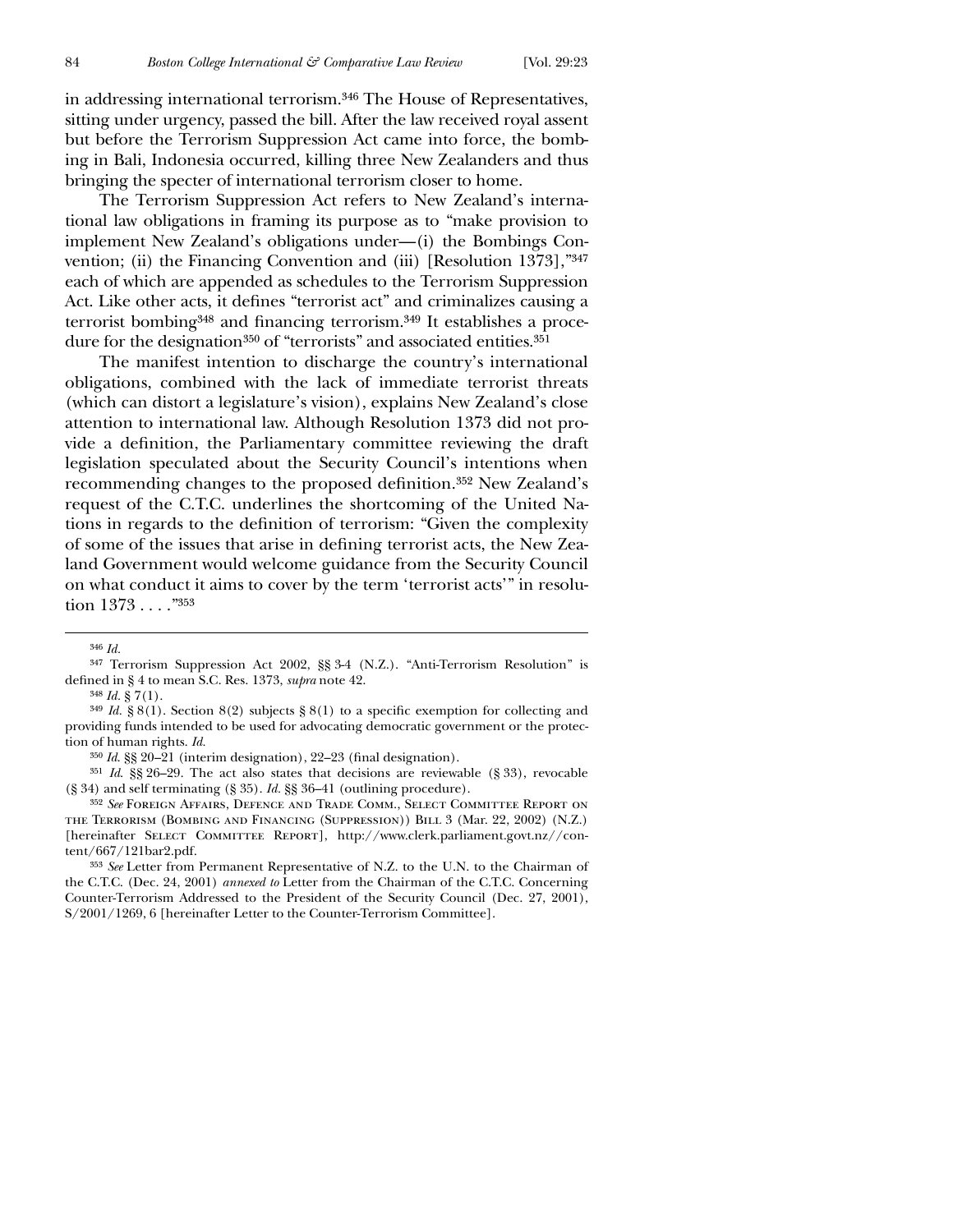New Zealand concluded that the Security Council's conception of terrorist offenses included acts beyond the terrorism conventions' prohibitions. Changes were made to the legislation to reflect the "wording used in similar European Union, Canadian and American legislation" and to clarify the scope of the definition.<sup>354</sup> For example, the terms "intimidation," "population," and "lawful government" were abandoned in favor of phrases such as "induce terror" and "civilian population."355 The term "serious bodily injury" was introduced to, *inter alia,* "ensure consistency with the definition [from the Financing Convention] of the term 'terrorist act in armed conflict.'"356 Concerns particularly important in New Zealand motivated other changes, such as the prohibition on releasing disease-bearing organisms, which was important given the state's strong agricultural sector. New Zealand reported to the C.T.C. that the definition was drafted "in the same terms" as the Financing Convention.357

Under the Terrorism Suppression Act, there are three ways actions can constitute terrorism.358 First, "an act against" The Hague,

 $\overline{a}$ 

358 *See* Terrorism Suppression Act 2002, §§ 5(1)–(5) (N.Z.), *available at* http://rangi. knowledge-basket.co.nz/gpacts/public/text/2002/an/034.html. This act defined a "terrorist act" in section 5 as:

 $(1)(a)$  the act falls within subsection  $(2)$ ; or

(b) the act is an act against a specified terrorism convention (as defined in section  $4(1)$ ; or

(c) the act is a terrorist act in armed conflict (as defined in section  $4(1)$ ). (2) An act falls within this subsection if it is intended to cause, in any 1 or more countries,  $1$  or more of the outcomes specified in subsection  $(3)$ , and is carried out for the purpose of advancing an ideological, political, or religious cause, and with the following intention:

(a) to induce terror in a civilian population; or

(b) to unduly compel or to force a government or an international organisation to do or abstain from doing any act.

(3) The outcomes referred to in subsection (2) are—

(a) the death of, or other serious bodily injury to, 1 or more persons (other than a person carrying out the act):

(b) a serious risk to the health or safety of a population:

(c) destruction of, or serious damage to, property of great value or importance, or major economic loss, or major environmental damage, if likely to result in 1 or more outcomes specified in paragraphs (a), (b), and (d):

(d) serious interference with, or serious disruption to, an infrastructure facility, if likely to endanger human life:

(e) introduction or release of a disease-bearing organism, if likely to devastate the national economy of a country.

<sup>354</sup> Select Committee Report, *supra* note 352, at 3.

<sup>355</sup> *Id.* at 4.

<sup>356</sup> *Id.*

<sup>357</sup> *See* Letter to the Counter-Terrorism Committee, *supra* note 353, at 6.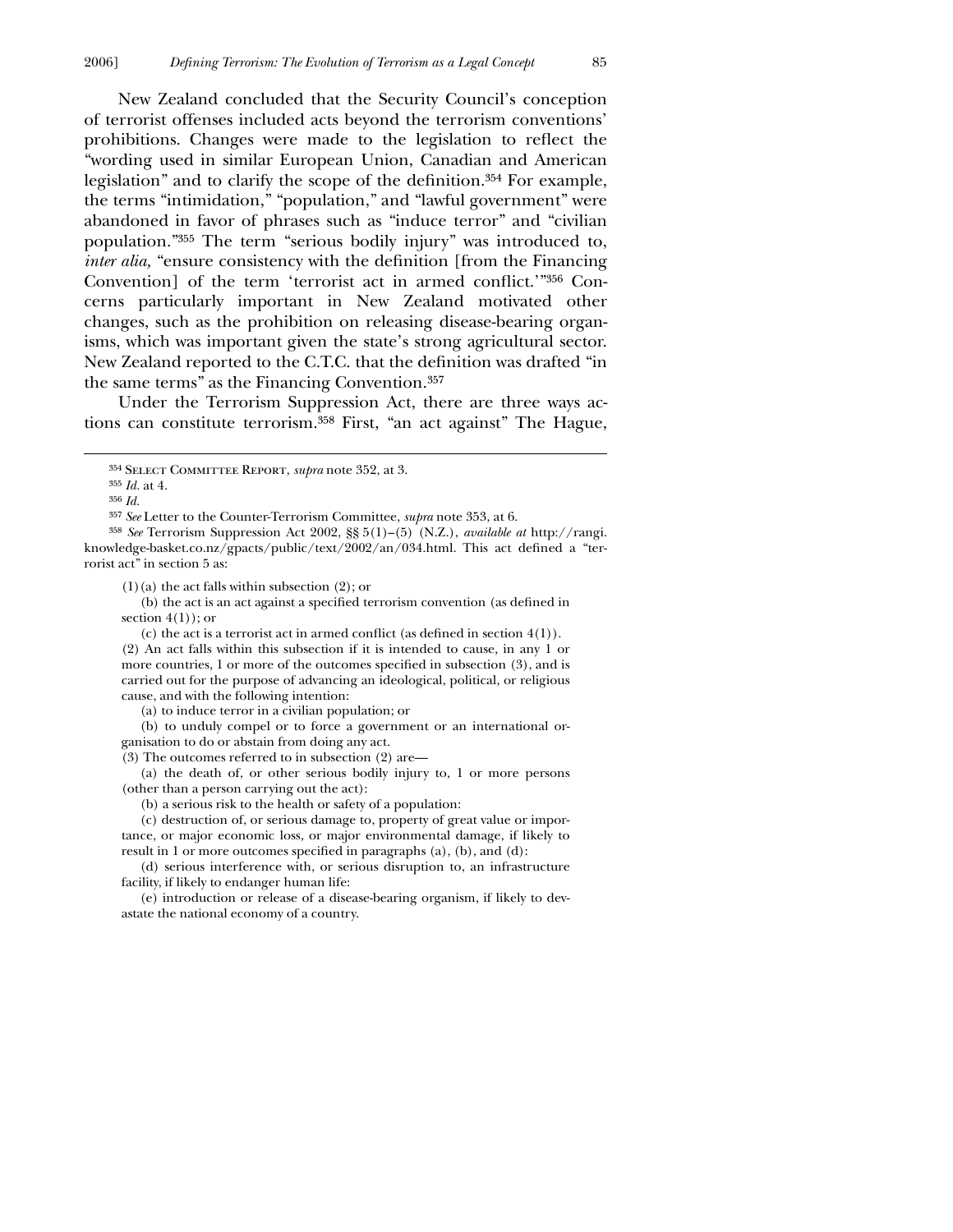Montreal, Internationally Protected Persons, Hostages, Maritime, Bombings, and Nuclear Materials Conventions, or the Airports or Fixed Platforms Protocols constitutes terrorism in New Zealand. Second, acts done during an armed conflict against persons not actively involved in the armed conflict and not wholly domestic in nature are terrorism if done to compel a government or international organization to act in a certain way. Third, acts done to advance an ideological, political, or religious cause and to induce terror in any population or to compel a government or international organization to act in a certain way are terrorism if they cause one of the following outcomes: death or serious injury; serious risk to public health or safety; destruction or serious damage to property of great value or importance; major economic loss or major environmental damage if it threatens injury, death, endangers life or the public health and safety; serious interference with infrastructural facilities likely to endanger life; and releasing disease-bearing organisms likely to devastate the national economy. Acts done according to international law and during an armed conflict situation are excluded from this definition.<sup>359</sup>

Although structurally similar to the U.K. definition, international law was influential in determining the parameters of the definition, although concerns specific to New Zealand also shaped it. The Australian counter-terrorism legislation360 also exhibits a structural similarity

(5) To avoid doubt, the fact that a person engages in any protest, advocacy, or dissent, or engages in any strike, lockout, or other industrial action, is not, by itself, a sufficient basis for inferring that the person—

 $(a)$  is carrying out an act for a purpose, or with an intention, specified in subsection (2); or

(b) intends to cause an outcome specified in subsection  $(3)$ .

#### *Id*.

359 Terrorism Suppression Act 2002, (N.Z.).

360 The Australian Government rejected long-standing advice against enacting specific anti-terrorism legislation. Michael Head, *'Counter-Terrorism' Laws: A Threat to Political Freedom, Civil Liberties and Constitutional Rights,* 26 MELB. U. L. REV. 666, 670-71 (2002). See *generally* Nathan Hancock, Dep't of the Parliamentary Library Info. & Research Servs., Research Paper No. 12 2001-02, *Terrorism and the Law in Australia: Legislation, Commentary and Constraints* (2002). Since September 2001, Australia has enacted six statutes designed to protect against terrorism such as: the Security Legislation Amendment (Terrorism) Act, 2002; Suppression of the Financing of Terrorism Act, 2002; Criminal Code Amendment (Espionage & Related Matter Act) Act, 2002; Telecommunications Interception Legislation Amendment Act, 2002; Border Security Legislation Amendment Act, 2002; and Australian Security Intelligence Organisation Legislation Amendment (Terrorism) Act, 2003. The Criminal Code Amendment (Terrorism) Act,

 <sup>(4)</sup> However, an act does not fall within subsection (2) if it occurs in a situation of armed conflict and is, at the time and in the place that it occurs, in accordance with rules of international law applicable to the conflict.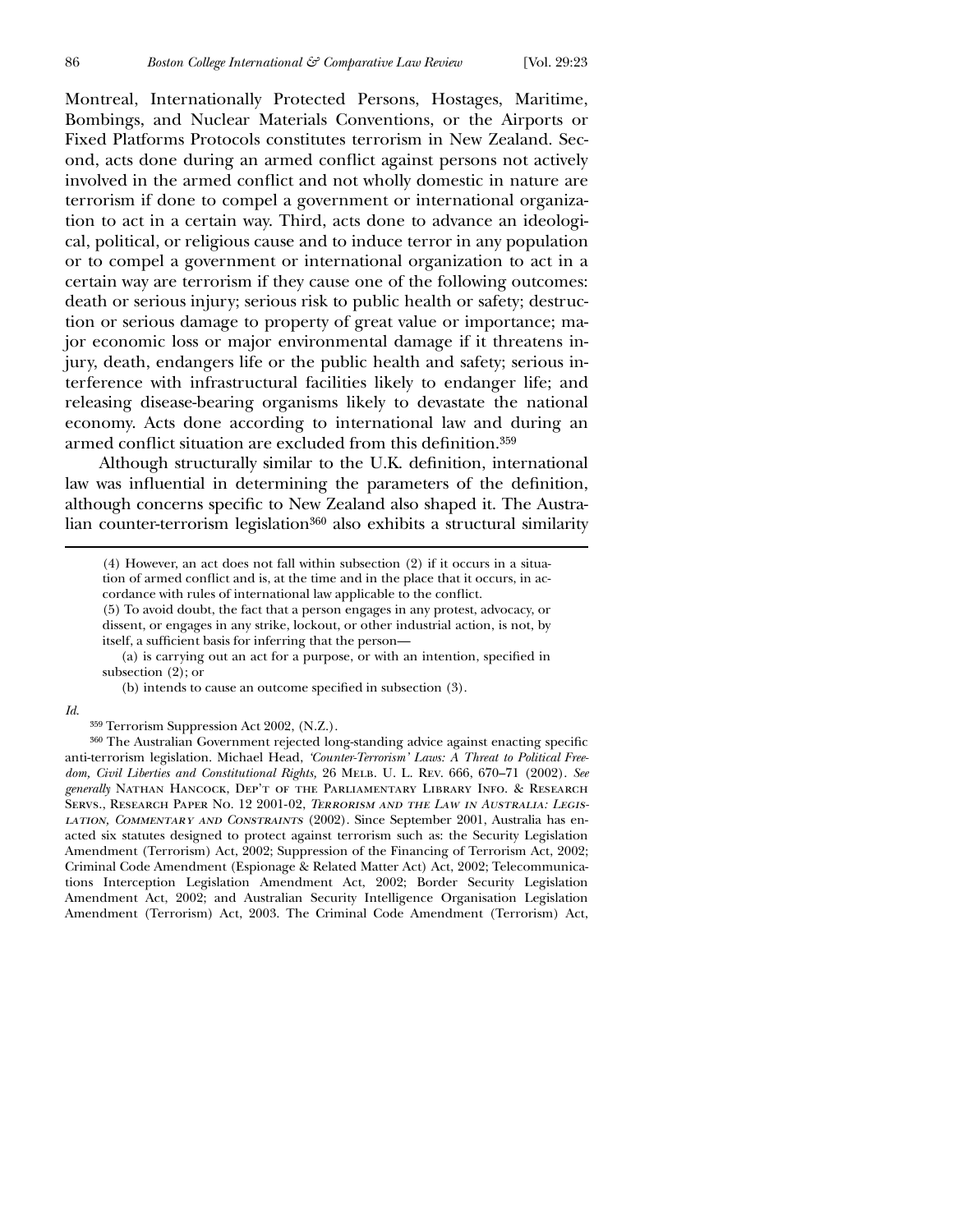2003, was also passed to provide for federal terrorism offenses. The Security Legislation Act, 2002, amends the Criminal Code Act, 1995. Specifically it defines and criminalizes engaging in "terrorist acts" and preparing for or planning terrorist acts. Criminal Code Act 1995 §§ 100.1, 101.1, 101.6 (Austl.).

As amended, the Australian Criminal Code defines terrorism as a threat or action that causes a prohibited terrorist outcome and is done with the intention of advancing a political, religious, or ideological cause and with the intention of coercing or influencing by intimidation an Australian or foreign government or intimidating the public in Australia or elsewhere. Prohibited terrorist outcomes are enumerated: causing serious physical harm or death to a person; endangering another person's life or creating a serious risk to the health and safety of a section of the public; causing serious property damage; and destroying or seriously interfering or disrupting an electronic system (such as telecommunications, financial or public utility system). Industrial, advocacy or protest action not intended to harm, kill, or endanger others or create a risk to the public's health and safety are expressly excluded from the list of proscribed outcomes Criminal Code Act 1995, § 100.1 (Austl.). Specifically, it states:

(1) Terrorist act means an action or threat of action where:

(a) the action falls within subsection (2) and does not fall within subsection (3); and

(b) the action is done or the threat is made with the intention of advancing a political, religious or ideological cause; and

(c) the action is done or the threat is made with the intention of:

(i) coercing, or influencing by intimidation, the government of the Commonwealth or a State, Territory or foreign country, or of part of a State, Territory or foreign country; or

(ii) intimidating the public or a section of the public.

(2) Action falls within this subsection if it:

(a) causes serious harm that is physical harm to a person; or

(b) causes serious damage to property; or

(c) causes a person's death; or

(d) endangers a person's life, other than the life of the person taking the action; or

(e) creates a serious risk to the health or safety of the public or a section of the public; or

(f) seriously interferes with, seriously disrupts, or destroys, an electronic system including, but not limited to:

(i) an information system; or

(ii) a telecommunications system; or

(iii) a financial system; or

(iv) a system used for the delivery of essential government serv-

ices; or

 $\overline{a}$ 

(v) a system used for, or by, an essential public utility; or

(vi) a system used for, or by, a transport system.

(3) Action falls within this subsection if it:

(a) is advocacy, protest, dissent or industrial action; and

(b) is not intended:

(i) to cause serious harm that is physical harm to a per-son; or

(ii) to cause a person's death; or

(iii) to endanger the life of a person, other than the per-son tak-

ing the action; or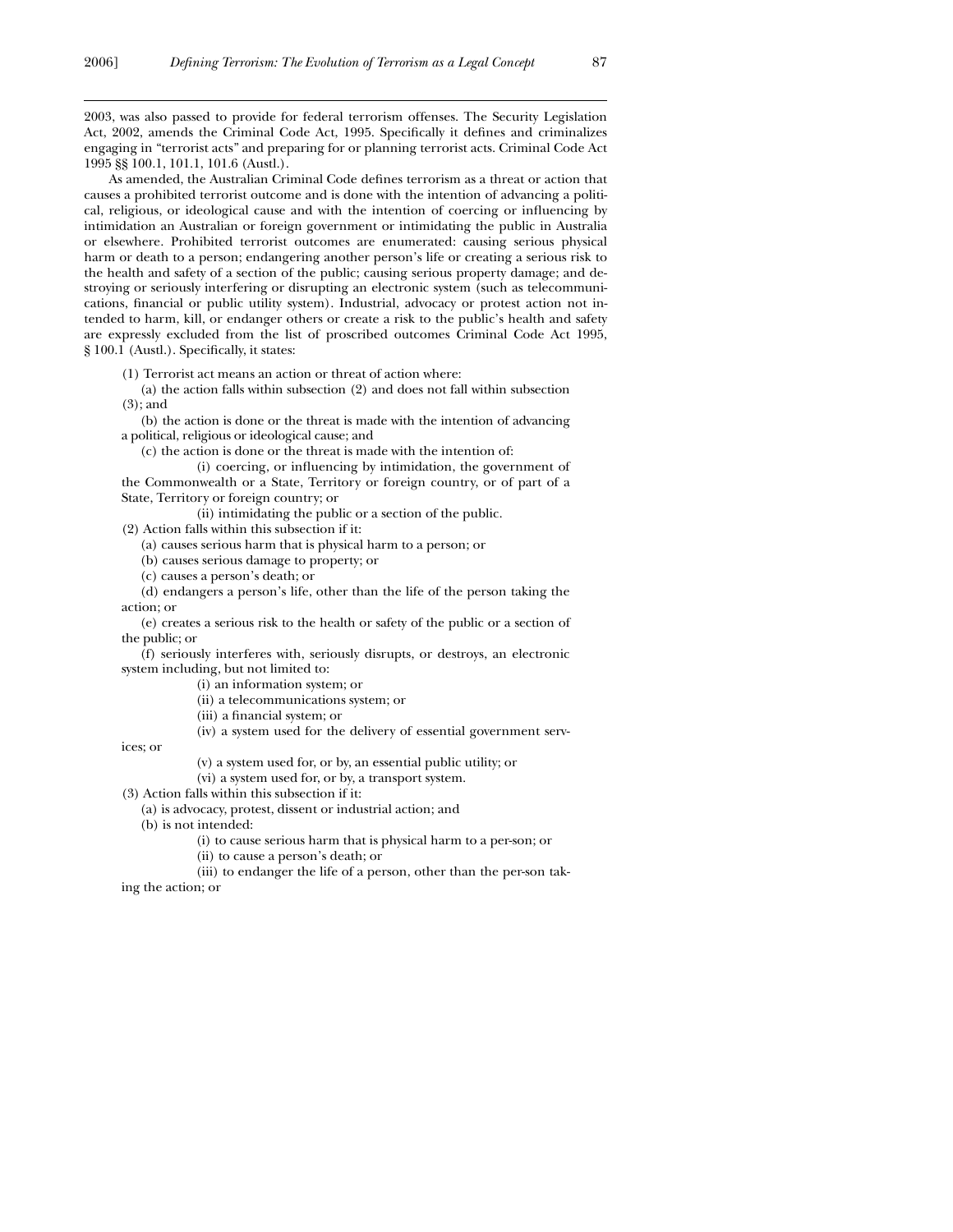to the U.K. definition. Yet, whereas international law was a motivation and guide to New Zealand's legislation, it played an advocacy role in the debate on the definition of terrorism in the Australian legislation when it was open to public comment. The Australian Senate Legal and Constitutional Committee (Committee), expressing concern at the bill's principal definition, specifically noted the difficulties with defining terrorism at international law<sup>361</sup> but cited with approval a submission that listed various definitions at international law (including the Elimination Declaration) and in U.S. legislation.362 The Committee later concluded:

The Committee considers that there is no compelling reason why Australian legislation should reach further than legislation enacted in the United Kingdom, the USA or Canada, or as proposed in New Zealand . . . . While the Committee acknowledges the difficulties that have been experienced internationally in defining terrorism, all the definitions that have been drawn to the Committee's attention during this inquiry contain some element of intent to cause extreme fear to the public and/or coerce the government. The Committee considers that this element is at the very heart of the nature of terrorism. 363

The reference to "internationally," in this context, appears to refer both to international law and comparative law. Through comparisons with international law and like jurisdictions, the Committee recommended that the concept of terrorism be given a meaning consistent with other definitions. On this basis, for example, the Committee rec-

*Id*.

362 *Id.* ¶¶ 3.56–.59 (citing Submission 136).

363 *Id.* ¶ 3.76.

 <sup>(</sup>iv) to create a serious risk to the health or safety of the public or a section of the public.

<sup>(4)</sup> In this Division:

<sup>(</sup>a) a reference to any person or property is a reference to any person or property wherever situated, within or outside Australia; and

<sup>(</sup>b) a reference to the public includes a reference to the public of a country other than Australia.

<sup>361</sup> S. Legal and Constitutional Comm., *Security Legislation Amendment (Terrorism) Bill 2002 [No.2] [and related legislation]*, ¶ 3.53 (2002) (Austl.), *available at* http://www.aph.gov. au/senate/committee/legcon\_ctte/completed\_inquiries/2002-

<sup>04/</sup>terrorism/report/report.pdf.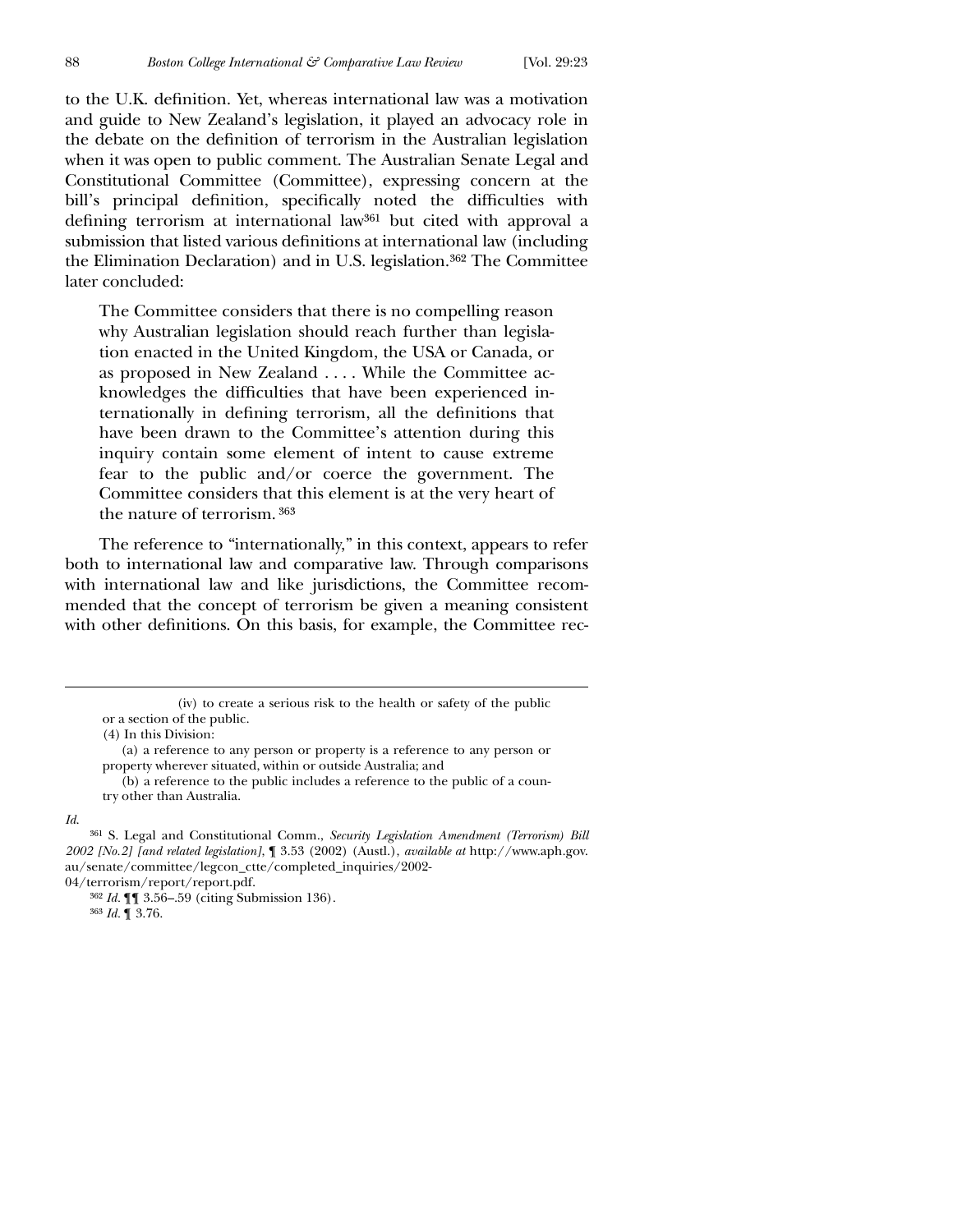ommended the inclusion of an element of intent, which was previously absent from the legislation.

#### D. *Comparison with the Core International Law Definition*

Having briefly examined the domestic definitions of four states, this section compares these domestic definitions with the core definition of terrorism identified in Part Two. Although significant and important differences are discernable, the domestic definitions are broadly similar to the international law definition.

The following nine topics correspond to the nine themes present in the international law definition of terrorism and examined in Part 2, Section F. As discussed, the international definition can be seen as a minimum definition; its subject matter is less controversial than some other aspects of defining terrorism, as illustrated by the high rate of ratification of the conventions from which the minimum definition arises. The following discussion examines whether the United Kingdom, United States, India, and New Zealand—all of which are committed to the rule of law and well-resourced—meet these minimum conditions. Appendix 2 compares, in summary form, the elements of the international law definition with the equivalent parts of the domestic definitions and may provide the reader with a useful guide to this section of the Article.364

1. International Law Contemplates Serious Injury, Death, and Serious Property Damage Causing Economic Harm as Proscribed Terrorist Outcomes

Causing death or serious harm to persons is a sufficient harm under each statutory definition. Only in New Zealand and the United Kingdom, however, must the injury be serious. In India and under  $\chi$  section 2331(1) in the United States, lesser harms suffice. Endangering life, acts dangerous to human life, and activities creating a serious risk to public safety or health are also prohibited in the United Kingdom and New Zealand. While seemingly consistent with the international prohibition's thrust, the conventions are directed at actual, not potential, harm, and thus these potential harms go beyond the international law definition.

Property damage suffices under each domestic definition (although section 2332b (U.S.) refers to particular kinds of property dam-

<sup>364</sup> *See* Appendix 2.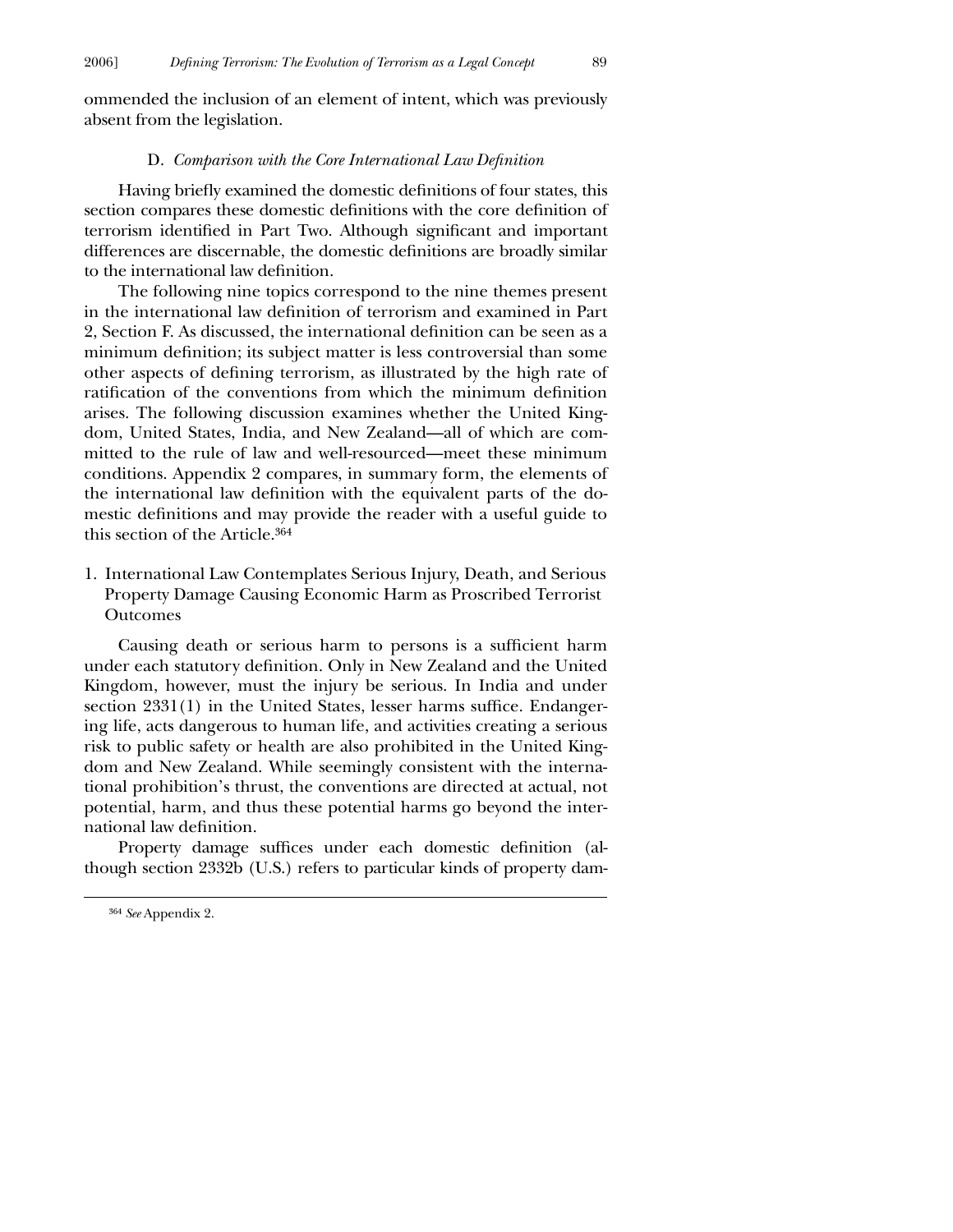age). At international law, only significant ("extensive" in the Bombings Convention) property damage is a prohibited outcome and such property damage must result in economic harm. Furthermore, the property must have some public function (for example, transportation systems or markets), although this is not a settled distinction at international law.

The domestic definitions do not require wider economic consequences. For example, the United Kingdom and Australia simply require "serious damage to property" and, under the Indian Act, *any* loss, destruction, or damage to property is sufficient. In contrast, New Zealand's provision for bio-terrorism (that it must devastate a country's economy), and serious damage to property, major environmental damage, and causing major economic loss (each of which must harm or endanger persons) shows a standard broadly consistent with international law if the contingent consequences at international law include not only economic harm but also harm to people. Such a conclusion is supported by one reading of the aviation and Maritime conventions. New Zealand is, however, the only jurisdiction providing for pure economic harm, which is clearly beyond international law's definition.

Section 2332b's listed offenses encompass property damage and to a certain extent resemble the international conventions' subject matter, although the offenses are not generally limited to serious damage. This provision, like the United Kingdom definition, provides that harm to electronic systems or services also constitutes terrorism. If restricted to serious harm or disruption (as in the United Kingdom), this seems consistent with the international concept of serious property damage. Such damage can cause significant economic and physical harm. But specifically proscribing harm to property and electronic systems, which would otherwise be included under the general property damage heading, indicates that the definitions might contemplate cyber-terrorism (including, for example, attacks on banking services through the internet).365 Destruction of computer-stored data might arguably be covered. Cyber-terrorism is not specifically provided for at international law and whether international law and/or the domestic definitions protect pure information is open to conjecture. India's prohibition on "disruption of essential supplies and services essential to the life of the community" appears to contemplate any damage to essential services or supplies. Simply cutting a telephone line and thereby disrupting tele-

<sup>365</sup> *See* Peter Lichtenbaum & Melanie Schneck, *The Response to Cyberattacks: Balancing Security and Cost,* 36 INT'L LAW. 39, 40-43 (2002) (discussing the U.S. response to cybersecurity threat); Brenner & Goodman, *supra* note 31, at 27-44 (discussing cyberterrorism scenarios).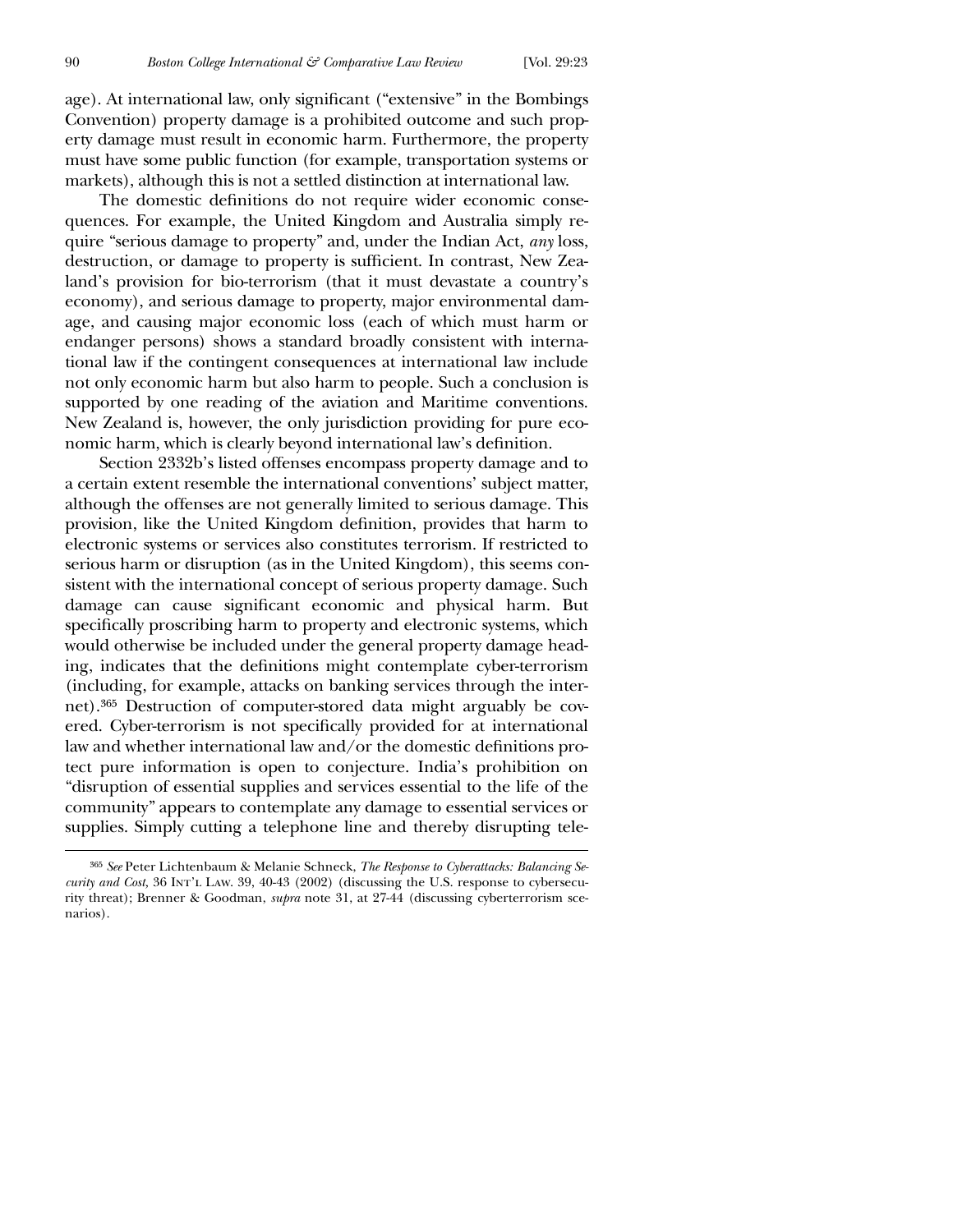communications would probably not constitute terrorism at international law, but it would in India.

Although the domestic definitions appear generally consistent with the international law concept, their prohibitions are wider, encompass less serious harm and potential harm, and do not condition property damage on detrimental economic consequences.

# 2. At International Law the Terrorist Act Must Be Independently Criminal

This feature is present in both U.S. definitions. Although not present in the other states' definitions, the general approach is still influential. To commit the offense of terrorist bombing contrary to section 62 of the U.K. Act, the conduct must fall within the definition of terrorism and violate a listed offense. The U.K. drafters consciously excluded criminality from the definition because they thought it would unduly narrow the definition. $366$  By requiring underlying criminality as an element of the terrorist offences, however, an act of terrorism must still be independently criminal despite the definition of terrorism, thereby providing a similar type of protection to the accused. Independent criminality is not a feature of the Indian definition, however, and simply committing a "terrorist act" in India is an offense (the same is true in Australia).367

Although underlying criminality is unnecessary in India, whether as part of the definition or the offense provisions, it is required in the United States, United Kingdom, and New Zealand. Given that many police powers are triggered by a determination of terrorism or the designation of an entity as such, the definition-offense distinction is significant. The latter allows police powers to be exercised in more circumstances than the former would.

3. International Law Requires Intimidation of a Population or Coercion of a Government or an International Organization

 $\overline{a}$ 

Each domestic jurisdiction reflects this foundational requirement. The definitions typically speak of coercing, influencing, and compelling governments, and intimidating the population or part thereof, or

<sup>366</sup> H.L. Deb. vol. 611, col. 1484-85, Apr. 6, 2000, *available at* http://www.parliament. the-stationery-office.co.uk/pa/ld199900/ldhansrd/vo000406/text/00406-08.htm.

<sup>367</sup> Prevention of Terrorism Act 2002, § 3(1) (India); Criminal Code Act 1995, § 100.1. (Austl.).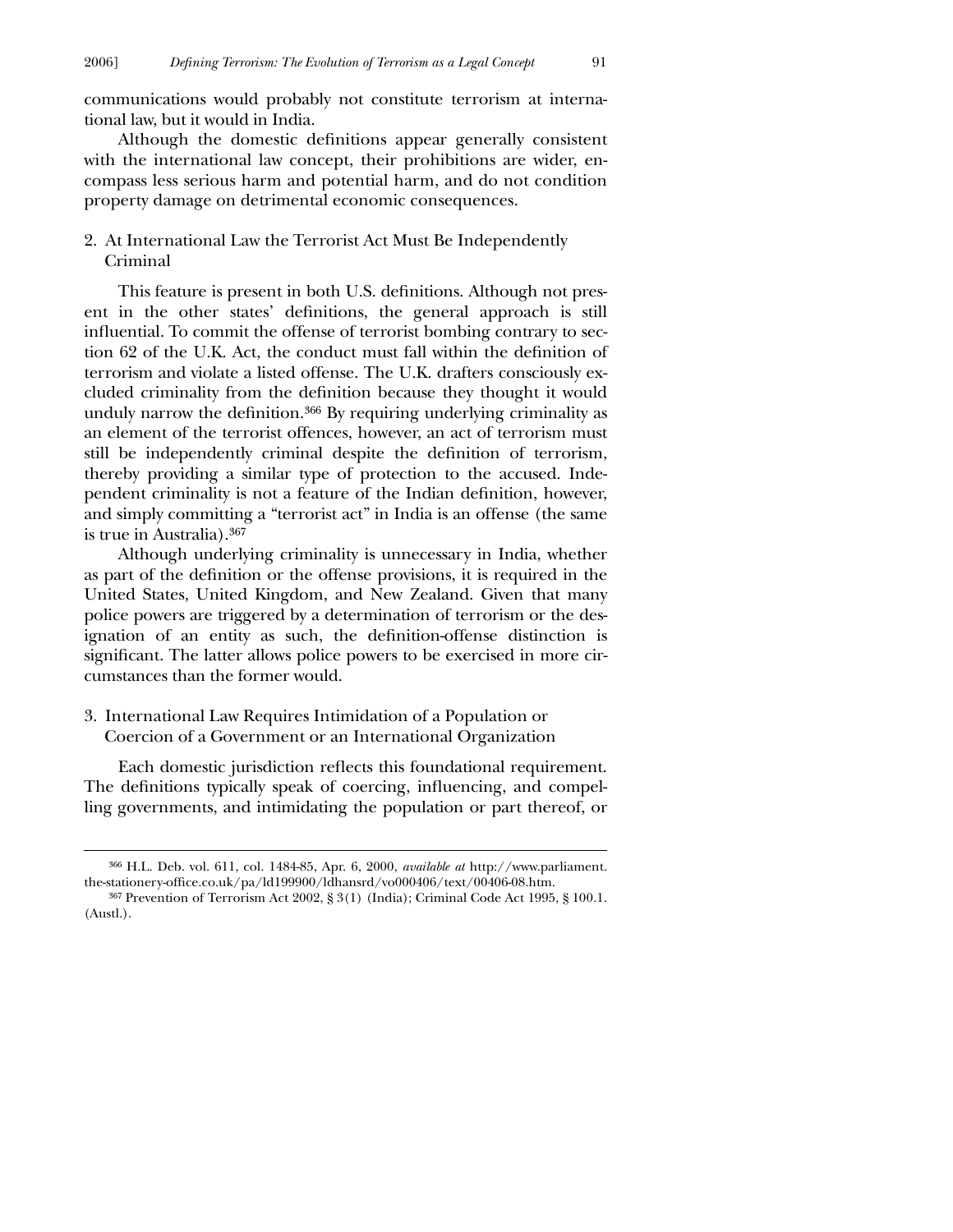of striking terror.368 Notably, New Zealand uses a higher standard by requiring the *undue* compulsion or forcing of government policy<sup>369</sup> (which oddly implies that some compulsion, as opposed to mere political pressure, is acceptable) while section 2331(1) requires a lower intimidation standard when the harm is mass destruction, assassination, or kidnapping (compare "affect the conduct of a government" in the case of mass destruction, assassination, or kidnapping with "influence the policy of a government by intimidation or coercion" for other harms). India's definition requires more than intimidation. It states that acts must "threaten the unity, integrity, security or sovereignty of India,"370 which is a wholly indigenous formulation and *facially* sets a high bar, although its ambiguity may permit a less restrictive reading.

Section 2332b, which is restricted to effects on government, does not require intimidation or coercion if the act is calculated to "retaliate against government policy." Potentially, this is a very wide exception to the usual requirement of intimidation or coercion. The U.K. definition also waives the intimidation or coercion requirement when firearms or explosives are employed to achieve the proscribed harms.<sup>371</sup> This exception may also swallow the rule, and it undermines a fundamental element of what constitutes terrorism. It has some support at international law, however, to the extent that the Bombings Convention's principal prohibition does not require intimidation or coercion.372

Under the definitions, with the exception of India, the target of the intimidation or coercion is not restricted by geography. All definitions contemplate coercion of either the state's government(s) or a foreign government (with the exception of India, which is restricted to Indian governments).373 This is consistent with developments at international law. Section  $2331(1)$  and the New Zealand definition implicitly contemplate the intimidating of *a* (meaning any) civilian population, whereas the U.K. definition expressly applies to civilian popula-

<sup>368</sup> 18 U.S.C. §2331(1)(B); Prevention of Terrorism Act 2002, § 3(1) (India); Terrorism Suppression Act 2002, § 5(2) (N.Z.)Terrorism Act 2000 §1(1)(b) (U.K.).

<sup>369</sup> Terrorism Suppression Act 2002 § 5(2)(b) (N.Z.).

<sup>370</sup> Prevention of Terrorism Act 2002 § 3(1) (India).

<sup>371</sup> Terrorism Act 2000 § 1(3) (U.K.).

<sup>372</sup> Bombings Convention art. 2(1); *see also* Nuclear Terrorism Convention, *supra* note 51, art. 2 (which, although open for signature after the legislation was passed, offers support for this approach.).

<sup>373</sup> *See* 18 U.S.C. §2331(1)(B); Prevention of Terrorism Act 2002, § 3(1) (India); Terrorism Suppression Act 2002, § 5(2) (N.Z.)Terrorism Act 2000 §1(1)(b) (U.K.).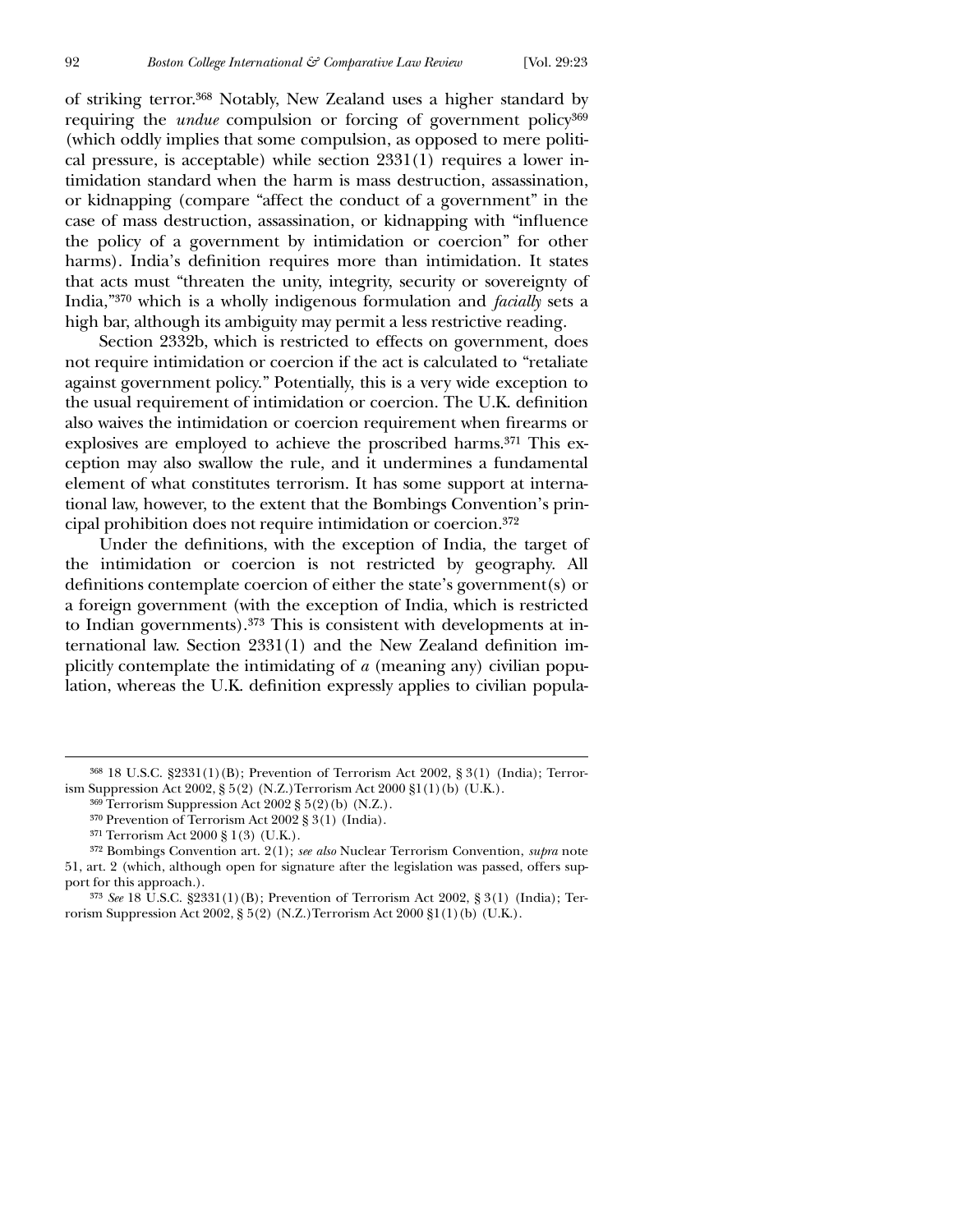tions inside and outside the state's territorial jurisdiction.374 India appears to require terror in an Indian population.

A further target at international law is international organizations. Compelling such entities constitutes terrorism only under the New Zealand definition.<sup>375</sup>

All the definitions require that the intimidation or coercion (or equivalent) be "intended" (India, New Zealand, and section 2331(1)); "designed" (U.K.); or "calculated" (section 2332b). Given that the act causing the intimidation or coercion must be intended, employing a mens rea standard other than intent for these consequences is not of heightened concern, and international law does not appear to direct that the intimidation or coercion be intended. Section 2331 employs an objective determination by stating "appears to be intended," unlike the subjective approach of the other jurisdictions and the prevailing approach at international law. This is consistent, however, with international law that uses the standard "calculated" (also used in section 2332b). "Calculated" was first used in the 1937 Terrorism Convention and repeated in the 1994 General Assembly Elimination Declaration in the context of "intended or calculated" (although it is used elsewhere in Title 18, so it does not necessarily reflect international law's direct influence).

4. The Range of Victims at International Law Excludes Military Targets but Expressly Includes Internationally Protected Persons and Civilians

Most domestic definitions do not expressly define a class of victims; rather, they refer just to persons and property. Because the definitions do not limit property damage to government-owned property, the destruction of private property is sufficient to constitute a terrorist attack. Unlike at international law, there is no suggestion that such property must have a public function.

Section 2332b's listed offenses include the destruction of national defense installations. The case for the international law definition excluding violent acts against military targets is strong, thus indicating section 2332b is inconsistent with international law in this regard. The

<sup>374</sup> *Id.* c. 11, § 1(4)(c) (U.K.); Terrorism Suppression Act 2002, § 5(2)(a)(a) (N.Z.).

 $375$  India's definition may also be taken to extend to international organizations if "persons" includes legal persons (and the provision is given extraterritorial applicability). This runs contrary to the context and the other uses of the term in the provision. *See* Prevention of Terrorism Act 2002, § 1(3) (India).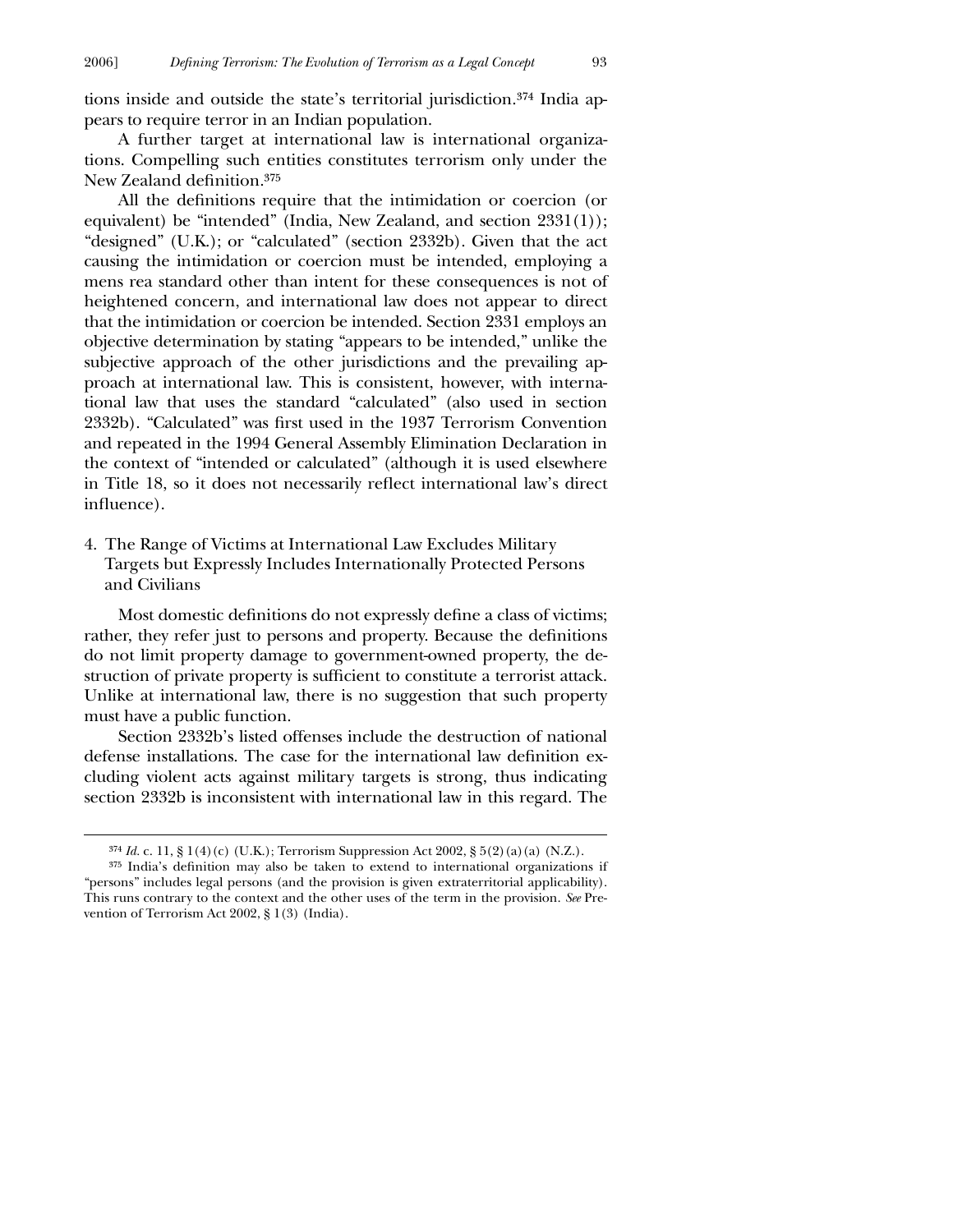$\overline{a}$ 

U.S. Department of State considers unarmed and off-duty military personnel to be noncombatants.<sup>376</sup> This approach classifies the October 23, 1983 attack on a Beirut Marines barracks that killed 242 servicemen as terrorism.377 Similarly, the State Department considers attacks on military installations during a period without hostilities to be terrorism. The domestic definitions' references to "persons," "public," and "population" arguably include military personnel. The use of "citizenry," and perhaps "public," might exclude military personnel although perhaps also government officials that must be protected under the international conception of the range of victims. The line between when military personnel are "civilians" (for example, reservists living at home during time of non-hostilities) and when engaged in military service (for example, on active patrol) is hard to draw. For the clarification of doubt, if states wish to deviate from international law's exclusion of military targets, express reference should be made (as in section 2332b and the Indian definition). $378$  It is certainly within a state's interest to define the range of victims widely, as this increases the number of attacks the state can classify as terrorist (thereby triggering, *inter alia,* increased investigative powers). It also gives greater protection to the military. Similarly hard cases are presented by non-military enterprises involved in war efforts (for example, factories producing weapons) and civilians employed in military operations. Notably the offense of terrorism drafted for the U.S. Military Commission simply refers to "persons," without further elaboration.379

India's definition also expressly protects "property [and] equipment used or intended to be used for the defence of India." Given the anomaly that protecting military property but not servicepersons would present, one might infer that India considers the reference to "persons" to include military personnel. The same may be said of the United States. In light of the state's signature and intention to implement the conventions, a domestic court might interpret "person" in light of the state's international obligations. When two interpretations are possible,

<sup>&</sup>lt;sup>376</sup> Brian Whitaker, *The Definition of Terrorism*, THE GUARDIAN UNLIMITED, May 7, 2001, *available at* http://www.guardian.co.uk/elsewhere/journalist/story/0,7792,487098,00.html.

<sup>&</sup>lt;sup>377</sup> U.S. Dep't of State, *Significant Terrorist Incidents*, 1961–2003: A Brief Chronology (2004), http://www.state.gov/r/pa/ho/pubs/fs/5902.htm.

<sup>378</sup> *Cf.* Murray v. The Schooner Charming Betsy, 6 U.S. (2 Cranch) 64, 118 (1804) (clarifying that "an act of Congress ought never to be construed to violate the law of nations if any other possible construction remains, and consequently can never be construed to violate neutral rights, or to affect neutral commerce, further than is warranted by the law of nations as understood in this country").

<sup>379</sup> U.S. Military Commission Instructions Sourcebook, *supra* note 195, at 13, § 2.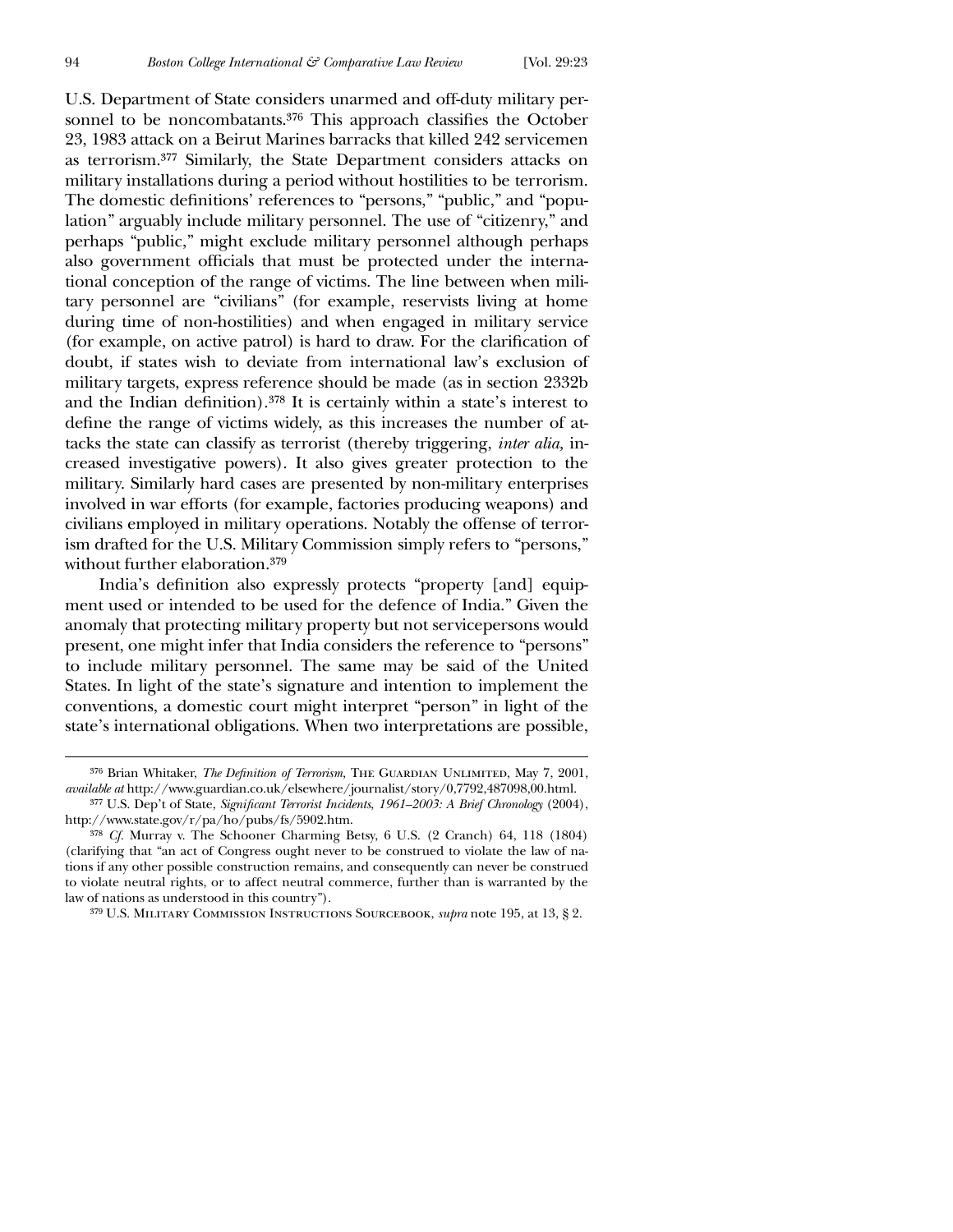the one consistent with international law should be preferred. Textual ambiguity should be construed in favor of harmony with international law.380 Furthermore, while attacks on civilians are likely to intimidate the public, small-scale attacks on military personnel are unlikely to have this effect. It is also not clear such attacks "coerce the government" either.

By implication, the New Zealand definition of terrorism excludes attacks on military personnel "taking an active part in the hostilities," although it is unclear whether this is broader or narrower than the U.S. Department of State approach.381

The vexing issue of the legitimacy of military targets is very much a live issue. The international law position is clear, as is that in New Zealand, India, and the United States. Ambiguity in the United Kingdom's definition may be interpreted to avoid a conflict with international law, although the laws of armed conflict may interpose a contrary interpretative guide.

5. International Law's Approach to Terrorism Does Not Require That "Terrorist" Acts Are Carried Out for the Purpose of Advancing a Political, Religious, or Ideological Cause

The U.S. and Indian definitions are similar in not requiring a specific motivation. The United Kingdom and New Zealand, however, require that the act is done with the "purpose" of advancing a political, religious, or ideological cause. The 1994 General Assembly Elimination Declaration refers to these three causes as well as philosophical, racial, and ethnic causes in declaring terrorist acts unjustifiable. The U.K. legislation influenced the New Zealand draftsmen, so the similarity of the clauses is not coincidental. The three motivations selected and the others in the General Assembly Elimination Declaration certainly overlap

 $\overline{a}$ 

<sup>380</sup> *See, e.g., Charming Betsy*, 6 U.S. at 118; New Zealand Pilots' Ass'n Inc. v. A-G, [1997] 3 N.Z. L.R. 269, 289 (C.A.); J.H. Rayner Ltd. v. Dep't of Trade and Indus., [1990] 2 A.C. 418 (H.L.); *see also* Ahmad v. Inner London Educ. Auth., [1978] 1 Q.B. 36, 48 (C.A.). Note, however, the question of whether international law is sufficiently precise to be of interpretative assistance would have to be addressed by the court.

<sup>381</sup> The New Zealand definition states that a terrorist act occurring in an armed conflict is an act "(a) that occurs in a situation of armed conflict; and (b) the purpose of which, by its nature or context, is to intimidate a population, or to compel a government or an international organisation to do or abstain from doing any act; and (c) that is intended to cause death or serious bodily injury to a civilian or other person not taking an active part in the hostilities in that situation; and (d) that is not excluded from the application of the Financing Convention by art. 3 of that Convention." Terrorism Suppression Act 2002, § 4(1) (N.Z.).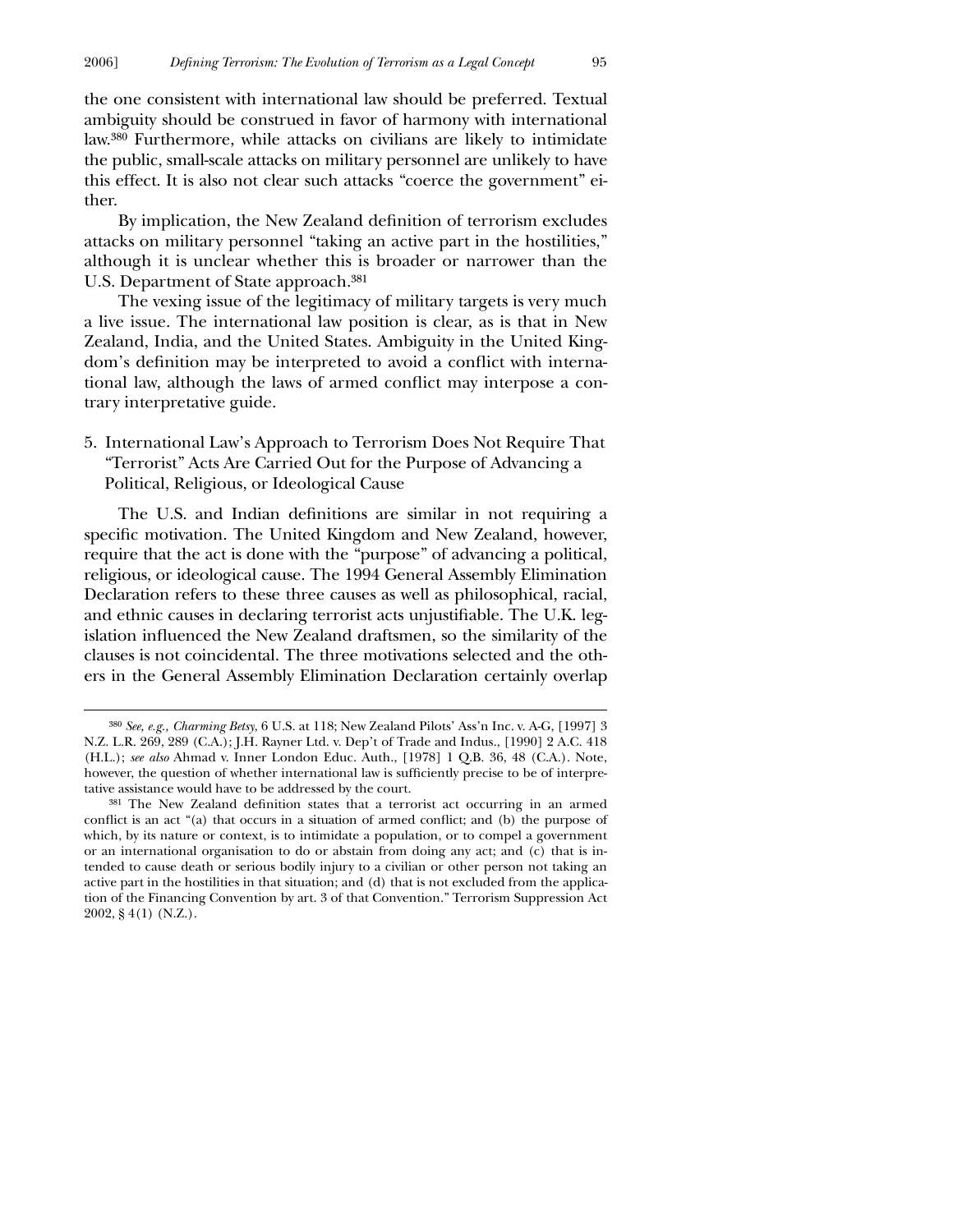to a significant extent. But given that the requirement of a particular motivation restricts the scope of terrorism and the state's interest in defining terrorism widely, it is unclear why these three were chosen. Their absence from the definition arising from the conventions indicates that this qualification of the definition is not a part of the international definition of terrorism.

## 6. At International Law, Causing a Prohibited Terrorist Outcome Must Be Intended

Aside from the New Zealand definition, none of the definitions surveyed in this study attach a mens rea requirement to the proscribed outcomes. In New Zealand the act must be intended to cause one of the prohibited terrorist outcomes, whereas under section 2331(1) an act only need be, for example, dangerous to human life to constitute a proscribed terrorist outcome. Although all states require that the intimidation or coercion be intended, the action producing this consequence need not be intended. Some states utilize the independent criminality approach (noted above) so that to constitute terrorism, an act must meet the definition of terrorism and be independently criminal. Some states include independent criminality in their definition, while others include it in offense provisions. Thus, terrorist crimes generally incorporate the definition and either a mens rea standard relating to performing the act or another crime. In India, however, where the definition does not include independent criminality or an intention to do the act causing the harm, simply engaging in an act of terrorism is illegal. The intent requirement in the Indian definition relates only to threatening the state rather than, for example, detonating a bomb. Not requiring independent criminality and not attaching a mens rea standard to performing the act is inconsistent with international law. In contrast, sections 2331(1) and 2332b in the United States require the violation of a criminal law as an element of international terrorism thereby incorporating a mens rea standard.

Unlike the other jurisdictions, the New Zealand legislation requires that the act's outcome be intended. Some crimes in the Terrorism Suppression Act—such as financing terrorism—incorporate the definition and also require, for example, funding to be "wilful and without lawful excuse." Although this duplicates the mens rea requirement, the same evidence might satisfy both requirements. Furthermore, in New Zealand an offense against a terrorism convention is also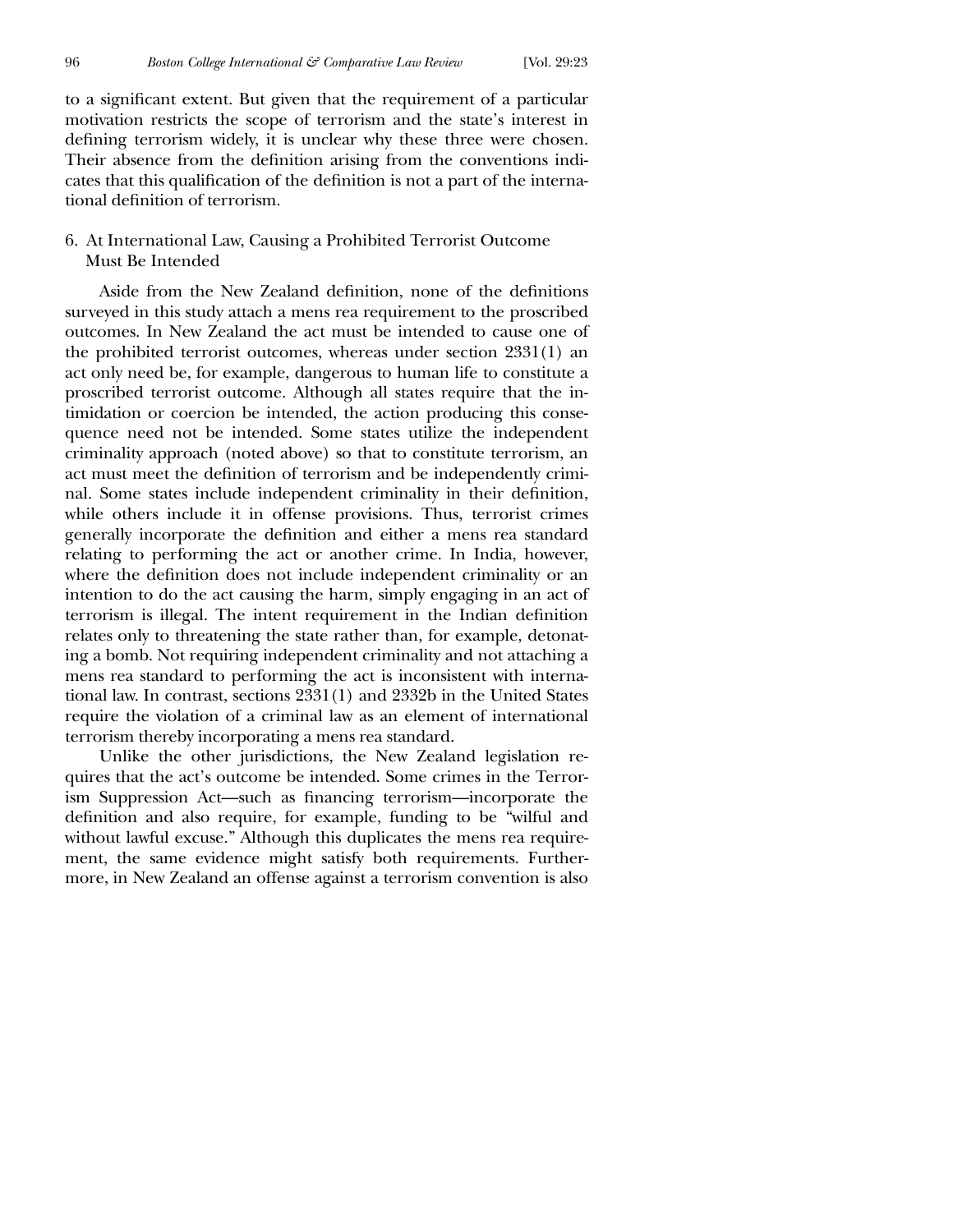terrorism under New Zealand domestic criminal law382 and each convention offense specifies a mens rea standard.

7. The International Definition Focuses on Terrorism of an International Character

The Indian definition does not expressly address whether elements of the act of terrorism can be extra-territorial, whereas the U.K. and New Zealand definitions expressly contemplate acts and harms irrespective of location. Both the U.S. definitions indicate an international focus.383 Section 2331(1) is limited to acts that transcend national boundaries. Some of section 2332b's listed crimes are international in orientation (for example, murdering, kidnapping, and maiming persons abroad or even committing violence at international airports), but others appear to be largely domestic in character (for example, the killing of Supreme Court Justices).384

Despite their extraterritorial jurisdiction, with the exception of section  $2331(1)$ , the definitions also cover purely domestic acts. Although not the focus of the international conception of terrorism, prohibiting purely intra-state terrorism is a strong state interest and a necessary implication of international law's approach to counter-terrorism. International law certainly does not preclude the criminalization of purely domestic terrorism and, to a large extent, state internal stability is to the advantage of the international system.

8. The International Definition and the Domestic Definitions Speak to Acts of Terrorism by a Single Person as Terrorism; Group Conduct or Participation Is Not a Requirement

Each of the definitions is the same as international law in this regard. Furthermore, none of the definitions expressly exclude government or official conduct (even if acting through individual actors) from the definition. Although one commentator has identified that national definitions are split on whether terrorist acts must be perpetrated by groups or if individuals can commit terrorist crimes,385 the jurisdictions examined here are unambiguous in not requiring group conduct.

 $\overline{a}$ 

<sup>382</sup> *See id.* § 5(1)(b) (N.Z.).

<sup>383</sup> There is a domestic analogue to § 2331(1) in 18 U.S.C.A. § 2331(5).

<sup>384</sup> 18 U.S.C.A. § 351(a) (2004).

<sup>385</sup> Walter, *supra* note 33, at 30-31.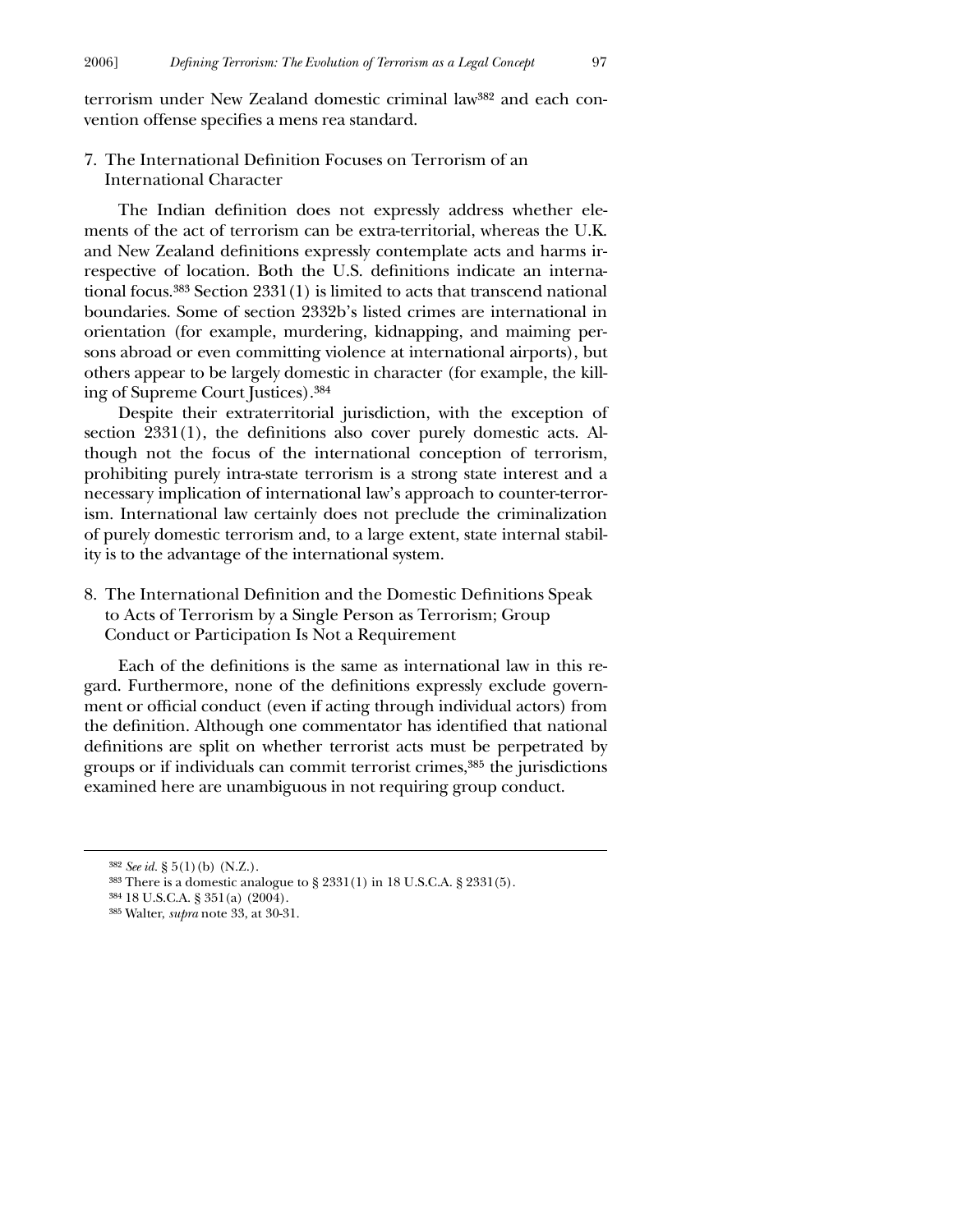## 9. Justifications and Defenses

Like international law, none of the domestic definitions, nor the statutes they sit within, provide for a political exception whereby terrorism committed for a particular purpose is excused or justified.

## E. The Domestic Implementation of the Minimum Definition of Terrorism

Terrorists frequently operate transnationally and terrorism's cross-border effects motivated the international community to create treaties obligating states to criminalize certain acts of terrorism in their domestic criminal law. Resolution 1373 buttresses these obligations. The conventions and resolutions evidence the international community's desire to facilitate a common approach. States do not legislate to prohibit terrorism in a vacuum and must be cognizant of their international obligations. Given the transnational nature of terrorism, anti-terrorism measures, initiatives, and legal instruments will operate more efficiently if states define terrorism consistently. Given the pursuit of common and equivalent jurisdiction, legislating in harmony with international law is crucial and drawing on international law's jurisprudence concerning the definition of terrorism is logical. Speaking descriptively, have states done this?

The content of the concept of terrorism at international law and the definitions enacted by the four states is broadly similar. The international definition's major elements are common to the domestic definitions. There are differences, however, some of which reflect areas of relative uncertainty at international law. For example, the states proscribe a wider range of harms than international law does. Other differences are a result of drafting technique. As discussed, on their face, some jurisdictions do not use the underlying criminality concept in their definition of terrorism in contrast to international law. But others effectively make this a requirement by requiring that the acts that constitute a terrorist offense are independently unlawful.

The two issues on which there is substantive divergence are the legitimacy of military targets and the need for a particular motivation. Consistent with international law, New Zealand regards persons involved in active hostilities as outside the range of victims. The other states' laws are less clear and arguably protect military personnel and property under their general prohibition against harm. States are the primary actors in the international system and a powerful force in determining the conventions' content, the focus of which is usually on the position that best protects that state's interests. Reference has been made to one example: the United States is pushing for the in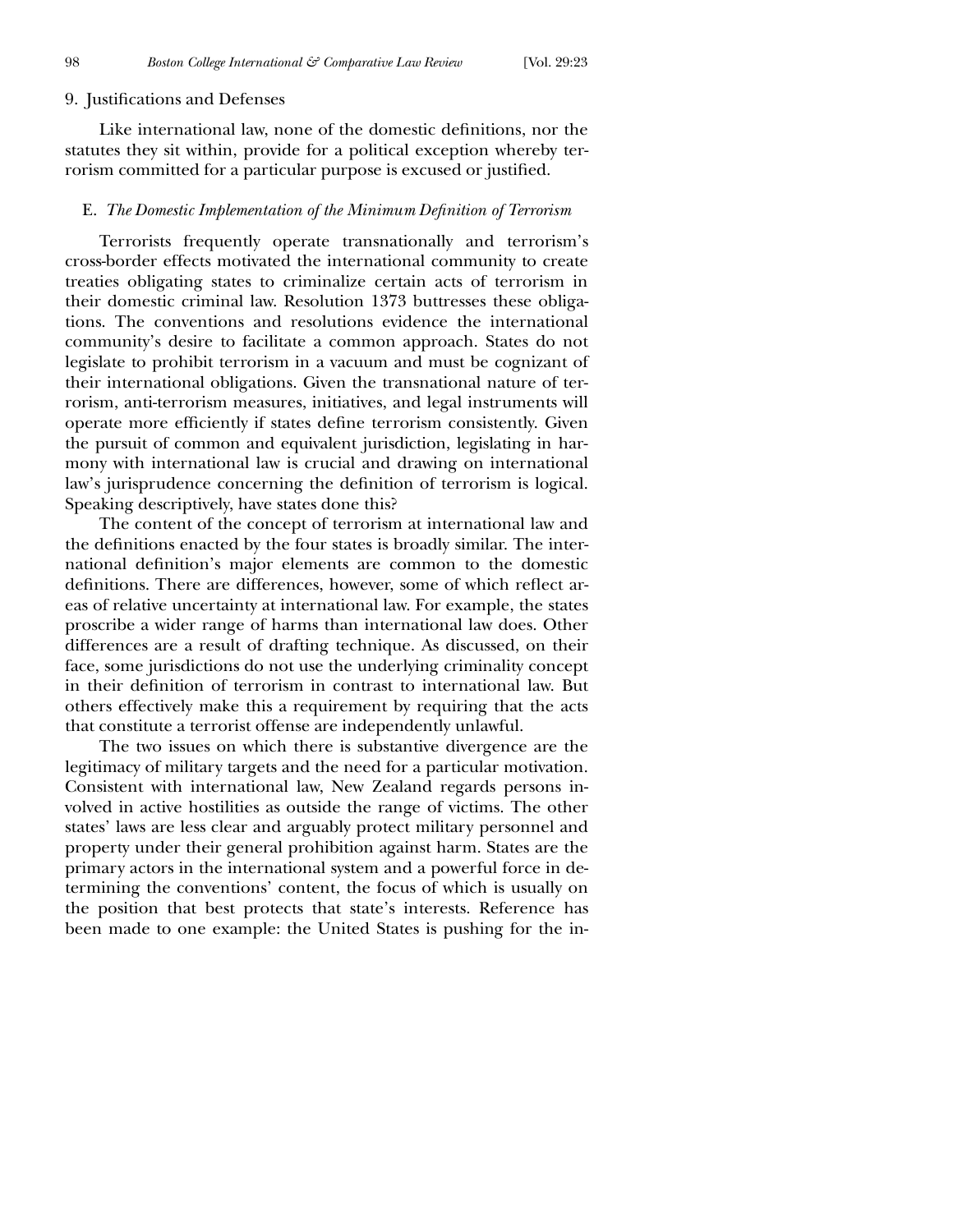clusion of some military targets in the definition in the Draft Comprehensive Terrorism Convention. National agendas, usually reflected in domestic law, influence the formation of international law, as international law influences the formation of domestic definitions. The relationship is one of cross-fertilization.

The United States, United Kingdom, and New Zealand implemented the prohibitions in the Bombings and Financing Conventions faithfully and closely followed the conventions' phrasing.386 Despite differences, India's definition is also broadly consistent with international law. Given this apparent willingness to follow international law, why are there distinctions between the international law concept of terrorism and the domestic definitions?

First, as illustrated above, extracting the definition of terrorism from the relevant international sources requires one to abstract from the specific prohibitions and resolutions. This process generates a concept of terrorism that sits above the particular sources. States must actively search for and distill the definition. It is not found in a single instrument that states are required to implement, although the international organizations' model definitions—such as that of the Commonwealth Secretariat—draw on international conventional law. In other words, states must actively seek definitional guidance from international law because it is not readily apparent. Second, because the definition is arrived at by abstraction, within bounds, there can be legitimate disagreement over the parameters of the definition. Third, states view international law differently. New Zealand was very eager for international guidance and actively sought to follow international law. Other states more jealously guard their sovereign right to determine their own laws, either based on a normative commitment to independence or simply because doing so is conducive to national interest. Fourth, international law is only one of the relevant considerations taken into account in the anti-terrorism law-making process and may be "outweighed" by other considerations, which are likely to be weighty when national security issues are implicated.

Strong policy reasons exist to induce states to deviate from the core definition identified in Part Two. If some states simply discharge their international treaty obligations while others go further, however, we are denied some of the benefits of a consistent definition and anti-

 $\overline{a}$ 

<sup>386</sup> Terrorism Act, 2000, c. 11, §§63, 64 (U.K.); Terrorist Bombings Convention Implementation Act of 2002, Pub. L. No. 107–197, §§ 201–203, 116 Stat. 721 (2002); Terrorism Suppression Act, 2002, §§ 7, 8 (N.Z.).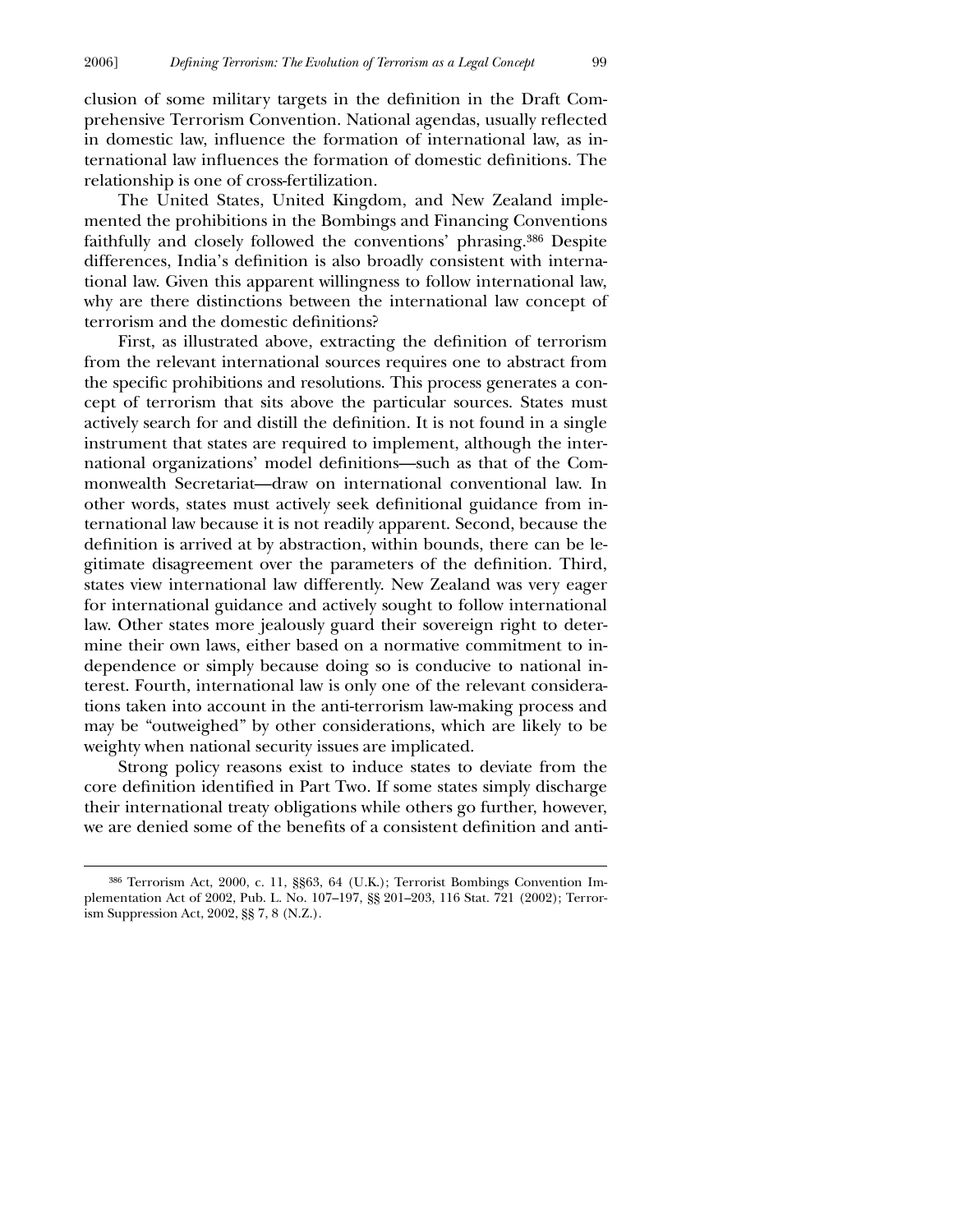$\overline{a}$ 

terrorism regime. To take a simple example, if bio-terrorism is a crime only in New Zealand, India may be reluctant (or even unable) to assist with the investigation and extradition of the alleged terrorist. States may, however, legitimately conclude that the cost of defining terrorism differently than other states is outweighed by the benefit of the heightened protection. Notwithstanding this, the international definition should set a floor, or the minimum conditions, of the definition, not a ceiling.

States are, and must be, entitled to proscribe conduct beyond that which they are required to proscribe pursuant to international obligations. As stressed throughout the Article, the *core* international definition that arises is derived from the existing conventions. To find expression in a convention, a significant number of states must consent to the prohibition. This causes the formation of international terrorism treaties to be a slow process. The lack of a provision in international law for prohibiting cyber-terrorism, in contrast to some states' laws, shows that often international law lags behind domestic law. The international definition should be regarded as a minimum; states' definitions should be assessed against this standard. States are entitled to proscribe further conduct, as states in this study have done (for example, India's protection of military equipment). To think otherwise would wrongly construe international law, rather than the state, as the source of sovereignty.387 The acute need to address threats such as cyber-terrorism underline why states cannot be bound by international law's slow-developing definition. Particular state interests (for example, the protection of New Zealand's large agricultural sector) necessitate national tailoring of terrorism legislation.

The above analysis shows that, in most instances, the four states have met the minimum conditions provided by the core definition at international law, although there are some exceptions (for example, the requirement that the commission of the act itself be intended, which is not met in India). Is the similarity coincidental or the product of international law's influence? The New Zealand Parliamentary review committee strove to harmonize New Zealand's then-draft legislation with international law obligations. Specific changes were made to adopt the wording of the Financing Convention, and the C.T.C. was consulted regarding the Security Council's intended definition. Substantive guidance was, although not forthcoming from the C.T.C.,

<sup>387</sup> *See* Corfu Channel (U.K. v. Alb.), 1949 I.C.J. 39, 43 (Apr. 9) (separate opinion of Judge Alvarez).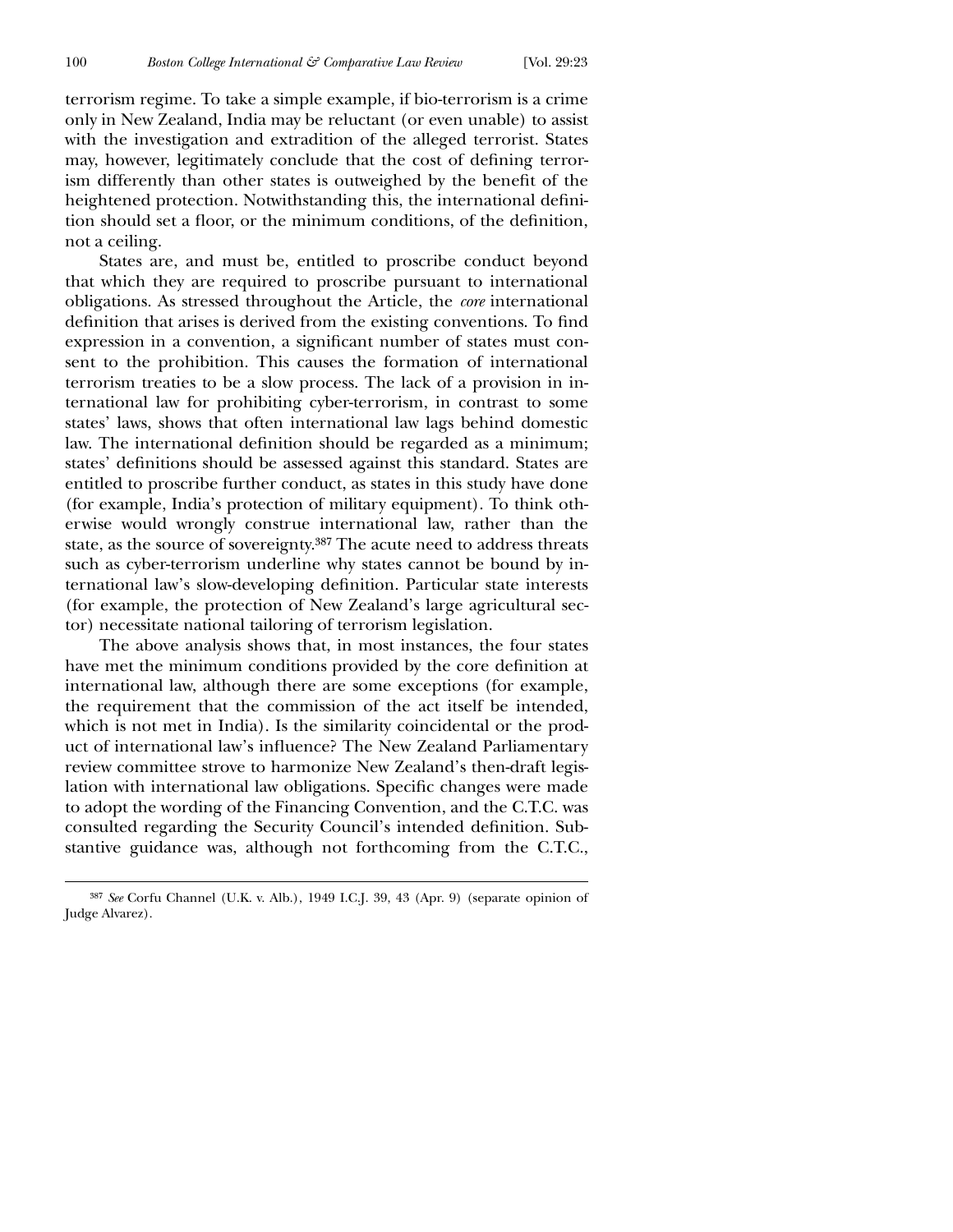found in the terms of the conventions and might now be found, to an extent, in Resolution 1566. International law was also influential in Australia where it (and other domestic jurisdictions) served as a yardstick by which to assess Australia's draft legislation. Providing a point of comparison is an important function, as non-governmental entities can build law reform arguments on this basis. International law does not appear to have been particularly persuasive in either the United States or India, although their definitions are substantively similar to the international definition.

New Zealand's experience indicates that some states will seek to follow international law. Furthermore, states without significant drafting resources might willingly adopt "pre-made" definitions. To this end, the model definitions based on the existing conventional law being developed and recommended by international agencies such as the Commonwealth Secretariat and U.N. Office for Drugs and Crime might become popular. Together these two effects will produce, in time, a large number of states with definitions of terrorism satisfying this minimum condition supplied by international law.

It is unclear when, if ever, agreement will allow the Comprehensive Terrorism Convention to be opened for signature. Even if this does not receive sufficient support, a customary rule might arise in time, based on the evidence of consistent domestic definitions motivated by a sense of obligation to harmonize their definitions of terrorism with the international definition for legal and practical reasons, notwithstanding that some states continue to support terrorism and inhibit the development of a comprehensive treaty.

## **CONCLUSION**

"Terrorism" no longer describes state conduct. It now refers to the acts of sub-state actors. Similarly, its function is no longer just a term expressing moral condemnation. It is now used as a legal term, and thus should be accompanied by a legal definition. There are dangers in using terrorism as a legal term without defining it, as the widespread potential for (and some actual) avoidance and abuse of Security Council 1373's obligations illustrates.

The first attempt to define terrorism in the 1937 Terrorism Convention failed. Its abstract definition was not acceptable to states, at least partially due to the difficulty of implementing the definition in domestic legislation. Similarly, the U.S. draft in 1972, which defined terrorism in the abstract, did not attract sufficient support to be opened for signature. Rather than continue to attempt to establish a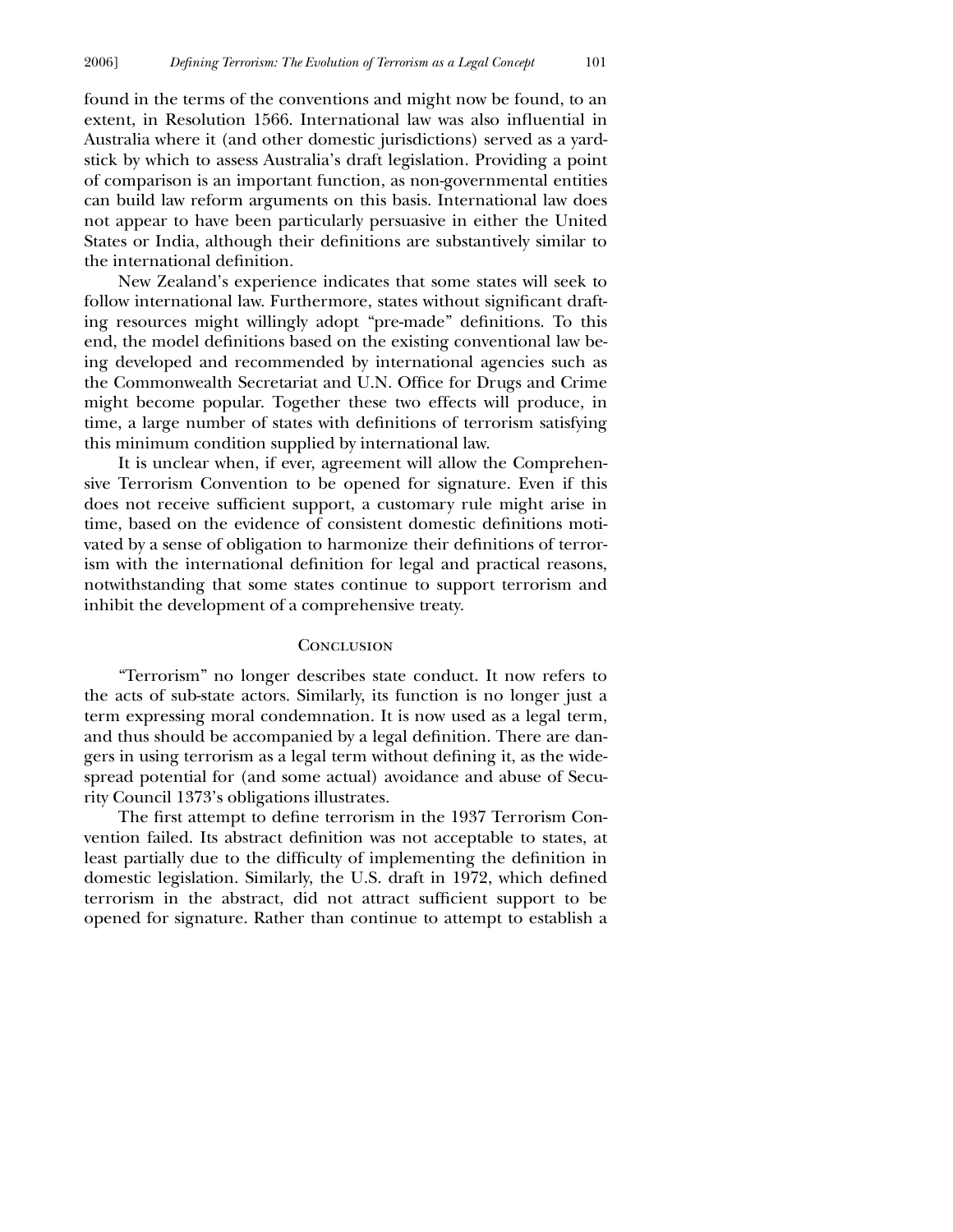$\overline{a}$ 

universal jurisdiction with respect to terrorism,388 the international community, through conventions and Security Council and General Assembly resolutions, opted for a system whereby states exercise domestic criminal jurisdiction over acts of terrorism. This incremental criminalization has produced a list of disparate proscribed acts reflecting those acts that most harm states' interests but upon which agreement can be reached.

On its face, this approach does not provide a definition of terrorism. As shown, when the overlap of the individual prohibitions is viewed alongside the consistent themes that run through the conventions, however, a core definition of terrorism is discernable. It represents a minimum condition that states' definitions ought to satisfy. States may adopt a definition consistent with the minimum international law definition through three mechanisms (aside from the possibility of a comprehensive treaty): first, states voluntarily enacting definitions of terrorism that are consistent with international law and its obligations; second, states adopting draft model legislation provided by international organizations and potentially the C.T.C.; and third, the development of a customary rule demanding that states criminalizing terrorism. The first and second factors may establish sufficient state practice to allow a plausible case for the existence of a customary rule requiring states to prevent and punish terrorism to be put forward. Whether this rule will crystallize before the conclusion of a comprehensive anti-terrorism multilateral treaty solution is unlikely yet possible. In the interim—which could be lengthy—international law is capable of providing leadership on the definition of terrorism but, as is the case so often with international law, states must be willing to be lead. The extent to which there is bilateral and/or multilateral pressure on states to implement international treaty obligations is most likely to be directly related to whether terrorist entities continue to strike (or perhaps simply threaten) the interests of powerful states.

<sup>388</sup> *See* Arrest Warrant of 11 April 2000 (Dem. Rep. Congo v. Belg.) 2002 I.C.J. 121(Feb. 14) (separate opinions of Judges Higgins, Kooijmans & Buergenthal), *reprinted in* 41 I.L.M. 536, 537 (2002) (stating that the jurisdiction established by the terrorism conventions is not universal jurisdiction).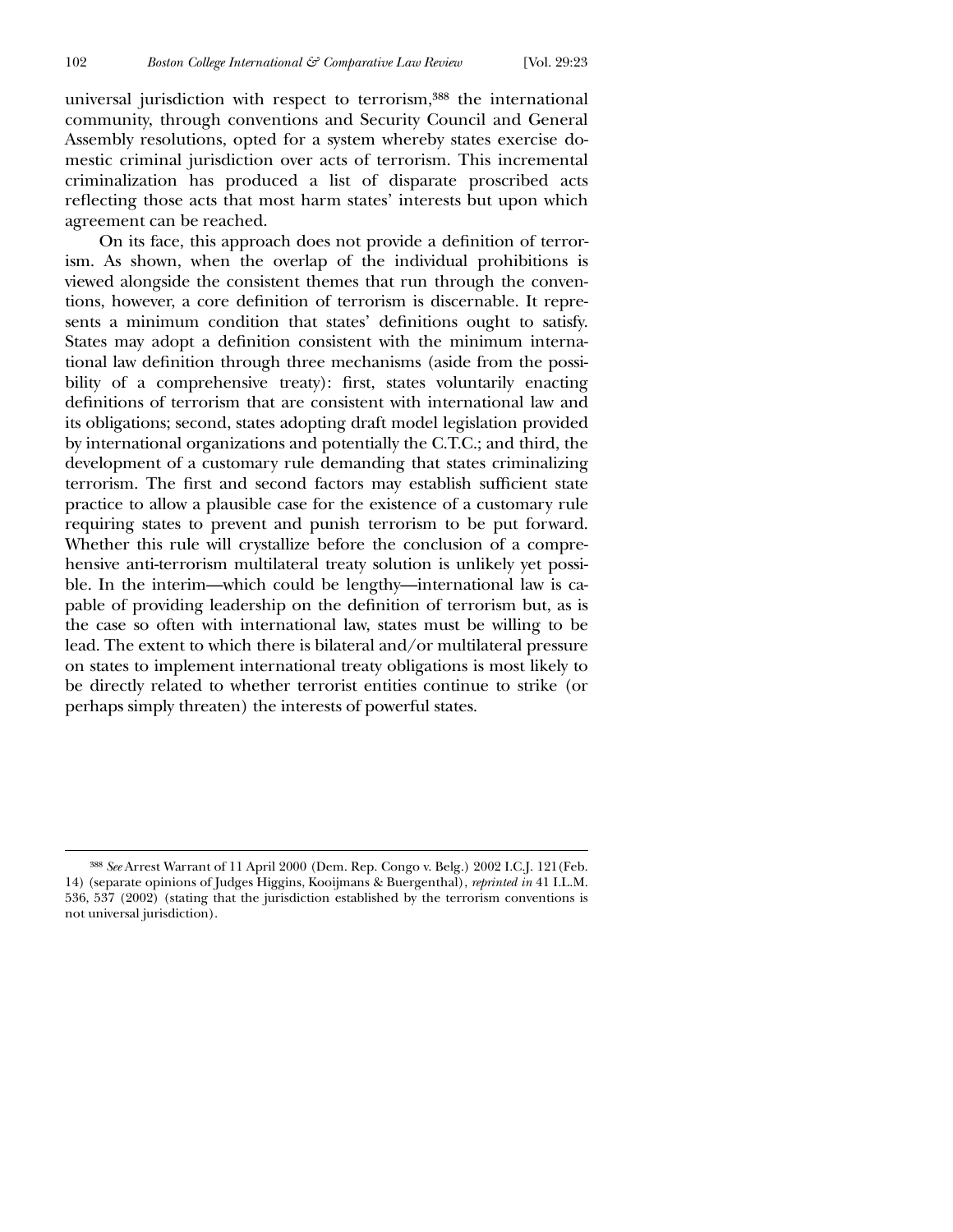| Ratification Statuses <sup>1</sup><br>Instrument (with adopted or |                                         |                                                     |
|-------------------------------------------------------------------|-----------------------------------------|-----------------------------------------------------|
|                                                                   |                                         |                                                     |
| opened for signature)                                             | <b>Signatory states</b>                 | Ratification, accession or<br>succession            |
| Tokyo Aviation Convention<br>(1963)                               | 40                                      | 178                                                 |
| The Hague Aviation Convention<br>(1970)                           | 76                                      | 178                                                 |
| Montreal Aviation Convention<br>(1971)                            | 59                                      | 180                                                 |
| <b>Internationally Protected Persons</b><br>Convention (1973)     | 25                                      | 153                                                 |
| Hostages Convention (1979)                                        | 39                                      | 145                                                 |
| Nuclear Material Convention<br>(1980)                             | 44                                      | 100                                                 |
| Montreal Airports Protocol<br>(1988)                              | 68                                      | 148                                                 |
| Maritime Navigation Convention<br>(1988)                          | 41                                      | 115                                                 |
| Fixed Platforms Protocol (1988)                                   | 39                                      | 104                                                 |
| Plastic Explosives Convention<br>(1991)                           | 51                                      | 113                                                 |
| <b>Terrorist Bombings Convention</b><br>(1997)                    | 58<br>(0 since September 11,<br>2001)   | 132<br>(108 since September 11,<br>2001)            |
| Financing Convention (1999)                                       | 132<br>(88 since September 11,<br>2001) | 132<br>$(128 \text{ since September } 11,$<br>2001) |
| <b>Nuclear Terrorism Convention</b><br>$(2005)^2$                 | 63                                      | $\theta$                                            |

| Appendix 1: International Anti-Terrorism Instruments and Their Signature and |  |
|------------------------------------------------------------------------------|--|
| Ratification Statuses <sup>1</sup>                                           |  |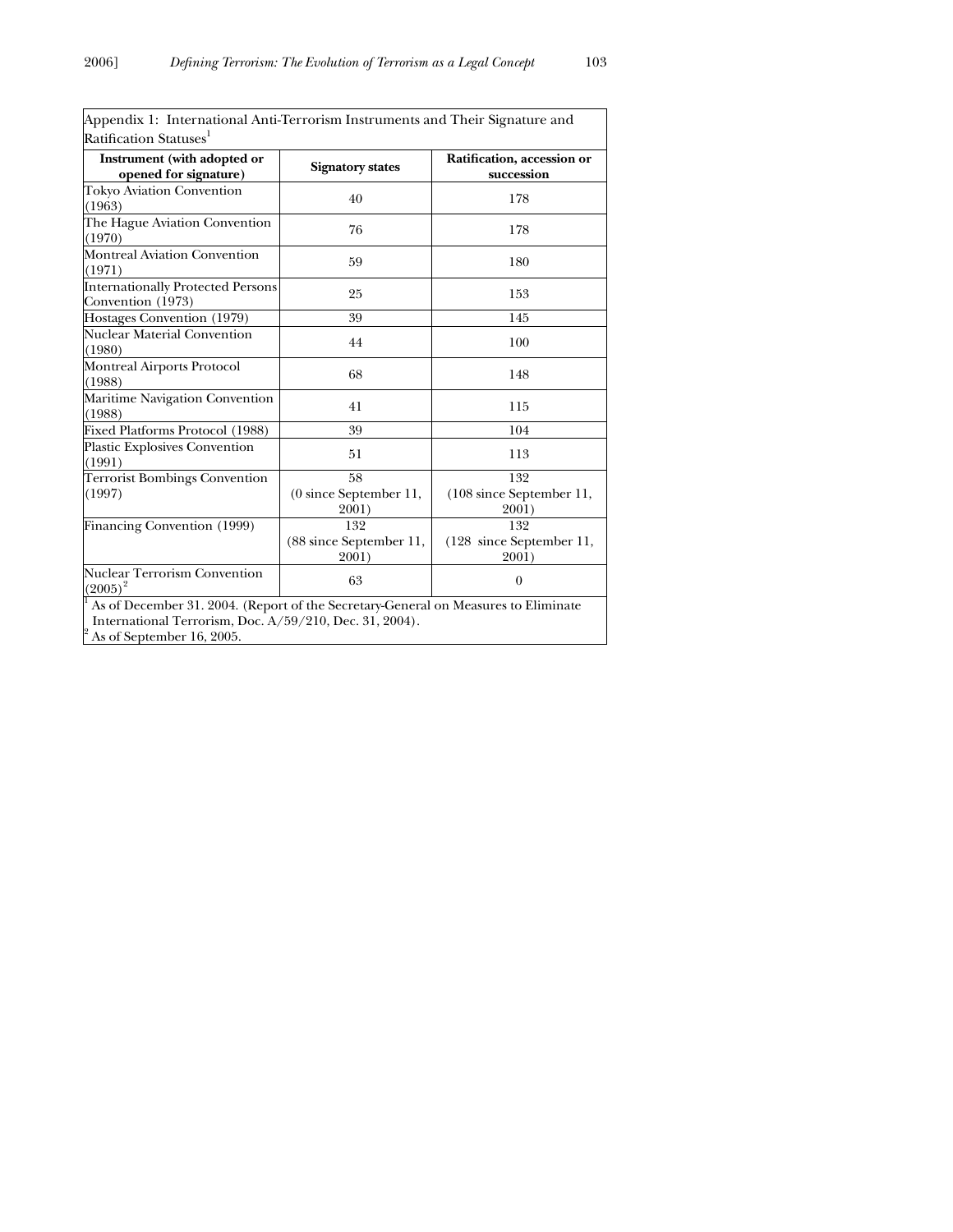|                                                                    |                                                                                                                                                                              |                                                                                                                                                                                                     |                                                                                                                                                                                                                                                                                                                                                    | Appendix 2: Comparison of the Definitions of Terrorism in the U.K., U.S., India, New Zealand and at International Law                                                                                                                                                                                 |                                                                                                                                                                                                                                                                                                                                                                                           |
|--------------------------------------------------------------------|------------------------------------------------------------------------------------------------------------------------------------------------------------------------------|-----------------------------------------------------------------------------------------------------------------------------------------------------------------------------------------------------|----------------------------------------------------------------------------------------------------------------------------------------------------------------------------------------------------------------------------------------------------------------------------------------------------------------------------------------------------|-------------------------------------------------------------------------------------------------------------------------------------------------------------------------------------------------------------------------------------------------------------------------------------------------------|-------------------------------------------------------------------------------------------------------------------------------------------------------------------------------------------------------------------------------------------------------------------------------------------------------------------------------------------------------------------------------------------|
|                                                                    | Law                                                                                                                                                                          | Element/Theme International United Kingdom                                                                                                                                                          | United States                                                                                                                                                                                                                                                                                                                                      | India                                                                                                                                                                                                                                                                                                 | New Zealand                                                                                                                                                                                                                                                                                                                                                                               |
| terrorist outcomeserious injury. against persons;<br>1. Proscribed | economic<br>property<br>·Serious<br>lamage<br>sursure<br>·Death,<br>harm.                                                                                                    | death; endangering life".<br>seriously interfere<br>with or disrupt an<br>·Serious property<br>Serious violence<br>electronic system.<br>public health or<br>damage; acts<br>designed to<br>safety. | range of harms including to to kill or injure.<br>another's life or the \$2332b: Specifies a large<br>$\bullet$ § 2331: "[V]iolent acts or<br>acts dangerous to human<br>persons, property and<br>military installations.                                                                                                                          | Detaining and threatening<br>(including national defense<br>destruction of property;<br>Disruption of essential<br>and other government<br>• "Causing or likely to<br>supplies and services<br>•Death or injuries.<br>essential to life of<br>·Loss, damage or<br>community.<br>property).<br>cause". | lamage to property of great<br>njury; serious risk to public<br>value; major economic loss;<br>interruption or destruction<br>of infrastructure facility $if$<br>endangering or harming<br>$\bullet$ Bio-terrorism if likely to<br>•Death or serious bodily<br>•Destruction or serious<br>devastate an economy.<br>major environmental<br>nealth or safety.<br>damage; serious<br>people. |
| Independent<br>Criminality<br>2. Act's                             | ·Unlawful.                                                                                                                                                                   | •Not required by<br>the definition.                                                                                                                                                                 | § 2332b Violates listed<br>$\bullet$ § 2331: Violate U.S.<br>criminal law.<br>crime.                                                                                                                                                                                                                                                               | Not required by the<br>definition.                                                                                                                                                                                                                                                                    | Not required by the<br>definition.                                                                                                                                                                                                                                                                                                                                                        |
| 3. Intimidation<br>or coercion                                     | ·Intimidation lufluence a<br>organizations, "designed".<br>international Mens rea:<br>part thereof.<br>or coercion.<br>calculated or<br>·Mens rea:<br>·Targets:<br>intended. | using of firearms or (objective).<br>governments, of the population.<br>populations or<br><b>•Not</b> required if:<br>government;<br>explosives.                                                    | ·§ 2332b: Influence or affect purpose to compel the<br>coerce a civilian population. Integrity, security or<br>intimidate a section <b>•</b> Influence a government's<br>ntimidation or coercion.<br>coercion; affect conduct<br>policy by intimidation/<br>S 2331: Intimidate or<br>using certain means.<br>$Mens$ rea: intent<br>a government by | employees requires addition<br>government or persons to<br>Striking terror into any<br>Detaining government<br>$\bullet$ "Threaten the unity,<br>section of the people.<br>sovereignty of India."<br>$Mens$ rea: intention.<br>act <u>in a certain way</u> .                                          | government or international<br>Unduly compel or force a<br>$\bullet$ Terror in a civilian<br>$\bullet$ Mens rea: intent.<br>organization.<br>population.                                                                                                                                                                                                                                  |